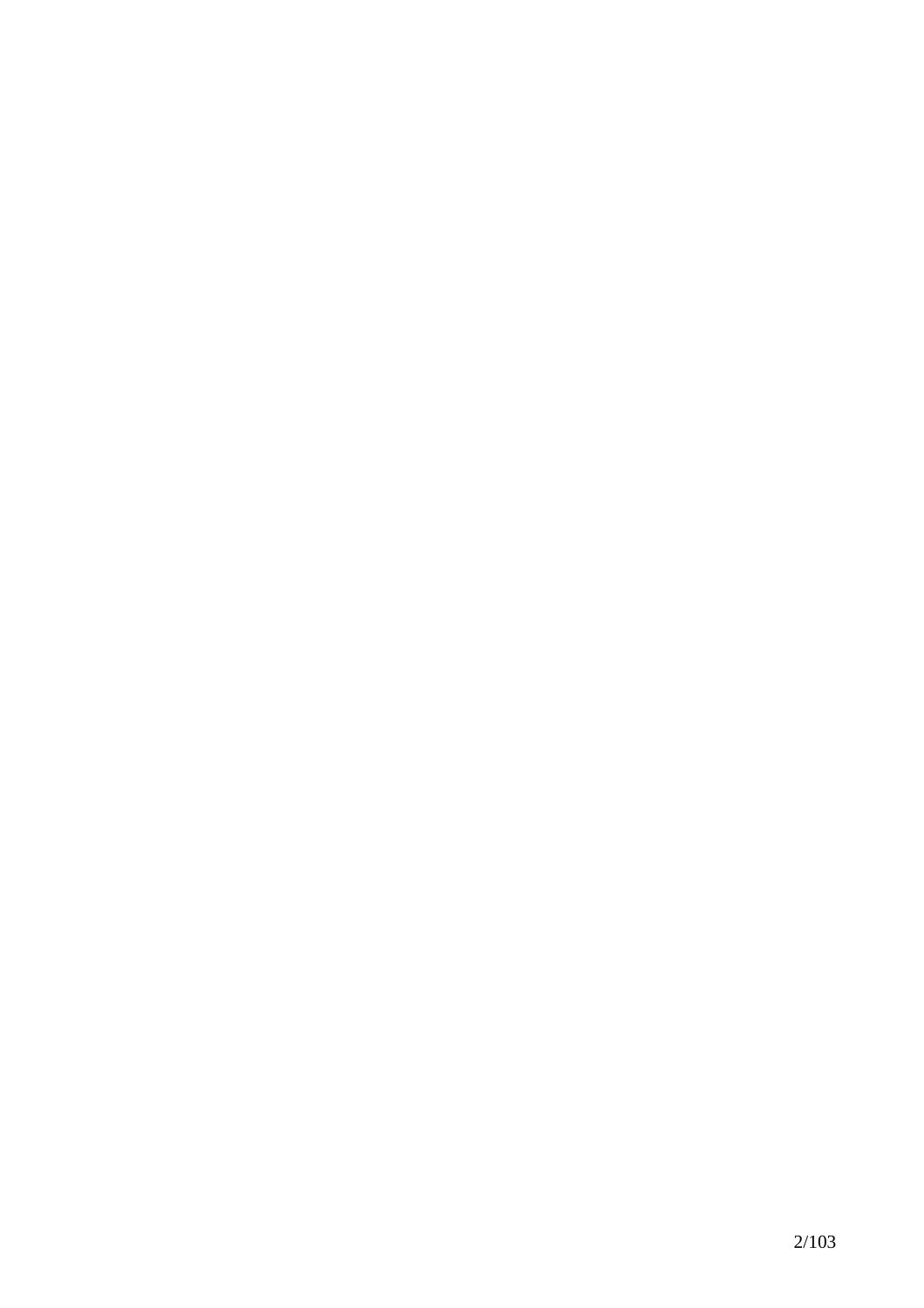# **Table of Contents**

| <b>Part 1 - Policy Achievements</b>                                   | 6  |
|-----------------------------------------------------------------------|----|
| <b>Introduction / Executive Summary</b>                               | 6  |
| <b>Chapter I: Fostering deeper relations with Europe's Neighbours</b> | 8  |
| 1. Southern Neighbourhood                                             | 8  |
| Arab spring                                                           | 8  |
| Country specific activities and regional cooperation                  | 9  |
| 2. Eastern Neighbourhood                                              | 12 |
| 3. Turkey                                                             | 14 |
| 4. Western Balkans                                                    | 14 |
| 5. Neighbours in Western Europe                                       | 16 |
| <b>Chapter II : Building strong strategic partnerships</b>            | 17 |
| <b>United States</b>                                                  | 17 |
| <b>Russian Federation</b>                                             | 17 |
| China                                                                 | 18 |
| <b>India</b>                                                          | 19 |
| <b>Brazil</b>                                                         | 19 |
| South Africa                                                          | 19 |
| Japan                                                                 | 19 |
| Republic of Korea                                                     | 20 |
| Canada                                                                | 20 |
| Mexico                                                                | 20 |
| <b>Chapter III : The Wider World</b>                                  | 21 |
| Arabian Penisula, Gulf                                                | 21 |
| Central Asia                                                          | 21 |
| Africa                                                                | 22 |
| Asia and the Pacific                                                  | 25 |
| Americas                                                              | 27 |
| <b>Chapter IV : Global Issues</b>                                     | 29 |
| Non-proliferation and Disarmament                                     | 29 |
| Terrorism                                                             | 29 |
| Energy security                                                       | 30 |
| Climate change and security                                           | 30 |
| Promoting multilateralism                                             | 30 |
| Promotion of democracy, human rights and the rule of law              | 31 |
| Conflict prevention                                                   | 32 |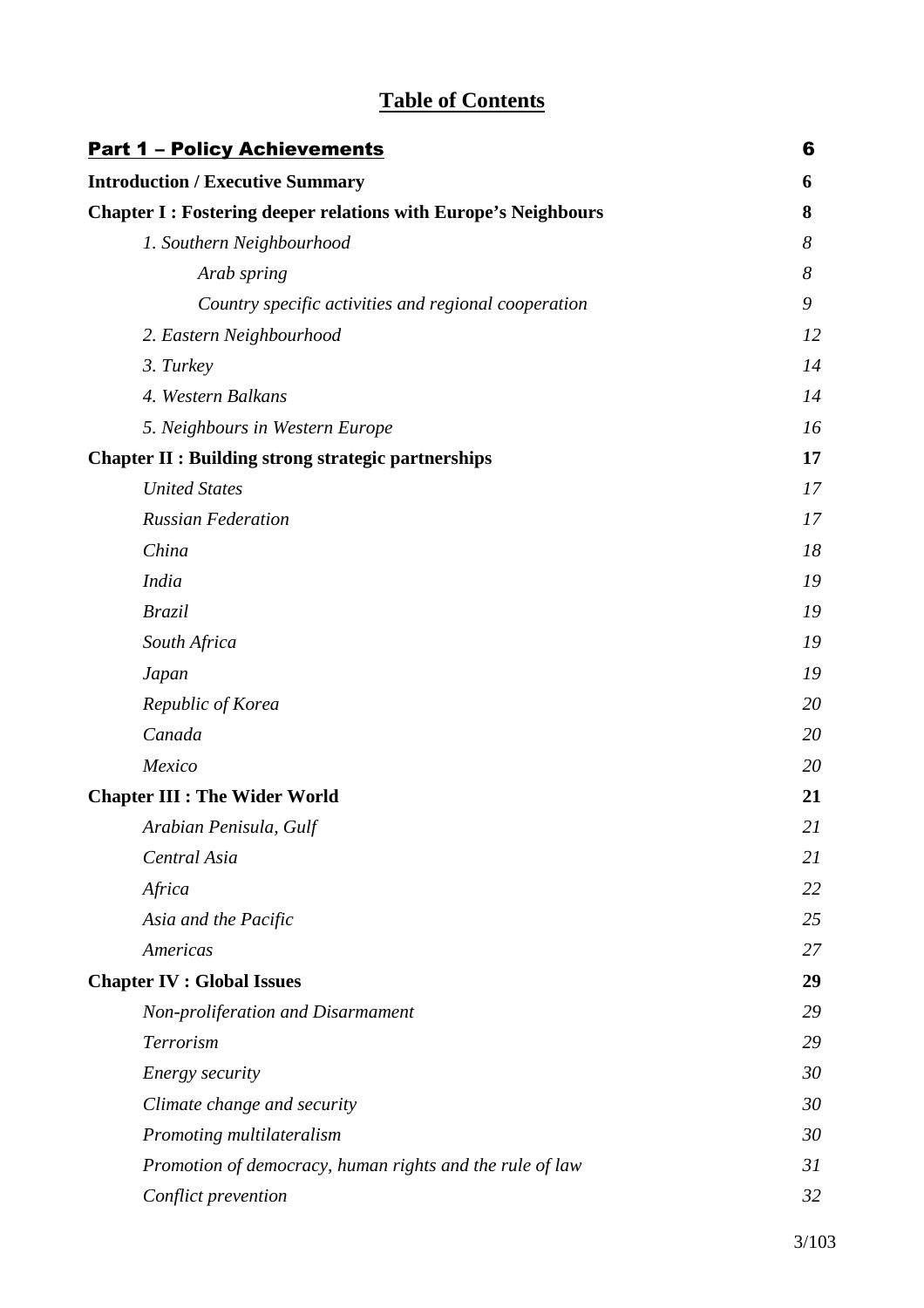| <b>Chapter V: Common Security and Defense policy</b>                           | 33 |
|--------------------------------------------------------------------------------|----|
| Capabilities                                                                   | 33 |
| Cooperation with partners                                                      | 33 |
| <b>Annex – Operations and Missions</b>                                         | 35 |
|                                                                                |    |
| <b>Part 2 - Management and Internal Control Systems</b>                        | 38 |
| 2.1 The setting up of the EEAS and its consequences                            | 38 |
| 2.1.1 The setting up of the EEAS                                               | 38 |
| 2.1.2 Main characteristics of the management environment                       | 39 |
| 2.2 The functioning of the entire internal control system at Headquarters      | 40 |
| 2.2.1 Implementation of the administrative budget                              | 40 |
| 2.2.2 Internal Control Standards and Financial circuits                        | 41 |
| 2.2.3 Ex ante control function                                                 | 41 |
| 2.2.4 Ex post control, Inspection of Delegations and Internal Audit Capability | 42 |
| 2.2.5 Accounting function                                                      | 42 |
| 2.2.6 Internal audit function                                                  | 43 |
| 2.2.7 Relations with OLAF                                                      | 43 |
| 2.2.8 The setting up of a Financial Irregularities Panel                       | 43 |
| 2.3 The functioning of Internal Control Standards in Delegations               | 43 |
| 2.3.1 Compliance with Internal Control Standards                               | 44 |
| 2.3.2 Effectiveness of Internal Control Standards                              | 45 |
| Part 3 - Building blocks towards the Declaration of Assurance                  | 46 |
| 3.1 Assessment by the Management                                               | 46 |
| 3.1.1 Assessment by Management at Headquarters                                 | 46 |
| 3.1.2 Assurance in Delegations                                                 | 47 |
| 3.1.3 Accounting Information                                                   | 47 |
| 3.1.4 Ex ante control results                                                  | 48 |
| 3.1.5 Ex post control results                                                  | 51 |
| 3.1.6 Inspection of Delegations                                                | 54 |
| 3.2 Results from audits during the reporting year                              | 55 |
| 3.2.1 Court of Auditors                                                        | 55 |
| 3.2.2 Internal Audit Capability                                                | 55 |
| 3.3 Follow-up of previous years' reservations                                  | 56 |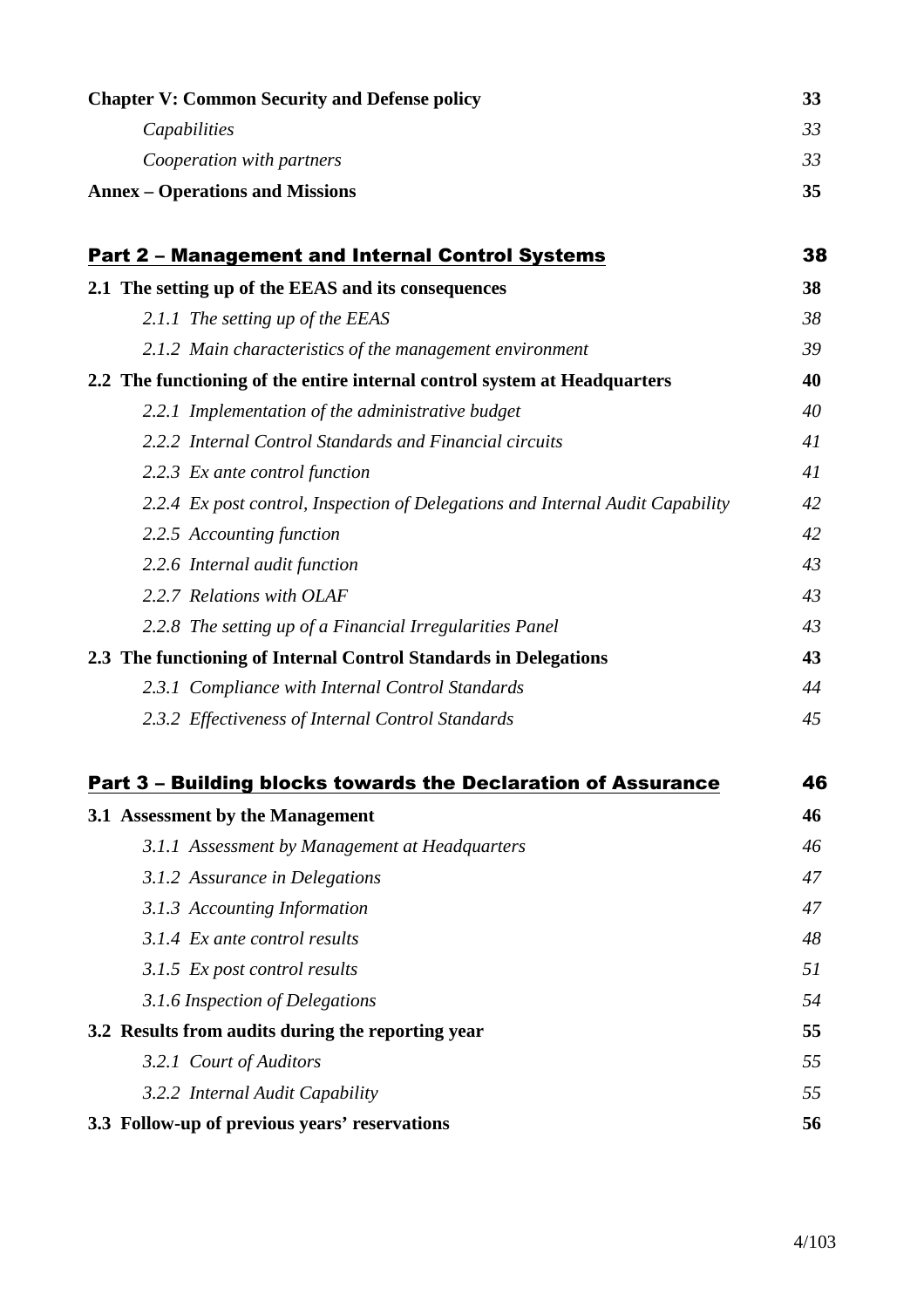| 3.4 Follow-up of audits from previous years                                    | 56  |
|--------------------------------------------------------------------------------|-----|
| 3.4.1 Court of Auditors                                                        | 56. |
| 3.4.2 Internal Audit Capability                                                | 56  |
| 3.5 Assurance received in cases of crossed sub-delegations                     | 58  |
| <b>3.6 Reservations</b>                                                        | 58  |
| 3.6.1 Headquarters                                                             | 58  |
| 3.6.2 Delegations                                                              | 58  |
| 3.7 Overall conclusions on the combined elements on the Declaration as a whole | 59  |

 $\overline{\phantom{a}}$ 

# **Part 4 – Declaration of Assurance** 60

| Annex 1: Statement of the Managing Director for Administration & Finance | 61 |
|--------------------------------------------------------------------------|----|
| <b>Annex 2: Human Resources</b>                                          | 62 |
| <b>Annex 3: Financial reports and annual accounts</b>                    |    |
| Table 1: Outturn on Commitment appropriations in 2011                    | 63 |
| Table 2: Outturn on Payment appropriations in 2011                       | 64 |
| Table 3: Breakdown of Commitments to be settled at 31.12.2011            | 65 |
| Table 4: Balance Sheet                                                   | 67 |
| Table 5: Economic Outturn Account                                        | 68 |
| Table 6: Average payment times for 2011                                  | 69 |
| Table 7: Situation on Revenue and Income in 2011                         | 71 |
| Table 8: Recovery on undue payments                                      | 72 |
| Table 9: Ageing balance of Recovery Orders at 31.12.2011                 | 73 |
| Table 10: Recovery Orders waivers in 2011                                | 73 |
| Table 11: Census of negotiated procedures (excluding building contracts) | 74 |
| Table 12 (a): Building contracts signed in 2011 (Headquarters)           | 76 |
| Table 12 (b): Building contracts signed in 2011 (Delegations)            | 77 |
| Table 13: Contracts declared secret                                      | 96 |
| Annex 4: Assurance of the Accounting Officer of the EEAS                 | 97 |
| <b>Annex 5: Materiality criteria</b>                                     | 98 |
| <b>Annex 6: Internal Control Templates for Budget Implementation</b>     | 99 |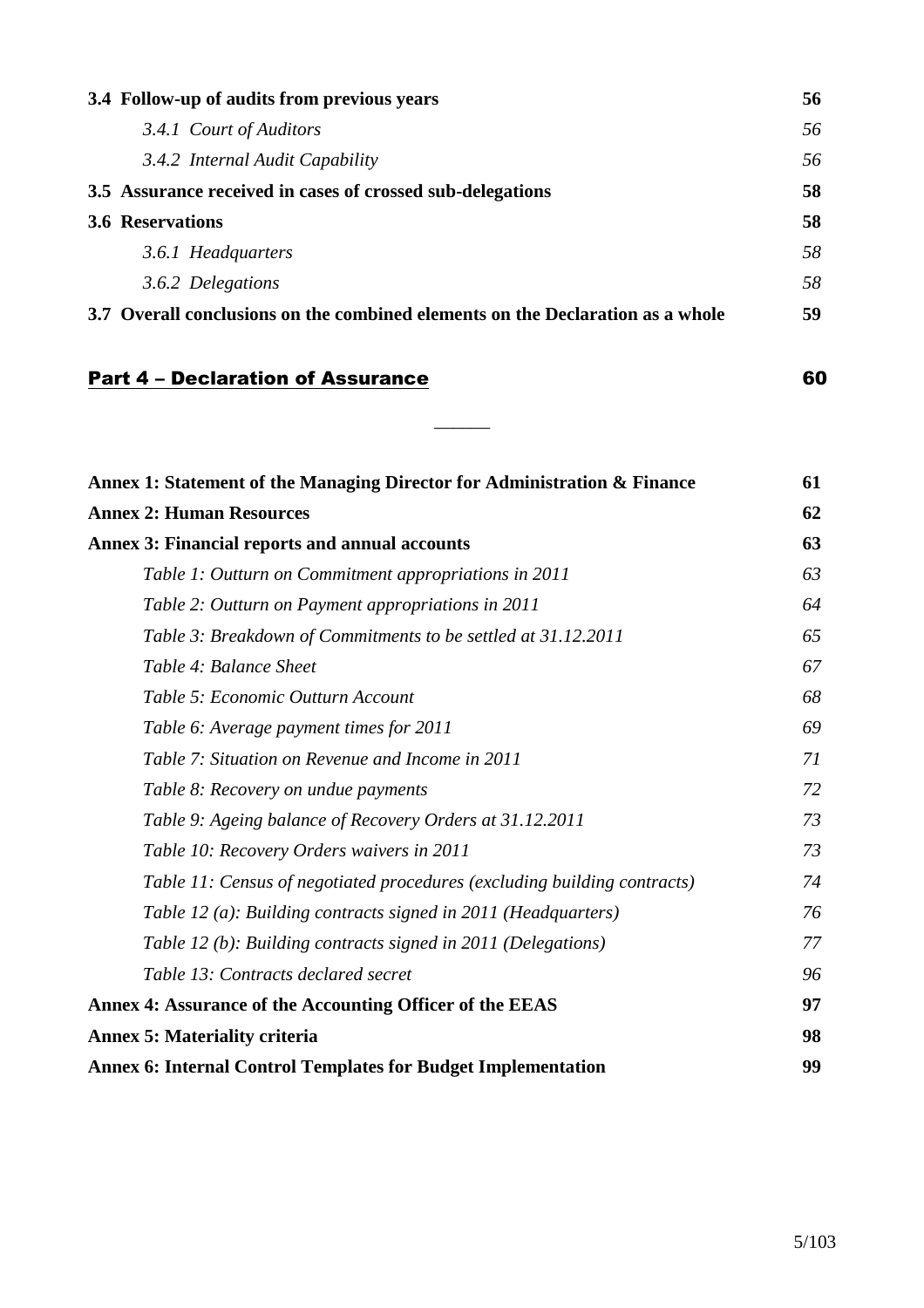# Part 1 – POLICY ACHIEVEMENTS

# **Introduction/Executive Summary**

The High Representative is reponsible for the EU's Common Foreign and Security Policy (CFSP), including the Common Security and Defence Policy (CSDP). She also chairs the Foreign Affairs Council and in her capacity as Vice-President of the Commission coordinates other aspects of the Union's external action. The EEAS was established to support the High Representative in fulfilling her mandate, making full use of the potential of the Treaty of Lisbon to promote increased coherence of EU external action. The EEAS also assists the President of the European Council, the President of the Commission, and the Commission in the exercise of their respective functions in the area of external relations.

The political and economic context for the launch of the EEAS could hardly have been more challenging. The Arab Spring and the global economic crisis, together with tensions within the euro zone, have dominated the international agenda. At the same time, the global scene continues to change with the ever more tangible emergence of new partners. While the establishment process of the EEAS is in many respects still ongoing, its first year of life has seen positive achievements despite these challenges.

At the start of her mandate, the High Representative set **three priorities** for EU external relations over 2011-2012. First, the establishment of a functioning EEAS; second, fostering deeper relations with Europe's neighbours, with the aim of promoting democracy, stability and prosperity; and third, the building of strong strategic partnerships with existing and emerging global players. The events of 2011 have confirmed that these were the right priorities, defining the EU's role as a global and regional political actor. The EU's fundamental values of democracy, the respect for human rights and the consolidation of the Rule of Law, underpin their implementation.

With the Arab Spring radically changing the political landscape of the EU's southern neighbourhood, the EU acted decisively in support of change. The March 2011 joint communication on 'A Partnership for Democracy and Shared Prosperity with the Southern Mediterranean' and the May 2011 revised European Neighbourhood Strategy defined the strategic framework of the EU's response, focusing on the fostering of 'deep democracy' and bringing together the different tools at our disposal.

The High Representative, assisted by the EEAS, took a leading role in international coordination efforts as well, striving for convergence of views within the international community even on those issues (such as the Libyan crisis) which had proven to be more divisive.

During 2011, the EU played a key role in some of the most topical political issues. It stepped up its efforts to move forward on the Middle East Peace Process, by pushing for a more active role of the Quartet. It also led international efforts to find a lasting and comprehensive solution to the Iranian nuclear issue.

In pursuit of a more focused and effective EU policy towards its main strategic partners, EU-US close foreign policy cooperation has been markedly increased; strategic dialogue with China has been expanded; so has been political and security dialogue with India, and Brazil; the EU also actively contributed to facilitating Russia's WTO accession.

In the Western Balkans, the EU took a strong lead in fostering dialogue between Serbia and Kosovo and in breaking political deadlock in Bosnia and Herzegovina. East of its borders, the EU has continued to be engaged in ongoing efforts to solve protracted conflicts, successfully pushing for re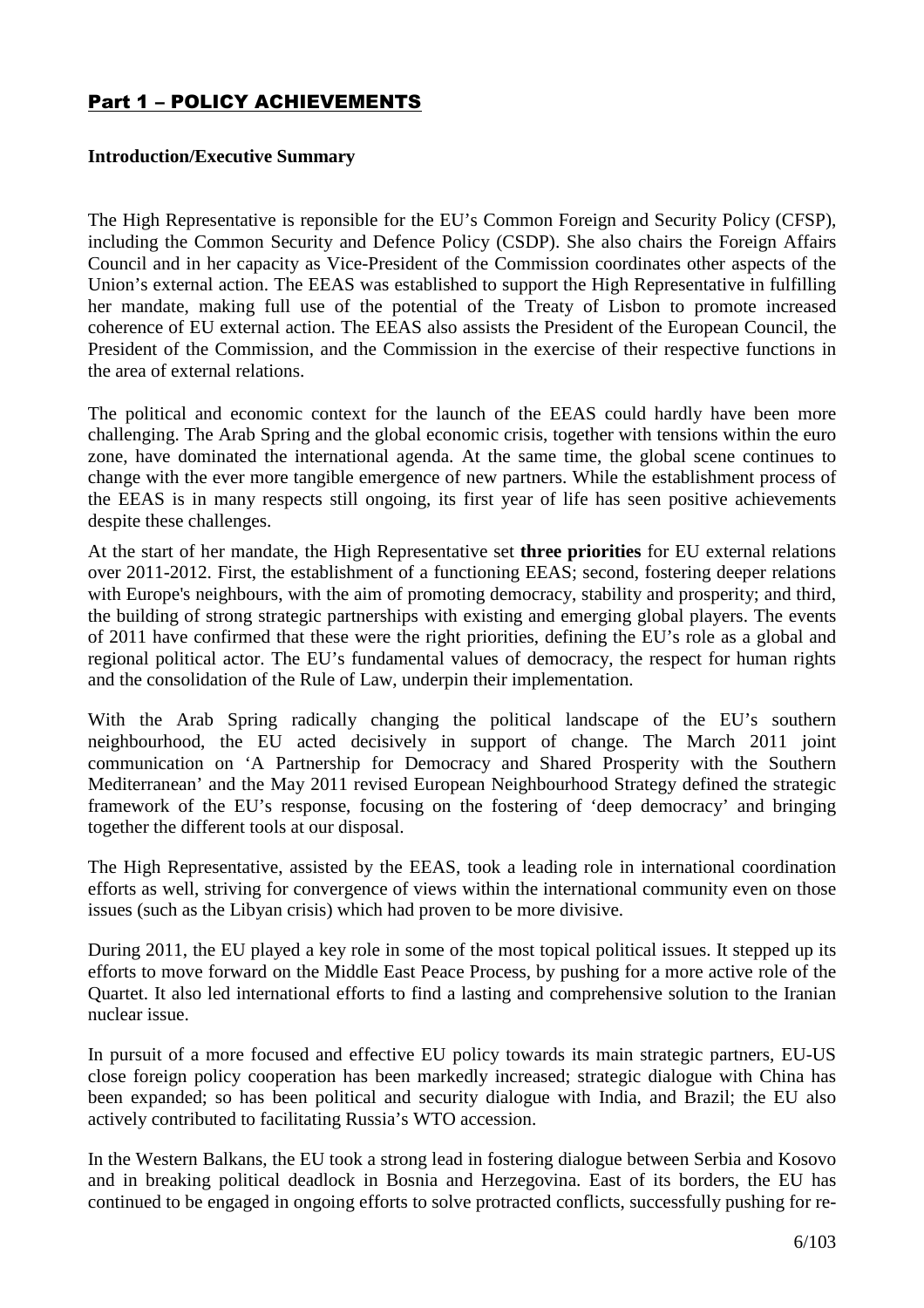launch of formal "5+2" negotiations on Transnistria. Foreign policy dialogue with Turkey has also been stepped up, especially on Syria.

Farther afield, the EU has remained committed to strengthening its partnership with Africa, and launched several initiatives to enhance the coherence and effectiveness of its multi-faceted engagement with the Sahel region, Sudan and South Sudan and, especially, the Horn of Africa – including through CSDP initiatives. In Afghanistan, the EU renewed its commitment to act as both security and development partner. With Pakistan, it negotiated and agreed a 5-year Engagement Plan. EU engagement with Burma/Myanmar also picked up markedly during the year, in response to the changes towards more democracy in the country.

Last but not least, the EU reaffirmed its support for an effective multilateral system with the United Nations at its centre; it enhanced its participation in the works of the UN; it intensified efforts aimed at turning non-proliferation policy into a cross-cutting priority; it renewed its commitment to the universal value of human rights, and presented a Joint Communication ('Human rights and democracy at the heart of EU external action – towards a more effective approach') setting out fresh ideas aimed at carrying forward EU activities in this field.

This part of the Annual Activity Report focuses on the two external policy priorities, supporting our neighbours (chapter I) and engaging with strategic partners (chapter II). In order to give a full overview of the EEAS' activities, the Report also deals with policy achievements in the wider world (chapter III), in the context of global threats and challenges (chapter IV) and in the framework of the Common Security and Defence Policy (chapter V). Annex I gives an overview of the main developments regarding the EU's missions and operations.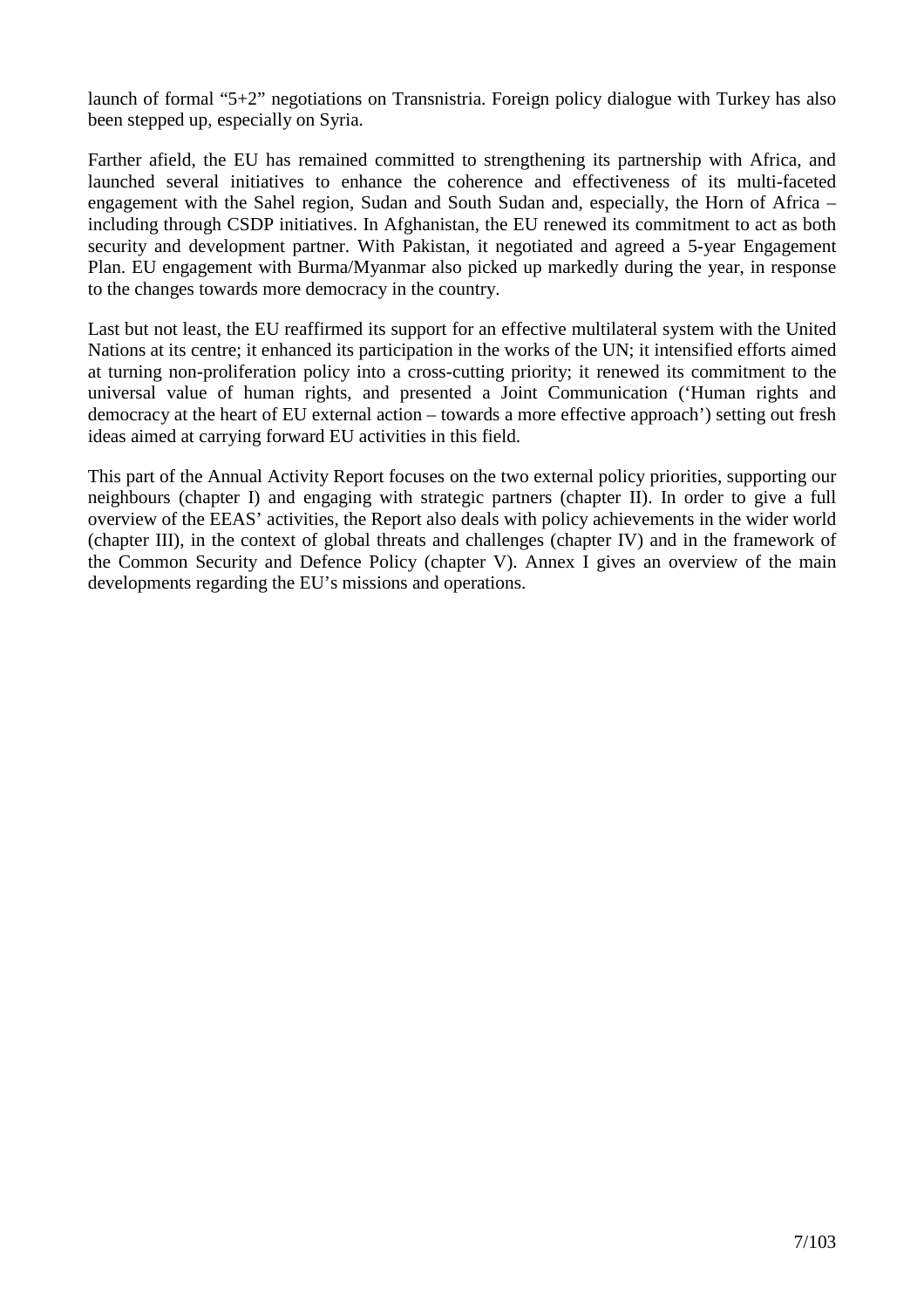#### **CHAPTER I: Fostering deeper relations with Europe's Neighbours**

With fundamental changes taking place in the EU's neighbourhood, the High Representative and the EEAS worked throughout 2011 to respond to important developments on the ground and to put in place an up-dated policy framework to better respond to popular aspirations both South and East of the EU, making full use of the Treaty of Lisbon to promote increased coherence of EU external action.

The May 2011 revised European Neighbourhood Strategy, underpinned by Conclusions of the Foreign Affairs Council in June, put into place a concept of partnering with entire societies, using the broadest possible range of EU tools, and focusing on the fostering of "deep democracy". The Strategy reaffirmed the so-called "more-for-more" principle envisaging stronger support for those neighbours demonstrating political will to move forward faster in their transition processes. This principle was already identified in the March 2011 joint communication on A Partnership for Democracy and Shared Prosperity with the Southern Mediterranean, issued as a response to the changes which started with Tunisia and Egypt. Additional focus was given to civil society with the establishment of a Neighbourhood Civil Society facility and the beginning of work on the establishment of a European Endowment for Democracy (EED). While the impetus for democratic transition in some parts of the Southern Neighbourhood gave hope, there were continued challenges and concerns in the neighbourhood as a whole, including signs of regression in parts of the Eastern Neighbourhood, namely in Belarus and Ukraine.

# **1. Southern Neighbourhood**

# **Arab Spring**

# **Overview**

The Arab Spring radically changed the political landscape of the EU's southern neighbourhood as demonstrations spread across the region echoing the people's call for dignity, democracy, and social justice. In light of these pivotal events, the EU enhanced its bilateral relations as well as its policy approach vis-à-vis the region. The EU engaged politically and financially with a wide range of government, opposition, parliamentary and civil society interlocutors. In close interaction with the Commission, the EEAS developed an EU comprehensive strategy to the Arab Spring in the March 2011 joint communication "A partnership for democracy and shared prosperity with the Southern Mediterranean". This communication stressed the need for the EU to support wholeheartedly the demand for political participation, dignity, freedom and employment opportunities, and set out an approach based on the respect of universal values and shared interests. In particular, the EU is offering its partners greater economic integration, improved mobility of people and enhanced financial support (the 3 Ms- money, markets, mobility). The main rationale being that the EU should be more forthcoming to the partners that develop sustainable democratic societies, as defined by specific benchmarks. This new approach would be applied to the additional funding made available under the European Neighbourhood Policy (ENP) review and further refined on the basis of the experience in determining the financial allocations under the 2014-20 financial framework.

The Arab Spring was a major foreign policy challenge for the EU. For the EU institutions, it meant bringing together the different tools at our disposal – precisely what the post of High Representative and the EEAS were created for. Joint crisis platforms have united the EEAS and Commission in coordinating the immediate response to the crisis in Libya, Tunisia but also Syria. The appointment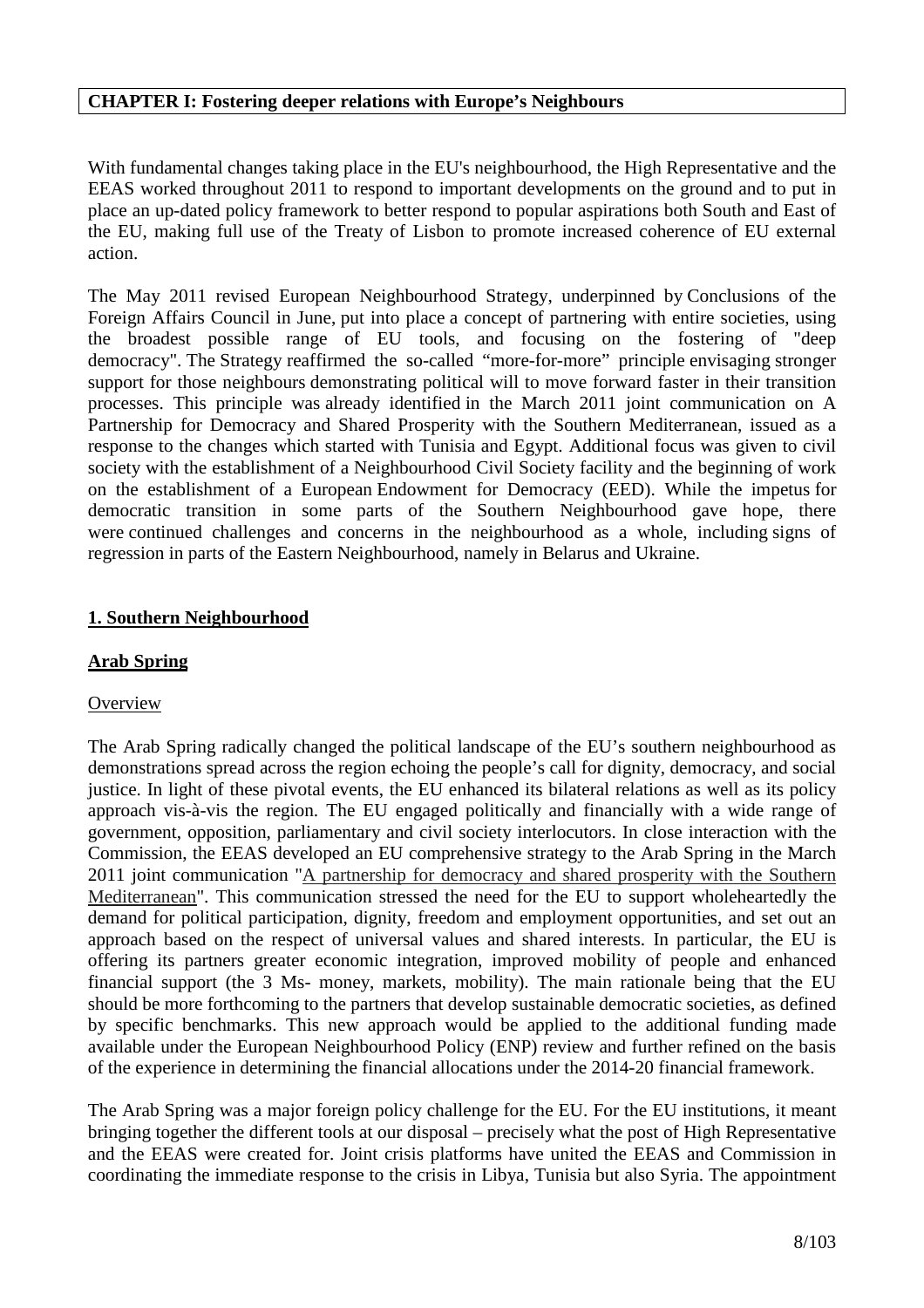of an EU Special Representative (EUSR) for the Southern Mediterranean, Bernardino Leon was a further step towards enhancing the European Union's coordinated response to the Arab Spring.<sup>1</sup>

EU's policy aims at helping its partners in their transition processes to address in particular two main challenges:

- First, to build "deep democracy", i.e. not only writing democratic constitutions and conducting free and fair elections, but creating and sustaining an independent judiciary, a thriving free press, a dynamic civil society and all other characteristics of a mature functioning democracy. Support to civil society was stepped up in Tunisia, Libya and Egypt. The Neighbourhood Civil Society Facility, to start operation in 2012, will intensify such support further.

- Second, to ensure inclusive and sustainable economic growth and development, without which democracy will not take root. A particular challenge is to ensure strong job creation. In this respect, Foreign Ministers welcomed the Commission's proposals for negotiating directives for Deep and Comprehensive Free Trade Areas with Egypt, Jordan, Morocco and Tunisia which will improve market access as soon as the necessary conditions are met. Furthermore, well-managed mobility of people is being promoted through the launch of Dialogues on Migration, Mobility and Security with Tunisia and Morocco. These should lead to the conclusion of mobility partnerships.

The High Representative, assisted by the EEAS, has taken a pro-active role in international coordination efforts, together with the UN, the League of Arab States (LAS), African Union (AU), Organisation of Islamic Cooperation (OIC) and other international actors like Turkey.

The EU also created a system of Task Forces to ensure optimal coordination among EU institutions, Member States, international financial institutions and the private sectors in assisting partner countries to carry forward their reform programs.

A pool of civilian and military experts in Security Sector Reform (SSR), established in November 2010, was used to conduct needs assessments in Libya, Tunisia and Egypt.

#### **Country specific activities and regional cooperation**

 $\overline{a}$ 

As the uprising in **Tunisia** rapidly turned to revolution, the EU imposed sanctions against 48 individuals closely associated with the regime of former President Ben Ali. In the months following the ousting of Ben Ali, the EU repeatedly expressed its support for the process of democratic transition, providing extensive support including through the deployment of an EU election observation mission for the October 2011 Constituent Assembly elections. The September 2011 meeting of the international Task Force in Tunis, co-chaired by the High Representative and the Tunisian Prime Minister, was meant to enhance the coherence of international support to countries in transition. It resulted in a pledge of an overall financial support to Tunisia of about €4 billion over the 2011-2013 period.

The transition to democracy in **Egypt** after the ousting of President Mubarak faced many challenges: protests were met with violent repression by the security forces and the state of emergency remained in place despite promises of the Supreme Military Council to lift it ahead of elections. Civilians continued to be tried in military courts and Egyptian authorities cracked down on civil society organisations receiving foreign funding. Although Egypt has suspended all formal dialogue with the EU since the beginning of the uprising (while informal structural dialogue continued), high level representations have nevertheless taken place to extend the EU's support to

<sup>1</sup> Since his appointment in July 2011, EUSR Bernardino Leon has set out to fulfil three policy objectives: enhancing the Union's political dialogue with the Southern Mediterranean; contributing to the response of the Union to the developments in the region; enhancing the Union's effectiveness, presence and visibility in the region and in relevant international forums.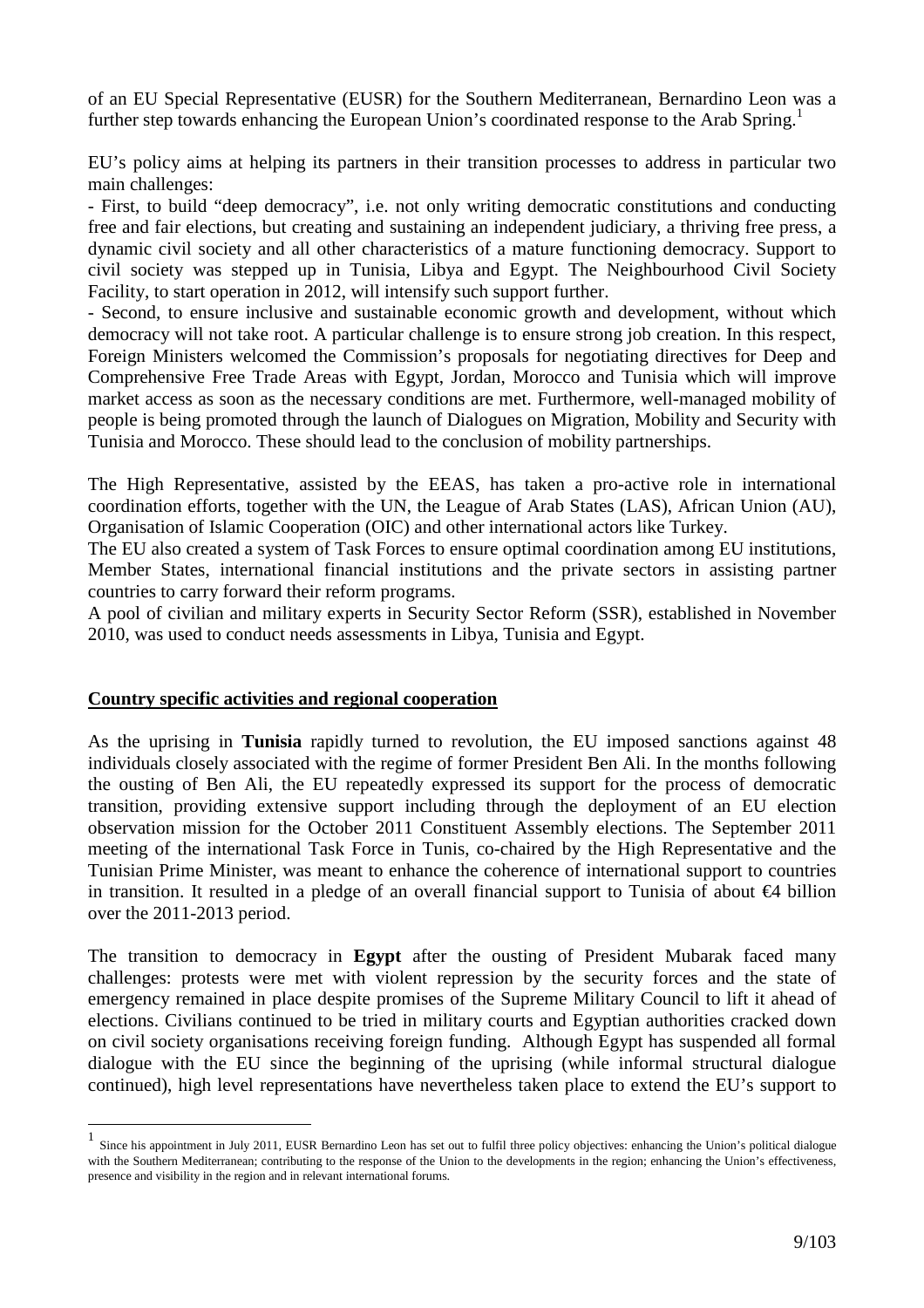Egypt's democratic process and to urge the interim authorities to ensure a swift move to civilian rule, uphold the rule of law, respect fundamental freedoms and protect the democratic aspirations of the people. Egypt's first transparent elections, starting at the end of 2011 were considered as a concrete step in the right direction.

The situation in **Bahrain** was closely followed in 2011. Since the outset of demonstrations in Manama in February, the EU called on all parties to refrain from violence and engage in meaningful dialogue in several Council Conclusions adopted by the Foreign Affairs Council. A steady stream of public statements issued by the High Representative and diplomatic contacts with the Bahraini authorities further reflected the EU's concern. The High Representative also addressed the situation in Bahrain in several meetings with EU Foreign Ministers, Heads of State and Government. This pressure, applied by the EU and by many civil society organisations, yielded concrete results, including the annulment of trials by 'special court', and the establishment of the Bahrain Independent Commission of Inquiry in June 2011, which issued its final report on 23 November.

Since the protest movement in **Yemen** began in February 2011, the EU exerted constant pressure on all parties to cease violence and allow for a peaceful transfer of power, i.a. though several sets of Council Conclusions. The High Representative issued a number of statements condemning the violence, and was in constant contact with key members of the regime. The EU, notably through its Delegation and in cooperation with Heads of Mission in Sana'a, was closely involved in facilitating contacts between government, opposition and key regional actors to encourage the most orderly and peaceful political transition possible. On 23 November 2011, after months of political stalemate, the High Representative welcomed the signature of an agreement for political transition by President Saleh and key representatives of Yemen's ruling and opposition parties, under the auspices of the GCC.

During the **Libyan crisis**, the EU managed to establish a common position at an Extraordinary European Council held on 11 March, where the EU called for Gaddafi to step down. During the Libyan crisis the High Representative joined the UN and regional organisations (EU, LAS, African Union and the Organisation of Islamic Cooperation (OIC) in the Cairo Group and she actively participated in the Libya contact group. These efforts contributed to a convergence of views within the international community on how to respond to the Libyan crisis. As the conflict developed, the EU adopted a range of restrictive measures. These included those provided for in UN Security Council Resolutions 1970 and 1973 (arms embargo, visa ban, asset freeze on Gaddafi and his inner circle) together with autonomous additional restrictive measures such as embargo on equipment which might be used for internal repression and autonomous designations of persons and entities targeted by travel restrictions and assets freeze. At the same time the EU provided substantial humanitarian assistance ( $\epsilon$ 155 million for the EU as a whole), while participating in international efforts to bring the violence to an end through meetings of the International Contact Group on Libya and by initiating discussions with the UN and regional organisations through the "Cairo Group". The EU also completed planning for a CSDP mission designed to provide support for humanitarian efforts in Libya (EUFOR Libya) including by establishing the Operational Headquarter in Rome; although this mission was actually not implemented, it contributed to the common EU stance. As opposition forces gradually established control over the country the EU opened offices in Benghazi and Tripoli (the latter becoming a Delegation on 12 November). The High Representative travelled several times to Libya. The EU continued to support the transition in Libya throughout the year while at the same time highlighting concerns regarding the challenges the new authorities face notably in the area of protection and respect for human rights (both through Conclusions of the Foreign Affairs Council and Statements by the High Representative). The offer to observe the elections was not taken up by the new authorities.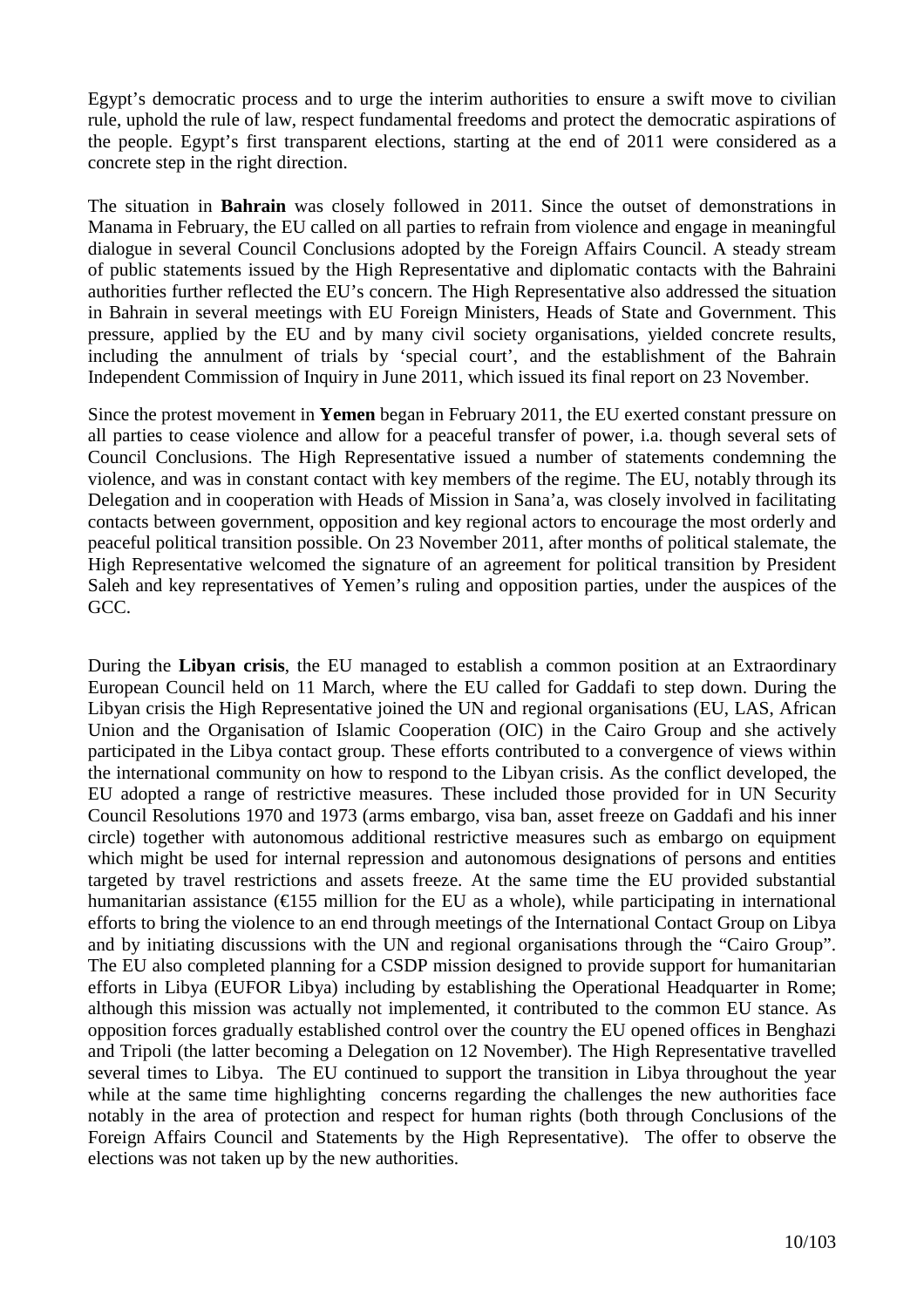The events in Libya are having a significant impact on security across the region. **Algeria** in particular is vulnerable given the length of its border with Libya. In the course of the year, the EU supported Algeria's engagement in regional security particularly in the framework of the EU Strategy for the Sahel region. The EU has participated actively in the diplomatic coordination initiatives undertaken by Algeria. Algeria also gave indications of a renewed interest in adhering to the European Neighbourhood Policy.

Following the uprising in **Syria**, which began in March 2011, and the escalation of violence by the Syrian Government against its citizens, the Foreign Affairs Council of May 2011 took the decision to suspend bilateral cooperation programmes between the EU and the Syrian government and the pending Association Agreement. In the face of the escalating violence, in August the EU called for President Assad to step aside. It worked closely with partners from the international community to put pressure on the Syrian Government to stop all violence. On 16 October, the League of Arab States (LAS) decided on a plan for Syria with these key elements: stopping violence, releasing political prisoners, pulling the military out of cities, allowing access to media and conducting a national dialogue, which the EU supported in an effort to resolve the Syrian crisis. It urged the UN Security Council Members to agree on strong UN action towards Syria and promoted strong resolutions on Syria by the UN Human Rights Council. The EU's restrictive measures against Syria were expanded regularly to target persons and entities responsible and/or associated with repression or supporting the regime. The EU engaged with representatives of the Syrian opposition and consistently called for inclusivity of all opposition groups in shaping a vision for the transition in Syria.

The transitions towards democracy will take time and will continue to pose great challenges. In this context, the EU remains committed to working with countries in the region, international financial institutions, the private sector and civil society organisations to ensure that a coordinated and effective response can be made swiftly and efficiently.

In **Lebanon**, the new government that was formed in July 2011 after the fall of the Government of National Unity earlier in the year, stated its attachment to relations with the EU and bilateral contacts intensified. With Lebanon's payment of its dues to the Special Tribunal in November a significant obstacle was cleared towards further development of Lebanon's relations with the EU, as confirmed by the Association Committee in December 2011.

The "advanced status" partnership agreed in 2010 and the EU-**Jordan** ENP Action Plan unlocked new opportunities for the development of EU-Jordan relations, reflecting the ambitious character of our joint commitment to achieving closer integration. The adoption of constitutional amendment was followed by the appointment of a new cabinet but reforms were slow and the economic situation deteriorated. The powers of King Abdullah remained largely untouched. A second Task force was organised with Jordan in February 2012 and followed the successful path established by the first Task Force with Tunisia.

After **Morocco** amended the Constitution, Parliamentary elections took place in November 2011 in a calm atmosphere and based on an improved electoral framework. No EU Electoral Observation Mission was deployed (no invitation) but there was general satisfaction over the conduct of the polls. The moderate Islamic Party of Justice and Development won a plurality (27%).

The political changes in the region called for **increased regional cooperation**, as many challenges, whether political, economic or social, could only be tackled effectively at regional level. Regional organisations such as the **LAS**, the **Organisation of the Islamic Conference** and "*Union du Maghreb Arabe*" were adapting to the new political context and the EU stepped up its engagement with them as stated above. The EU also intensified its relations with the LAS though regular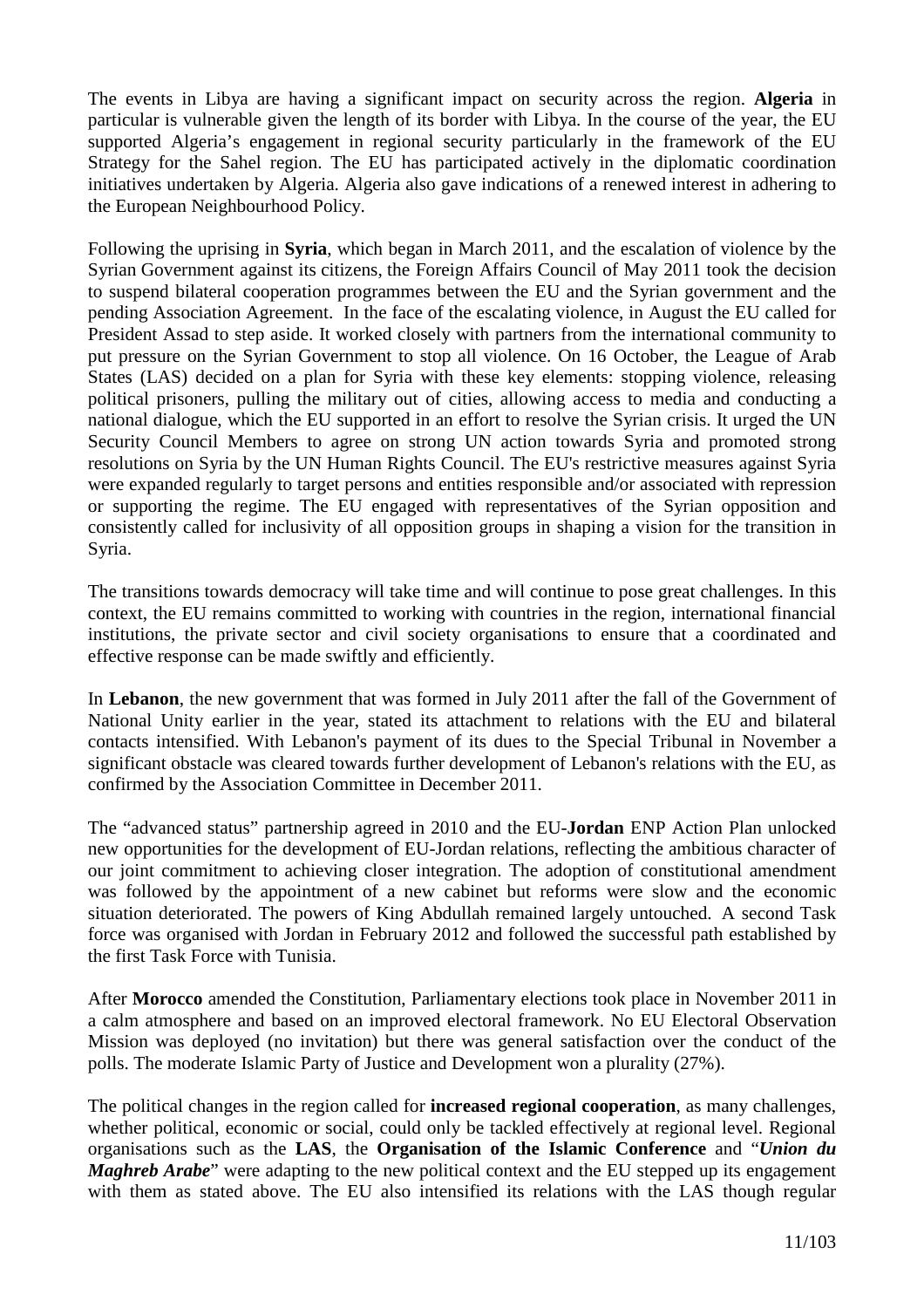contacts at senior officials and Ministerial levels, including an informal meeting of the Foreign Affairs' Council with the Secretary General of the LAS, and through the support to the setting up of a crisis room for the LAS.

#### **MEPP**

The European Union had repeatedly called for the urgent resumption of negotiations on the Middle East Peace Process (MEPP). Within an agreed time frame, the objective would be to lead to a twostate solution with the State of Israel and an independent, democratic, contiguous and viable State of Palestine living side by side in peace and security. The Arab Spring has brought even more urgency to the Middle East Peace Process. The EU stepped up its efforts to move forward this process by pushing for a more active role for the Quartet: three Principals' meetings took place in 2011 (Munich, Washington, New York), around a dozen Envoys' meetings, four of them with the parties (separately).

The EU set out clear parameters for negotiations, expressed by the EU in the UN Security Council on 21 April 2011, and lent its full support to the High Representative's efforts to create a credible perspective for re-launching the Peace Process. To this end, the High Representative visited the region numerous times throughout the year and stayed in close contact with many stakeholders. The EU continued to extend direct financial support to the Palestinian Authority and further contributed to its successful state-building efforts. The EU called on the future Palestinian government to continue the institution-building efforts and to uphold current standards in terms of transparent and efficient public finance management, as underlined at the Ad Hoc Liaison Committee meeting hosted by the High Representative on 13 April in Brussels. Israel's settlement expansion, in particular in East Jerusalem, was deplored by the EU. The EU welcomed the Palestinian reconciliation agreement signed in Cairo on 4 May, reiterated its position that it supported reconciliation behind President Abbas and encouraged further efforts in support of the full implementation of the agreement. Against the background of the UN membership application, launched by President Abbas in September, the High Representative was actively involved in bringing forward a statement of the Quartet setting timelines and calling on the parties to reach an agreement before the end of 2012. A subsequent Quartet Envoys' meeting in Brussels was personally chaired by the High Representative. The High Representative received President Abbas and his delegation in Brussels in December 2011, reiterating their mutual and determined diplomatic effort throughout the past months concerning the Middle East Peace Process.<sup>2</sup>

# **2. Eastern Neighbourhood**

 $\overline{a}$ 

The implementation of the Eastern Partnership, launched in May 2009 as the Eastern dimension of the European Neighbourhood Policy, has continued, despite a challenging situation in at least some of the EU's closest Eastern Partners. While CFSP aspects remained relatively absent from the Eastern Partnership, its links to overall foreign policy remained significant. Programmes on the bilateral track of the Partnership continued to support essential reforms, where political will in the partner countries prevailed, and confidence-building measures to promote steps towards conflict resolution.

The deteriorating situation in the area of democracy and human rights (i.a. the Tymoshenko case) in **Ukraine** was a particular problem, and has now slowed down the EU's possibilities to engage. Negotiations on an Association Agreement, including as an integral part of a Deep and Comprehensive Free Trade Area (DCFTA), were finalised at negotiators level, paving the way

 $^2$  Mr. Andreas Reinicke was appointed EU Special Representative for the Middle East peace process on 1 February 2012.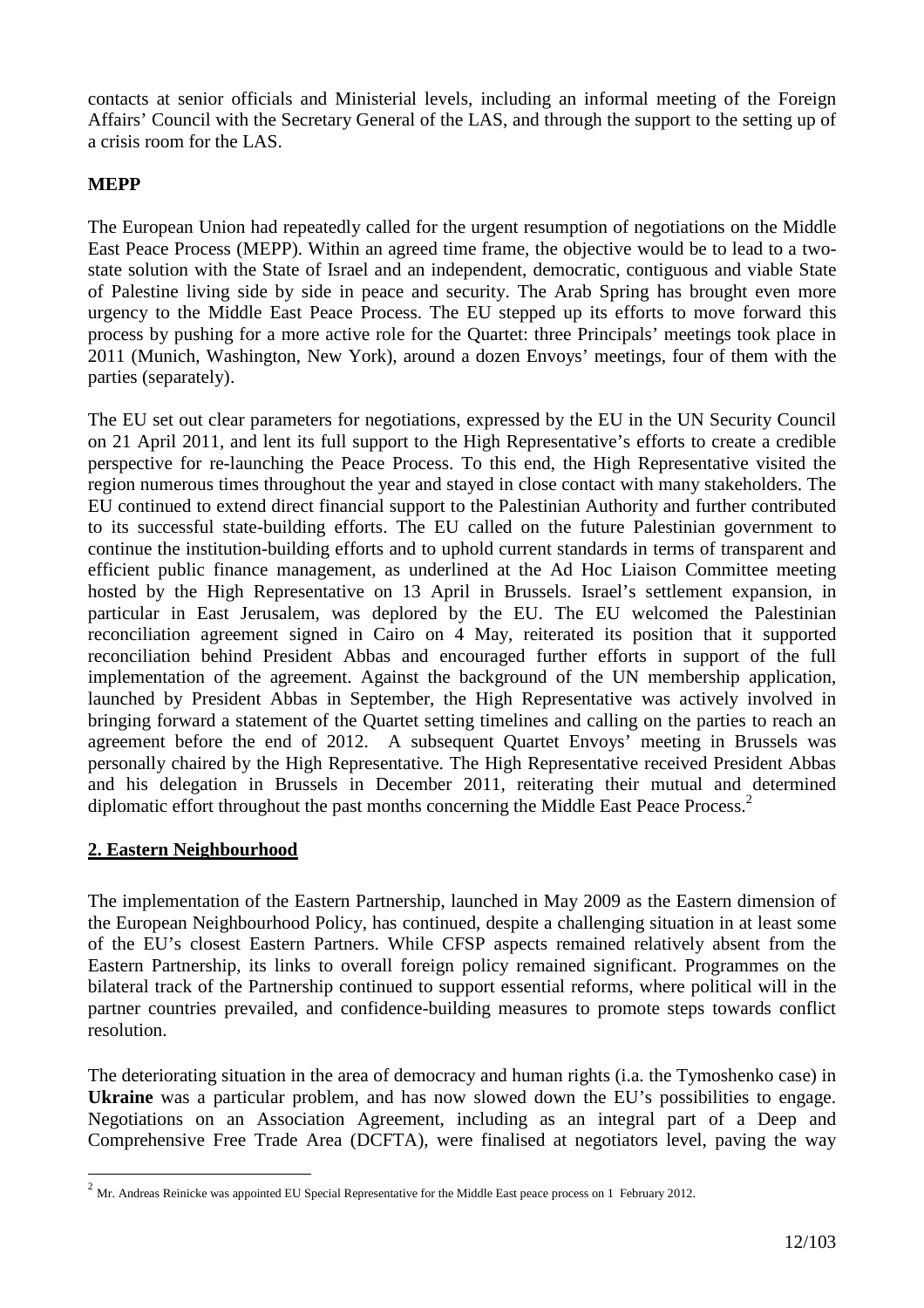towards the initialling of the Agreement. The annual EU – Ukraine Summit took place on 19 December 2011 in Kiev.

Negotiations with the **Republic of Moldova** on a new Association Agreement continued to progress at very good pace throughout the year. In December 2011, the EU announced that the country was sufficiently prepared to launch negotiations on a Deep and Comprehensive Free Trade Area. The EU continued its efforts to contribute to a settlement of the conflict over **Transnistria**. Formal negotiations in the "5+2" format, in which the EU participates, were re-launched in November 2011.. The Foreign Affairs Council of March 2011 adopted a decision providing for the extension of restrictive measures against the Transnistrian leadership, while at the same time extending the suspension of the measures for a further period of six months until 30 September 2011. A number of high level bilateral visits reflected the evolving nature of the EU-Moldova relationship, including a visit of the High Representative to Chisinau in March 2011.

The EU reacted strongly to the crackdown on civil society, the political opposition and independent media that followed the violations of electoral standards in the 19 December 2010 Presidential elections in **Belarus**. The Foreign Affairs Council of January 2011 decided to reinstate the restrictive measures against Belarus. These measures were strengthened at repeated occasions during the year, as the situation in Belarus continued to deteriorate. The Foreign Affairs Council of June 2011 decided to impose an embargo on Belarus on arms and on materials that might be used for internal repression and to freeze the assets of three companies linked to the regime. In parallel, the EU has strengthened its engagement with the Belarusian people and civil society through increased support to civil society and victims of repression, the offer to start negotiations on visa facilitation and readmission agreements and by an intensified dialogue with Belarusian society on an EU agenda.

The Visa Facilitation and Readmission agreements with **Georgia** entered into force on 1 March 2011. The Commission accepted on 2 December to move towards the launching of negotiations on a Deep and Comprehensive Free Trade Area, as an integral part of the Association Agreement. The EU Monitoring Mission (EUMM) in Georgia continued to be deployed and was extended in September for another year after a positive outcome of the strategic review. The High Representative sought in her meetings with President Saakashvili to facilitate progress on the issue of Russia's WTO accession.

The EU continued to play a leading role in the Geneva International Discussions, the only forum for dialogue between the parties after the conflict in August 2008. Through the Instrument for Stability, the EU financed confidence-building and early response activities, as well as people to peoplecontacts. In September a new EUSR for the South Caucasus and the crisis in Georgia was appointed, Mr. Philippe Lefort, with a mandate focussed on conflict resolution and regional aspects in the South Caucasus.

 In addition to the Geneva International Discussions, the EUSR was active in increasing the EU's profile in the conflict settlement process of **Nagorno-Karabakh.** The EU continued to lend its full political support to the OSCE Minsk Group to help the parties finding a solution over Nagorno-Karabakh, and the EU also financed a number of confidence-building measures to facilitate progress towards a solution.

The already strong EU engagement in the **South Caucasus** further increased throughout 2011, with the High Representative visiting all three countries in November 2011. Additionally, she met with the leaders of all three countries bilaterally on a number of occasions.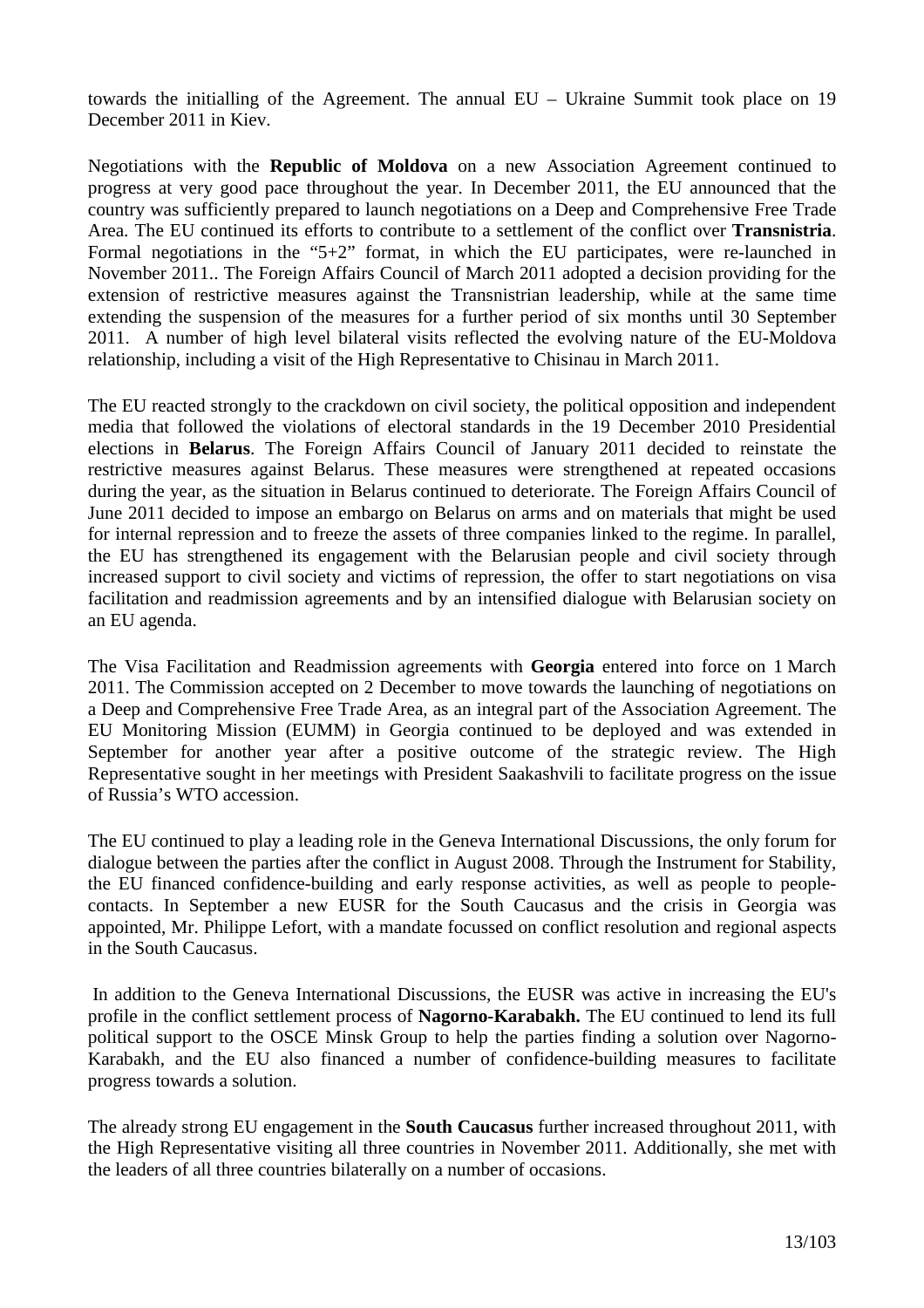In terms of a regional approach, the highlight was the **Eastern Partnership Summit in Warsaw** in September 2011. The Warsaw Summit consolidated the Eastern Partnership and gave guidance for its further development. The EU made clear its determination to accelerate political association and economic integration. At the same time, the Summit sent a clear message that **economic reforms** will not be sustainable without **political reforms** - hence the emphasis on shared values of democracy, human rights and the rule of law. In the area of **CFSP/CSDP** the Eastern Partnership Summit called for stronger dialogue and cooperation on international security issues, including with a view to partners' possible participation in civilian and military EU-led operations.

The multilateral Eastern Partnership Platform on Democracy, Good governance and Stability adopted its new Work Programme 2011-13 under which it launched new expert Panels on **Public Administration Reform** as well as on **Migration and Asylum**.

# **3. Turkey**

Turkey, both as a candidate country and a key regional partner, continued to be an important interlocutor for the EU. Turkey was active in its wider neighbourhood and played an influential role in supporting reforms, including in Northern Africa. Turkey also remained an important regional player in the Middle East, the Western Balkans, Afghanistan/Pakistan, the Southern Caucasus, and the Horn of Africa. In this context, the High Representative remained committed to reinforcing further the EU's political dialogue with Turkey on foreign policy issues of mutual interest and met several times with the Turkish Foreign Minister. An informal strategic dialogue with Turkey was established at the level of political directors.

Turkey continued to be committed to the accession negotiation process and the political reform agenda, but further efforts towards fully meeting the Copenhagen criteria are required in a number of areas, in particular as regards fundamental freedoms. Efforts to intensify dialogue and cooperation with Turkey in its fight against terrorism as well as to launch a dialogue on visa, mobility and migration in line with the established practice have been continued.

In relation to the controversy that appeared between Cyprus and Turkey on the exploration of gas fields in the Mediterranean, the EU expressed serious concern and urged the avoidance of any kind of threat or action directed against a Member State, or source of friction or actions, which could damage good neighbourly relations and the peaceful settlement of disputes. The EU also stressed the sovereign rights of EU Member States which include, inter alia, entering into bilateral agreements and to explore and exploit their natural resources in accordance with the EU *acquis* and international law, including the UN Convention on the Law of the Sea.

In its conclusions of December 2011, the European Council also noted with deep regret that Turkey, despite repeated calls, continued refusing to fulfil its obligation of full, non-discriminatory implementation of the Additional Protocol to the Association Agreement towards all Member States. Furthermore, Turkey has still not made progress towards the necessary normalisation of its relations with the Republic of Cyprus, even if negotiations aimed at a fair, comprehensive and viable settlement of the Cyprus problem continued as well within the UN Framework.

#### **4. Western Balkans**

The Western Balkans remained a top priority for the EU throughout 2011 and it maintained a decisive engagement in resolving the complex political tensions in the region, in particular by taking a strong lead in fostering dialogue between Serbia and Kosovo and avoiding a serious institutional crisis in Bosnia and Herzegovina. The EEAS is also working closely with the Commission in the pre-accession process for the countries with an EU membership perspective. The **Stabilisation and Association Process** (SAP) continued to provide the overarching policy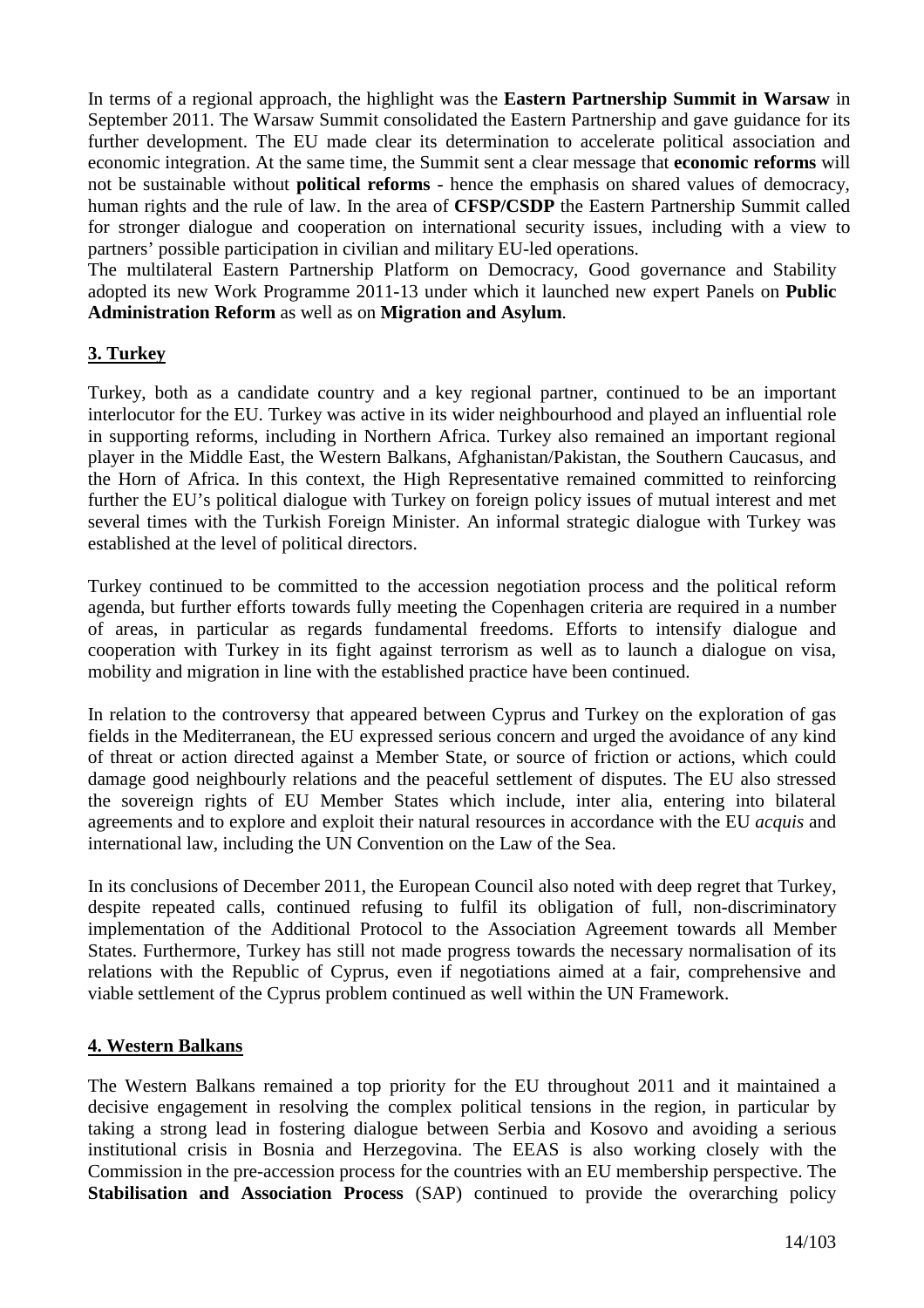framework for relations and negotiations with the countries of the Western Balkans. The EU reiterated the importance of **regional cooperation and good neighbourly relations** in the process of moving towards the EU as essential elements of this Process. While significant progress was achieved in 2011, important challenges remained. These included constructive political dialogue, consolidation of the rule of law including ensuring freedom of expression, the fight against corruption and organised crime, effectiveness and independence of the judiciary and improving administrative capacity, as well as addressing and solving open bilateral issues.

#### Country specific activities

**Croatia** and the EU Member States finalised accession negotiations on 30 June 2011 and signed the Accession Treaty on 9 December 2011 in Brussels. Pending the successful conclusion of ratification procedures, Croatia will become an EU member on 1 July 2013. Since the signature of the Accession Treaty, Croatia has participated as an active observer in the Council and its preparatory bodies.

In May 2011 the High Representative visited Belgrade to review **EU-Serbian relations** and the Stabilisation and Association Process with Serbian President Tadic. She welcomed the arrest of Ratko Mladic the same day. On 8 June, the Head of the EU Delegation in Belgrade and Foreign Minister Jeremic signed a framework agreement on participation in CSDP missions. On 9 December the European Council postponed the decision on granting candidate status to Serbia. Serbia was granted candidate status by the European Council on 1 March 2012.

The EU-**Montenegro** Stabilisation and Association Council met on 21 June in Luxembourg. The December European Council recognised the good progress achieved on the reform agenda and, with a view to opening accession negotiations in June 2012, it tasked the Foreign Affairs Council to examine the implementation of the reforms, notably as regards rule of law, on the basis of a Commission report.

As for **Bosnia and Herzegovina (BiH)** the Foreign Affairs Council adopted Conclusions in March which set out a comprehensive EU approach: a reinforced strategy for BiH and a single EU presence on the ground (EUSR/EU Delegation), including a reinforced set of instruments ranging from regular enlargement instruments and projects to CFSP measures such as potential restrictive measures.<sup>3</sup> On 12-13 May, the High Representative visited BiH. As a result, the decision of the Republika Srpska National Assembly to hold a referendum on independence of the judiciary was reversed. This visit led to the opening of a structured dialogue with the EU on the judiciary. Mr Peter Sorensen was appointed EU Special Representative for Bosnia and Herzegovina on 18 July 2011.

As for **Kosovo**, the EU facilitated a dialogue process between Belgrade and Pristina in the framework of UNGA Resolution 1244. In 2011 there were eight meetings of the Dialogue, facilitated by the EU; six agreements were reached, on civil registry, cadastre, customs stamp, freedom of movement, acceptance of university diplomas and integrated border management. The High Representative repeatedly called on the parties to engage constructively. In December 2011 Council reaffirmed that Kosovo would also benefit from possible visa liberalisation once all conditions were met. <sup>4</sup>

 $\overline{a}$ 

<sup>&</sup>lt;sup>3</sup> Based on the March 2011 Council conclusions the new double hatted EUSR/Head of Delegation helped overcome the local political stalemate after the 2010 parliamentary elections. The EUSR/HoD facilitated a more forward looking dynamic by bringing together the political leverage of the EUSR with the EUs technical and financial instruments to facilitate progress on the EU integration track. The EUSR position was decoupled from the High Representative of the International community in BiH as of 1 September 2011.

<sup>&</sup>lt;sup>4</sup> Mr Samuel Zbogar was appointed EU Special Representative for Kosovo on 1 February 2012.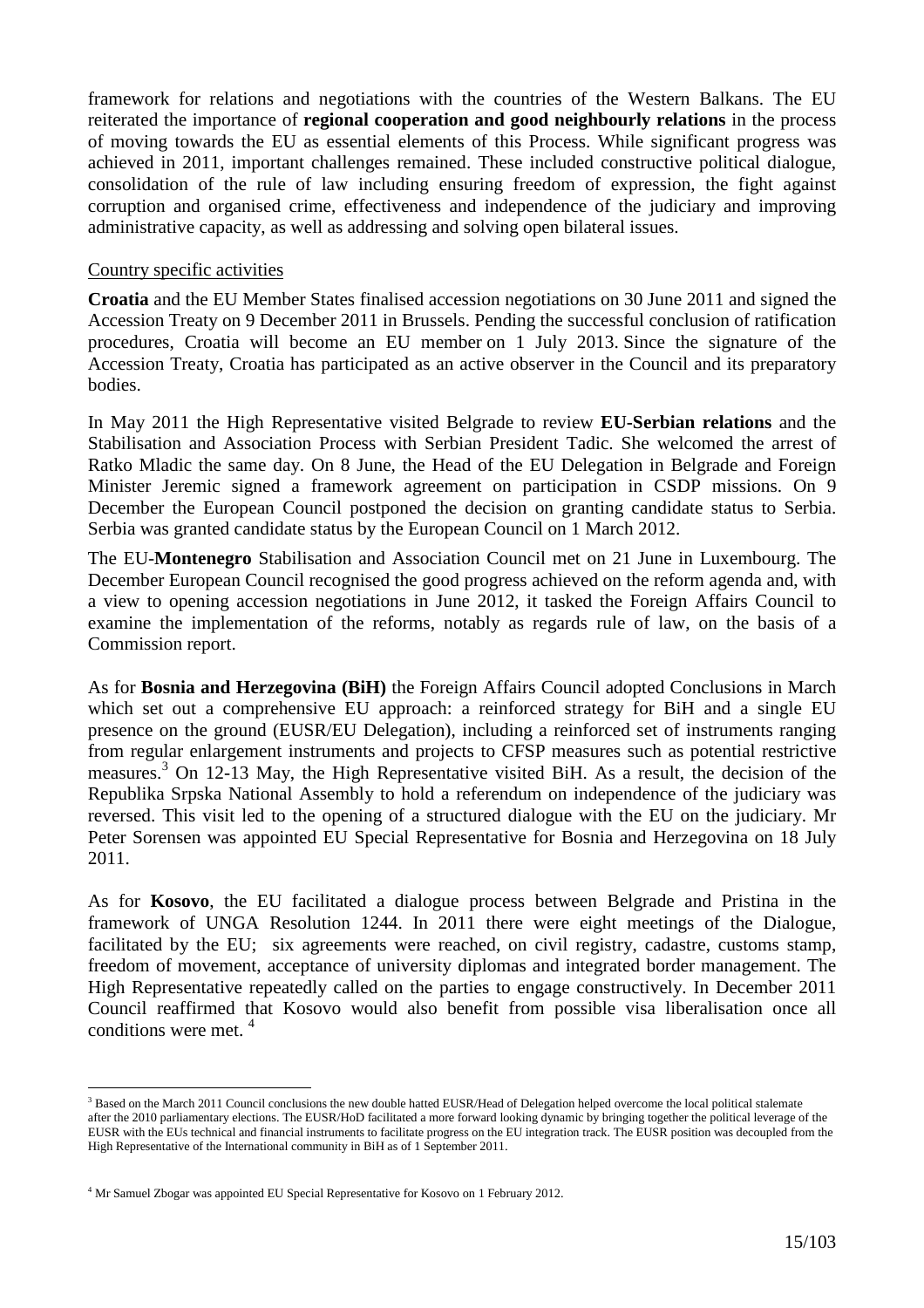Against the background of the continued crisis between Government and opposition in **Albania**, the Foreign Affairs Council voiced its concerns in June, calling for the restoration of the political dialogue. By the end of the year, the Council welcomed some positive steps, including the establishment of a Parliamentary committee on Electoral reform and a working group on reform of the Parliament's rules of procedure, as well as a calendar for adoption of laws requiring 3/5 majority. The municipal elections on 8 May which became deeply disputed were assessed in general as competitive and transparent. Yet shortcomings remained. In December 2011 the Council stated that Albania had made limited progress in meeting the political criteria for membership and the twelve priorities for the opening of accession negotiations, following the recommendation of the European Commission not to grant candidate status to the country. The EU remained committed to the European Perspective of Albania and will continue to support the country's effort in this process. During 2011, the High Representative, also jointly with Commissioner Füle, stressed the need for progress on political dialogue, electoral reform and other key issues on the EU agenda.

The beginning of 2011 was dominated by a boycott in Parliament by the largest opposition party in **the former Yugoslav Republic of Macedonia**. Yet the country conducted Parliamentary elections in June which were assessed by the Council in its December Conclusions as competitive, transparent and well-administered throughout the country. However, the Council also noted that further efforts were needed to promote and safeguard fundamental rights in the country. However, the Council also noted that further efforts were needed to promote and safeguard fundamental rights in the country. In its Progress Report the Commission reiterated its recommendation that accession negotiations should be opened with the country and the Council stated its readiness to return to the matter during the first semester of 2012, while it looked forward to the on-going high-level dialogue on the name issue, which should bring results shortly.

#### **5. Neighbours in Western Europe**

As regards the Western European neighbours, Norway, Iceland, Liechtenstein and Switzerland, the core of EU relations with these countries is structured within comprehensive cooperation agreements such as EFTA or Schengen. These agreements of EU competence are also foreign policy instruments and must be closely monitored and guided to further enhance a coherent policy towards these countries, thereby also serving basic EU strategic foreign policy interests.

In the CFSP area, EU cooperation with the four EFTA States was further deepened in 2011 through their alignment with a large number of CFSP declarations as well as though cooperation in certain joint actions. Norway participated in EULEX Kosovo and EUPOL Afganistan operations and Switzerland has 14 staff in two missions (EULEX Kosovo 12 and EUPM BiH). The EU also had regular political dialogues at different levels and in different contexts; with an increase of more informal ones in the margin of important international events. As Norway is the Chair of the Adhoc Liaison Committee (AHLC) on Palestine (an international donor group in support of the Palestinians), the Norwegian Foreign Minister Støre took part in the discussions about the peace process in the Middle East at the Gymnich informal meeting of Ministers of Foreign Affairs in September 2011.

In June 2011 accession negotiations were launched with Iceland, following its EU membership application in 2009, including a specific chapter on Common Foreign and Security Policy. The screening of this chapter was completed in 2011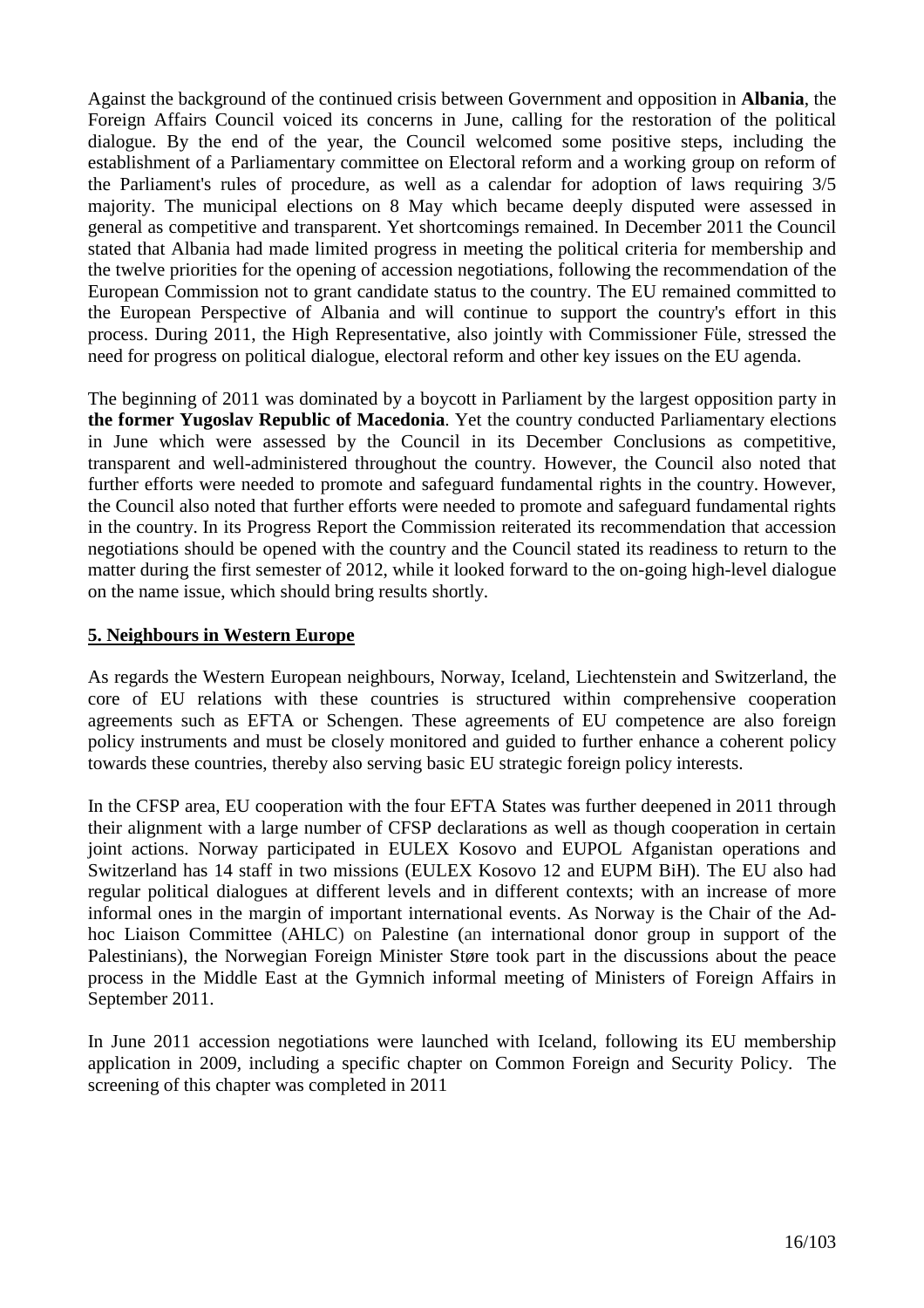#### **Chapter II: Building strong strategic partnerships**

# **Introduction**

At the request of the European Council and in close coordination with the Commission and Council, the EEAS has engaged on a process of formulating a more effective EU policy towards its main strategic partners, both emerging as more longstanding ones. This has contributed to more focused and substantive Summits and other high-level meetings with these countries, as well as more active co-operation in other areas of mutual concern.

An initial exchange on Strategic Partnerships took place in the European Council in the autumn of 2010. A further discussion was held among Foreign Ministers at the Gymnich meeting in September 2011.

Several Summit meetings with Strategic Partners took place in 2011, co-chaired by the presidents Van Rompuy and Barroso. The EEAS contributed to the effective preparation of these meetings.

A political dialogue at the level of Political Directors has been established with almost all of the EU's strategic partners (except for Mexico).

#### **United States**

The US remains a key partner for the EU and throughout 2011, the Strategic Partnership between the EU and the United States was further reinforced. Contacts between the High Representative and Secretary of State Clinton were frequent and close.

The EU-US Summit in Washington on 28 November 2011 focused on jobs and growth, global challenges, the security of our citizens and on foreign policy. The Summit was preceded by a ministerial meeting of the EU-US Energy Council co-chaired by the High Representative and Secretary of State Clinton, which further reinforced EU-US cooperation on energy security.

The year was marked by a strong and effective EU-US cooperation on foreign policy. This focused on the EU's immediate neighbourhood and the Middle East where the High Representative and the EEAS were very active. The EU and US closely coordinated their plans to assist the reform process in North Africa and the Middle East, on the political and humanitarian situation in Libya, as well as on sanctions vis-à-vis Libya, Syria and Iran, in addition to a substantive dialogue on the long-term outlook for the region. They cooperated closely in the MEPP Quartet. There was also a high level of joint engagement in Ukraine, Belarus and the Balkans. There was a full programme of political dialogue meetings at all levels.

The already fruitful cooperation in the field of crisis management was further extended in 2011 with the signature of a Framework Participation Agreement on 18 May 2011 to facilitate US engagement in CSDP missions and operations. The US was actively involved in CSDP crisis management operations, in particular in Kosovo (EULEX) and in DRC (EUSEC and EUPOL RD Congo). Excellent collaboration between naval forces in the Indian Ocean (CTF 151 and Atalanta) should also be noted.

#### **Russian Federation**

Despite some instability on Russia's domestic scene at the end of the year, 2011 saw achievements, i.a. Russia's WTO accession. The Brussels-Moscow relationship remained intense, also through close and regular contacts between the High Representative and Russian Foreign Minister Lavrov.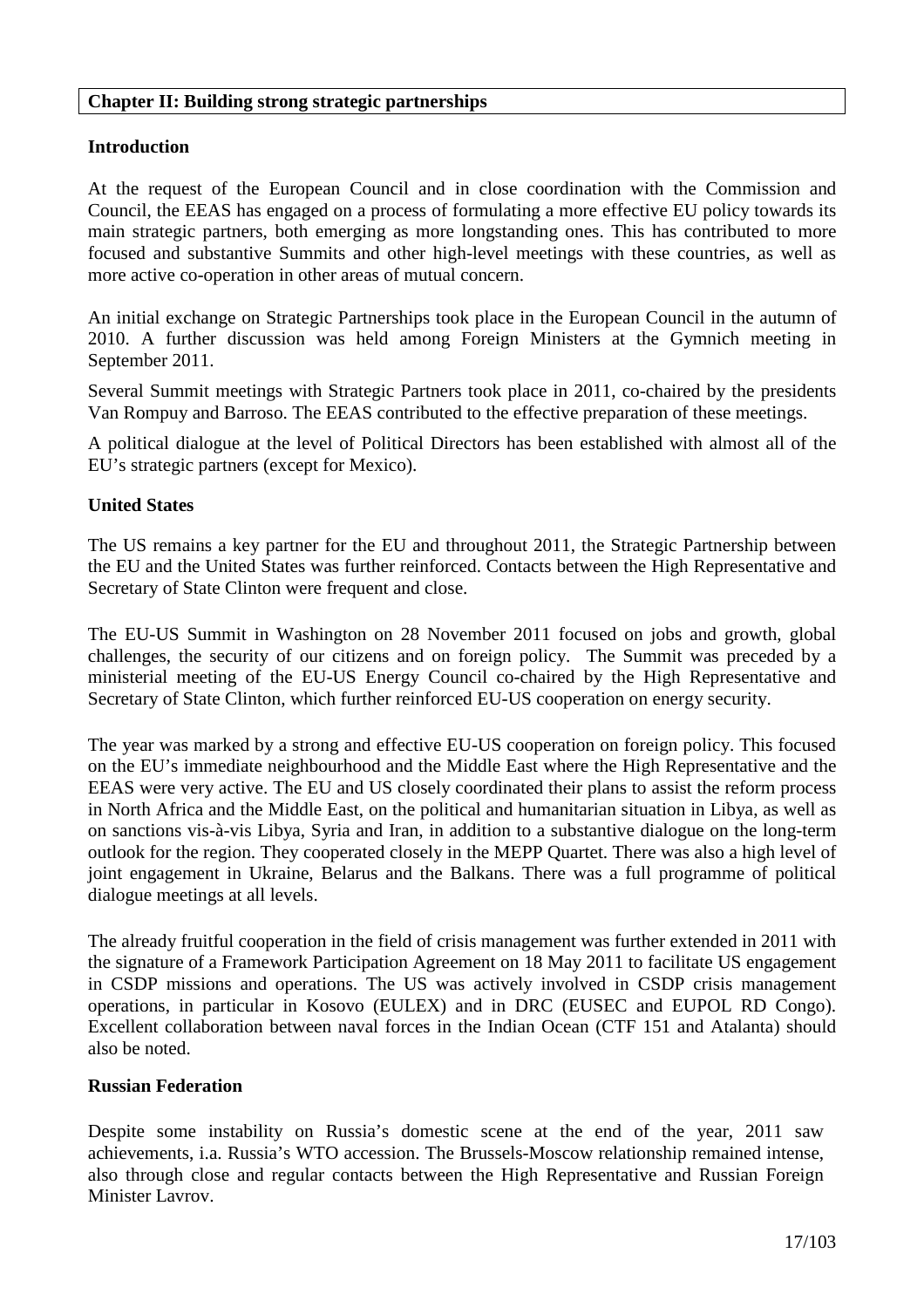Two EU-Russia Summits took place in a constructive atmosphere. Formal political dialogue meetings were held at different levels in 2011, many of which convened twice. The EU continued to pursue the integration of Russia into the rules-based international system, which WTO membership underpins.

The EU continued to engage with Russia on many of the international issues on top of the EU's CFSP agenda, such as Iran, Syria, the broader Middle East, Afghanistan, and the protracted conflicts in the common neighbourhood, recognising the shared interest in achieving progress on these. The EU also continued cooperation with Russia on global issues like climate change, terrorism, proliferation of weapons of mass destruction, organised crime, illegal trafficking and energy security.

The work on the EU-Russia **Partnership for Modernisation (PfM)**, launched in 2010, progressed in 2011, bearing witness to the EU's and Russia's strong interdependence and mutual interest in closer cooperation: two joint progress reports on the PfM were issued and implementation of the joint rolling work plan continued. The EU-Russia PfM was complemented by bilateral modernisation partnerships concluded by twenty-three EU Member States with Russia.

Negotiations on a new **EU-Russia Agreement** continued, focussing exclusively on Trade and Investment-related provisions in 2011. The agreed aim is to conclude a strategic agreement that will provide a comprehensive framework for EU-Russia relations for the foreseeable future and help to develop the potential of our relationship.

In **external security**, building on the positive experience of Russia's contribution to EUFOR TCHAD/RCA, and the ongoing coordination with EUNAVFOR ATALANTA, informal exploratory talks on a Framework Agreement for Russian participation in EU crisis management operations continued in 2011.

**Human rights, democracy, the rule of law and domestic developments** in Russia continued to give rise to concerns in 2011. Procedural violations in the run-up to and during Duma elections of 4 December, the situation in the Northern Caucasus and the situation of human rights defenders were of particular concern. The EU continued to raise these issues in its political dialogue meetings with Russia, including at Summits. Two rounds of EU-Russia human rights consultations were held in 2011. These allowed the EU to raise its concerns in greater detail, including individual cases and the murders of journalists and human rights defenders.

# **China**

The 2<sup>nd</sup> EU-China Strategic Dialogue between the High Representative and State Councillor Dai Bingguo took place in Budapest on 12 May. The meeting confirmed the solid basis of the political pillar of the EU-China Strategic Partnership and allowed a comprehensive exchange between the two sides on major international issues, such as Iran, Egypt, Libya, Tunisia, on human rights, on the EUFOR ATALANTA mission, as well as on concrete projects to be developed, such as on green technology.

President Van Rompuy visited China on 15-19 May, at the invitation of President Hu Jintao. The visit reflected the importance that the EU and China attribute to their strategic partnership since its creation in 2003.

The High Representative visited China in October 2011. She met with Dai Bingguo, Foreign Minister Yang Jiechi and Minister of Defence Liang Guanglie and discussed among others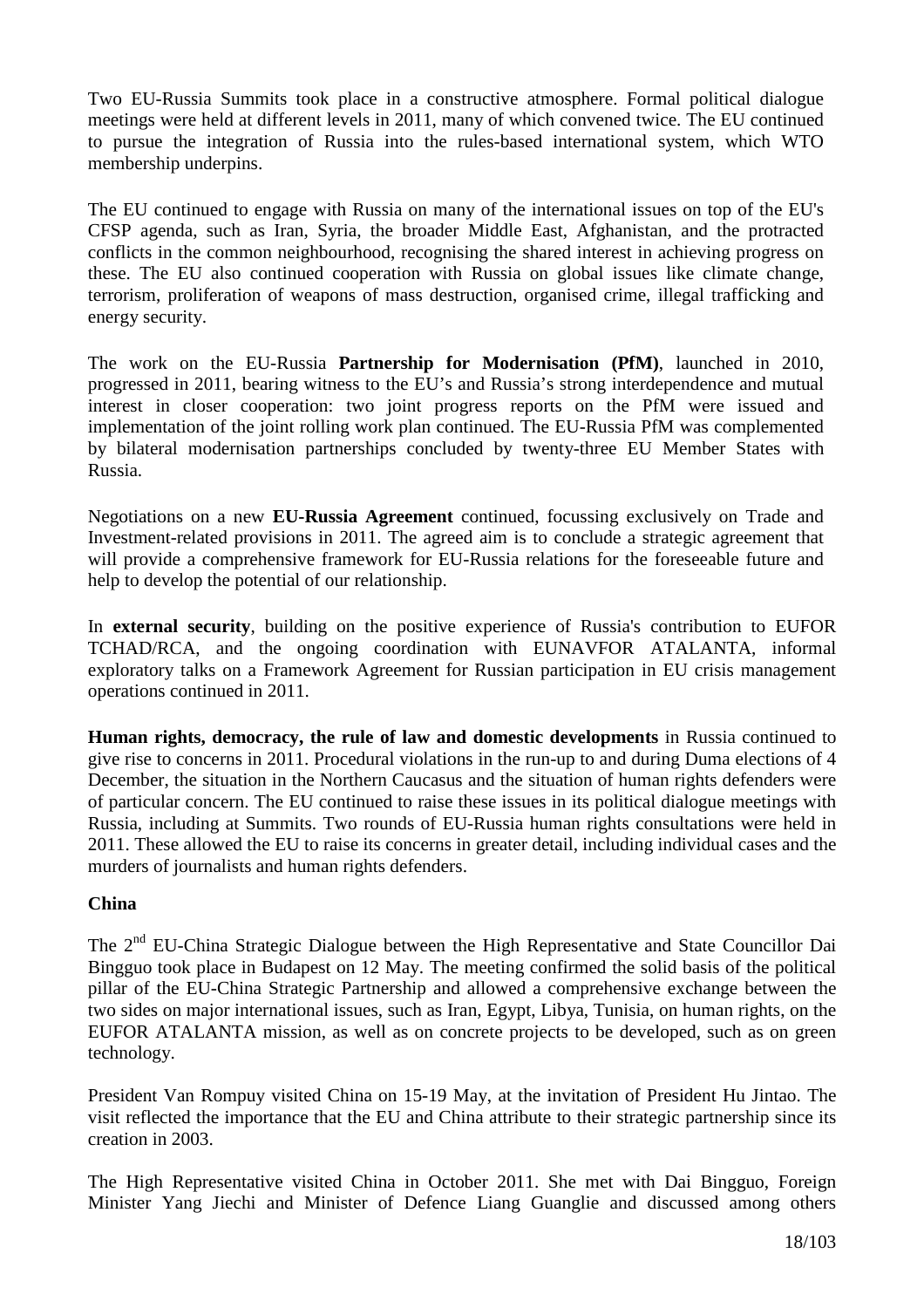international challenges (North Africa, Middle East, Asia Pacific), the economic crisis, bilateral relations and human rights.<sup>5</sup>

# **India**

2011 saw the continuation of efforts to reinforce the political and strategic dimension of the EU-India strategic partnership. In November, the first Foreign Policy Consultations on senior officials' level took place in New Delhi; this is intended to become a yearly event in order to broaden and deepen exchanges and consultations on regional and global issues as well as on security cooperation and to prepare the Ministerial meeting. In 2011, the Ministerial meeting as well as the Summit were delayed for reasons of calendar and held in the beginning of 2012. In the area of security cooperation, progress continued through the holding of the Security Dialogue in New Delhi in May as well as through subsequent working level meetings on anti-piracy, counter-terrorism and the launching of consultations on cyber-security issues; all in line with agreements made at the 11th Summit held in December 2010. Finally, a further meeting of the India-EU human rights dialogue took place in  $2011<sup>6</sup>$ 

# **Brazil**

The  $5<sup>th</sup>$  EU-Brazil Summit in October confirmed the solidity of the EU – **Brazil** strategic relationship and focused on EU-Brazil relations, the international economic situation, climate change, energy, and the EU-Mercosur negotiations for an Association Agreement.

Among the deliverables of particular importance were a  $\epsilon$ 500 million loan agreement between the European Investment Bank (EIB) and the *Banco Nacional de Desenvolvimento Economico e Social*  (BNDES) for projects on renewable energy and energy efficiency, the signature of the Joint Programme on Culture 2011-2014, and the signature of three Letters of Intent aiming to facilitate tourism flows between the EU and Brazil, the establishment of a structured space policy dialogue and strengthening the scientific cooperation between the Joint Research Centre of the European Commission and the Ministry of Science, Technology and Innovation of Brazil.

A political dialogue at the level of political directors was established. A first meeting took place in Brussels in May.

# **South Africa**

The fourth annual South Africa-European Union Summit in September 2011 marked a deepening in the Strategic Partnership with useful steps forward on the SADC-EU EPA (Economic Partnership Agreement) trade negotiations, on Zimbabwe, and on achieving more mutual understanding on Libya. The Summit took stock and welcomed the progress achieved in the implementation of the Partnership through the Joint Action Plan, as well as the high-level political dialogues which took place during the year.

# **Japan**

The  $20<sup>th</sup>$  EU-Japan Summit in May 2011 took place against the backdrop of the triple disaster (earthquake, tsunami, nuclear accident) which hit Japan on 11 March 2011. The EU and Japan confirmed their willingness to strengthen all aspects of the bilateral relationship, and launched the

<sup>&</sup>lt;sup>5</sup> The 14<sup>th</sup> EU-China Summit, initially foreseen for October 25<sup>th</sup> in Tianjin, was postponed because of unexpected meetings of the European Council and the Heads of State and Government of the Eurozone countries. It finally took place in Beijing on 14 February 2012.

<sup>6</sup> The 12th EU-India Summit was held on 10 February 2012 in New Delhi co-chaired by Presidents Van Rompuy and Barroso.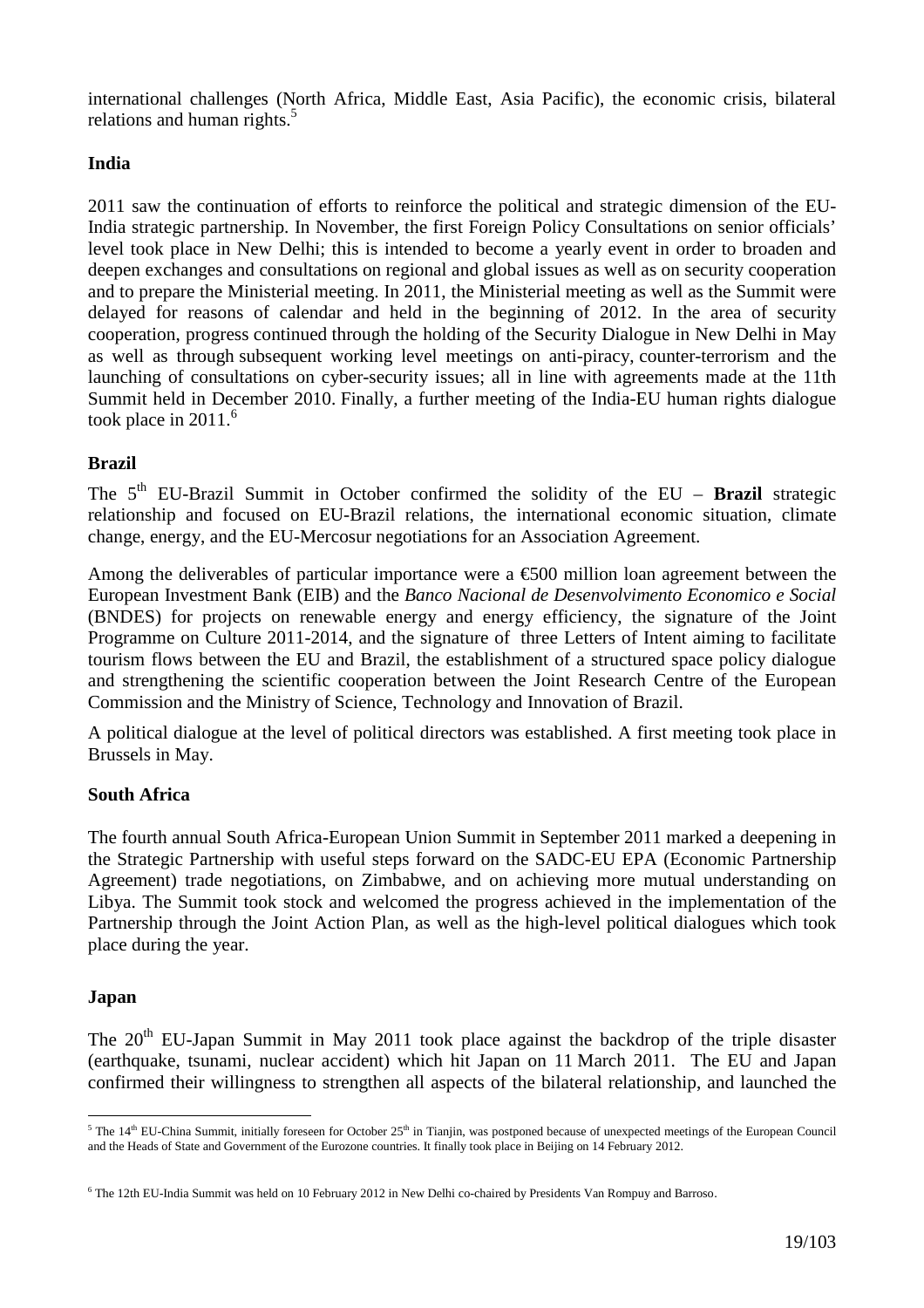process for two parallel and complementary agreements i.e. a comprehensive agreement covering political, global and sectoral cooperation and an ambitious Free Trade Agreement. The summit set out principles for concrete cooperation in the field of nuclear safety, energy and disaster management. It allowed for in-depth interaction with Japan on the world economy, climate change and energy, as well as on regional issues such as the transition in the Middle East and North Africa. The EU called for closer partnership on crisis management, aviation and satellite navigation. In 2011, cooperation continued on maritime security and counter-piracy off the coast of Somalia and in the Gulf of Aden.

The High Representative visited Japan in November 2011. She discussed bilateral relations and international challenges in the field of peace and security, and visited the Miyagi Prefecture to express the EU's solidarity for the people of one of the areas hit hardest by the earthquake and tsunami as well as confidence in the recovery efforts.

# **Republic of Korea**

The EU and the Republic of Korea endeavoured to broaden and deepen their relations across the board, intensifying their political dialogue and identifying areas for closer cooperation on foreign policy and security issues at the first High-Level Political Dialogue (political directors) held in November 2011, including the fight against piracy, the transition process in Libya, the promotion of human rights, and development cooperation. Cooperation was also stepped up climate change, green growth, education and innovation. The institutional basis for the new partnership was firmed up, with the provisional application of the Free Trade Agreement from 1 July 2011, and progress made with the ratification of the upgraded Framework Agreement signed in May 2010.

# **Canada**

EU-Canada relations were dominated in 2011 by a set of high-profile negotiations, in particular on upgrading the 1976 Framework Agreement, which both sides wish to see completed in 2012, as well on a Comprehensive Economic and Trade Agreement. The new Strategic Partnership Agreement will enshrine, in a legally-binding instrument, political dialogues, common commitments and shared values on human rights, democracy, rule of law, non-proliferation, promotion of the ICC and counter-terrorism, as well as frame already existing cooperation in international peace and security issues, besides other areas of cooperation.

In 2011, Canada continued to contribute to EU CSDP missions in Afghanistan, the Palestinian Territories and Kosovo, as well as participating in EU Electoral Observation Missions in Tunisia, DR Congo, Niger and Sudan. Cooperation remained strong on issues such as sanctions against Iran and Syria, and international coordination following the "Arab Spring" in Tunisia, Egypt and Libya. A full programme of political dialogue meetings was completed.

#### **Mexico**

Relations with Mexico deepened in 2011. The year witnessed increased coordination to promote shared positions on issues such as climate change and the spread of democracy. The second session of the high-level bilateral dialogue on human rights was held in March 2011, with particular focus on the internal situation in Mexico and the reforms undertaken by the federal government in compliance with its international obligations. A Joint Committee with Mexico took place in October 2011 to review the implementation of the Global Agreement and Strategic Partnership.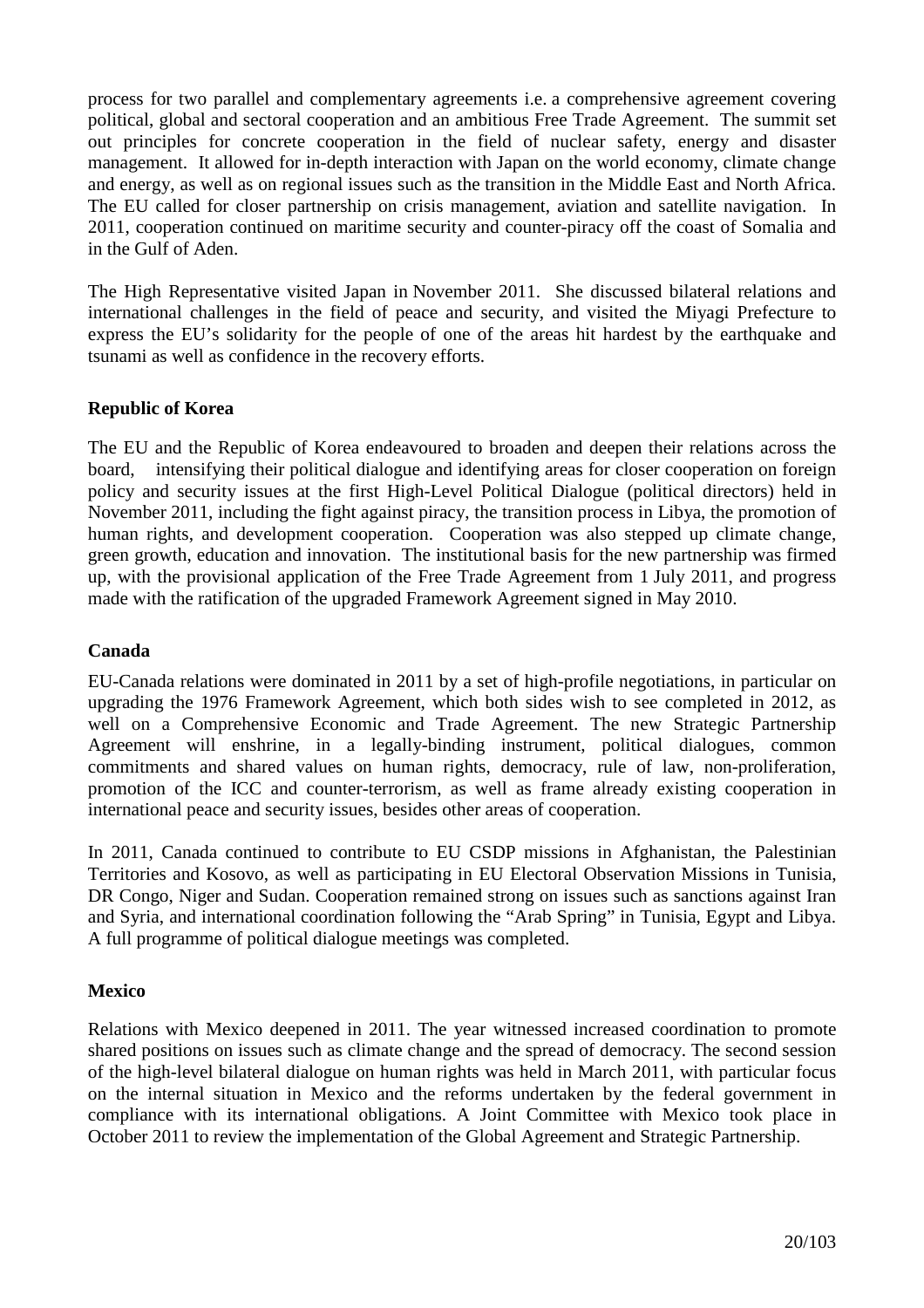#### **Chapter III: The Wider World**

#### **Arabian Peninsula, Gulf**

In the context of finding a lasting and comprehensive diplomatic solution to the **Iranian nuclear issue**, the High Representative has continued to lead international efforts not only working on behalf of the EU27, but, based on her mandate from the UNSC, also on behalf of the  $E3 + 3$  group (France, Germany, United Kingdom and the US, Russia and China). The aim has been to convince Iran that it has to demonstrate its readiness to engage in a confidence-building process to address all existing concerns on its nuclear programme. Iran's continued refusal to comply with its international obligations and increasing concerns over unresolved issues regarding Iran's nuclear programme, resulted in the adoption of a Resolution by the IAEA Board of Governors expressing deep and increasing concerns. In follow up, the EU decided in accordance to the dual track approach to extend its sanctions regime with additional designations of persons and entities subject to restrictive measures.

At the same time, the EU remained extremely concerned by the deterioration of Iran's human rights situation. High Representative Ashton issued numerous statements condemning the high number of executions in 2011 and the widespread repression of Iranian citizens, including human rights defenders, lawyers and journalists, who face harassment and arrests for exercising their legitimate rights. In 2011 the EU adopted restrictive measures on 61 named Iranian individuals deemed responsible, directly or by order, for grave human rights violations. The EU will also continue to support the mandate and work of the UN Special *Rapporteur* for Human Rights in Iran, a mandate created by the UN Human Rights Council in 2011.

EU-**Iraq** relations were further strengthened by three significant developments in 2011; firstly, the implementation of the Memorandum of Understanding on Strategic Partnership in Energy, secondly, the Foreign Affairs Council's decision to authorise the signature of the Partnership and Cooperation Agreement and thirdly, the implementation of the first ever multiannual Country Strategy Paper (CSP) for assistance to Iraq. The EU reoriented its support from emergency reconstruction activities towards regular development cooperation and long-term capacity-building. EUJUST LEX Iraq continued to provide training to the Iraqi Rule of Law sector.

The EU continued to follow closely the human rights situation in Iraq including by sustained and repeated expressions of concern at the use of the death penalty and the situation of persons belonging to minorities. The High Representative also expressed her concern at the significant fractures within the government and rising tensions between the principal parties which arose at the end of the year. She actively pursued the issue of the Camp Ashraf residents, in full support of the efforts made by the United Nations to find a peaceful solution

The 21st EU-**Gulf Cooperation Council** (GCC) Joint Council and Ministerial Meeting took place in Abu Dhabi in the **United Arab Emirates (UAE)** in April 2011. The meeting was co-chaired by the High Representative and the UAE Foreign Minister, representing the EU and GCC respectively. The High Representative also travelled to **Saudi Arabia** and **Qatar**, where she held bilateral talks with several high-level interlocutors. Dialogue with the member states of the GCC and with the GCC Secretariat General intensified, not least on the key regional issues which dominated the political agenda in the course of 2011.

# **Central Asia**

During the course of 2011, implementation of the EU Strategy for Central Asia intensified further, including political dialogue and technical cooperation.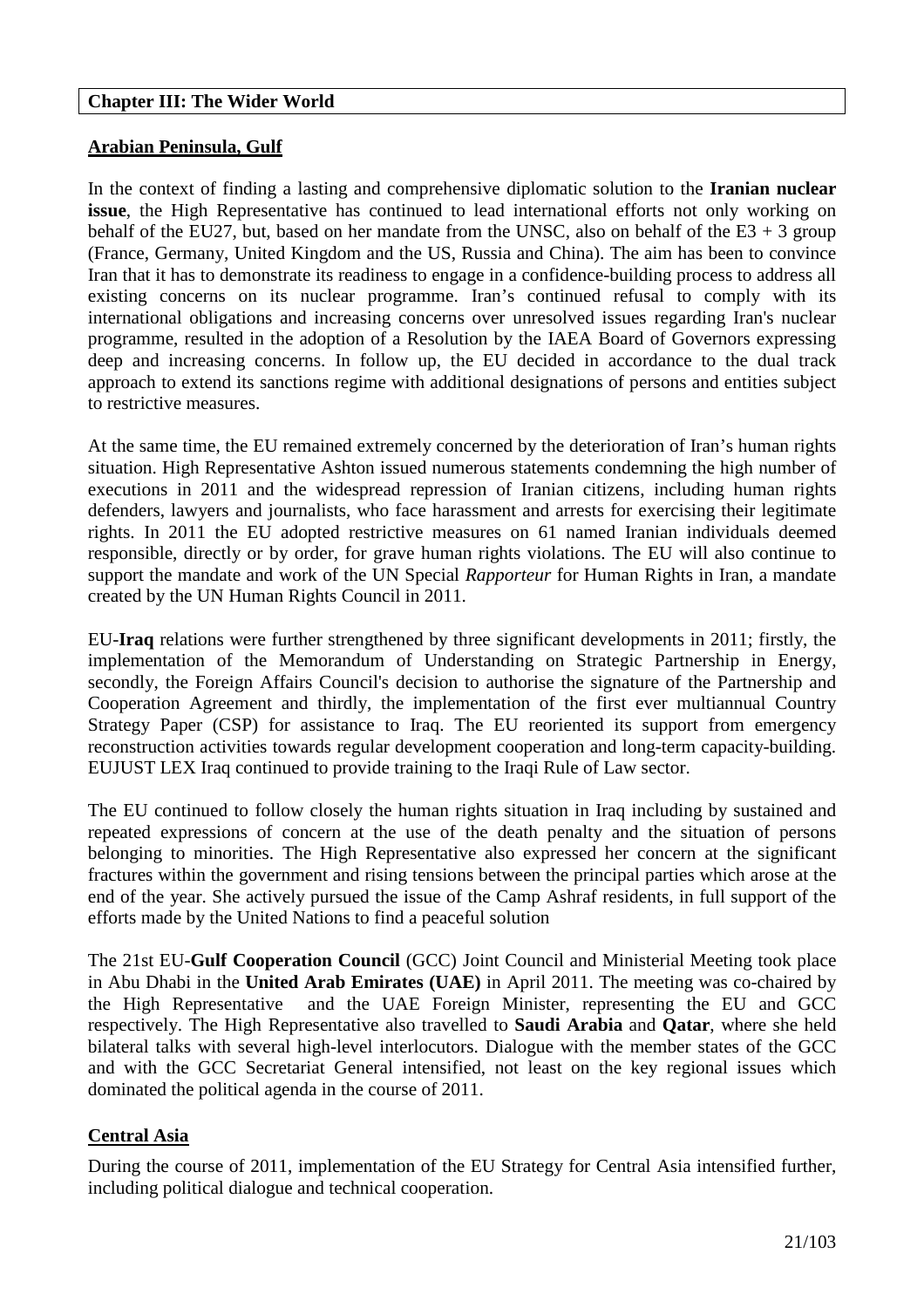An EU-Central Asian ministerial meeting took place in Tashkent in April 2011 and focused on common threats and challenges, such as terrorism, human and drug trafficking, non-proliferation and energy security.

The EU also worked actively on a Joint Action Plan for the Implementation of the UN Global Counter Terrorism Strategy in Central Asia. This document was adopted together with the Ashghabat Declaration in November 2011.

Regional security issues and implementation of the principles of Integrated Border Management were discussed during the 9<sup>th</sup> meeting of Central Asia Border Security Initiative in March 2011 in Dushanbe. Human rights remain an issue of concern in all five countries in Central Asia, and were addressed during annual human rights dialogues.

Regular political contacts also took place between the EUSR for Central Asia, Ambassador Pierre Morel, and the Central Asian states.<sup>7</sup>

#### **Africa**

#### General

2011 saw the birth of South Sudan, a new state,), the consolidation of democracy in a number of countries through credible elections and an effective African and international response to the postelectoral crisis in Côte d'Ivoire. However, progress was uneven and huge challenges remained. To this end, the EU launched several initiatives to enhance the coherence and effectiveness of the EU's multi-faceted engagement with the Sahel region, Sudan and South Sudan and, especially, the Horn of Africa.

In 2011, the EU remained committed to strengthening its partnership with Africa and the role of the **African Union** (AU) to promote peace and prosperity in the continent. Coordination during the Libyan crisis, working with the AU in the Cairo Group and in the Libya contact group to respond to the conflict demonstrated the added value of our political dialogue. The fourth Joint Consultative meeting between the EU and AU PSC in Addis Ababa on 11 May 2011 was also a positive step to further our peace and security cooperation. The framework of the Joint Africa-EU Strategy continued to provide guidance to our cooperation, in particular to the implementation of second Action Plan (2011-2013) adopted at the last Summit (November 2010). On the Peace and Security front, the operationalisation of the African Peace and Security Architecture (APSA) progressed through the adoption of a road map for 2011-2014. A new cycle of exercises was initiated with the objective of evaluating the capacity of the AU and the Regional Economic Communities to conduct peace support operations. In the field of democratic governance and human rights, the EU and AU established two working groups to strengthen the dialogue on issues related to the governance of natural resources, including in conflict and post-conflict situations, and freedom of expression, including media as a vehicle for promoting democratic change. The EU's efforts to coordinate positions with the AU in international fora were marked by a Joint Statement on the International

 7 "The EUSR for Central Asia devoted specific attention to reconciliation and finalising the legitimisation of state authorities in post-crisis Kyrgyzstan. He contributed to the political action of the EU in response to Zhanaozen events in December 2011. He facilitated the communication between the EU and the President of Turkmenistan in key energy talks (TCP). On regional security, he promoted at high level in the Central Asian countries a new EU-UN regional endeavor on counter terrorism and he represented the EU in political co-operation with international stakeholders on border management in Central Asia."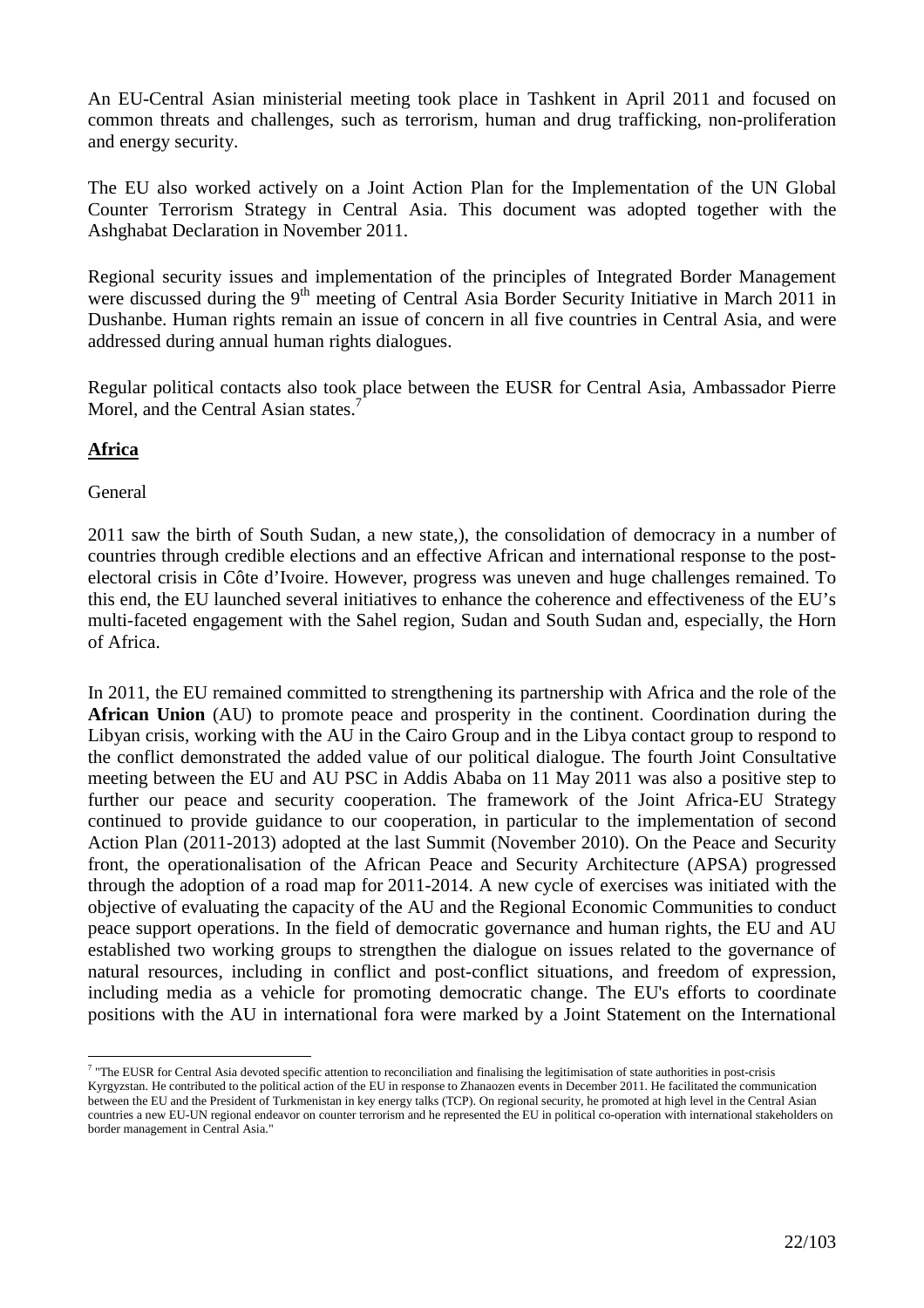day against the Use of Child Soldiers issued on 12 February 2011. Mr Gary **Quince** was appointed EU Special Representative (EUSR) for the African Union (AU) on 1 November 2011.

Building on support to governance, the EU deployed **6 Electoral Observation Missions** to Sub-Saharan Africa (Niger, Uganda, Nigeria, Zambia, Chad and the Democratic Republic of Congo) and 4 Expert Missions (Benin, Liberia, Côte d'Ivoire and the Central African Republic).

# West Africa

In March 2011, an EU Strategy for Security and Development in the **Sahel**, one of the poorest regions of the world, was presented to the Foreign Affairs Council. The Sahel region faces the multiple and intertwined challenges of extreme poverty, the effects of climate change, frequent food crises, rapid population growth, fragile governance, corruption, unresolved internal tensions, the risk of violent extremism and radicalisation, illicit trafficking and terrorist-linked security threats. In few areas is the inter-dependence of security and development more obvious. The primary focus of the Strategy in its initial phase was on Mali, Mauritania and Niger, articulating around four strands: (i) development, good governance and internal conflict resolution; (ii) political and diplomatic; (iii) security and rule of law; (iv) countering violent extremism. Building on existing national, bilateral and multilateral engagement, the EU worked in close cooperation with the countries of the region, civil society and regional and international bodies to fight the root causes of poverty, support economic development, good governance and improved access to key infrastructures and basic services for the local populations. A Senior Coordinator for the Sahel region was appointed.

 In **Côte d'Ivoire**, the EU took a firm position in favour of the legally elected President Ouattara through diplomatic action and the adoption of restrictive measures against supporters of the illegitimate Gbagbo regime. After the fall of this regime in April 2011, the EU took immediate measures to support the post-crisis stabilisation. The restrictive measures were progressively lifted and development cooperation re-launched. On 23 November 2011, President Ouattara carried out an official visit to Brussels where he met President Van Rompuy and President Barroso. This visit was the occasion to reiterate EU support for the return of democracy in Côte d'Ivoire and to encourage the Ivorian president to ensure impartial justice, reconciliation and reform of the security sector, as prerequisites for sustainable peace and stability.

**Nigeria** continued its democratic consolidation with presidential elections in April 2011, which were deemed the fairest since the country's return to democracy and were monitored by an EU Electoral Observation Mission. However, 2011 also became the year when Boko Haram re-emerged as a serious security problem with a range of terrorist attacks on state authorities, Christians and moderate Muslims which were condemned by the High Representative.

In **Niger**, in June 2011, following an exemplary democratic transition, consultations under Article 96 of the Cotonou Agreement were concluded and EU development cooperation fully resumed.

In **Guinea Conakry**, following progress in the transition to democracy, notably through the holding of democratic presidential elections in 2010, the EU eased the conditions for the resumption of cooperation and removed sanctions against all but 5 persons presumed responsible for the violent events in September 2009.

#### East Africa

The independence of **South Sudan** in July 2011 marked a milestone in the implementation of the Sudanese Comprehensive Peace Agreement (CPA). In addition to opening a new EU Delegation in Juba, the EU started to follow a comprehensive approach to both Sudan and South Sudan. However, despite the optimism of the independence day ceremony attended by the High Representative, the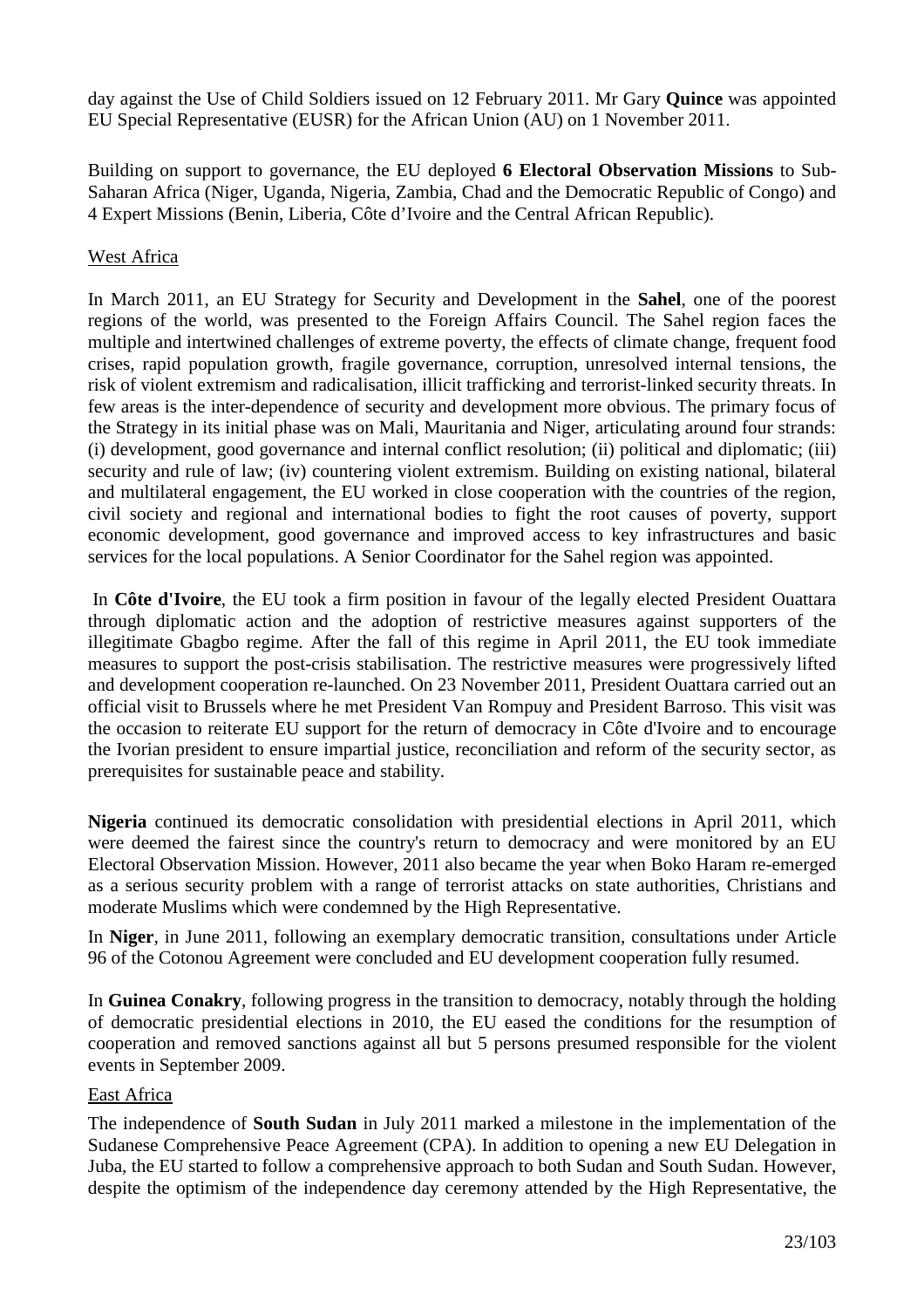second half of the year saw a worrying deterioration of relations between the two states. The EU remains concerned at the lack of progress in resolving outstanding CPA and post-secession issues between Sudan and South Sudan. The security situation and resulting humanitarian crises in Blue Nile, Southern Kordofan and Abyei remained a particular focus for the EU.

The EUSR for Sudan, Mrs Rosalind Marsden, was actively engaged, together with other international partners, in supporting the process of CPA implementation, including the holding of a peaceful referendum on self-determination for the people of South Sudan. She has also worked to resolve the conflicts in Darfur, Southern Kordofan and Blue Nile.

Underlining the importance attached by the EU to its relations with the **Horn of Africa** and the breadth of political, security, development and humanitarian engagement, the EU adopted a Strategic Framework in November 2011. The Framework provides a holistic approach to the EU's multi-faceted engagement in the region with a view to supporting the people of the Horn in achieving greater peace, stability, security, prosperity and accountable government. To assist with implementation of the Framework the EU appointed on 1 January 2012 the first ever EUSR for the Horn, Alexander Rondos, with an initial focus on Somalia and piracy.

To prevent a further deterioration of the Nile dispute the EU encouraged **Nile Basin** countries to continue cooperation in order to manage the Nile water in a sustainable and mutually beneficial way.

**Madagascar** remained an "article 96 of Cotonou" country. Nevertheless, due to positive political developments (roadmap signed under South Africa Development Community (SADC) mediation), the appropriate measures in force were renewed in December 2011 with a new approach allowing the EU to give its conditional backing to the transition process underway.

# Central Africa

In the **Great Lakes** region, the organization of the presidential and legislative elections in the **Democratic Republic of Congo** (DRC) was an important milestone in 2011. The High Representative issued four statements in November and December expressing serious concerns about the process, denouncing irregularities, violence and human rights abuses. The EU clearly criticized the serious deficiencies, the absence of transparency in the vote count and publication of results which affected trust in the electoral process. In October 2011, the High Representative appointed a Senior Coordinator for the Great Lakes region (Koen Vervaeke).

The **Central African Republic** (CAR) continued to be volatile after the 2011 general elections that resulted in a narrowing of the political space. This led to an even stronger EU engagement in form of a reinforced political dialogue with the CAR authorities. The EU kept its focus on the continuation of national reconciliation and consolidation of peace in the country, also by supporting the ECCAS (Economic Community of Central African States)-led African peace-building mission in the CAR (MICOPAX).

#### Southern Africa

Regarding **Zimbabwe**, the EU played a leading role in finding consensus among Kimberley Process (KP) members on the exploitation of Marange diamonds, and in November 2011 secured an agreement upholding its principles and objectives. The High Representative issued a statement welcoming this positive outcome not only for the KP but also for the people of Zimbabwe; enhancing transparency so that they could benefit from the revenues deriving from the export of natural resources. In the context of its re-engagement process with Zimbabwe, the EU removed 35 people from the visa ban and asset freeze list, in response to the significant progress made in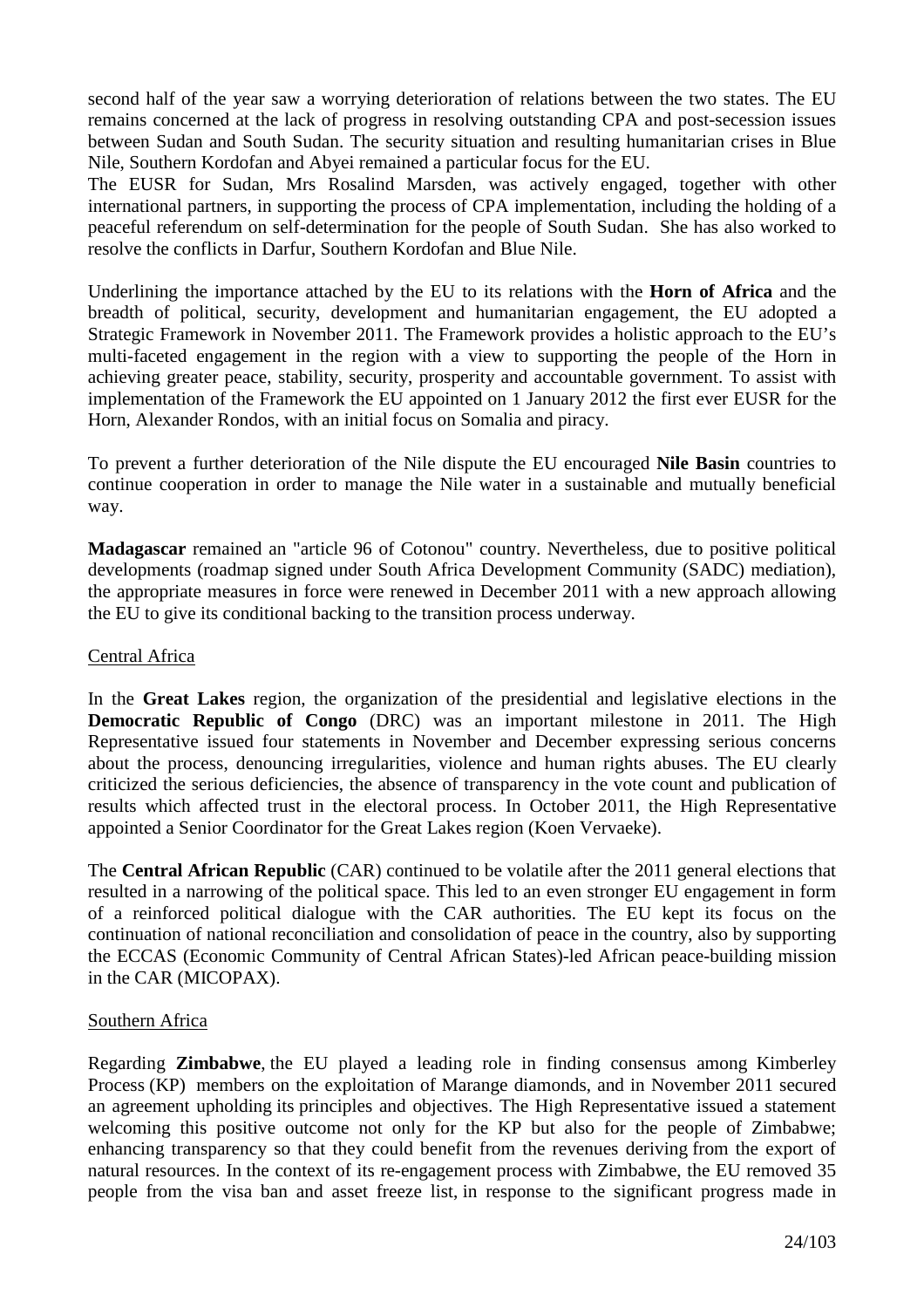addressing the economic crisis and in improving the delivery of basic social services. The EU expressed its willingness to review remaining measures in light of concrete progress in the implementation of the Global Political Agreement and the preparation of credible elections.

In **Zambia** the presidential and parliamentary elections were organised in a transparent and credible manner, resulting in a successful transition of power that sets a positive example for the region. The EU monitored the electoral process through an Electoral Observation Mission.

# **Asia and the Pacific**

The 10th **ASEM** (Asia-Europe Meeting) Foreign Ministers Meeting was held in Budapest in June 2011 with 47 Foreign Ministers from Europe and Asia together with the High Representative addressing global economic governance, sustainable development, global issues, regional issues, people-to-people relations between Asia and Europe and the future of ASEM. In particular there was an in-depth exchange of views on issues relating to non-traditional security.

# South Asia

The Bonn Conference on **Afghanistan** in December 2011 confirmed the long-term international commitment to Afghanistan beyond the end of transition in 2014. In this context, the EU made commitments to continue acting as both security and development partner of post-transition Afghanistan and announced the launch of negotiations of a Partnership and Cooperation Agreement for Afghanistan. The double-hatted Head of Delegation/EUSR Vygaudas Usackas continued to play an important role in strengthening EU presence on the ground, as foreseen in the EU Action Plan on Afghanistan. The EU Police Mission in Afghanistan (EUPOL Afghanistan) continued to contribute to peace, security and safety to the Afghan people by focussing on building a civilian police force and strengthening the rule of law. At the 2011 Bonn Conference, the EU declared its resolve to extend the mandate of the mission till 2014; the parameters of this extension to be decided in 2012.

The EU and **Pakistan** negotiated and agreed a 5-year Engagement Plan based on the principles of mutual respect, trust and interest and with the aim of building a strategic relationship. The Engagement Plan is a broad political framework under which the scope of EU and Pakistan political dialogue will expand. In response to the floods which devastated Pakistan in 2011 for a second year running and in which nearly 6 million people were affected, the EU again reacted swiftly by providing humanitarian assistance. EU's and Member States' combined support totalled nearly €146 million. Progress continued in pursuit of EU trade concessions at the WTO on behalf of Pakistan to assist economic recovery in the wake of the floods.

The EU aimed to develop a policy of progressive re-engagement with **Sri Lanka** on sectors of mutual interest, such as civil aviation, tourism and the environment, and to work towards the future resumption of regular dialogue in the framework of the Joint Commission. The EU continued to pay close attention to the human rights situation and to post-conflict reconstruction. Following the adoption of the report of the UN Panel of Experts on the alleged violations of international human rights and humanitarian law during the military conflict and of the report of the Sri Lankan Lessons Learnt and Reconciliation Commission, the EU encouraged the authorities to take the necessary steps to promote genuine reconciliation, to address the issue of accountability and to engage with the United Nations in this regard.

In **Bangladesh**, the EU continued to work on its key priorities: support to its democratic institutions, poverty alleviation and the fight against climate change, through its development cooperation programmes, political dialogue, including at the highest level, and the pursuit of ambitious outcomes in international climate change negotiations.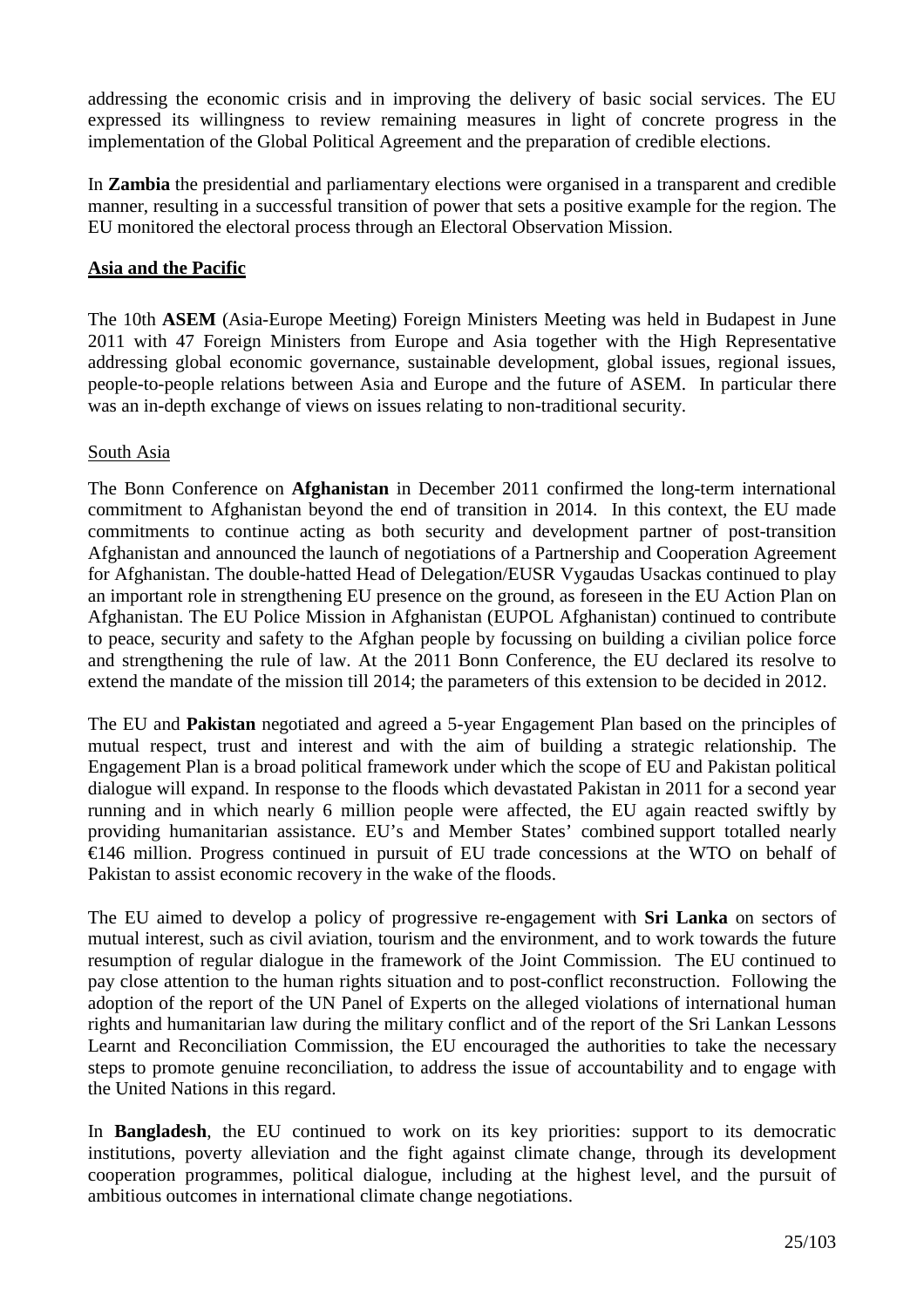# South East Asia

The EU continued its political dialogue with **ASEAN**, in particular at the Senior Officials Meeting in Warsaw in October 2011, which focused on preparations of the forthcoming EU/Ministerial meeting in Brunei; ministers should reaffirm the strategic importance of EU-ASEAN relations and bring these forward through a new Joint Action Plan. Progress continued to be made in ratifying the Third Protocol to the ASEAN Treaty of Amity and Cooperation by the signatory parties; when completed this will allow the EU to accede to the Treaty.

The EU also made substantive progress in negotiations of Partnership and Cooperation Agreements (PCA) with a number of ASEAN countries, in particular **Malaysia** and **Singapore**. PCAs with **Vietnam** and the **Philippines** have already been initialled. While maintaining the strategic objective of a region-to-region Free Trade Agreement (FTA), the EU continued to pursue bilateral FTAs with ASEAN countries and made significant progress in negotiations with Malaysia and Singapore, and was ready to open negotiations with Vietnam.

EU engagement with **Burma/Myanmar** picked up markedly during the year in response to the changes towards more democracy in the country which emerged after the new Government took office. The EU had given a signal in April when renewing the Council Decision imposing restrictive measures – life long civilian members of the Government and the Foreign Minister benefited from suspension of sanctions – that it would respond to positive steps by the Government. The visits of Special Envoy Piero Fassino and Robert Cooper during the year helped to improve communication with the new Government as it embarked on reforms.

#### East Asia

The EU continued its policy of critical engagement vis-à-vis **the Democratic People's Republic of Korea** (DPRK), and its support for international efforts for peace and stability on a nuclear-free Korean Peninsula. The EU maintained its concerns about the external proliferation activities of the DPRK. It therefore updated its WMD related sanctions against DPRK through a Council Decision in December 2011. The EU increased consultations with its international partners on the broader issue of the stability of the Korean Peninsula. On the occasion of the death of Kim Jong-il, the High Representative issued a statement encouraging the new leadership to work towards improving the situation of the country and expressing the EU's readiness to work with its international partners and the DPRK to this end.

In 2011 the EU and **Mongolia** took advantage of the 20<sup>th</sup> anniversary of their diplomatic relations to deepen further their cooperation. Although the Partnership and Cooperation Agreement, initialled in December 2010, has not yet been signed, both sides continued to intensify cooperation in such areas as public sector capacity, governance and rule of law, adoption of EU norms and standards, vocational education and training and SME (Small and Medium Enterprises) development. The EU has also expressed keen interest in assisting Mongolia with governance issues related to its rapidly expanding mining sector.

#### Pacific

The year saw important steps to develop even stronger and forward-looking relations with **Australia** and **New Zealand.** President Barroso visited both countries from 4-9 September. While in New Zealand, he also participated in the Pacific Island Forum.

On 27 October, the High Representative met her New Zealand counterpart and agreed to work towards negotiations for a Framework Agreement to strengthen bilateral relations. On 31 October, in Canberra negotiations were launched on a Framework Agreement, which will be the basis for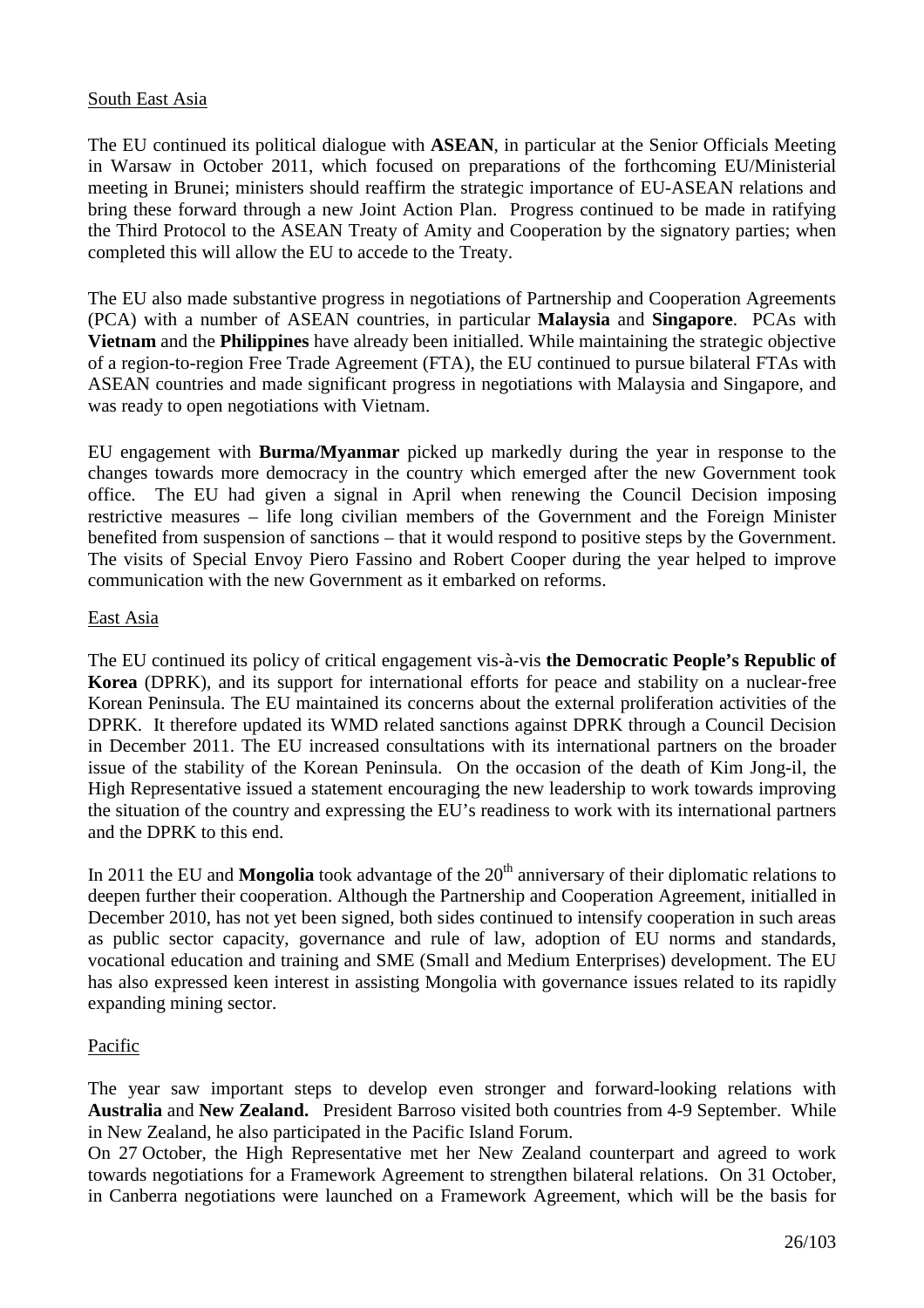expanding practical cooperation and joint action in areas such as foreign affairs and security, development assistance, research and innovation, education and climate change. It was also agreed to open negotiations on a crisis management agreement.

The EU continued to closely monitor the political situation in **Fiji** and decided to amend and extend appropriate measures (under art 96 of the Cotonou Agreement and art. 37 of the Development Cooperation Instrument due to the absence of positive developments and notably the lack of progress towards the commitments agreed with Fiji in 2007).

# **Americas**

Political relations with **Latin America and the Caribbean** (LAC) continued to strengthen in 2011.

Progress was made in implementing the outcomes of the 2010 Madrid Summit: the Association Agreement with Central America and the Trade Agreement with Colombia and Peru have been initialled, and signature is expected soon; four rounds of negotiations for the EU-Mercosur Association Agreement were held, leading to considerable progress; the EU-LAC Foundation Headquarters in Hamburg were inaugurated in November 2011; the Latin America Investment Facility proved a particularly effective instrument to support investment in the region; the implementation of the Madrid Action Plan continued.

**Preparations for the forthcoming EU-LAC Summit** – due to take place in Santiago de Chile in January 2013 – already started. The Summit theme: *"Alliance for Sustainable Development: Promoting Investments of Social and Environmental Quality"* is particularly pertinent. Three EU-LAC Senior Official Meetings for the preparation of this Summit took place in January, April and October 2011.

Security remained an important issue for the LAC region. "Ad hoc" Security Dialogues with Mexico and Central America were launched. The EU provided strong political support to the Central American Security Strategy presented at the June 2011 International Conference in Guatemala. The EU was actively involved in its follow-up through the mechanism of the so-called "Group of Friends".

The **Euro-Latin American Parliamentary Assembly (EUROLAT)** continued to contribute significantly to the policy definition as regards the region and to the follow up of developments. In April 2011, the Assembly's Executive Bureau met in Cartagena de Indias (Colombia), mainly to prepare the V EUROLAT Plenary Assembly of May in Montevideo. Meetings of the Bureau and EUROLAT Committees were held in May (back to back with the Plenary) and November (Brussels). The High Representative intervened in this latter meeting, which was much welcomed by the Assembly.

The relations with the **Caribbean Region** during the year 2011 were characterized by a follow-up to the significant number of initiatives launched in 2010. Pursuing and strengthening political dialogue with the region remained a priority (an EU-Cariforum political dialogue at Senior Officals' level is planned to take place in 2012). A final draft of the EU Caribbean Joint Strategy, launched at the EU-CARIFORUM Summit in 2010, was prepared for institutional processing and launching is expected during 2012.

The sixth **EU-Cuba** political dialogue session took place on 23 February in Brussels. Human rights issues were raised, as well as international agenda questions, notably climate change. The reflection launched by the Council of 25 October 2010 on the future of EU-Cuba relations continued.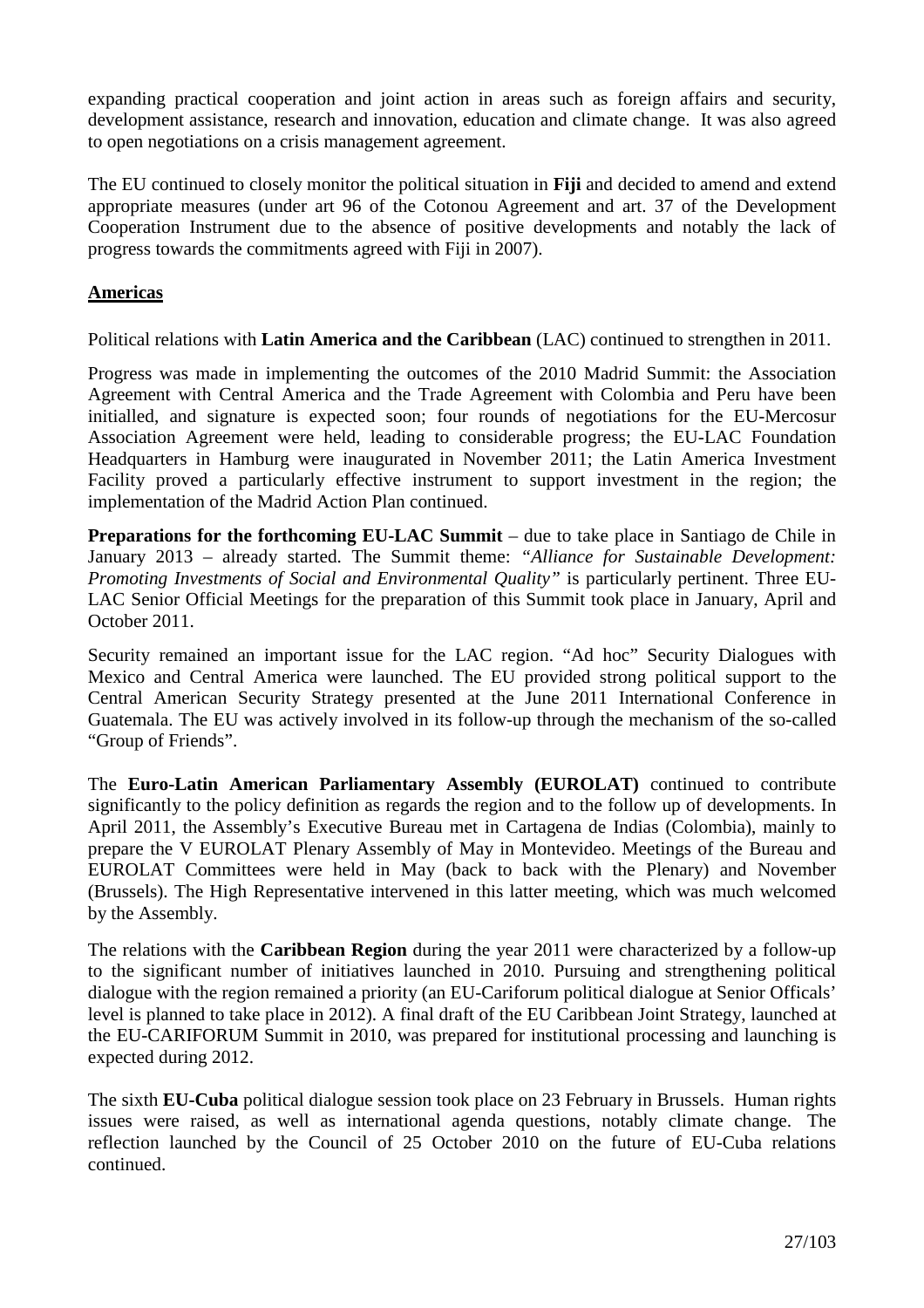In 2011, the EU continued to provide crucial humanitarian aid and cooperation assistance in support to **Haiti's** reconstruction. The appointment of Prime Minister Conille and the establishment of a new Cabinet in the third quarter 2011 ended a prolonged period of political crisis and allowed bilateral EU-Haiti political dialogue to pick up new momentum. In the domain of human rights, the EU has provided a significant contribution to the preparation of Haiti's first Universal Periodic Review under the UN Human Rights Council.

As regards **Andean countries**, the 5<sup>th</sup> Association Council with **Chile** (7 October 2011) confirmed the continuing successful implementation of the Association Agreement. Negotiations were launched for an agreement to provide a framework for Chile to take part in EU crisis management operations. Following the initialling of the EU's Trade Agreement with **Peru** and **Colombia** in March, the process of adoption of the agreement has been launched. The EU continued its support to the combat against drugs and narco-trafficking in the Andean region as a whole, tackling this essential issue in meetings not only with Colombia (December) and Peru (March and December), but also with **Bolivia** (September). Moreover, the EU is contributing to the stabilisation efforts on the border between Colombia and **Ecuador**.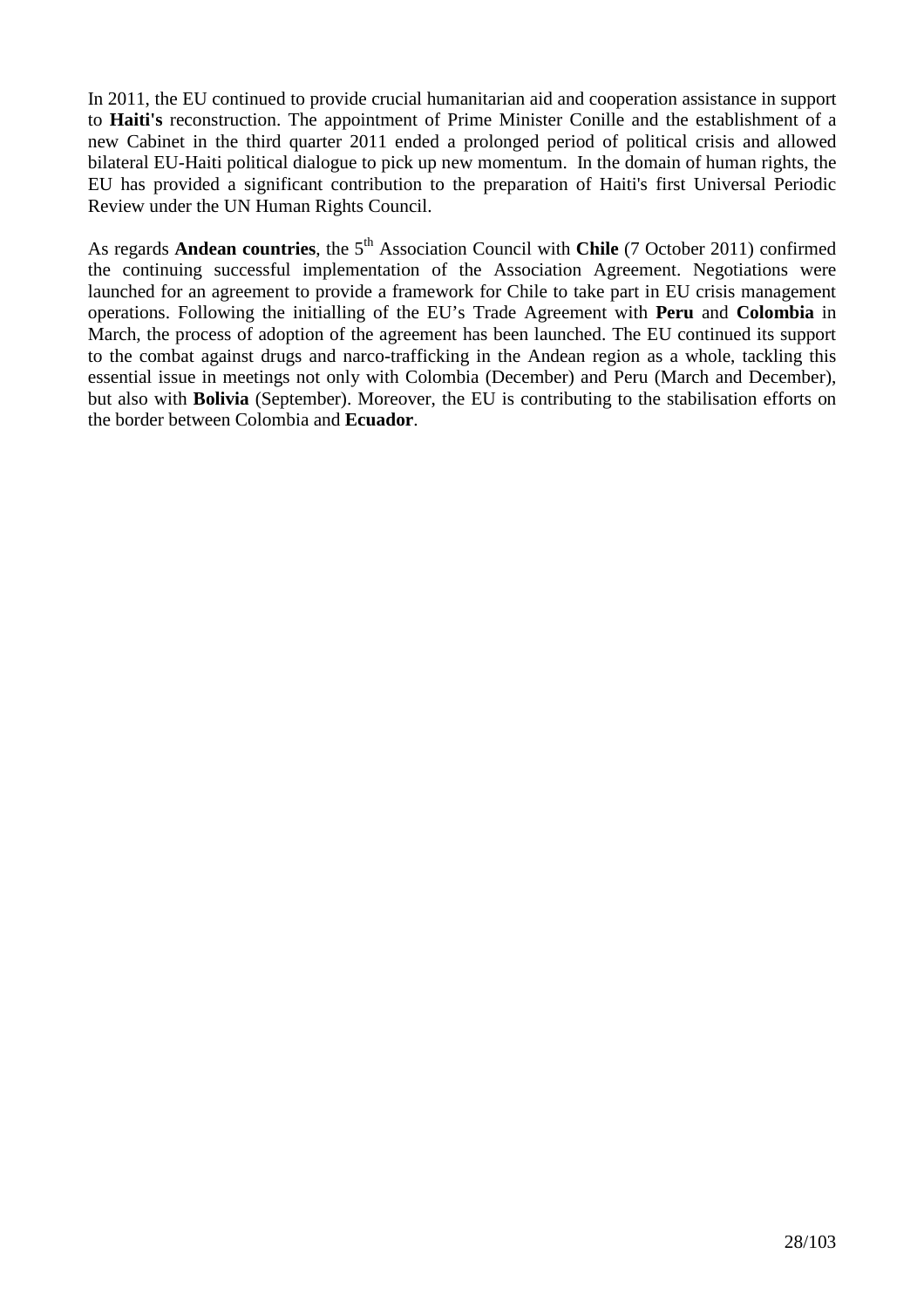#### **Chapter IV: Global Issues**

# **Non-proliferation and Disarmament**

Non-proliferation and disarmament continued to be an integral part of the EU's foreign policy.

The EU intensified its efforts aimed at turning non-proliferation policy into a cross-cutting priority of the EU and its Member States through strengthening coordination. The EU also continued to promote the mainstreaming of non-proliferation of Weapons of Mass Destruction (WMD) and Small Arms & Light Weapons (SALW) into contractual relations with third states. In 2011, negotiations on WMD and SALW clauses were undertaken with Armenia, Australia, Azerbaijan, Canada, Georgia, Malaysia, and MERCOSUR. A successful EU Seminar on the Weapons of Mass Destruction Free Zone in the Middle East was organized in July 2011.

The EU continued to promote the entry into force of the **Comprehensive-Nuclear-Test-Ban Treaty (CTBT),** to pursue measures related to the universalisation and full implementation of the **Chemical Weapons Convention** and to work in order to prevent the **threat posed by biological weapons**, which is a growing concern worldwide.

In addition, the EU was actively involved in promoting and strengthening the different conventional arms regimes and arms export controls.

The EU also continued to provide support to the **International Atomic Energy Agency** (IAEA) in Vienna. The EU remained a key donor to the IAEA Nuclear Security Fund with more than  $\epsilon$ 30 million contributed since 2004. In 2011, it contributed  $\epsilon$ 10 million to the IAEA project of a Low-Enriched Uranium Bank through the Instrument for Stability (IfS).

#### **Terrorism**

During 2011, the EU addressed the terrorist threat in the framework of the UN and in its relations with third countries and international organizations. In terms of **thematic areas**, priority was given to prevention, the fight against radicalization and recruitment, and financing of terrorism, in the EU and beyond. In terms of **geographical priorities** Pakistan and Afghanistan, South East Asia, the Sahel, Yemen, Somalia and the Horn of Africa and Central Asia remained high on the EU counterterrorism agenda. Dialogues were held with the US, the UN, Turkey, and the Kingdom of Saudi Arabia. The main financial instrument to support third countries in their efforts to prevent and counter terrorism remained the Instrument for Stability.

Concerning multilateral cooperation, the EU was actively involved in the activities under the umbrella of the newly-launched Global Counter-Terrorism Forum (GCTF) aimed at promoting multilateral and civilian-led cooperation on counter-terrorism and capacity building in "terrorist vulnerable" states. The EU co-chaired with Turkey the working group on the Horn of Africa region.

The EU remained one of the strongest proponents of the UN Global Counter-Terrorism Strategy and the overall approach that it embodies. The joint EU and UN efforts in Central Asia led to effective enhancement of regional cooperation in the fight against terrorism. In this context, a Plan of Action concerning the implementation of the UN Global Counter-Terrorism Strategy was adopted.

Counter-terrorism efforts in the Sahel region were integrated into the framework EU Strategy for Security and Development in the Sahel. EU assistance to the counter-terrorism efforts of Mali and Mauritania was extended to Niger in 2011.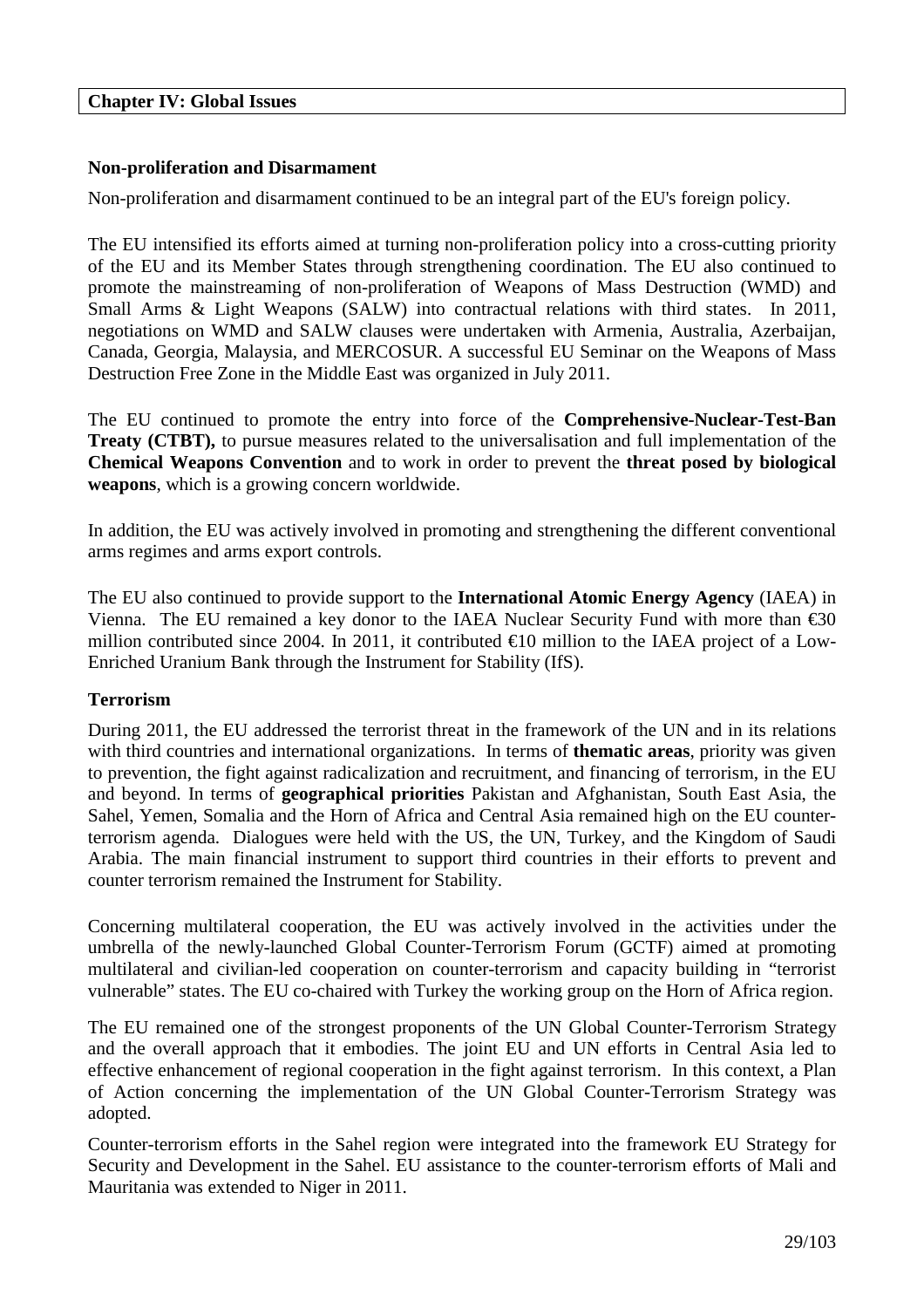# **Energy security**

The High Representative was fully associated with the Commission's Communication on security of energy supply and international cooperation of September 2011, which set out a comprehensive strategy for the EU's external relations in energy and for EU's security of supply.

#### **Climate Change and Security**

The preparation for the successful UNFCCC (United Nations Framwork Convention on Climate Change) conference of parties in Durban, South Africa of December 2011 was the focus of the EU's climate diplomacy. The EEAS was deeply involved at head-quarter and EU delegation levels through formal demarches and outreach events such as an EU-Africa roundtable of climate negotiators that helped to align positions ahead of the Durban conference.

The groundwork for a renewed and strengthened EU climate diplomacy was laid in a Joint Reflection Paper elaborated together by the EEAS and Commission services. The Foreign Affairs Council of July 2011 endorsed the recommendations and provided the political mandate to advance on three mutually reinforcing paths of action: (i) promoting ambitious climate action in third countries, (ii) facilitating the implementation of climate action, i.a. through financial assistance and (iii) addressing the climate change and international security nexus.

#### **Promoting Multilateralism**

Recognizing that global challenges require global solutions, the EU maintained its unequivocal support for multilateralism, as reaffirmed in the Lisbon Treaty; throughout the year, efforts focused on the implementation of the Treaty.

#### United Nations

The strengthening of the UN remained a key element in EU external action. For the UN General Assembly (GA) 66**,** the EU prioritized addressing international peace and security, environment and sustainable development, human rights and reform of the UN system.

Addressing the shortcomings arising from the EU's observer status at the UN was a key priority in 2011 for the EEAS. The adoption of a UNGA resolution on the participation of the EU in the work of the UN on 3 May 2011 was a significant step forwards and the result of an intensive and well coordinated campaign (in which the High Representative was personally involved) and the concerted efforts by all EU actors and the Member States.

Resolution 65/276 paved the way for the EU participation at the General Assembly, its committees and preparatory bodies, UN conferences and international conferences under UN auspices. The implementation of this resolution and the EU external representation in other international fora remained challenges.

#### **OSCE**

Throughout 2011, the EU supported the efforts of the OSCE in various regional and thematic issues. The EU attached particular attention to early warning, conflict prevention and resolution, crisis management and post-conflict rehabilitation including through the work of the High Commissioner on National Minorities and the confidence and democracy-building work of the OSCE field missions.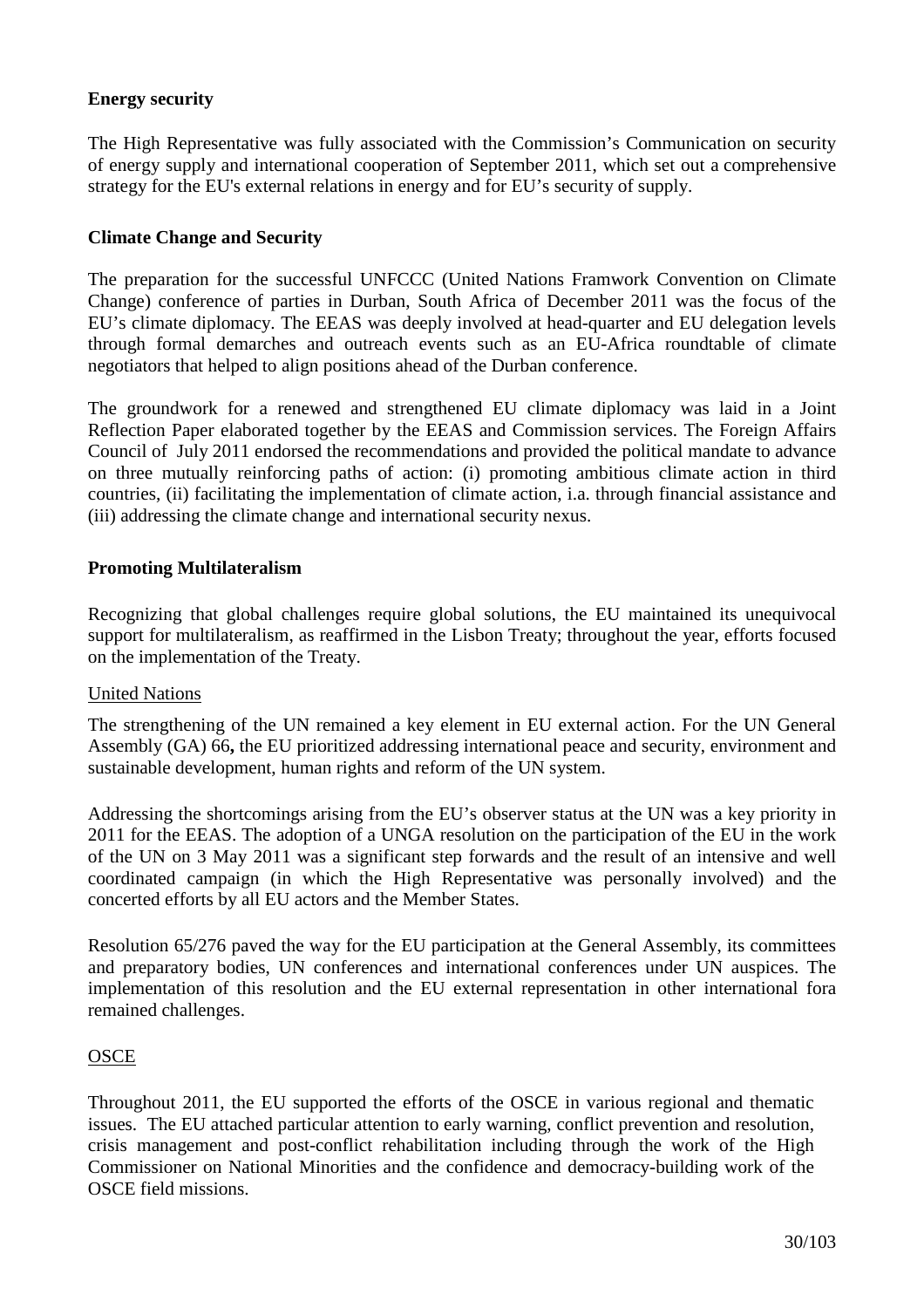The EU continued to contribute actively to the dialogue on the future of European security, building on the Corfu Process initiated during the Athens Ministerial Council in 2009. In 2011, progress was made on arms control, notably with the updating of the Vienna Document on confidence and security-building measures and reissuing it as the Vienna Document 2011, thanks not least to an active approach by the EU in the OSCE Forum for Security Cooperation. However, despite serious EU efforts it did not prove possible to achieve progress in all three dimensions of the OSCE; the EU expressed deep concern over the lack of progress in the human dimension during the Vilnius Ministerial Council of November 2011.

#### Council of Europe

The EU pursued its cooperation with the Council of Europe. Negotiations for accession to the European Convention of Human Rights concluded at experts' level in July 2011 with a draft Accession Agreement, which was later on transmitted for validation to working parties of both organizations.

#### **Promotion of democracy, human rights and the rule of law**

The commitment of the EEAS was reflected in the Joint Communication from the High Representative and the Commission, adopted on 12 December, entitled **'Human rights and democracy at the heart of EU external action - towards a more effective approach'**. This set out a number of ideas for carrying forward EU strategy in this field.

The Joint ENP Communication "A New Response to a Changing Neighbourhood" included a proposal to create a **European Endowment for Democracy (EED)**. The objective is to set up EED as an autonomous body with legal personality under the law of one Member State, with the mission objectives complementing the existing EU instruments, notably the European Instrument for Human Rights and Democracy. The EED would have an initial, although not exclusive, focus on the European Neighbourhood and it would be a new means to facilitate European support to political actors in democratic transitions or in peaceful struggles for democracy.

The EU held over 40 bilateral **human rights dialogues** with third countries, providing many opportunities to address effectively the EU's specific human rights concerns. The European Union seeks to insert a **human rights clause** in all future political framework agreements, such as Association Agreements and Partnership and Cooperation Agreements, concluded with third countries.

The EU launched the development of **Human Rights country strategies** for almost 160 countries worldwide, 130 being drafted in 2011, to obtain a better and more comprehensive understanding of the key human rights challenges in partner countries, with the aim to be able to better tailor our approach to each country's situation.

In 2011, the EU deployed 10 **Electoral Observation Missions** (EOMs). Five EU EOMs accompanied and gave additional credibility to major changes (regime change in Tunisia, creation of a new country in South Sudan, transition from a military regime to a civilian regime in Niger, long-awaited shift to the political opposition in Peru and Zambia), three EOMs accompanied a relatively smooth re-election of incumbent authorities (Nigeria, Chad and Uganda), while two EOMs took place in very challenging electoral contexts (Nicaragua and the Democratic Republic of Congo). The EU also deployed Election Expert Missions (EEM) to Benin, Liberia, Ivory Coast, Morocco, Guatemala, Thailand, the Central African Republic, and Gambia.

In addition, the EU continued to play a prominent role in the **UN Human Rights system**. In February 2011, the EU was instrumental in convening a UN Human Rights Council (HRC) Special Session on **Libya**, where the historic recommendation of Libya's suspension from the HRC was made. The EU raised the human rights situation in **Syria** in the UN Human Rights Council and in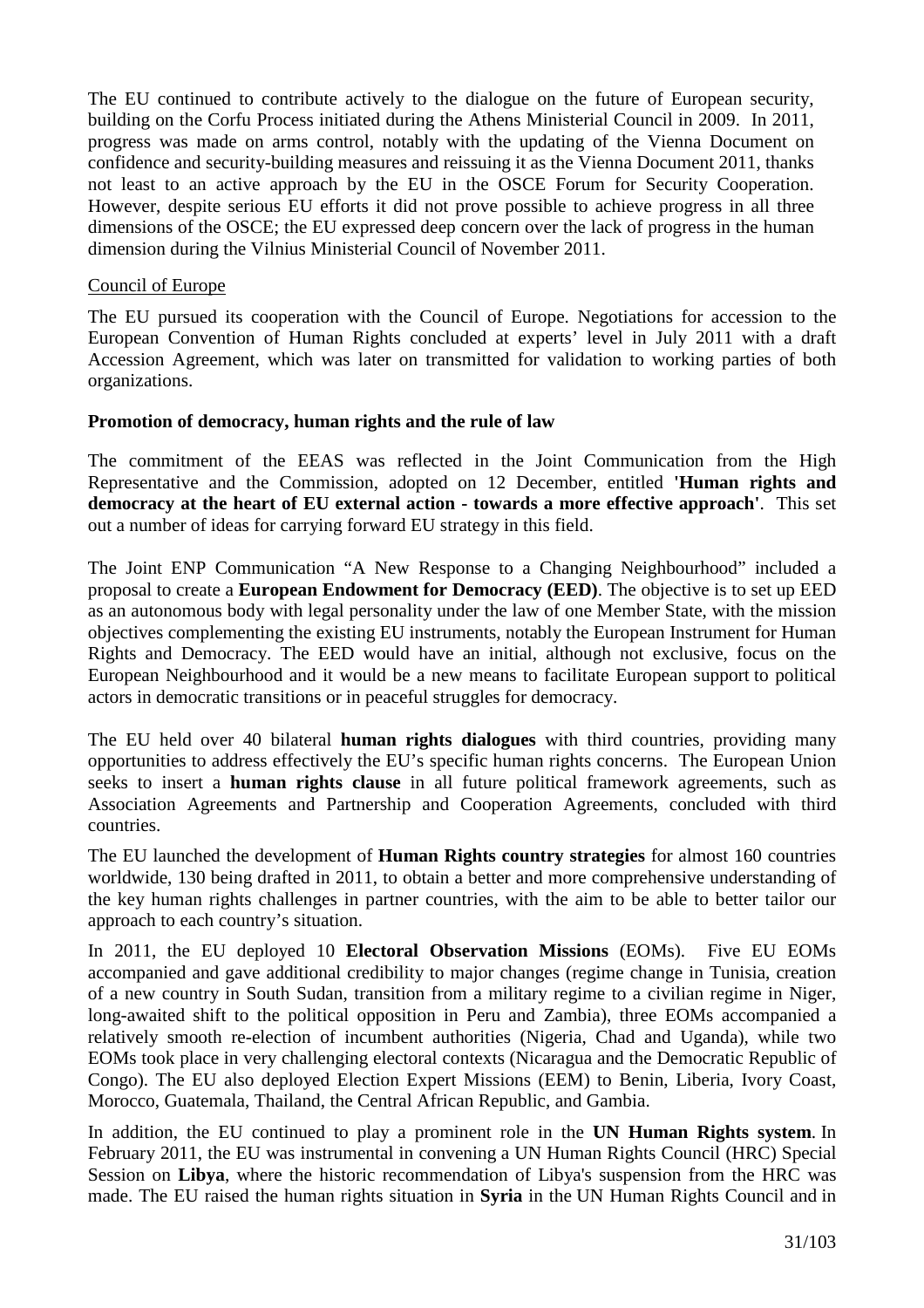the Third Committee of the UN General Assembly several times during 2011, building an alliance of countries from all regions, including the Arab world. The EU was instrumental in establishing the Independent Commission of Inquiry on the human rights situation in Syria. In June 2011, the EU secured the adoption of an HRC resolution on the human rights situation in **Belarus**. The EU also continued to promote resolutions on **Burma/Myanmar** and the **DPRK,** both in the Human Rights Council and in the General Assembly.

Other areas of attention were freedom of expression and access to the Internet; acts of religious intolerance and discrimination; human rights, sexual orientation and gender identity; business and human rights; the fight against impunity; the promotion and protection of the rights of the child; the abolition of the death penalty; and the situation of women in relation to peace and security.

# **Conflict prevention**

Article 21 of the Treaty of Lisbon establishes preserving peace, preventing conflicts and strengthening international security as a core aim of the external action of the EU. The overarching policy document is the Gothenburg Programme for the Prevention of Violent Conflict, as agreed by Council in June 2001, during the Swedish Presidency.

The Foreign Affairs Council concluded in June 2011 that ten years after its adoption the Gothenburg Program remains a valid policy basis for further EU action in the field of conflict prevention. The Council registered the substantial progress made in the implementation of the Gothenburg Program. It also saw scope for reinvigoration of EU efforts and highlighted three areas: strengthening early warning capacities and bridging the gap with early action, strengthening EU's mediation capacities and conflict analysis tools, and building and intensifying partnerships with international organisations and non-governmental organisations and relevant institutions.

With the establishment of the EEAS the conflict prevention agenda has gained additional momentum with the creation of a new Conflict Prevention, Peace-building and Mediation Division (CPPBMD).

In order to reinforce the EU's use mediation capacity, a Mediation Support Team was established in the EEAS.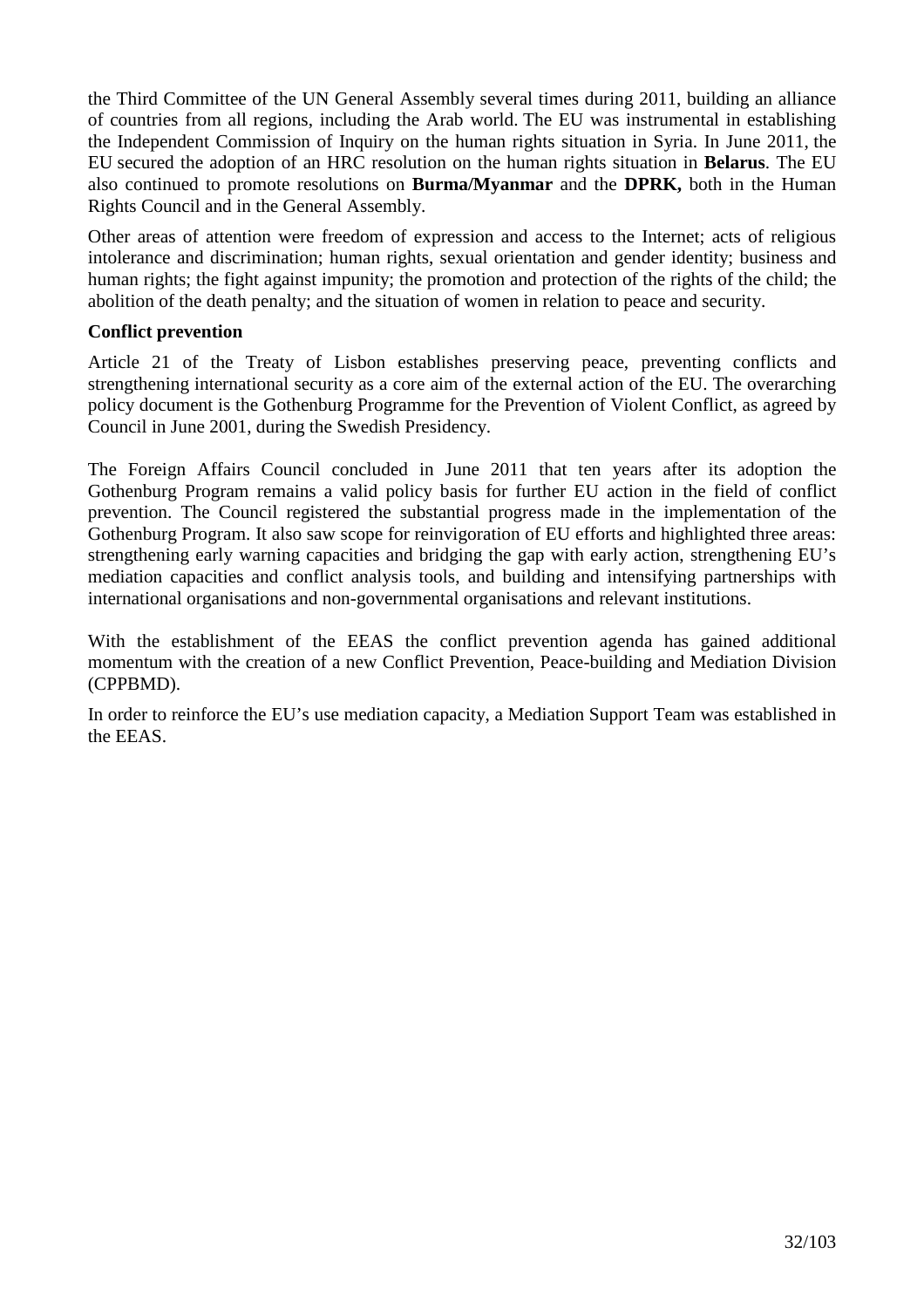#### **Chapter V: Common Security and Defence Policy**

# **Capabilities**

Efforts continued to address shortfalls in **civilian CSDP capabilities** and to improve performance through training, lessons learnt and better equipment supply. The Conclusions of the Foreign Affairs Council of December 2011 on CSDP call for a multi-annual work programme for civilian capability development. EEAS is currently elaborating this work programme and will present it in the first semester of 2012.

Following the Council Decision of December 2010 which provided guidance for EU civilian and **military capability** development beyond 2010, the work on military capabilities continued in 2011 with the key objective of responding to both existing gaps in Member States' capabilities and the growing needs in the field of CSDP operations.

The Council conclusions of December 2011 called for a multi-annual work programme for civilian capability development.

Throughout the year, the Council stressed the necessity to strengthen European cooperation in the area of military capability development for sustaining and enhancing CSDP in order to improve operational effectiveness, and in the context of constrained defence budgets. In November 2011 at the Steering Board of the European Defence Agency (EDA), Member States endorsed **pooling and sharing opportunities** (initiatives and projects to pool and share military capabilities among Member States) and announced a number of commitments in specific concrete projects, which were welcomed by the Council in December 2011.

Work on promoting **civil-military synergies** in EU capability development was taken forward, i.a. through the further strengthening of ties between the Common Security and Defence Policy and the area of Freedom, Security and Justice.

#### **Cooperation with Partners**

#### **International organisations**

In line with the December 2010 Council Conclusions, work was pursued with third countries and with other international organisations, in particular the UN and the AU, to reinforce capabilities and to facilitate engagement with the EU crisis management missions and operations.

Cooperation with **NATO** continued on operational issues, as well as on military capability development. Close cooperation was developed between the EU and NATO on the Pooling and Sharing and Smart Defence / Multinational Approaches initiatives in order to ensure coherence, mutual reinforcement and non-duplication. In this context, the Council encouraged the close staffto-staff contacts to continue in a transparent manner.

The concrete proposals made by the High Representative in February 2011 for a pragmatic step-bystep approach in keeping with the overall objective of building a true organisation-to-organisation relationship were welcomed by Council, which called on the High Representative to pursue efforts in particular in the areas where both operate side by side. As a result of this, staff-to-staff contacts were actively pursued, with a view to enhancing mutual awareness of each other's activities and to achieve progress in efforts to further strengthen cooperation in theatres where both organisations are deployed. Council was kept regularly informed of the main developments, [notably in the area of cyber security].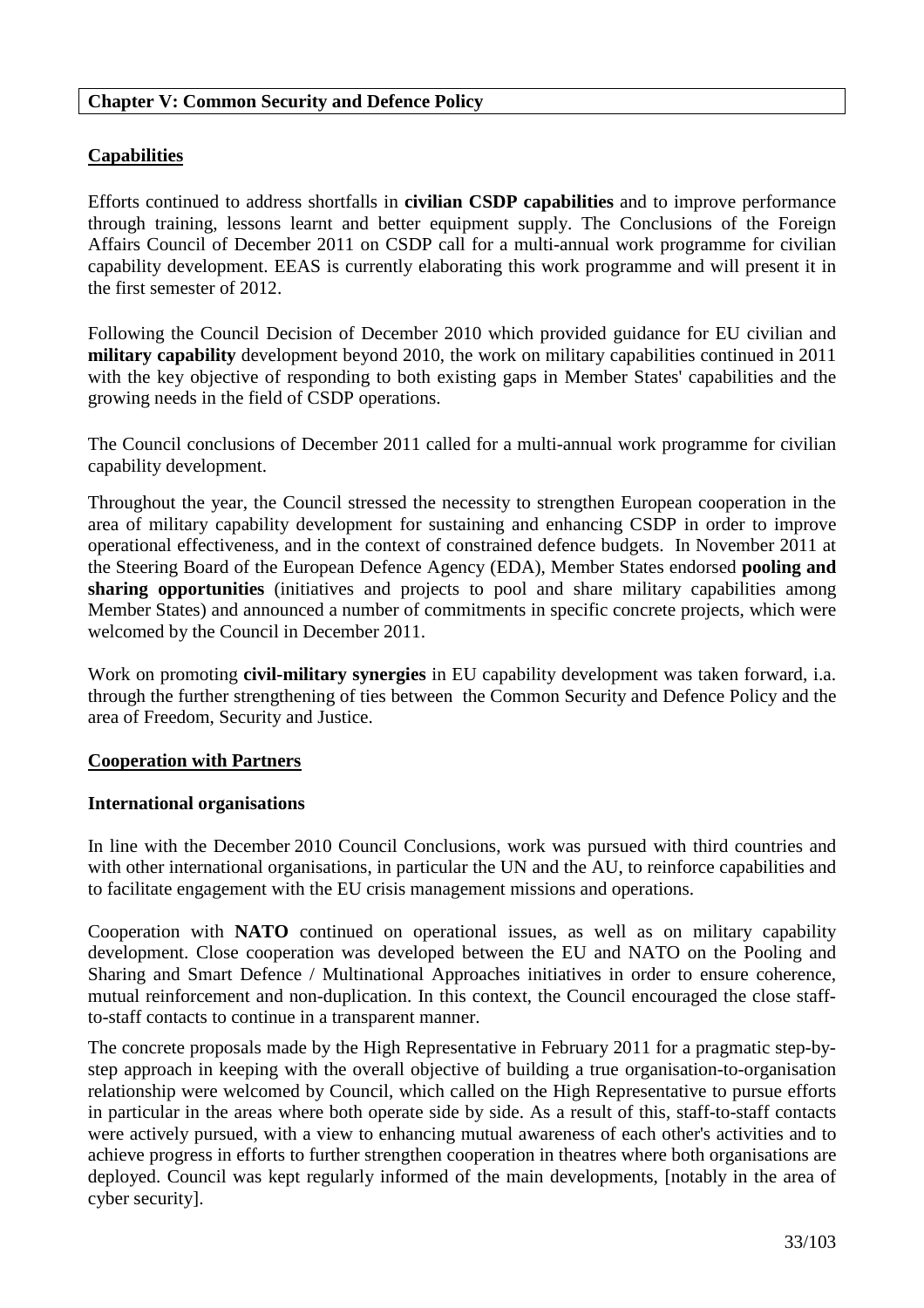# **Partner Countries**

Efforts were intensified to pursue further substantial dialogue and cooperation with existing partner countries, and to develop relations with new partners. The possibility of further engagement with the neighbours to the East and to the South was addressed by the Council; this work would be taken forward on a case-by-case basis.

Twelve countries (Albania, Canada, Chile, Croatia, former Yugoslav Republic of Macedonia, Montenegro, Norway, New Zealand, Switzerland, Turkey, Ukraine, the US) participated in seven of the ongoing CSDP missions and operations (EUFOR ALTHEA, EULEX Kosovo, EUPM BiH, EUPOL COPPS, EUPOL Afghanistan, EUNAVFOR ATALANTA, EUSEC RD Congo). At the end of 2011, the offer from Serbia to contribute to EUTM Somalia and to EUTM ATALANTA was accepted by the EU. Fruitful interaction with several other partners continued in the context of antipiracy activities.

Further to the Council Decision of 26 April 2010 authorising the High Representative to open negotiations with twenty additional countries, agreements to establish a framework for participation in EU crisis management operations ("Framework Participation Agreements") were negotiated and concluded with Montenegro, Serbia and the US. Negotiations were ongoing with a wide range of partners with the aim of reaching similar agreements.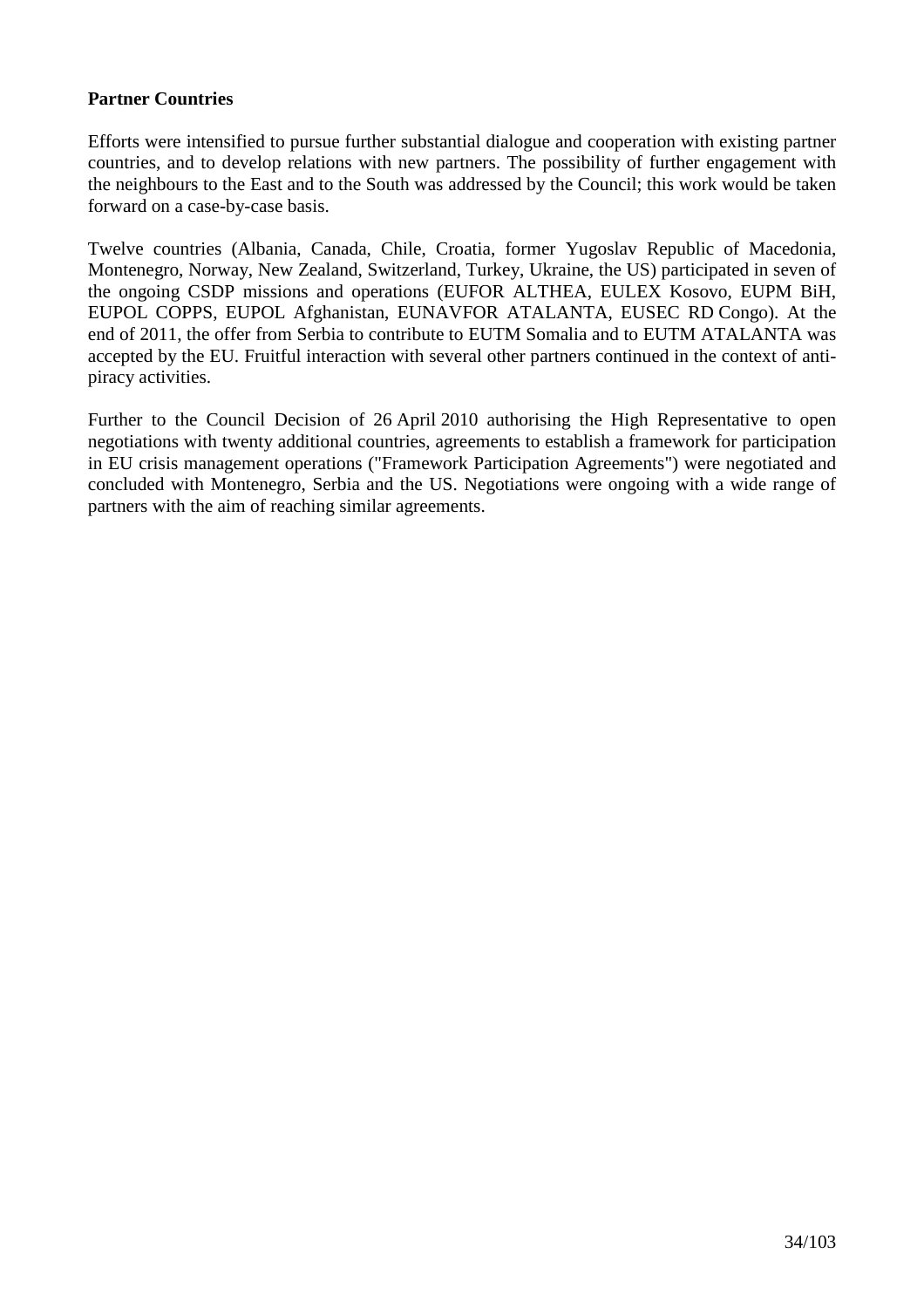Discussions among Member States had started in late 2011 with a view to prolong the mandate of the **counter piracy Operation EUNAVFOR Atalanta** until December 2014. The Operation has allowed the safe delivery of food aid by World Food Programme ships, escorting more than 120 commercial vessels to Mogadishu. A similar number of vulnerable vessels have been protected delivering supplies to the AU Peace Support Operation AMISOM.

This counter-piracy operation has also proven successful in deterring and repressing acts of piracy off the Somali coast, although it has not been able to prevent a continued high level of pirate threat in the region, which is having a real impact on international trade. However, towards the end of 2011, the number of hijacked ships and the success of attacks have gone down. This can in part be attributed to more effective EUNAVFOR tactics, including a total of 75 disruptions undertaken in 2011.

On the basis of the transfer agreements with the Seychelles and with Kenya, 22 suspected pirates were transferred for prosecution in the Seychelles and 79 to Kenya since the beginning of the operation. The EU worked with the UNODC to provide support, under the Instrument for Stability, to the Seychelles judicial system. It also concluded a Transfer Agreement with Mauritius and started negotiations with Tanzania. As part of a comprehensive approach against piracy , the EU Council decided in December 2011 to launch a Regional Maritime Capacity Building (RMCB) mission in the framework of CSDP. It will strengthen maritime capacities of five countries in the region and support a rule of law responses to piracy in Somalia.

In July 2011, the Council agreed to extend and refocus the mandate of the **EU Training Mission (EUTM Somalia)** supporting the training of Somali security forces in Uganda. The EU military mission continues to be conducted in close coordination with partners, including the Transitional Federal Government (Somalia), Uganda, the AU, the UN and the US. EUTM is a significant element of the European Union comprehensive engagement in support of Somalia.

During this second mandate, the mission is focusing in the development of command and control and self-training capabilities by providing training to Junior Officers, Non commissioned Officers, specialists and trainers. The new mandate will include two training periods of six months and is expected to be completed by the end of 2012. In parallel, the EEAS has been monitoring the reintegration and employment of the soldiers trained during the first mandate and the results are fully satisfactory. These soldiers constitute the best units accountable to the TFG and have greatly contributed to expanding the area under the control of the TFG and AMISOM in Mogadishu.

In the Democratic Republic of the Congo two CSDP missions on Security Sector Reform (SSR) are ongoing: EUSEC RD Congo and EUPOL RD Congo.

In 2010 the mandate for **EUSEC RD Congo** has been extended for two years, until September 2012. The mission assists the Congolese authorities on Defence reform at strategic level, on administration and human resources management, military education, logistics, human rights and civil-military cooperation. EUSEC provides military advice directly to the Congolese authorities and contributes to basic Defence needs through projects on the ground.

In 2011 EUSEC has helped the Congolese authorities with the distribution of military identity cards throughout the country and it continues to assist in human resources management on administrative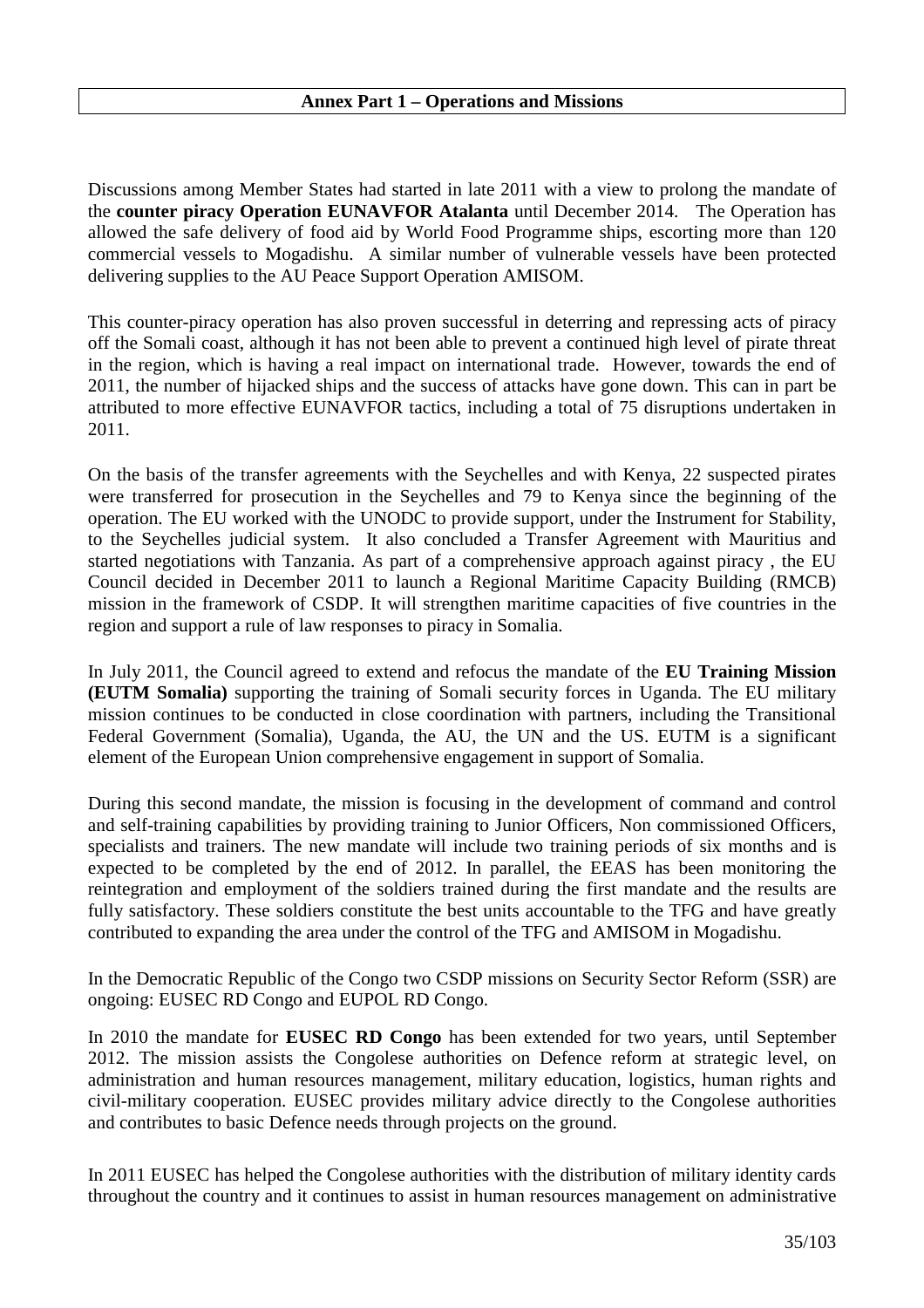and financial matters. One of the main tasks of the Congolese authorities for the upcoming period is the implementation of the law organizing the Congolese army (*Loi Organique sur l´organisation et le fonctionnement des FARDC).* adopted and promulgated in August 2011. EUSEC assists directly in this process.

In 2011, **EUPOL RD Congo** continued supporting SSR in the field of policing and its interface with the justice system, by means of monitoring, mentoring and advisory action, assisting the Congolese authorities in the implementation of the Police Action Plan and the related legislative framework. It contributed to local and international efforts for the reinforcement of PNC capabilities and on capacity building as well as the enhancement of the interaction between the PNC and the wider criminal justice system.

One of the main tasks of the Congolese authorities for the upcoming period is the implementation of the Police organic law (*Loi Organique pourtant Organisation et Fonctionnement de la Police Nationale Congolese).* adopted and promulgated in August 2011. EUPOL assists directly in this process. In 2011 the mandate of EUPOL has been extended to September 2012.

Since 2005, as part of a wider EU engagement to contribute to resolving the **Arab-Israeli conflict,**  two civilian CSDP missions have been deployed. **EUPOL COPPS** has become the key partner for the Palestinian Authority in terms of capacity building of the civilian police and related Rule-of-Law activities. In 2011 the Mission's mandate was extended for another six months until 30 June 2012 . **EUBAM Rafah** maintained its capacity to redeploy and fulfil its role as requested by the two parties as a third party at the Rafah Crossing Point in accordance with the Agreement on Movement and Access of 2005. Due to the situation in Gaza, EUBAM Rafah has not been in a position to redeploy since 2007. To maintain its capacity to redeploy, the mission was extended for another six months until 30 June 2012 . The EU looks forward to continue to make every effort for a comprehensive CSDP engagement in the region, which could include deeper integration of the two current CSDP Missions (EUBAM Rafah and EUPOL COPPS). In order to raise effectiveness and to gain efficiencies across the two ongoing missions measures have been foreseen which on the one hand guaranty maintaining the full scale of tasks implied in the current mandates and on the other hand lead to synergies and possible cost reductions.

**EUJUST LEX Iraq** has completely deployed in Iraq in 2011 and implements most of its activities in the fields of Penitenciary, Police and the Judiciary in country, providing training and other work experience opportunities for local officials mostly in EU Member States. Permanent offices have opened in Baghdad, Basra and Erbil, thus allowing closer interaction with local authorities and other international actors and better visibility."

In 2011, **EUPOL Afghanistan** consolidated and further focused its activities in the area of civilian policing around three programmatic pillars: institutional reform of the Ministry of Interior (MoI), professionalisation of the Afghan National Police (ANP), and linking police with the justice sector reform. While significant challenges remain, the need to gradually move from counter-insurgency towards civilian, rule-of-law based policing capability has been recognised. The increased emphasis placed on training Afghan Police leaders and on establishment of Afghan owned training capacity in the framework of the Kabul Police Staff College has been successful, with courses delivered to a total of 1,600 senior Afghan police officers to date. In November, the Council agreed to an extension in principle of the mandate of EUPOL Afghanistan until the end of 2014. The Council stressed the importance of adequate security for EU presence in Afghanistan and the role of the Afghan authorities in this regard, including as concerns EUPOL.

**The EU Rule of Law Mission in Kosovo, EULEX,** maintain an important role to assist and support the Kosovo authorities in the rule of law area, specifically in the police, judiciary and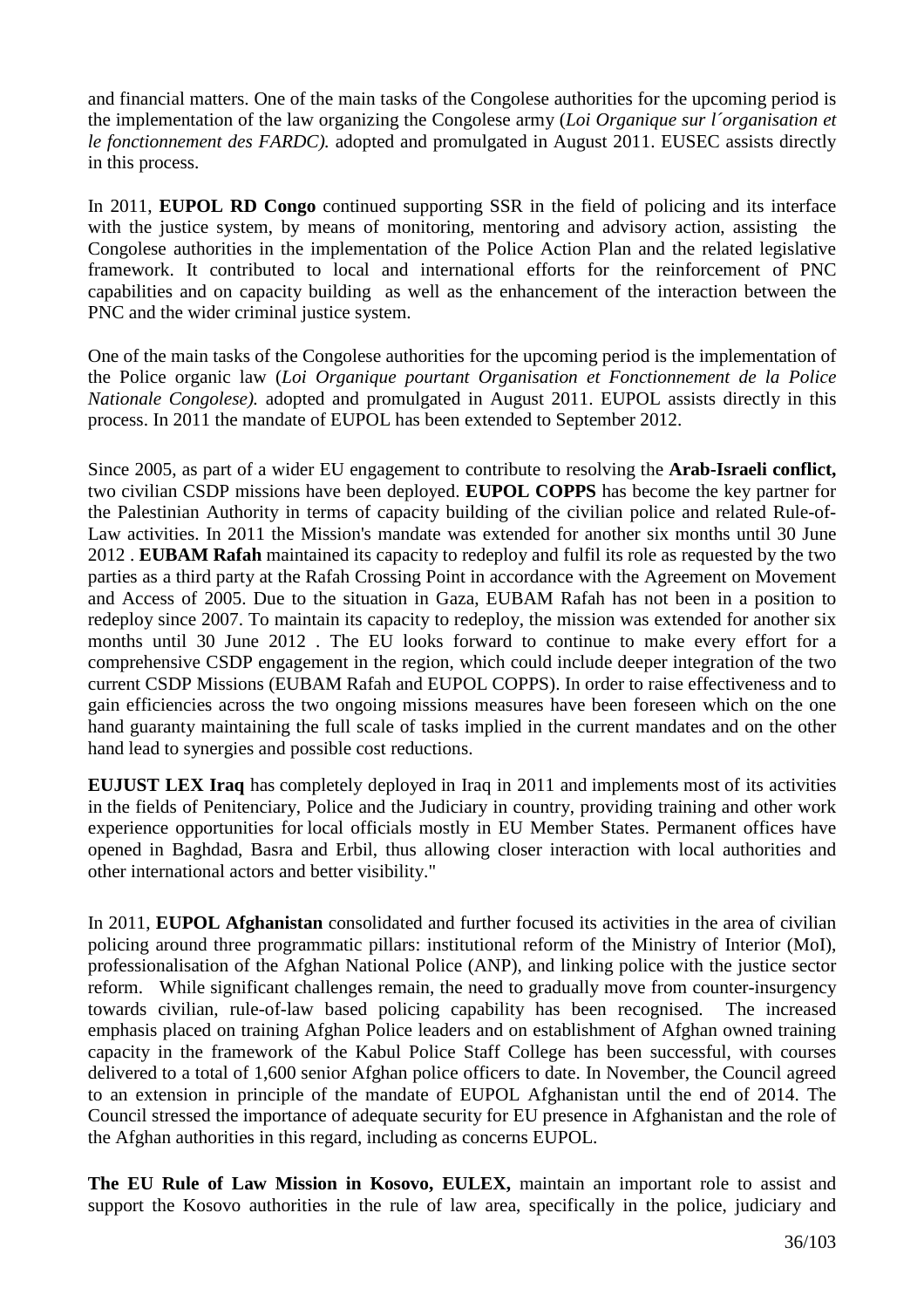customs. Its activities in 2011 were marked by the continuation of sensitive investigations into highprofile cases. Efforts in the customs area have resulted in decrease in smuggling. Several trials related to international drug trafficking took place. In the area of missing persons, experts have continued to conduct field operations.

EULEX Kosovo also maintained its role as security provider, assisting the Kosovo Police when necessary and in cooperation with KFOR. EULEX continued to strengthen the rule of law in northern Kosovo with an increased presence until the violent events of July 2011.

The EU Special Investigative Task Force (SITF) started working in September 2011 to conduct a fair and independent criminal investigation into the war crime and organised crime allegations contained in the Council of Europe report of December 2010. The establishment of the SITF demonstrates the EU's commitment to pursue an impartial and professional investigation into these allegations and is a testimony to the importance the EU pays to the proper handling of this issue. It is a complex and multi-national investigation which will take time to complete.

In September 2011, the European External Action Service has started a review at strategic level of EULEX Kosovo Mission in the context of EU's overall engagement in Kosovo. The outcome of this strategic review should be implemented in 2012.

In 2011, the **EU Monitoring Mission (EUMM) Georgia** continued to contribute successfully to stabilization, normalization and confidence-building efforts on the ground. While the mission was not granted access to the entire territory of Georgia, the EU continued to underline that this remains a pre-condition to fulfil the EUMM's country-wide mandate.

**EUMM Georgia** was extended until 14 September 2012. The Mission is implementing it's current mandate with at least 200 monitors, working on all four tasks with a focus on the stabilization and confidence building task.

During 2011, EU Member States decided to prolong the **EU Police Mission in Bosnia and Herzegovina (EUPM)** until 30 June 2012 and to close down the mission at this point. For the first six months of 2012 the mission will focus on supporting law enforcement agencies in Bosnia and Herzegovina in relation to strategic level activities. Follow on to CSDP support to local authorities in BiH will be ensured by EUSR activities and Commission instruments

**EUFOR Althea** continued an operational focus on supporting BiH efforts to maintain a safe and secure environment and on the ongoing implementation of the capacity-building and training tasks.

**EUFOR Althea** maintained a close working relationship, including on operational matters, with other EU instruments and with other international actors on the ground. In particular, the EUSR and the Force Commander continued to consult each other regularly and cooperation with NATO continued to work well.

In October 2011**,** MS confirmed the EU's readiness to continue an executive military role to support Bosnia and Herzegovina's efforts to maintain the safe and secure environment under a renewed UN mandate and invited the Operation Commander to re-draft the planning documents. In February 2012, the Council approved the revised Concept of Operations and the changes will be implemented in spring/summer 2012. The focus of the reconfigured Operation Althea will be on capacitybuilding and training while maintaining situational awareness and a credible reserve in case called upon to support efforts to maintain or restore the safe and secure environment.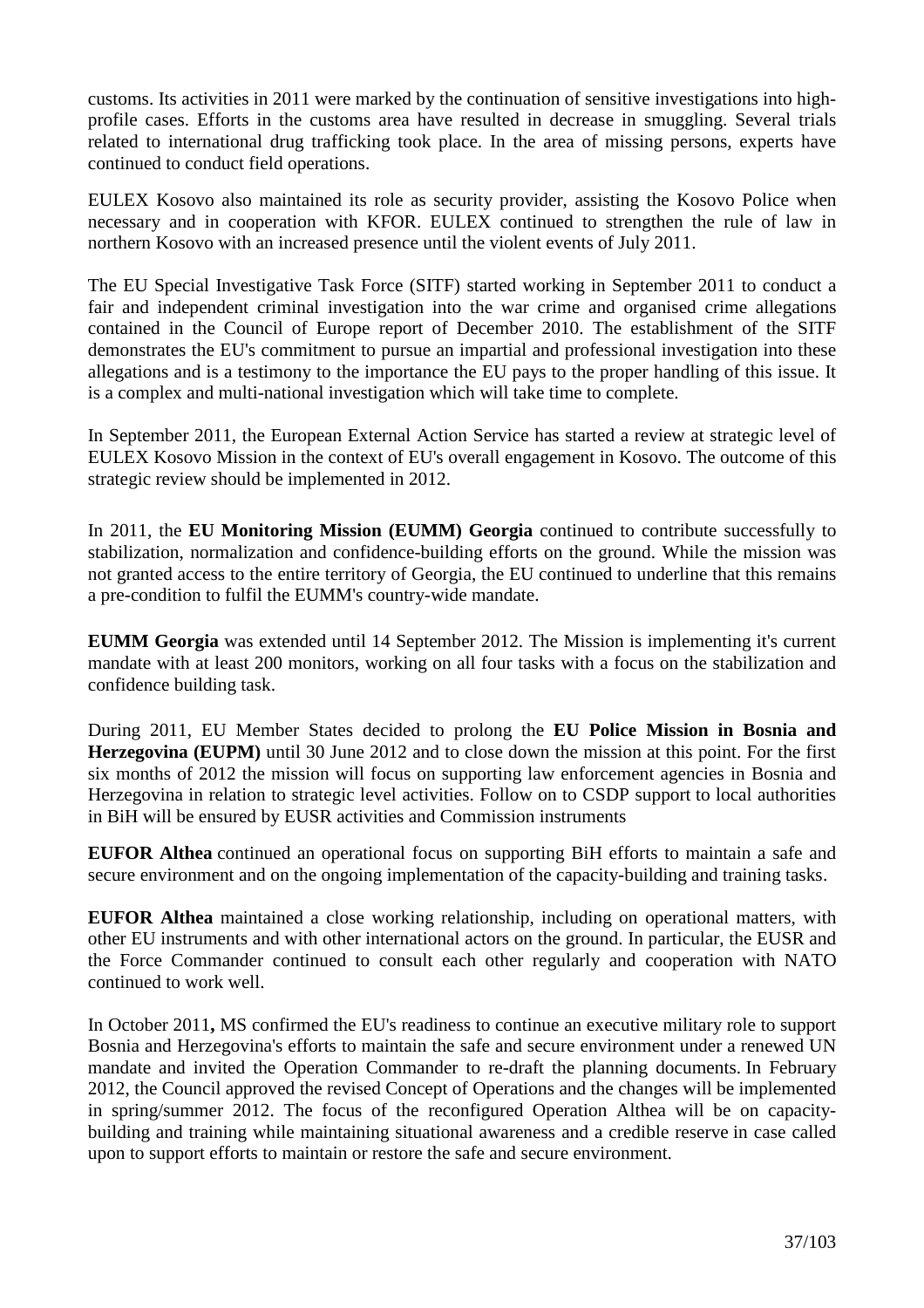# Part 2 - Management and Internal Control Systems

#### **2.1 The setting up of the EEAS and its consequences**

#### **2.1.1 The setting up of the EEAS**

Following the entry into force of the Lisbon Treaty, the EEAS was created by the Council Decision 2010/427/EU of 26/10/2010. In parallel, a new Commission service (the Service for Foreign Policy Instruments) was set up in order to take over the responsibility of the former DG RELEX which ceased to exist while at the same time the former DG AIDCO and DG DEV merged and retained responsibility for implementation of development aid.

As the consequence of the fact that the Commission has the legal primacy over the management of operational expenditures, a division of responsibilities has been set up between the EEAS and the Service for Foreign Policy Instruments attached to the Commission.

- On one hand, the EEAS is responsible for the financial management of the administrative expenditure of its Headquarters and of the EU delegations. The EEAS is also responsible for preparing a number of Commission decisions regarding the programming cycle of external instruments (*country allocations, country and regional strategic papers, as well as country and regional indicative programmes for the relevant financial instruments*).
- The FPI, on the other hand, is responsible for managing the operational budgets for the Common Foreign and Security Policy (CFSP), the Instrument for Stability (IfS) crisis response and peace-building, the Industrialised Countries Instrument (ICI), the Election Observation Missions (EOMs) and press and public diplomacy (PPD).

These cover actions whose primary aim is to promote EU interests and objectives, whereas other external instruments managed by DG DEVCO (development and neighbourhood) give assistance of direct benefit to partner countries. FPI instruments are intended to react to events and so are not subject to multiannual programming or to formal partnership / agreement with the third country as practiced under the other external instruments.

The Decision creating the EEAS provided in its Article 7 for the transfer of staff from the relevant departments in the General Secretariat of the Council and in the Commission to the EEAS with effect from 1/1/2011. At the same time, the EEAS was endowed with its own section for administrative expenditure in the Union Budget with effect from 1/1/2011 and therefore started to function as an autonomous Institution from that date onwards.

The creation of the EEAS was the first time an Institution had been created by transferring important numbers of staff from two already existing Institutions. At the same time the Decision which created the EEAS also gave the new Institution the target of having one third of its entire AD staff recruited from Member States by the time it reaches cruising speed in mid 2013. The incorporation of staff from different institutions and the Member States, all with different corporate backgrounds was one of the major challenges facing the administration of the EEAS.

In the initial months, the administration and finance functions were largely based on the organizational structures of the former Directorate K of DG RELEX which was responsible for the management of the administrative budget of the delegations. In March 2011, following an initial screening of the resources transferred from the various entities of the GSC and the Commission a new organisation chart was adopted which focused human and financial resource management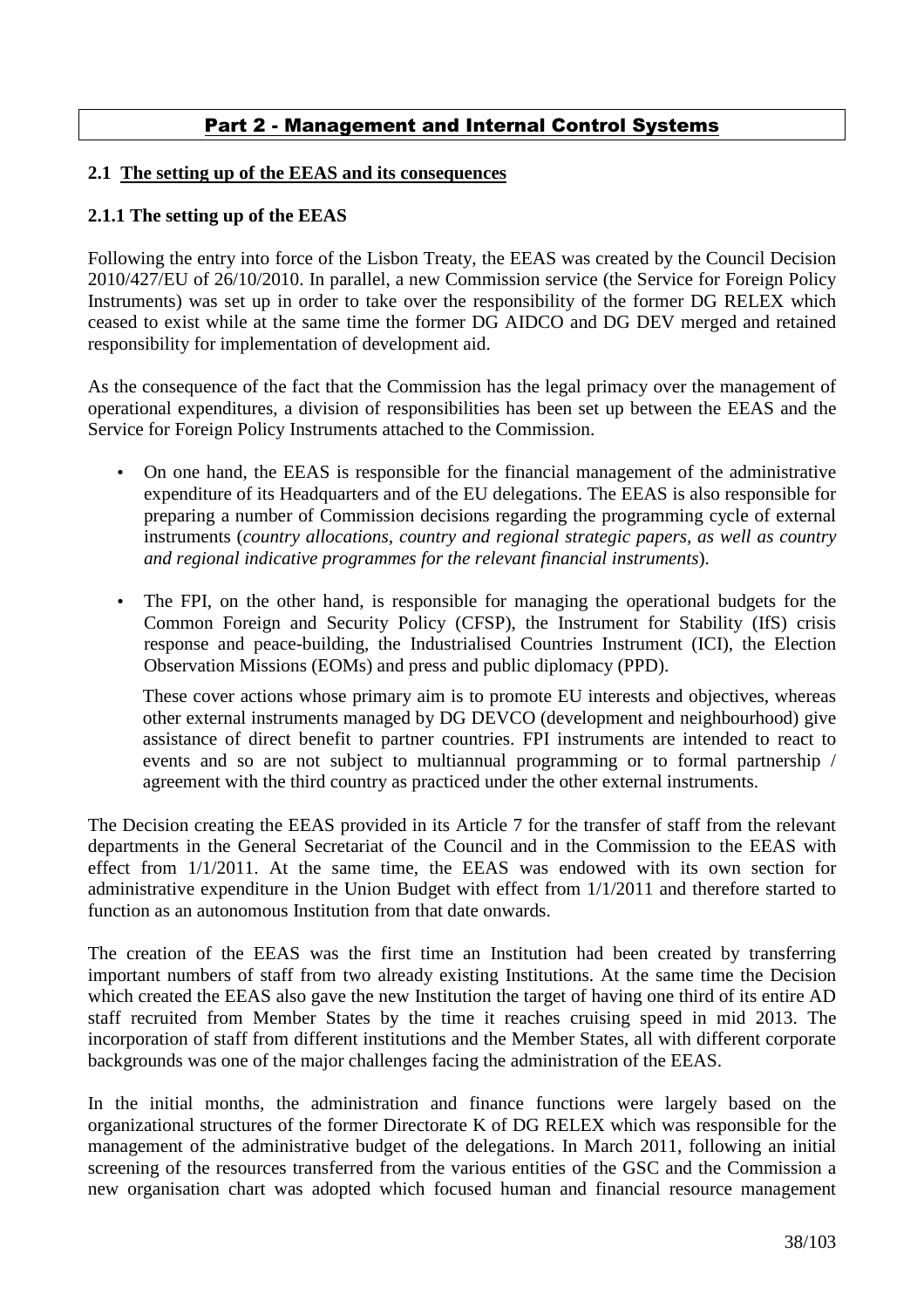within a new Department for Administration and Finance consisting of three Directorates, one for Finance & Corporate Support, one for Security and finally one for Human Resources. It was decided initially that all finance functions would be concentrated within the new Department.

# **2.1.2 Main characteristics of the management environment**

The management environment in which the EEAS operates was largely determined by the following:

- The creation of the EEAS necessitated the design and implementation of new financial systems for the new Institution. Since the EEAS did not effectively come into being until 1/1/2011, in order to prepare for its launch prior to that date, it was necessary to adopt transitional arrangements for the authorisation and implementation of expenditure from the EEAS budget by staff that had not yet transferred to the new Institution<sup>8</sup>. It was also necessary to adopt the Institutions own internal rules for budget implementation<sup>9</sup>, to appointment an Accounting Officer for the  $EEAS<sup>10</sup>$ , to adopt Charters setting out the obligations and rights of the Authorising Officer, Accounting Officer, sub-delegated authorising officers and imprest account holders $11$ . In addition, it was necessary to adopt rules for the payment and reimbursement of expenditure related to missions $12$  and the reimbursement of experts $^{13}$ .
- The EEAS, as a separate Institution, was endowed with its own budget for the first time in 2011. Although DG RELEX, Directorate K in the past managed the administrative budget of the delegations, the budget of the EEAS included for the first time appropriations covering administrative costs of the EEAS Headquarters which would previously have been managed by the various central support services of the Commission or the General Secretariat of the Council. This transfer of budgetary resources was not accompanied by a transfer of the corresponding support staff. This lack of support staff created a need for the EEAS to enter into a series of Service Level Agreements (SLAs) with the Commission and the General Secretariat of the Council. The services covered by such agreements range from the hosting of political meetings in Council Buildings to the control of mission expense claims for EEAS staff.
- The creation of the EEAS, meant that the staff in Union delegations which formerly belonged to just one institution (the Commission), now belonged to either the Commission or the EEAS. Only the Head of Delegation, by amendment of the Financial Regulation, was given the possibility to act as sub-delegated authorising officer for operational expenditure of the Commission and also for the administrative expenditure of the EEAS. This meant that staff of the Commission that previously substituted as sub-delegated authorising officer for administrative expenditure in the absence of the Head of Delegation, could no longer do so. As many delegations only had one EEAS AD official, this development created problems for the business continuity of the administrative expenditure of the delegations. On a lower level, the split of staff between the two institutions also meant that staff of the EEAS that previously acted in a verification role for operational expenditure of the Commission could

 $\overline{a}$ 

<sup>8</sup> Decision SEC (2010) 1381 of 9.11.2010

<sup>&</sup>lt;sup>9</sup> PROC HR (2011) 001 of 31.01.2011

<sup>10</sup> PROC HR (2011) 002 of 01.02.2011

<sup>&</sup>lt;sup>11</sup> PROC HR (2011) 003 of 21.02.2011

<sup>12</sup> PROC HR (2010) 001 of 17.12.2010

<sup>&</sup>lt;sup>13</sup> HR Decision of 18.1.2011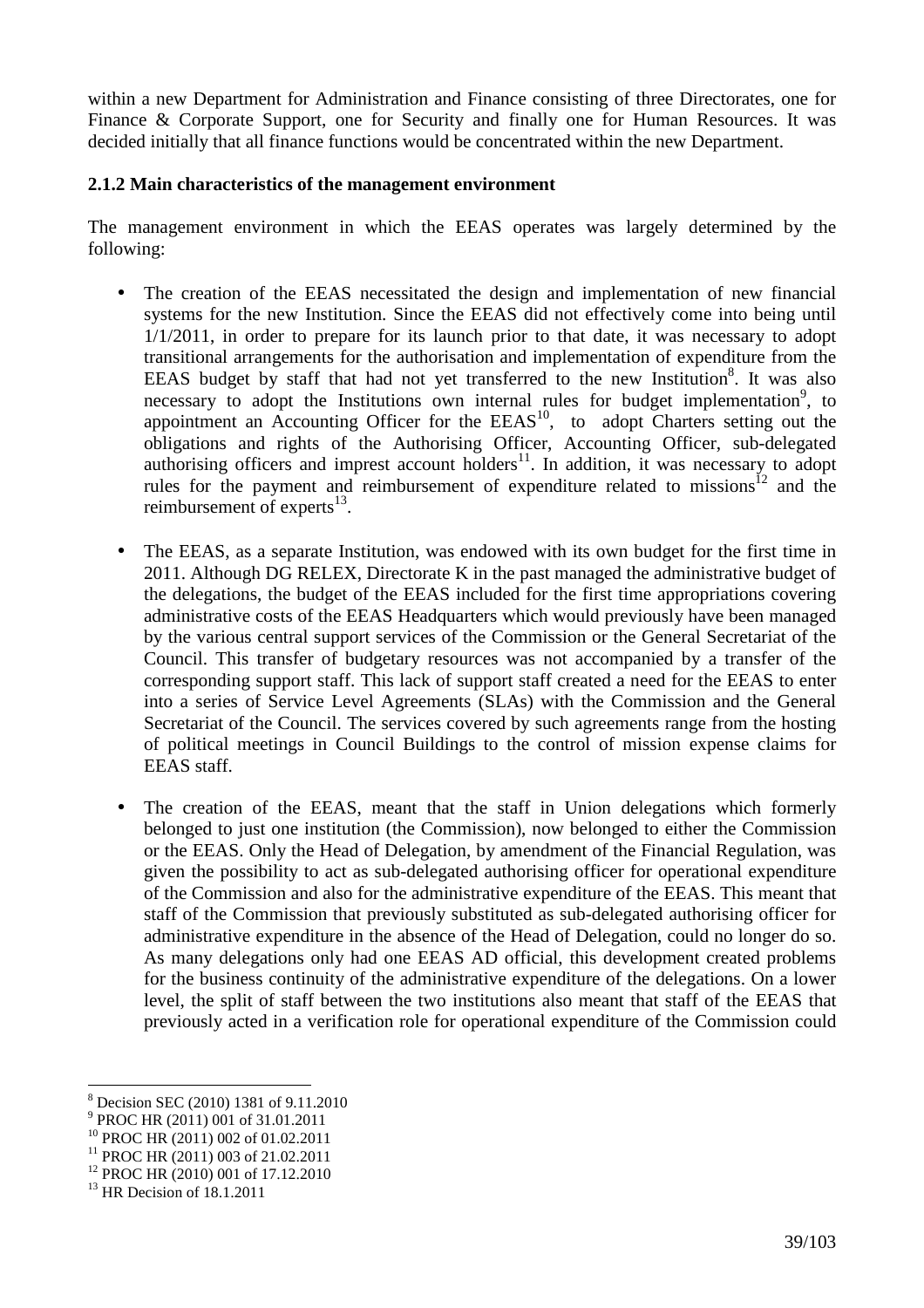no longer do so, and that staff of the Commission which previously acted in a verification role for administrative expenditure of the EEAS could no longer do so.

- Developments on the world political stage which meant that the EEAS had to face, in its initial months, a series of crisis in North Africa (the Arab Spring) and a worsening security situation in other hotspots such as Afghanistan and Iraq.
- By the complexity of the administrative budget of the delegations which is constituted not just by the Institutions own administrative budget but also by contributions from a myriad of different Commission budget lines which finance different members of staff and different proportions of common expenditure across the network of 140 delegations.

# **2.2 The functioning of the entire internal control system at Headquarters**

# **2.2.1 Implementation of the administrative budget**

The Decision establishing the EEAS in July 2010 came at a time when the budget procedures of the European Commission and the General Secretariat of the Council of the Council for 2011 were well advanced. The draft budget of those Institutions had been established without taking into account the creation of the EEAS. As the Decision to establish the EEAS provided for the transfer of staff from both of those Institutions to the EEAS, the EEAS budget for 2011 was therefore constituted by pro-rata transfers of budget from each of those Institutions, supplemented by an increase in appropriations to cover 100 additional AD posts and 60 local agents for delegations which had been allocated to the Commission in amending Budget No.6 for 2010 with a view to subsequent transfer to the EEAS. The initial budget voted for the EEAS amounted to 464,1 M€, split as to 184,1 M€ for Headquarters and 280,0 M $\epsilon$  for the delegations.

The final budget for EEAS HQ amounted to 188 M€ (including 3,85 M€ transferred from the delegations budget). The execution in payments at  $31/12/2011$  amounted to 171,95 M  $\epsilon$  or 91%. In addition, 10,4 M  $\in$  has been carried over for payment in 2012.

The final EEAS budget for the delegations was 276,1 M€ (net of the 3,85 M€ transferred to HQ). The execution in payments at  $31/12/2011$  was 246,8 M€ or 89%. In addition, 25,6 M€ has been carried over for payment in 2012.

The budget of the delegations was supplemented by a Commission contribution intended to finance the costs of Commission staff in delegations. The total contribution received was 252,4 M $\epsilon$  of which 3,0 M€ was returned to the Commission. In addition, assigned revenue of 3,4 M€ was received and EDF credits of 1,1 M€ were released from unused commitments carried over from 2010 giving a total net budget of 253,9 M€ and net payments at 31/12/2011 were 216,6 M€ or 85%. In addition, 28,8 M  $\in$  has been carried over for payment in 2012.

The overall execution rate for 2011 will be determined at the end of 2012 when all expenditure on credits carried over has been accounted for.

As far as credits carried over from 2010 are concerned, in relation to the delegations budget, an additional 28,3 M€ was spent in 2011 on Heading 5, bringing the overall execution rate on these credits for 2010 to 98,6%. On ex-BA lines an additional 9,9 M€ has been spent bringing the overall execution rate on these credits to 97,0%. On EDF credits an additional 4,9 M€ was spent bringing the overall execution rate on these credits to 99,0%.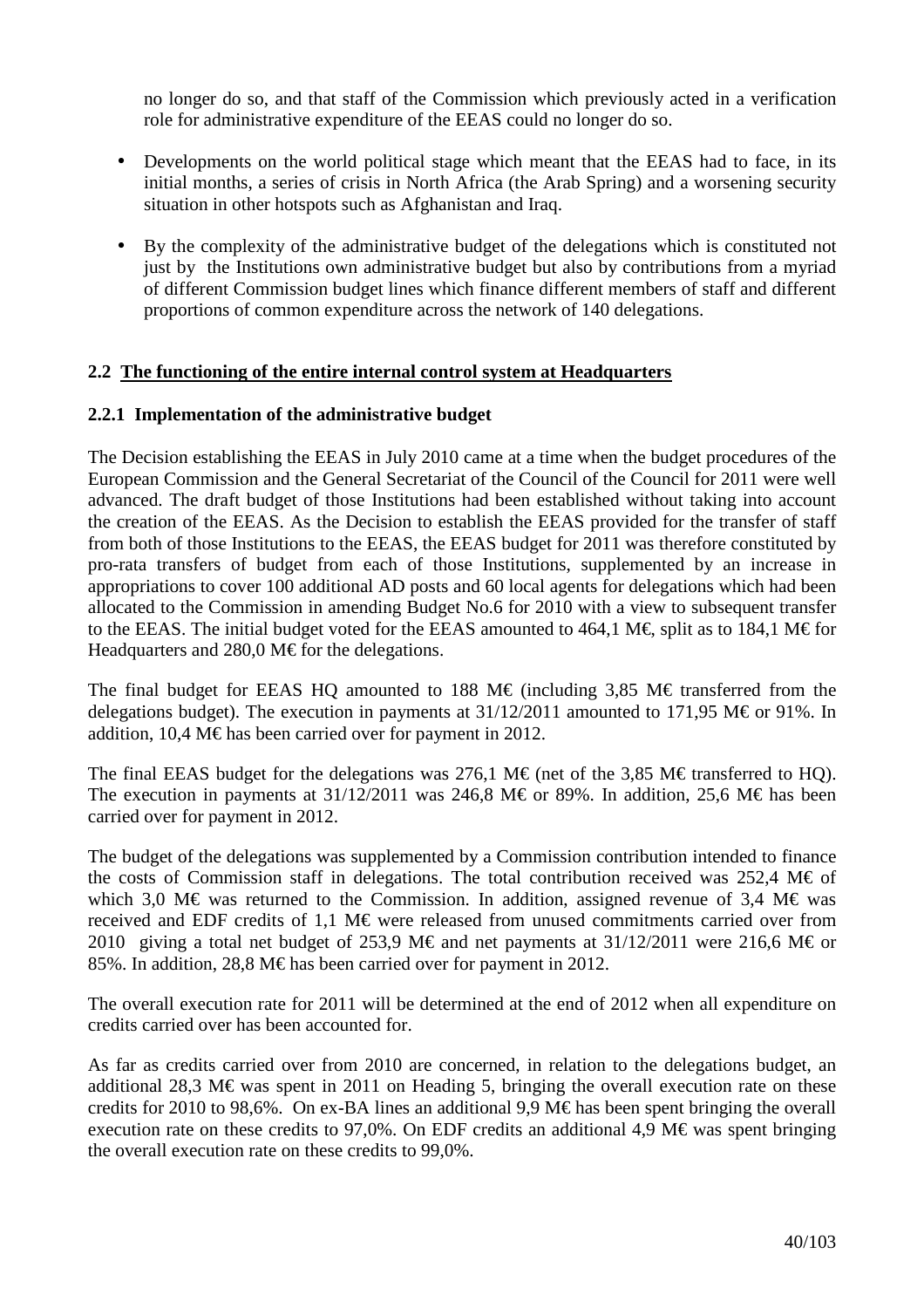The combined execution rate for the 2010 budget is therefore 98,3% compared to a figure of 97,2% for 2009. This level of execution across a large network of delegations can be regarded as highly satisfactory.

In addition, an amount of 218,009,87  $\epsilon$  was executed in payments on credits carried over from the global envelope of DG RELEX and migrated to the budget lines 1301 and 2102.

Complete tables of budgetary execution are contained in Annex 3.

# **2.2.2 Internal Control Standards and Financial circuits**

In order to ensure a perfect continuity of service, the EEAS has applied the same Internal Control Framework laid down in the Internal Control Standards (ICS) for effective management in the Commission.

The financial circuits used by the EEAS in HQ during 2011 were:

- (1) EEAS STANDARD, which is fully de-centralised with all operations, including initiation and verification, taking place within the line manager's services. The operations processed using this circuit are those consisting of provisional commitments/de-commitments for the delegations, accounting regularisations and payments to members of staff.
- (2) EEAS STANDARD A2, which is also de-centralised with all operations, including financial and operational initiation, and operational verification, taking place within the line manager's services. However this model also contains an ex-ante verification which is carried out by the ex-ante control function of division EEAS MDR.A2 and is used for payments to third parties.
- (3) EEAS EXTRA LIGHT Used in particular for payment of mission expense claims which have been examined by the PMO for conformity with the mission guide and for payment of representation expenditure to EEAS staff members.

The financial circuits used by the EEAS in the delegations during 2011 were:

- (4) DEL NORM  $(IA VA/IAH AOSD)$  this is the standard workflow in application in the delegations. The IA role is normally performed by a local agent (accountant or administrative assistant), the VA/IAH is performed by the Head of Administration / Imprest Account Holder, the AOSD role is performed by the Head of Delegation or another AD official of the EEAS;
- (5) DEL SMALL (IA/IAH VA AOSD) This 2nd workflow permits the signature by the same AOSD, of both the VA and AOSD roles. It is used in absence of sufficient personnel. The responsible authorising officer shall define the framework for the use of these financial workflows.

#### **2.2.3 Ex ante control function**

L'article 60§4 du Règlement Financier prévoit que « l'ordonnateur délégué met en place, conformément aux normes minimales arrêtées par chaque institution et en tenant compte des risques associés à l'environnement de gestion et à la nature des actions financées, la structure organisationnelle ainsi que les systèmes et les procédures de gestion et de contrôle internes adaptés à l'exécution de ses tâches (…). Avant qu'une opération soit autorisée, ses aspects opérationnels et financiers sont vérifiés par des agents distincts de l'agent ayant initié l'opération (…). »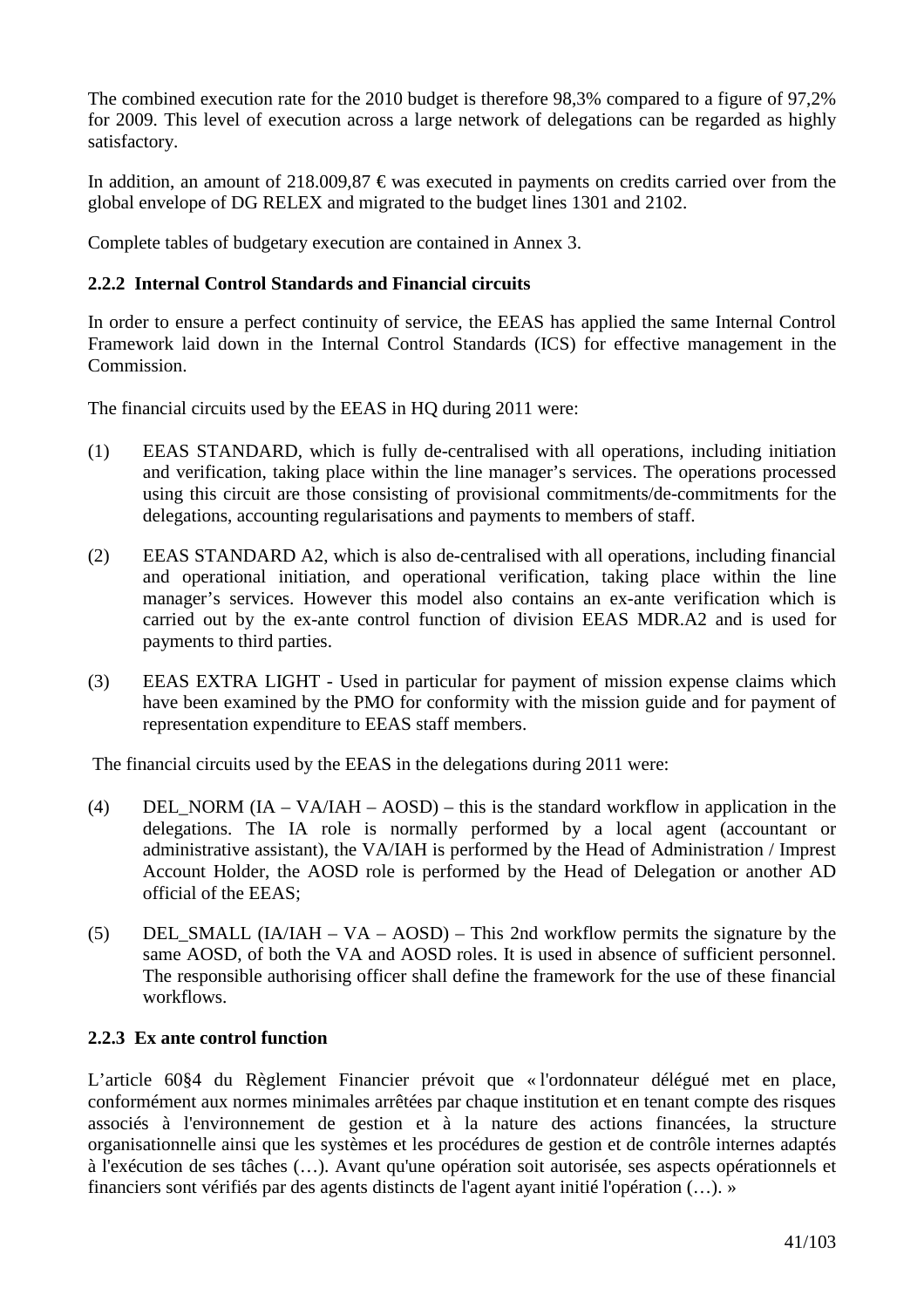Au sein du SEAE/Siège trois circuits financier ont été établis : «Light», «Standard» et «Standard- $A2$ ».

Pour les transactions liées à des marchés publics et qui se référent à la fourniture de biens mobiliers ou immobiliers, l'exécution de travaux ou la prestation de services par des contractants extérieurs, le circuit financier applicable est le modèle **«**standard-A2**».** Dans ce circuit, les fonctions d'initiation (opérationnelle et financière) ainsi que la vérification opérationnelle relèvent des divisions opérationnelles du MDR (à l'heure actuelle A1, A3, A4, B1, B2, B3, C2, C3, C4, C5, C7).

La fonction de vérification financière ex-ante ainsi et le contrôle ex ante de tous les contrats dont la valeur est supérieure à 60.000 € (*à l'exception des contrats d'emploi et des contrats immobiliers*) sont assurés par la Division MDR A2. Cette nouvelle division a été créée en vue de renforcer la correcte application du Règlement financier.

# **2.2.4 Ex post control, Inspection of Delegations and Internal Audit Capability**

In order to have a clear separation of duties with the department for Administration & Finance, a specific Directorate has been created to deal with all the aspects of internal audit, inspection of delegations and ex-post controls.

The overall purpose of this Directorate is to create a single integrated environment for review and assessment of all activities, functions, and processes of the EEAS.

*The Ex-Post Control Division* is responsible for ex-post transactional control of financial operations, for supporting reporting and financial instructions, and reporting on the management of administrative funds at both Headquarters and in the Union's Delegations in order to support the Declaration of Assurance of the Authorizing Officer and also the Declarations of Assurance for the Heads of Delegation.

*The Inspection of Delegations Division* is tasked with supervising the overall management and performance of Delegations and external offices/missions of the EU. It provides the EEAS and also the relevant services of the Commission with an integrated view of the working of these bodies, giving advice and making recommendations designed systemically to enhance the effectiveness of Delegations and strengthen their organisational structures with the aim of inspecting Delegations once every six years.

The scope of Inspection does not include either the control of administrative expenditure, which falls under the responsibility of the Ex Post Control Division or the audit and verification of the operational implementation of external cooperation programmes

*The Internal Audit Division* has to provide independent, objective assurance and consulting services designed to add value and improve the operations of the Service (Headquarters & Delegations) in line with international auditing standards.

# **2.2.5 Accounting Function**

The EEAS, as a separate institution, is also responsible for the first time in 2011 for the preparation of the accounts of the EEAS which will be the subject of the discharge procedure. In this respect, the EEAS does not have the resources to deal with the tasks of the accountant (treasury management, preparation of general accounts etc…) and therefore, to benefit from economies of scale and the experience and resources already existing with the Commission, the Accountant of the Commission was also nominated as Accountant of the EEAS.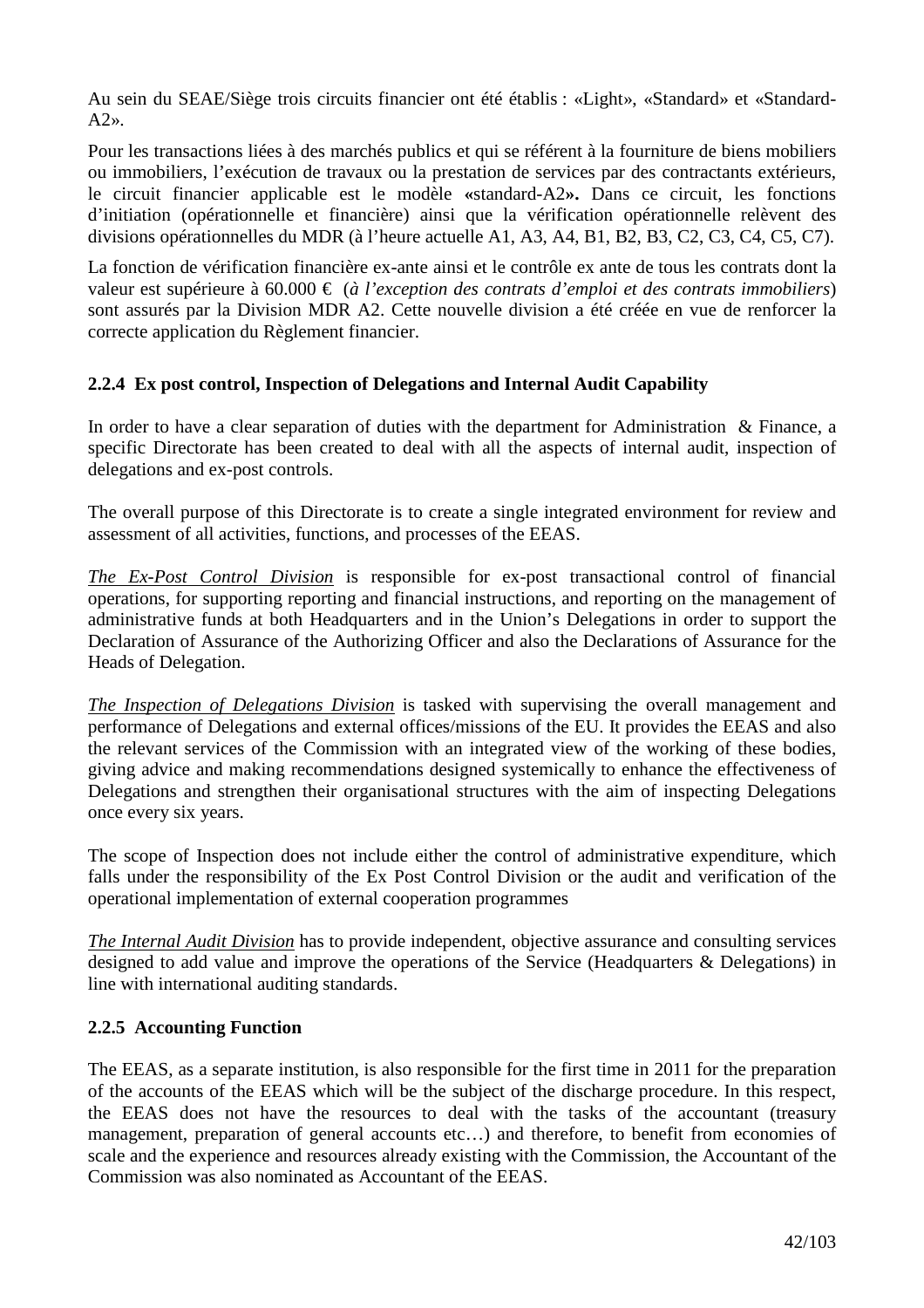Nevertheless, the accounts for the EEAS have been produced in close co-operation with the Finance & Corporate Support function of the EEAS and the difficulties and heavy workload experienced underline the need for an increase in the level of expertise required.

# **2.2.6 Internal Audit Function**

The Internal Auditor of the Commission will assume the same function for the EEAS, as set out under the Financial Regulation. An internal audit charter has been signed for this purpose on  $6<sup>th</sup>$ September 2011.

The IAS has started at the end of 2011 with a consulting engagement to facilitate a self assessment exercise by the EEAS management concerning the management of risk and with a review on financial circuits in Delegations based on a sample of 3 Delegations to be visited. It should be noted that the Policy-making is clearly outside of the scope of the IAS.

# **2.2.7 Relations with OLAF**

In January 2011, the High Representative signed a decision to allow OLAF to conduct internal investigations inside the EEAS.

A Memorandum of Understanding is in the process of being concluded between OLAF and the EEAS. This Memorandum will become a reference document with OLAF for the other institutions and EU missions when concluding MoU's with them.

#### **2.2.8 The setting up of a Financial Irregularities Panel**

In respect of the Financial Regulation, the EEAS shall either set up a specialised irregularities panel or participate in a joint panel established by several institutions (in this case the Commission).

Discussions on this are still open with DG HR and the SG of the Commission in order to find the best solution.

According to the EEAS, one panel for the two institutions would make sense with irregularities of a similar nature arising in Delegations concerning both EEAS and EC officials being dealt with by one panel.

#### **2.3 The functioning of Internal Control Standards in Delegations**

The creation of the EEAS implies changes to the implementation of the internal control framework in delegations taking into account of the separate EEAS and Commission staff resources and budgets.

In the interest of business continuity and to ensure a single coherent system across all aspects of the delegations' activities, the EEAS and the Commission have decided to apply the same Internal Control Framework laid down in the Internal Control Standards (ICS) for effective management – *Communication of the Commission on the revision of ICS and underlying framework (SEC(2007)1341).*

According to this Internal Control Framework, a review of the state of implementation of the ICS and an assessment of the internal control arrangements were launched on 10 January 2012 by means of an on-line questionnaire, developed by the EEAS in close cooperation with DG DEVCO with the support of DG BUDG through access by all the delegations in the Internal Control Management Tool (ICMT).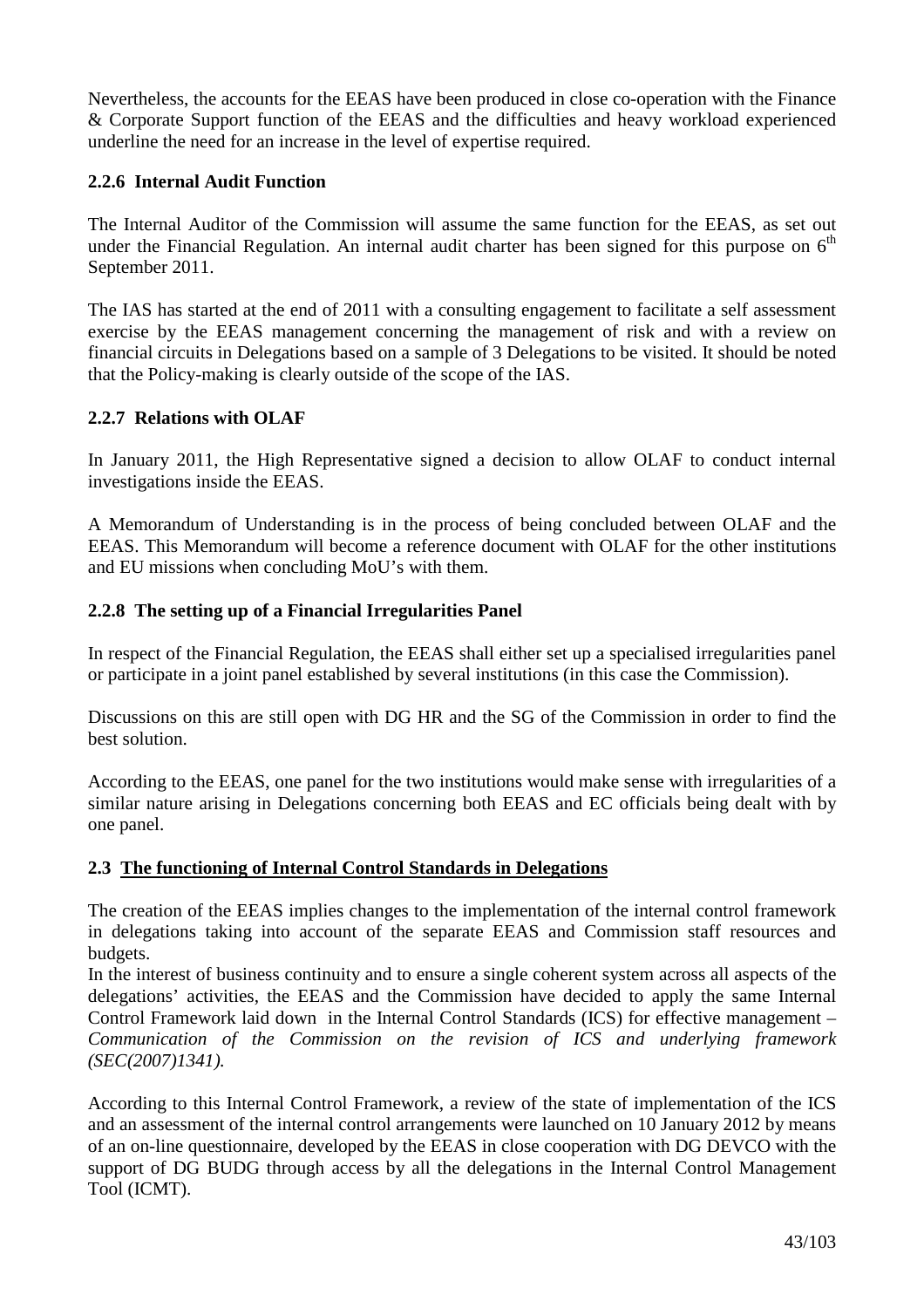The exercise consists of 2 parts:

- assessment of *compliance* with the Internal Control Standards,
- assessment of *effectiveness* of the implemented control arrangements.

All 131 requested Delegations completed both parts of the survey.

# **2.3.1 Compliance with Internal Control Standards**

Each ICS relates to several actions to be implemented (65 actions in total). The Delegations were requested to indicate whether on 31 December 2011 each of the actions was "implemented", "partially implemented", "not implemented" or "not applicable". A substantial number of Delegations used the possibility to provide comments which are obligatory in case an action is not implemented or partially implemented.

The following table presents an overview of the results for the 131 Delegations:

| Delegations IC compliance self-assessment 31.12.2011 |                   |                   |                   |  |
|------------------------------------------------------|-------------------|-------------------|-------------------|--|
|                                                      |                   | Weighted Average  |                   |  |
|                                                      | Implemented as of | Partially         | Implemented or    |  |
|                                                      | 31/12/2011        | implemented as of | partially         |  |
|                                                      |                   | 31/12/2011        | implemented as of |  |
|                                                      |                   |                   | 31/12.2011        |  |
| ICS 1. Mission                                       | 63,8%             | 16,9%             | 80,8%             |  |
| ICS 2. Ethical and Organisational Values             | 94,2%             | 2,1%              | 96,3%             |  |
| ICS 3. Staff Allocation and Mobility                 | 68,7%             | 15,4%             | 84,1%             |  |
| ICS 4. Staff Evaluation and Development              | 68,8%             | 14,3%             | 83,1%             |  |
| ICS 5. Objectives and Performance Indicators         | 65,2%             | 9,0%              | 74,3%             |  |
| <b>ICS 6. Risk Management Process</b>                | 60,8%             | 10,1%             | 70,9%             |  |
| <b>ICS 7. Operational Structure</b>                  | 95,4%             | 1,6%              | 97,0%             |  |
| <b>ICS 8. Processes and Procedures</b>               | 92,0%             | 3,7%              | 95,7%             |  |
| ICS 9. Management Supervision                        | 95,0%             | 2,3%              | 97,3%             |  |
| ICS 10. Business Continuity                          | 78,5%             | 8,1%              | 86,6%             |  |
| <b>ICS 11. Document Management</b>                   | 81,5%             | 8,4%              | 89,9%             |  |
| ICS 12. Information and Communication                | 92,4%             | 2,6%              | 95,0%             |  |
| ICS 13. Accounting and Financial Reporting           | 93,1%             | 3,0%              | 96,1%             |  |
| ICS 14. Evaluation of Activities                     | 95,9%             | 1,6%              | 97,6%             |  |
| ICS 15. Assessment of Internal Control Systems       | 62,2%             | 10,8%             | 73,0%             |  |
| ICS 16. Internal Audit Capability                    | 99,1%             | 0,0%              | 99,1%             |  |
| <b>TOTAL</b>                                         | 83,3%             | 6,4%              | 89,6%             |  |

51 Delegations indicated a percentage of full or partially implemented superior or equal to 95% (2 Delegations indicated 100% implementation level). Only 2 Delegations indicated their ICS compliance as being below 70% (the lowest percentage is 59%).

Each standard related to several actions to be implemented (65 actions in total). 3 actions are reported to have been complied with at 100% (*2.3 Delegations inform Headquarters in good time whenever a specific issue considered as being sufficiently important to OLAF arises; 7.1 All subdelegated authorising officers should have received and acknowledged the Charter and specific sub-delegation instruments in all domains; 9.3 The documentation of supervision*).

The lowest percentages concerned the different actions related to the fact that no Management Plan has been set in 2011 both for Headquarters and Delegations.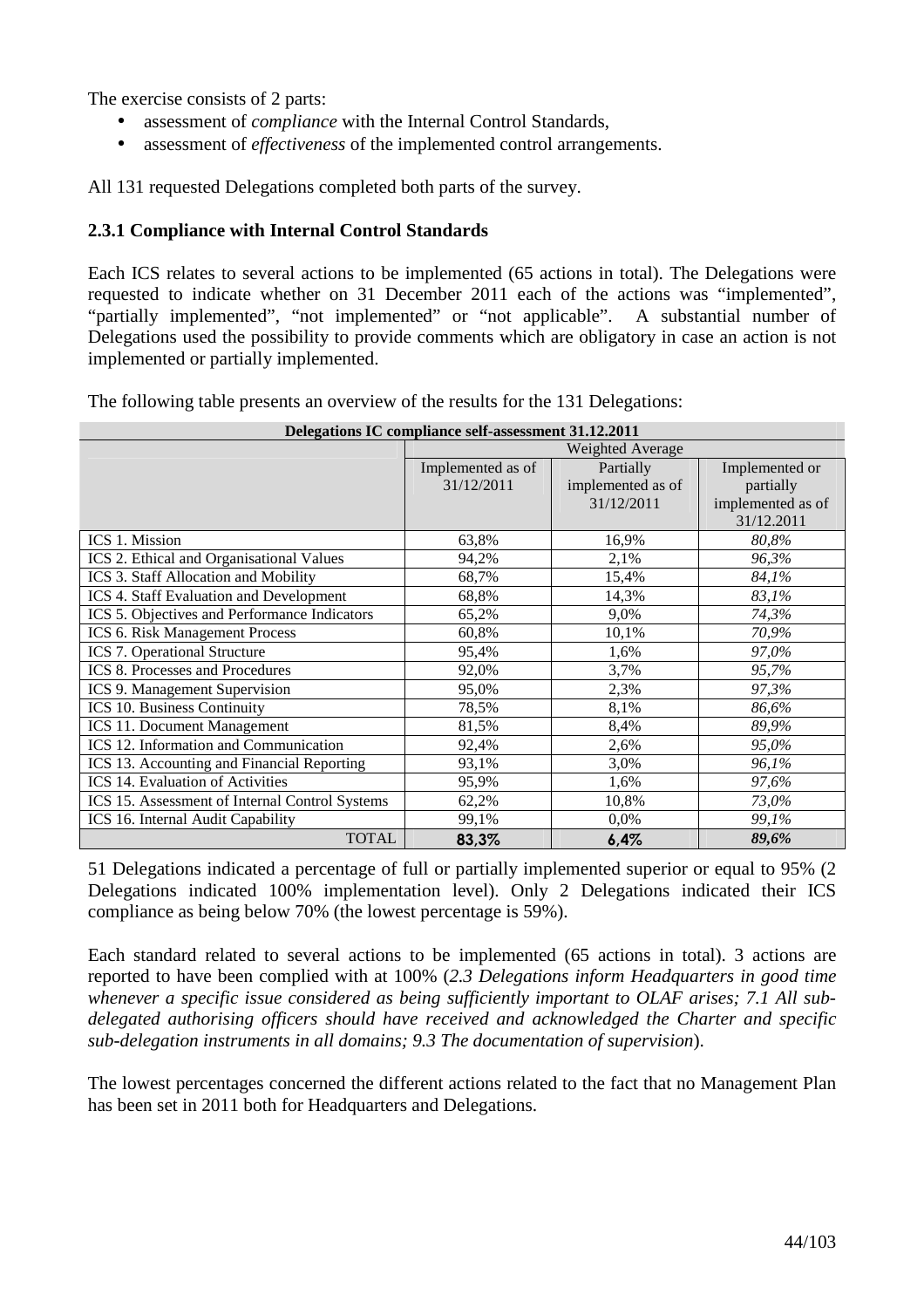# **2.3.2 Effectiveness of Internal Control Standards**

Management at all levels must be able to demonstrate not only that they have put the necessary actions in place but also that these controls take account of the risks involved and that they worked as intended.

The Delegations were requested to assess (based on experience and available information) if the system in place provide *reasonable* assurance that the associated internal controls are effectively achieving their goals and work as intended. They had to answer 33 questions related to 15 ICS (*the effectiveness of ICS 16 Internal Audit Capabilities cannot be evaluated by Delegations*) indicating whether for each of them "measures taken are effective", "improvements are needed", "not able to conclude" or "not applicable". For this part of the exercise comments were to be provided in all cases explaining the judgement on the degree of effectiveness.

| Delegations IC Effectiveness self-assessment 31.12.2011 |                             |                             |  |  |  |
|---------------------------------------------------------|-----------------------------|-----------------------------|--|--|--|
|                                                         |                             | Weighted Average            |  |  |  |
|                                                         | Yes, the measures taken are | No, improvements are needed |  |  |  |
|                                                         | effective                   |                             |  |  |  |
| ICS 1. Mission                                          | 64,3%                       | 17,8%                       |  |  |  |
| ICS 2. Ethical and Organisational Values                | 88,5%                       | 5,7%                        |  |  |  |
| ICS 3. Staff Allocation and Mobility                    | 61,9%                       | 19,1%                       |  |  |  |
| ICS 4. Staff Evaluation and Development                 | 69,4%                       | 15,3%                       |  |  |  |
| ICS 5. Objectives and Performance Indicators            | 64,1%                       | 18,0%                       |  |  |  |
| ICS 6. Risk Management Process                          | 67,3%                       | 16,3%                       |  |  |  |
| ICS 7. Operational Structure                            | 76,2%                       | 11,9%                       |  |  |  |
| ICS 8. Processes and Procedures                         | 84,9%                       | 7,6%                        |  |  |  |
| ICS 9. Management Supervision                           | 86,4%                       | 6,8%                        |  |  |  |
| ICS 10. Business Continuity                             | 66,1%                       | 17,0%                       |  |  |  |
| ICS 11. Document Management                             | 76,4%                       | 11,8%                       |  |  |  |
| ICS 12. Information and Communication                   | 79,0%                       | 10,5%                       |  |  |  |
| ICS 13. Accounting and Financial Reporting              | 89,7%                       | 5,2%                        |  |  |  |
| ICS 14. Evaluation of Activities                        | 94,3%                       | 2,9%                        |  |  |  |
| ICS 15. Assessment of Internal Control Systems          | 72,2%                       | 13,9%                       |  |  |  |
| <b>TOTAL</b>                                            | <b>71%</b>                  | 22%                         |  |  |  |

The following table summarizes the results of this survey for the 15 ICS:

14 Delegations indicated that their ICS effectiveness level as being superior to 95% (5 Delegations indicated a level of effectiveness at 100%).

14 Delegations are with effectiveness results below 50% which require concrete actions in order to improve their situation.

The lowest levels of effectiveness concern mainly, staff recruitment and allocation, organisational or IT issues problems, Business Continuity Plan and also the updating of their Annual Management Plan.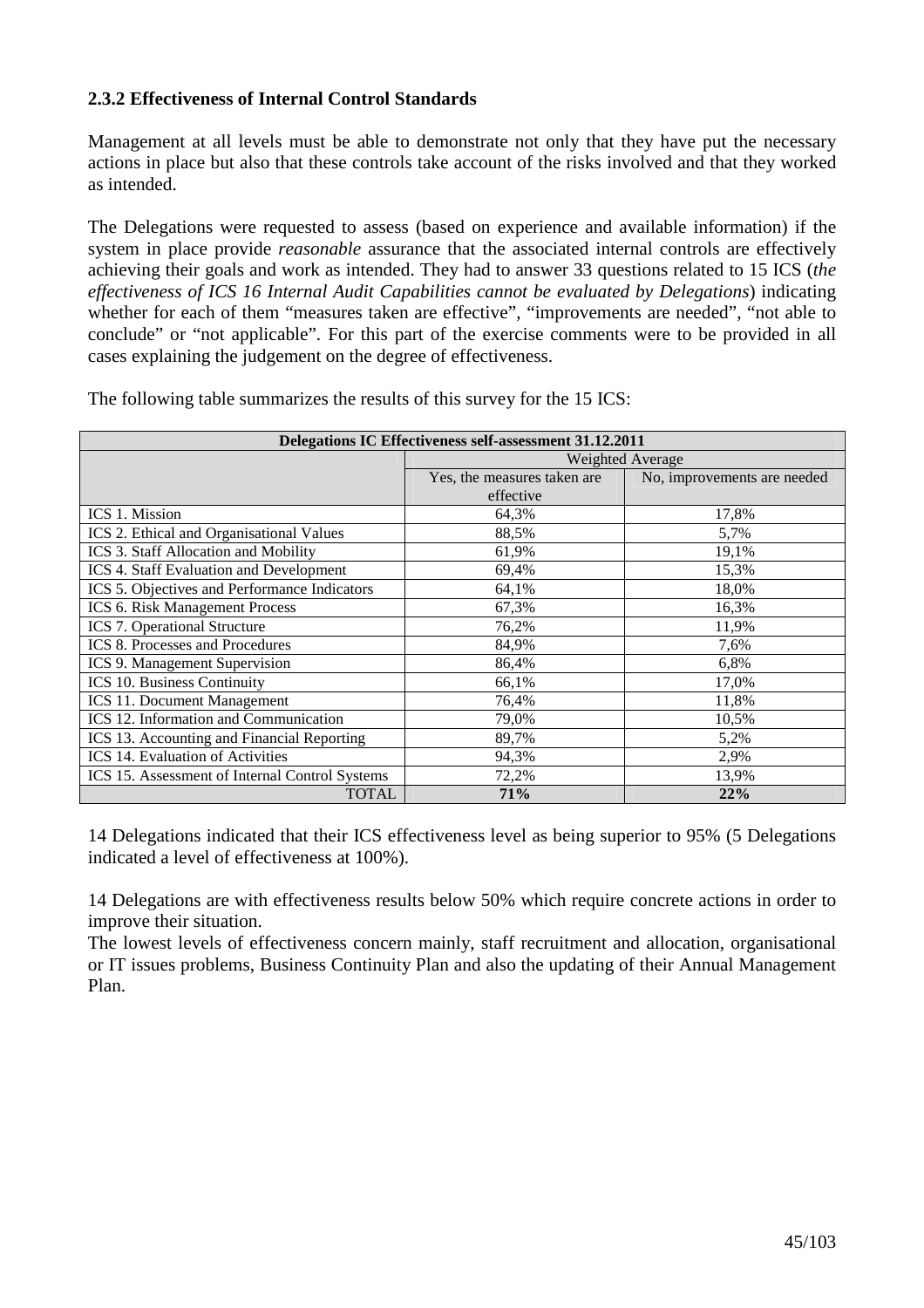# Part 3 – Buildings blocks towards the Declaration of Assurance

## **3.1 Assessment by the Management**

#### **3.1.1****Assessment by management at Headquarters - synthesis of the AOSD reports**

In accordance with the Charter of tasks and responsibilities of authorising officers by delegation, the subdelegated authorising officers (SDAO) assist the delegated authorising officer in the drafting of the annual activity report.

For this purpose, all the subdelegated authorising officer have been asked to submit a report for the financial year 2011 based on a common and specific template in order to consolidate the results and provide an overall assessment for the EEAS Annual Activity Report.

The analysis of the AOSD reports lead to the following conclusions.

The main objective for all the authorising officers in 2011 was to ensure both the continuity of activity and sound financial management at Headquarters and in Delegations whilst the EEAS was undergoing a major transition in its structure, staffing and relation with other stakeholders.

The first year of existence of the EEAS brought along new responsibilities and new challenges in particular:

- the high dependence on support provided by the Commission and the GSC for corporate support (infrastructures at Headquarters, informatics, accountancy, etc.);
- the huge workload due to the high number of selection and recruitment procedures and the lack of workforce to deal with the incoming requests promptly;
- the management of Delegations and the necessary collaboration with the Commission which employs approximately 2/3 of the staff in Delegations and which has entrusted the EEAS with the management of the corresponding administrative appropriations and the management of local staff;
- the new financial circuits in Delegations with a new and strict separation between EEAS staff (except the Head of Delegation) only responsible for administrative expenditures, and Commission staff (except the Head of Delegation), only responsible for operational expenditures.

In this context, 2011 was a transitional year in many respects and despite a strong continuity, the turn over of staff, the change in the organization and foremost the new institutional and working environment with the Commission and the GSC created a huge workload which was not matched by commensurate human resources.

The Authorising officers provide an assessment that is, for the whole, positive; however with a specific exception related to the tendering procedures and the management of contracts in the area of security for Delegations.

The diagnosis of the situation shows that the current 2011 framework in this domain is not enough solid to provide reasonable assurance and requires, on the contrary, the raise of a reserve and the setting up of an action plan to improve the management of procurement and finance.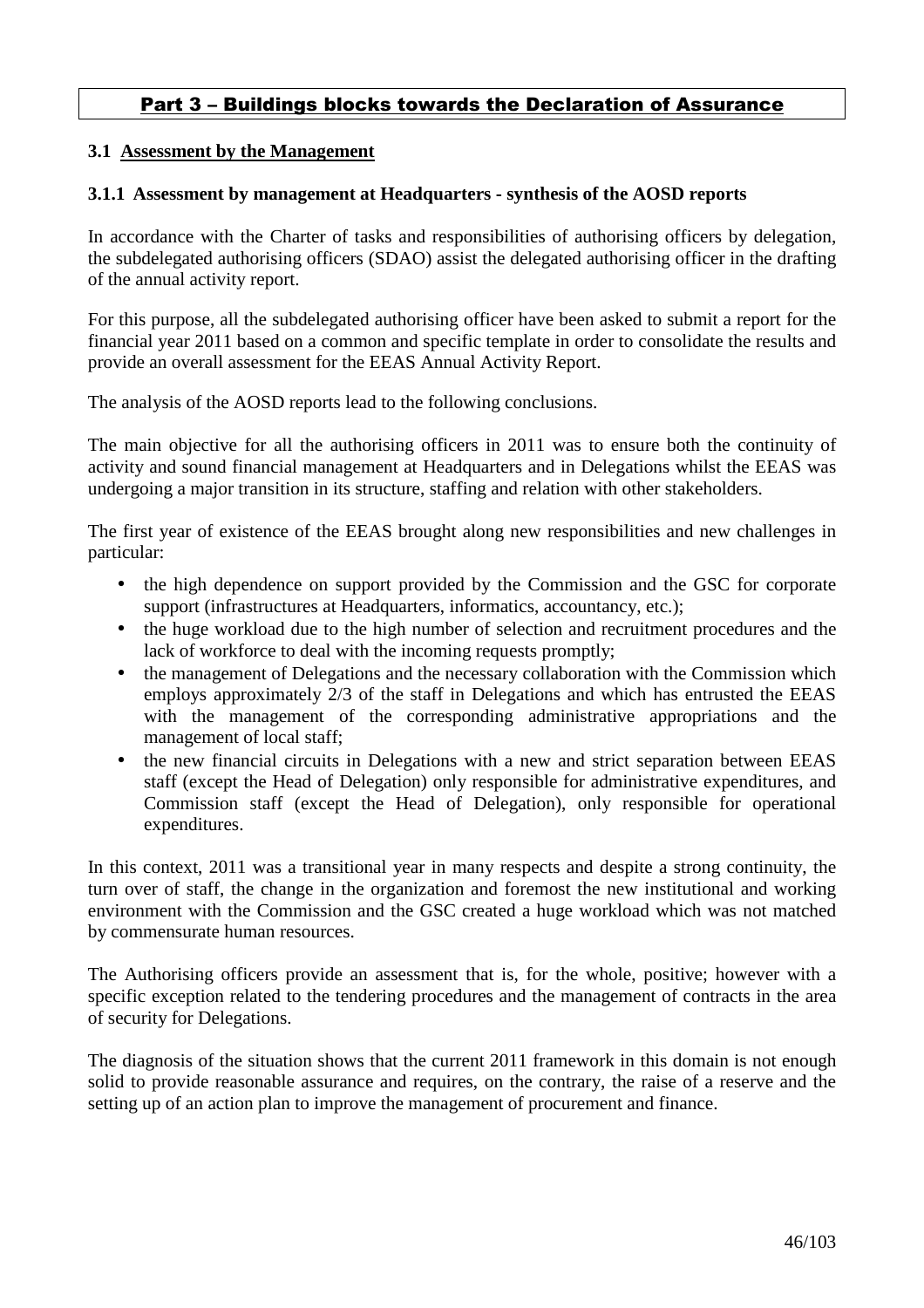# **3.1.2 Assurance in Delegations – synthesis of the DAS of the Delegations**

As a part of the closure of this first year of functioning of the EEAS an Annual Declaration of Assurance (DAS) will have to be given by all Heads of Delegation. This requirement to provide a DAS and a Annual Report as sub-delegated Authorising Officers (AOSD) arises from the new dispositions of the Financial Regulation under articles 59 (3) and 60 (7).

In order to accomplish this exercise, a template covering both the DAS and the AOSD reports for 2011 was dispatched to 139 delegations.

L'exercice a été lancé officiellement le 09.01.2012 avec une date d'échéance pour la remise des déclarations fixée au 10.02.2012. Seulement 3 délégations n'ont pas été en mesure de fournir la déclaration demandée en raison notamment de la situation particulièrement difficile qui règne dans les pays concernés.

Sur les 136 déclarations reçues, 100 font l'objet d'une déclaration positive, 27 émettent soit une réserve soit des observations (voir tableau ci-dessous), 9 ne sont pas conformes (absence de signature et/ou modèle émis non complété résultant sur l'impossibilité de définir si une déclaration positive peut être donnée ou pas). Pour ce dernier cas, les délégations concernées ont été sollicitées pour réémettre une déclaration conforme.

|                         | Présence de mesures     |                   |               |                           |
|-------------------------|-------------------------|-------------------|---------------|---------------------------|
| <b>Environnement de</b> | <b>Environnement de</b> | <b>Opérations</b> | Non déterminé | correctives/plan d'action |
| gestion                 | contrôle                | particulières     |               |                           |
|                         |                         |                   |               | Non                       |
|                         | 10                      |                   |               | 4/10                      |
|                         |                         |                   |               | 5/6                       |
|                         |                         |                   | $4^{*}$       | A déterminer              |
|                         |                         |                   |               | 3/4                       |
|                         |                         |                   |               |                           |

*(\*) Il s'agit de réserves émises par des Chefs de délégation ayant pris leur fonctions en fin d'exercice et qui n'ont pas formellement endossé les opératifs financières antérieures à leur arrivée. A noter que dans trois cas sur quatre, le Chef de délégation sortant a néanmoins signé un rapport de « hand over ».* 

# **3.1.3 Accounting information**

During 2011 efforts were maintained to reduce the balances and number of outstanding old entries on all suspense accounts, used in particular by the delegations. In addition, the Internal Audit Capability services of the EEAS carried out a review of the management of suspense accounts and raised a number of issues for consideration. These issues were incorporated in an action plan containing six points, all of which had been acted upon by 31/12/2011. Two of those actions, relating to the situation of rental and non-rental guarantees, are ongoing with the responses of the delegations being analysed.

Thanks to efforts deployed by the desk officers in MDR.A1 in coordination with the delegations for the clearance of the suspense accounts, it was possible to maintain the number of outstanding entries at 31/12/2011 at the level of approximately 51.000 open transactions.

Concerning the provisional annual account of the EEAS for the financial year 2011, the Accounting Officer of the European External Action Service in his risk assessment of the 2011 EEAS financial statements concluded that the risk of material misstatement as a result of fraud in the 2011 EEAS financial statements has been reasonably mitigated (see Annex 4).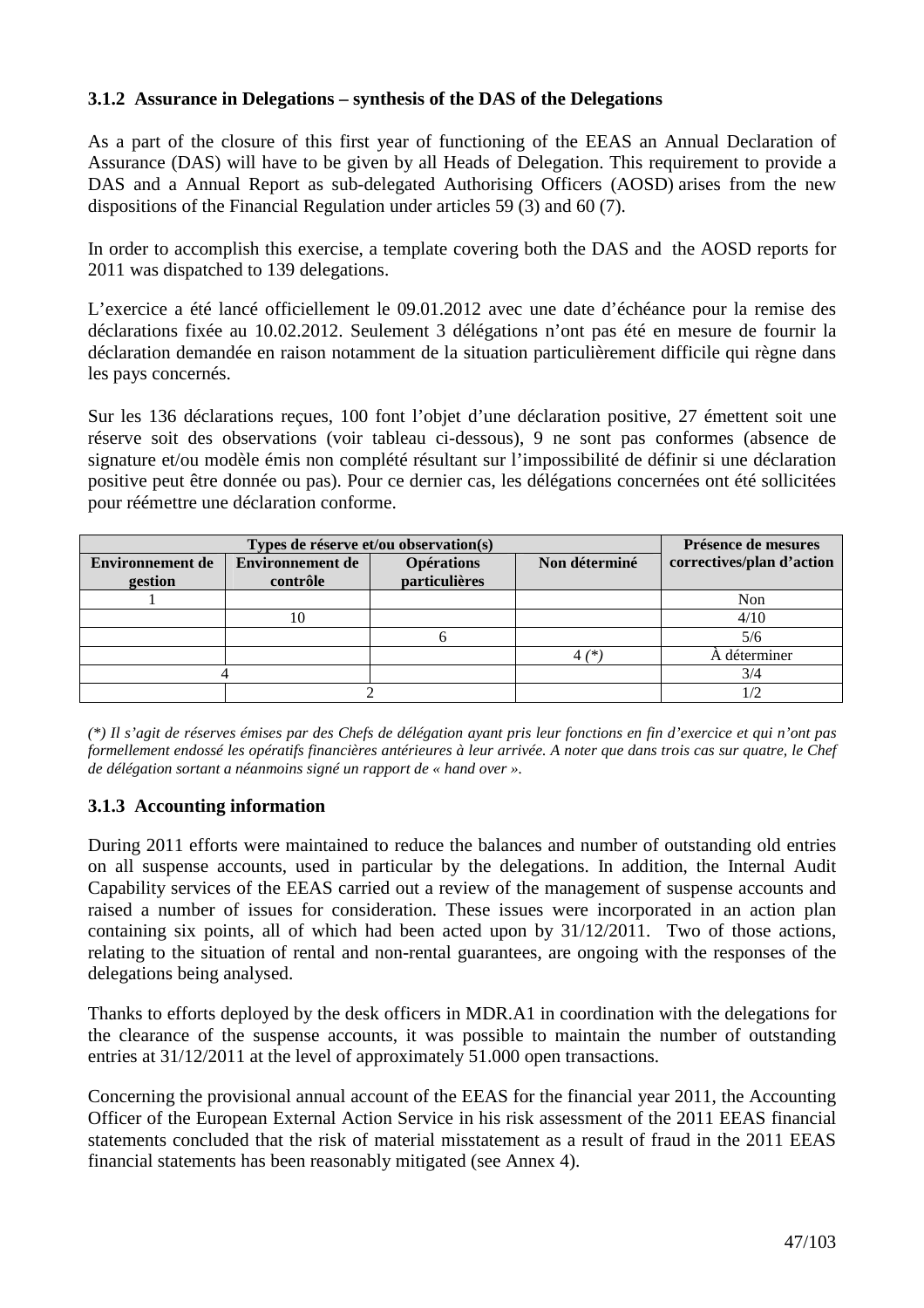# **3.1.4 Ex ante control results**

En application de l'article 47 des Modalités d'Application du Règlement Financier, cette vérification ex ante a pour objet de :

– constater la régularité et la conformité de la dépense et de la recette au regard des dispositions applicables, notamment du budget et des réglementations pertinentes, ainsi que de tous actes pris en exécution des traités et des règlements et, le cas échéant, des conditions contractuelles,

– vérifier l'application du principe de bonne gestion financière.

Dans la pratique, les divisons ordonnatrices après avoir effectué les fonctions relevant de leur responsabilité, transmettent à la Division MDR A2, pour vérification financière ex-ante, les dossiers concernant les transactions. Chaque dossier est accompagné d'une liste de contrôle harmonisée pour toutes les divisions du Siège dûment remplie ainsi que d'une fiche de transmission.

La Division MDR A2 procède, à son tour, à la vérification financière ex-ante des transactions sur base d'un tableau de contrôle, propre à MDR A2, adapté aux besoins de ses vérifications. Les champs de contrôle définis dans ce tableau sont : respect de la base légale, respect de la procédure de validation, conformité des pièces justificatives, validité de la transaction et finalement qualité de l'information comptable et extracomptable. Sur base de l'analyse intégrale du dossier le vérificateur financier ex-ante appose son visa et retourne le dossier à la division opérationnelle pour ordonnancement.

Par contre, lorsque l'agent vérificateur ex-ante constate des anomalies et/ou des irrégularités qui empêchent l'acceptation d'une transaction, une fiche de renvoi est adressée au gestionnaire et/ou à l'ordonnateur pour expliquer les raisons du blocage de la transaction ainsi que pour proposer les actions à entreprendre afin de régulariser la situation. Il appartient aux ordonnateurs subdélégués de prendre toutes les mesures nécessaires pour corriger les erreurs et les anomalies constatées.

En cas de désaccord entre la division opérationnelle et le vérificateur financier ex-ante, une note explicative est adressée au Directeur pour prise de décision.

#### Main findings on financial transactions

D'une manière globale, la vérification financière ex ante fait ressortir que la base légale est, mis à part les problèmes survenus pendant la phase transitoire, généralement bien respectée et que la grande majorité des transactions sont valides.

Un total de 1.428 transactions financières ont fait l'objet de vérification financière ex-ante en 2011. La distribution de ces transactions, par division émettrice et par type de transaction, est la suivante :

|                 | <b>Type de transaction</b> |                    |               |                    |                |                      |               | <b>Total cumulé</b> |                          |  |
|-----------------|----------------------------|--------------------|---------------|--------------------|----------------|----------------------|---------------|---------------------|--------------------------|--|
| <b>Division</b> |                            | <b>Engagements</b> |               | <b>Paiements</b>   |                | <b>Recouvrements</b> |               | <b>Transactions</b> |                          |  |
|                 | <b>Nombre</b>              | Montant $\epsilon$ | <b>Nombre</b> | Montant $\epsilon$ | <b>Nombre</b>  | Montant $\epsilon$   | <b>Nombre</b> | Montant $\epsilon$  | <b>Valeur</b><br>moyenne |  |
| A1              | 2                          | 41.054             | 215           | 4.036.467          | $\theta$       | $\Omega$             | 217           | 4.077.521           | 18.790                   |  |
| A <sub>3</sub>  | 184                        | 46.157.343         | 233           | 23.965.113         | $\theta$       | $\Omega$             | 417           | 70.122.456          | 168.159                  |  |
| A <sup>4</sup>  | 92                         | 10.783.278         | 192           | 11.566.592         | 2              | 123.401              | 286           | 22.473.271          | 78.578                   |  |
| B1              | 42                         | 9.141.605          | 95            | 13.243.937         | 2              | 924.432              | 139           | 23.309.973          | 167.698                  |  |
| B <sub>2</sub>  | $\Omega$                   | $\Omega$           | 10            | 743.541            | $\theta$       | $\Omega$             | 10            | 743.541             | 74.354                   |  |
| B <sub>3</sub>  | 42                         | 2.717.865          | 45            | 2.311.687          | $\overline{0}$ | $\theta$             | 87            | 5.029.552           | 57.811                   |  |
| C <sub>2</sub>  | $\Omega$                   | $\Omega$           | 3             | 5.064              | $\theta$       | $\Omega$             | 3             | 5.064               | 1.688                    |  |
| C <sub>3</sub>  | $\overline{c}$             | 313.672            | 75            | 1.512.107          | $\theta$       | $\Omega$             | 77            | 1.825.779           | 23.711                   |  |
| C <sub>4</sub>  | 3                          | 117.000            | 21            | 56.824             | $\overline{0}$ | $\mathbf{0}$         | 24            | 173.824             | 7.243                    |  |
| C <sub>5</sub>  | 3                          | 136                | $\tau$        | 133.358            | $\theta$       | $\Omega$             | 10            | 133.493             | 13.349                   |  |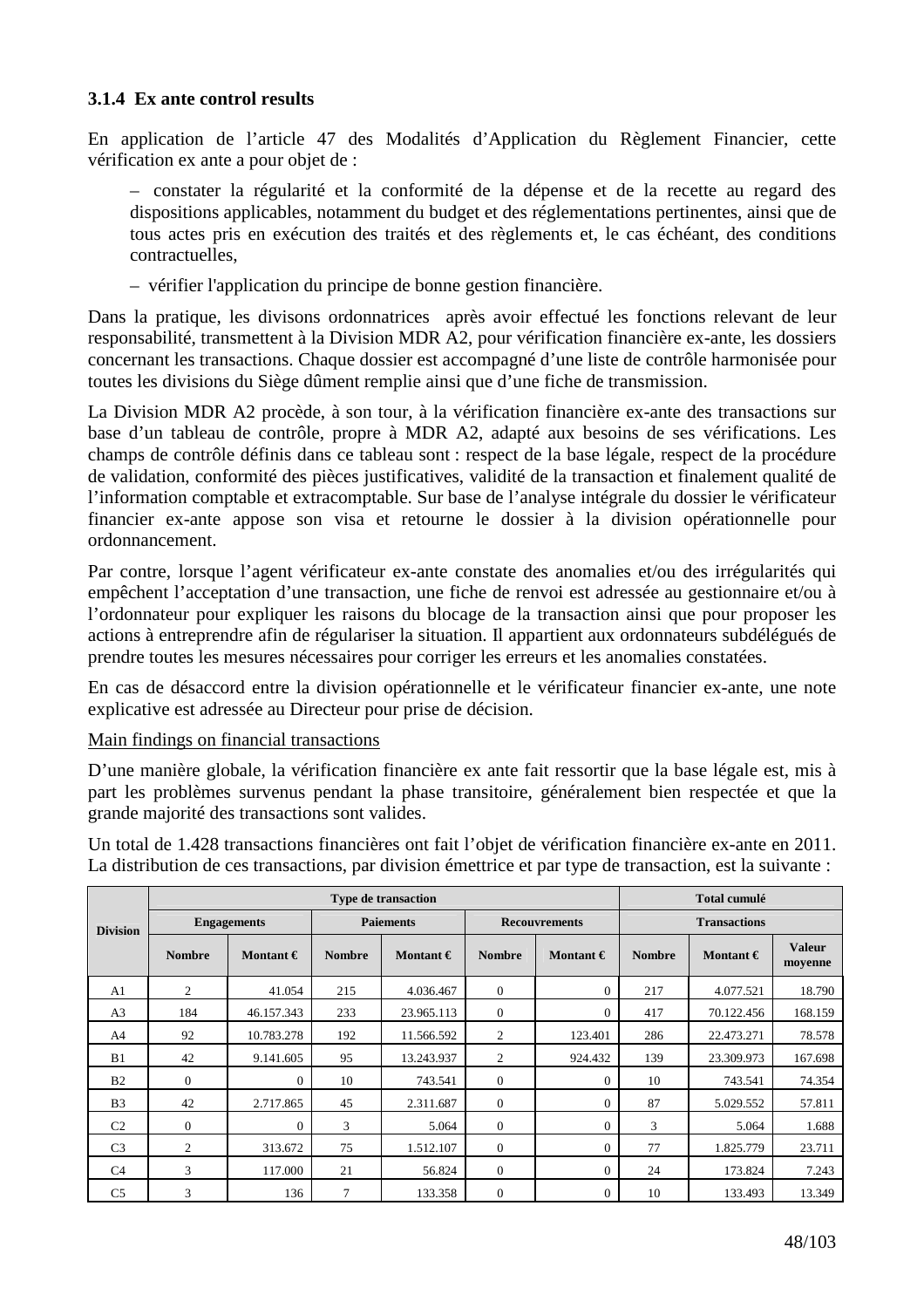| ~~<br>J.      |     | 612.745    | O 1 | 554.769    |           | 158   | 1.167.513   | 7.389  |
|---------------|-----|------------|-----|------------|-----------|-------|-------------|--------|
| <b>Totaux</b> | 437 | 69.884.697 | 987 | 58.129.458 | 1.047.833 | 1.428 | 129.061.988 | 90.380 |

Un total de 560 transactions contrôlées présente des anomalies (une ou plusieurs), le taux d'anomalie s'élevant à 39,2 %. La distribution de ces transactions présentant des anomalies, par type de transaction, est la suivante :

| <b>Type de transaction</b> | <b>Transactions</b> | <b>Transactions présentant</b><br>anomalies | <b>Nombre total</b><br>anomalies |            |
|----------------------------|---------------------|---------------------------------------------|----------------------------------|------------|
|                            | contrôlées          | <b>Nombre</b>                               | Taux<br>anomalie                 | constatées |
| Engagement                 | 437                 | 157                                         | 35,9%                            | 221        |
| Paiement                   | 987                 | 399                                         | 40,4%                            | 572        |
| Recouvrement               | 4                   | 4                                           | 100,0%                           | 4          |
| <b>Total</b>               | 1.428               | 560                                         | 39,2%                            | 797        |

Pour l'ensemble de ces 560 transactions présentant des anomalies, un total de 797 anomalies a été relevé, certaines transactions cumulant plusieurs anomalies. La distribution du total des anomalies par champ de contrôle est la suivante :

|                              | <b>Engagements</b> |            | <b>Paiements</b> |            | <b>Recouvrements</b>    |            | <b>Total anomalies</b> |            |
|------------------------------|--------------------|------------|------------------|------------|-------------------------|------------|------------------------|------------|
| Champ de contrôle            | <b>Nombre</b>      | % du total | <b>Nombre</b>    | % du total | <b>Nombre</b>           | % du total | <b>Nombre</b>          | % du total |
| Respect engagement juridique | 51                 | 23,1%      | 85               | 14.9%      | $\Omega$                | $0.0\%$    | 136                    | 17,1%      |
| Procédure de validation      | 97                 | 43,9%      | 288              | 50,3%      | $\overline{4}$          | 100,0%     | 389                    | 48,8%      |
| Pièces justificatives        | 42                 | 19.0%      | 124              | 21.7%      | $\Omega$                | $0.0\%$    | 166                    | 20.8%      |
| Validité de la transaction   | 27                 | 12,2%      | 48               | 8.4%       | $\Omega$                | 0.0%       | 75                     | 9,4%       |
| Qualité de l'information     | 4                  | 1,8%       | 27               | 4,7%       | $\theta$                | $0.0\%$    | 31                     | 3.9%       |
| <b>Totaux</b>                | 221                |            | 572              |            | $\overline{\mathbf{4}}$ |            | 797                    |            |

Les anomalies se rapportent principalement à la progressive adaptation des contrats durant la phase de transition RELEX au SEAE ; au respect du processus de validation (« conforme au fait » et fiches de contrôle inappropriés et/ou manquantes) ; à la validité et disponibilité des pièces justificatives ainsi que quelques cas de montants partiellement non éligibles.

L'exercice des contrôles permet cependant de rectifier cette situation et d'aboutir à des résultats globaux satisfaisants du point de vue de la gestion administrative et financière.

Suite aux analyses pertinentes et à la régularisation, le cas échéant, des anomalies constatées les visas finalement attribués par l'agent vérificateur financier ex-ante sont les suivants :

| Visa pour l'ensemble des transactions vérifiées en<br>ex-ante supplémentaire |                        |                    | <b>Type de transaction</b> | <b>Totaux</b>        |               |                  |
|------------------------------------------------------------------------------|------------------------|--------------------|----------------------------|----------------------|---------------|------------------|
|                                                                              |                        | <b>Engagements</b> | <b>Paiements</b>           | <b>Recouvrements</b> | <b>Nombre</b> | $%$ sur<br>total |
| AC                                                                           | Accepté                | 395                | 890                        | 4                    | 1289          | 90,3%            |
| AT                                                                           | Visé sans vérification | 30                 | 31                         | $\Omega$             | 61            | 4,3%             |
| SR                                                                           | Refus définitif        | 12                 | 66                         | $\theta$             | 78            | 5,5%             |
|                                                                              | <b>Totaux</b>          | 437                | 987                        |                      | 1.428         |                  |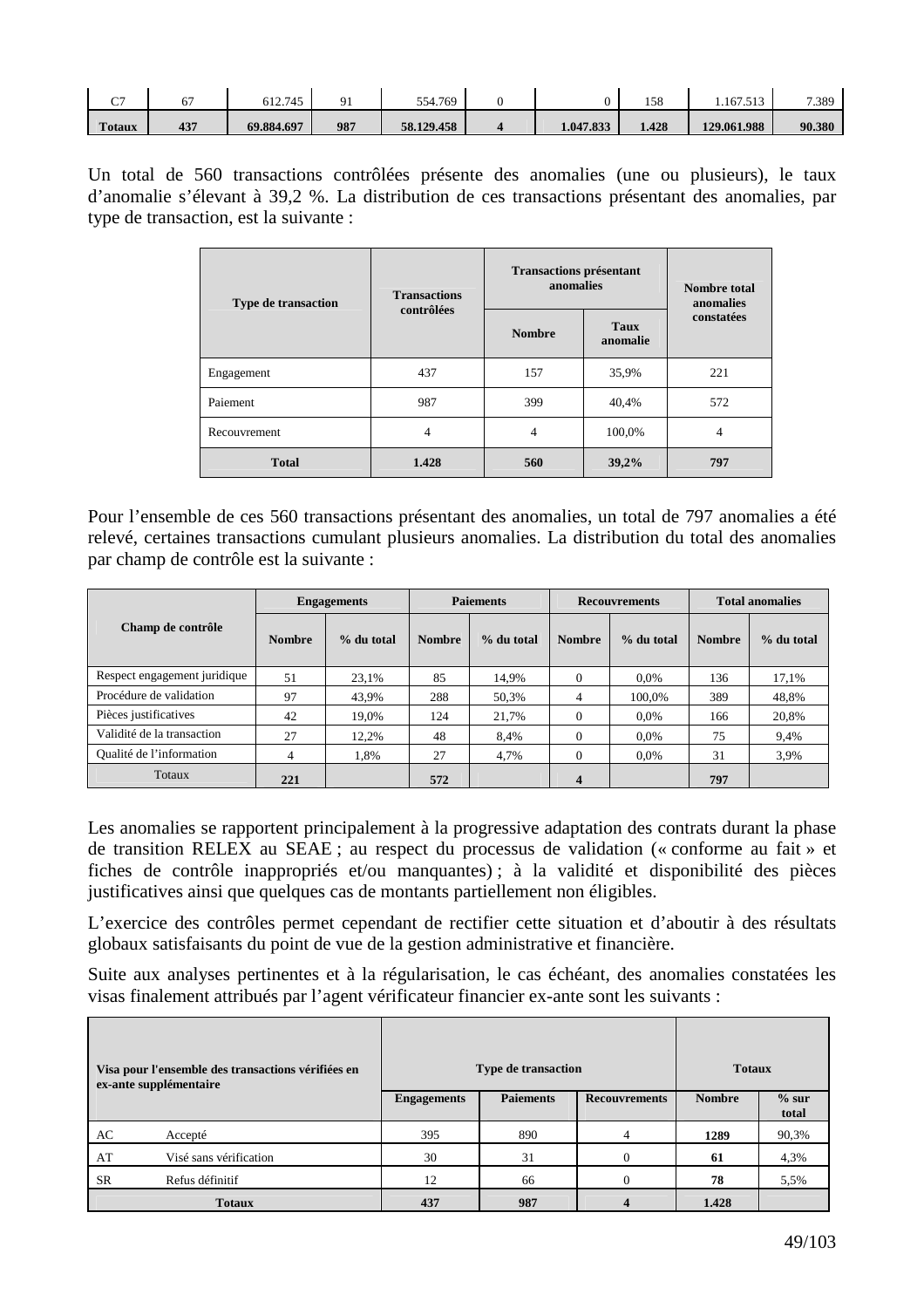1.350 transactions sur 1.428 ont été visées (1.289 visa d'acceptation ; 61 visa technique). Le taux d'acceptation final s'élève à 94,6 %. Les refus définitifs ont portés sur 78 transactions (5,5 %).

# Main findings on procurement

In 2011 a total of 46 files have been analyzed.

Out of these 46 files, the following statistical information is relevant for better understanding the reality of the EEAS tender procedures and for allowing future actions and follow-up:





90 % of the files submitted by Headquarters have received a positive advice against only 50% of those submitted by Delegations for the first request of opinion. Eight files were either pending of an advice of they have been subject of "no advice".



It is worth mentioning that there is a very large number of negotiated procedures (41%). While this is an exceptional procedure, it is still widely used by Delegations (13 cases out of 18). In eight cases the subject is the extension of existing contracts.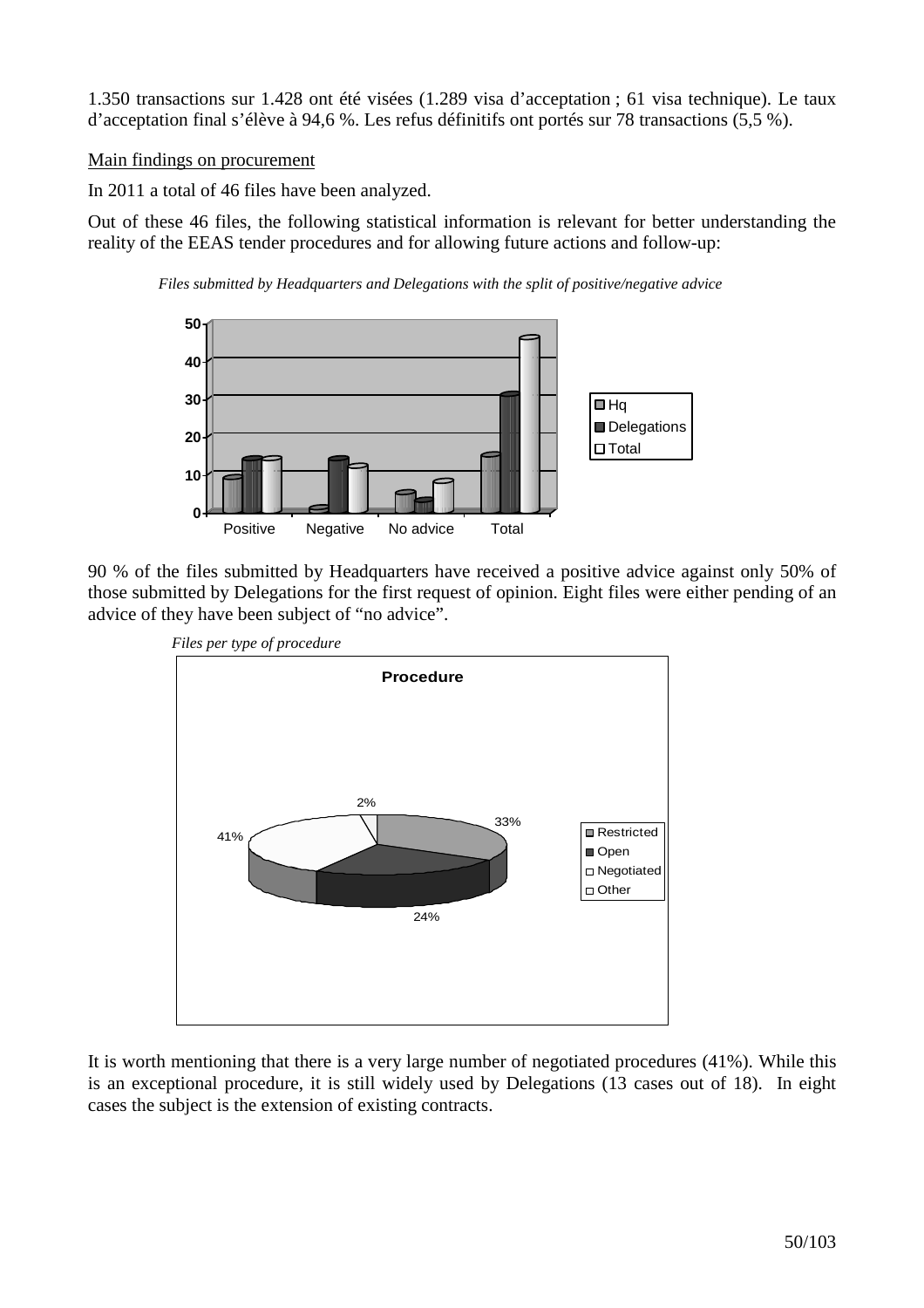*Files per nature of the contract* 



In addition to the procurement files analyzed, MDR A2 continuously assists AOsD in their management of tender procedures and contracts. In 2011, a total of 148 consultations have been treated from different operational services.

# **3.1.5 Ex post control results**

The assessment of the level of financial management at Headquarters and in Delegations is used to support the Annual Declaration of Assurance both by the Chief Operating Officer and by individual Heads of Delegations as required under article 60.7 of the FR.

# Methodolgy

In 2011 the control methodology used by the Ex post control Division was subject to an independent control by a firm of UK Chartered Accountants who found that the methodology is sound.

Ex post controls were carried out on a sample of financial transactions for the period January to October 2011.

*Population checked from the administrative budget:* 

- Number of valid transactions and total amount:
	- o Delegations: 118,000 transactions for  $\epsilon$  271M
	- o Headquarters: 9,500 transactions for  $\epsilon$  274M
- Outside of the scope of the controls carried out were the following:
	- o The salaries managed between the EEAS and the European Commission.
		- o The period November to December 2012
- Number of Delegations controlled ex post: 138 including 20 on the spot
- Number of Headquarters Divisions controlled ex post: 13
- Total number of transactions checked: 3,107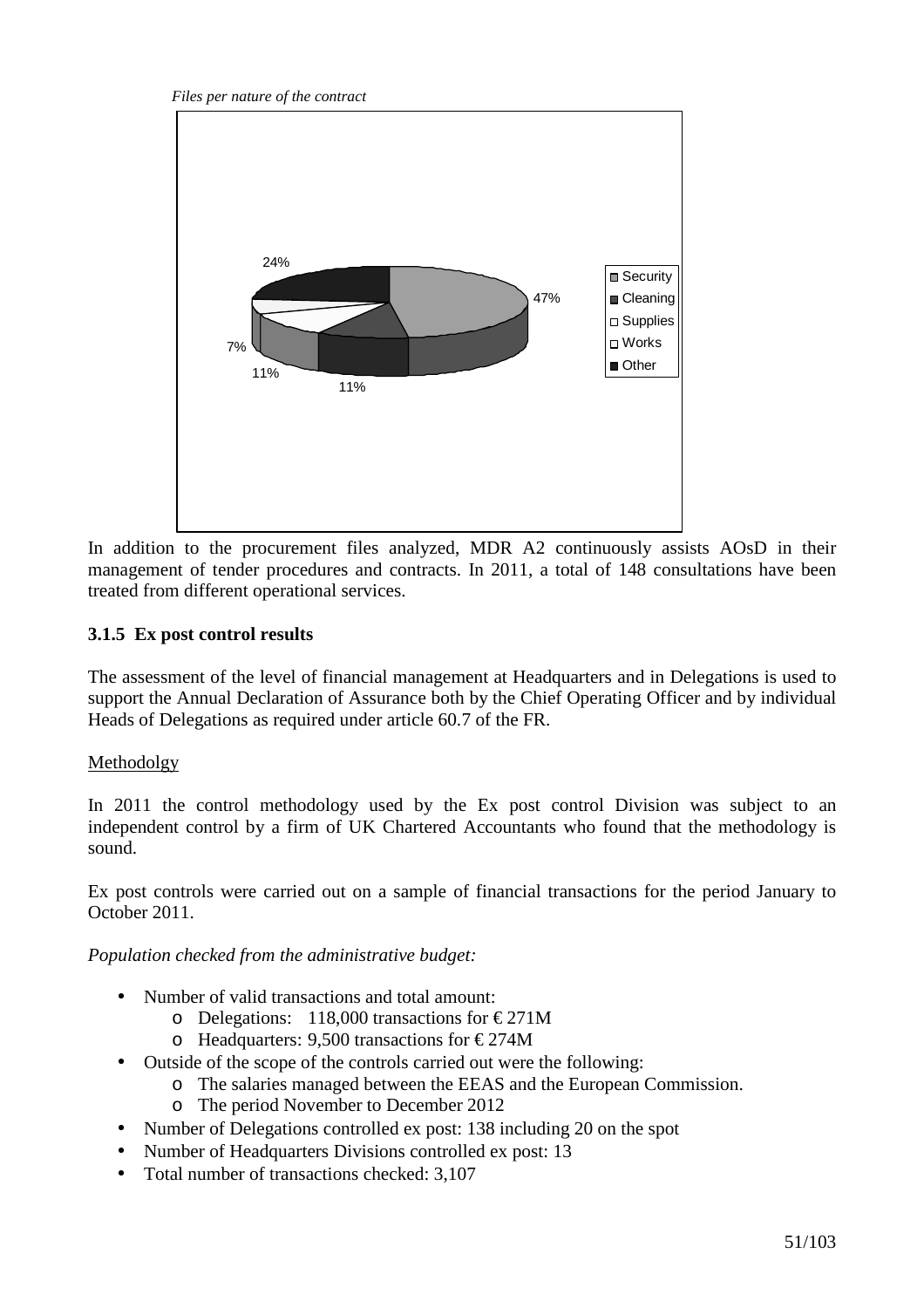# *Representativeness of the samples:*

2.5% and 2.2% of the 2011 "Payment Request Headers" (i.e. requests for one or more payments) for the period respectively for the Delegations and for Headquarters were checked, which represents respectively a monetary value of 25.5% and 57.4% of their respective populations.

Due to the samples covering the majority of categories of expenditures for 138 Delegations and all of the Divisions at Headquarters responsible for managing funds - they are considered as being representative of the transactions describing the functioning of the Delegations and Headquarters during 2011.

#### Results: findings and corrections

*Quality of the financial management of the administrative expenditures for Delegations and Headquarters for 2011*:

| Opinion          | <b>Delegations</b> | $\frac{0}{0}$ | <b>Headquarters</b> | $\frac{0}{0}$ |
|------------------|--------------------|---------------|---------------------|---------------|
| Good             | 22                 | 16%           | $\Omega$            |               |
| Satisfactory     | 70                 | 50%           | $\bigcirc$          | 15%           |
| Not satisfactory | 41                 | 29%           | 3                   | 23%           |
| Insufficient     | 5                  | 4%            | 8                   | 62%           |
| No opinion       | $\overline{2}$     | 1%            |                     |               |
| <b>Total</b>     | 140                | 100%          |                     | 100%          |

It must be underlined that the level of administrative errors is especially significant in the management of the security contracts: - absences of prior budgetary commitments; - erroneous choice of tender procedures; - inconsistencies between the financial workflows; - absence of subdelegation; - absences of too many "certified corrects"; - absences of check-list; - supporting documents not conclusive; - late payments; - incorrect or incomplete accounting information registered in ABAC.

*Material errors:* 

| <b>Material errors*</b> | <b>Delegations</b> | <b>Headquarters</b> |
|-------------------------|--------------------|---------------------|
| Number                  |                    |                     |
| €uro                    | 128,006            | 9.360               |
| Euro $%$                | 0.19%              | $0.02\%$            |

\* Where documents have not been provided this has not been counted as material errors but as administrative errors.

It must be also underlined that the level of material errors noted (material errors relates to those errors which have a financial consequence, either positive or negative), both for Delegations and Headquarters, is well below the limit of 2% above which a reservation would be required.

The evolution of the quality of the financial management of the administrative expenditure by control field concerning the Delegations demonstrates a minor change only over the previous year:

As 2011 is the first year of the EEAS it is not possible to make a comparable comparison concerning the quality of the financial management of the administrative expenditure by Headquarters Divisions, i.e. there is no prior year control available for the majority of these Divisions some of which are new, and all are managing either new responsibilities or have been subject to significant organisational changes.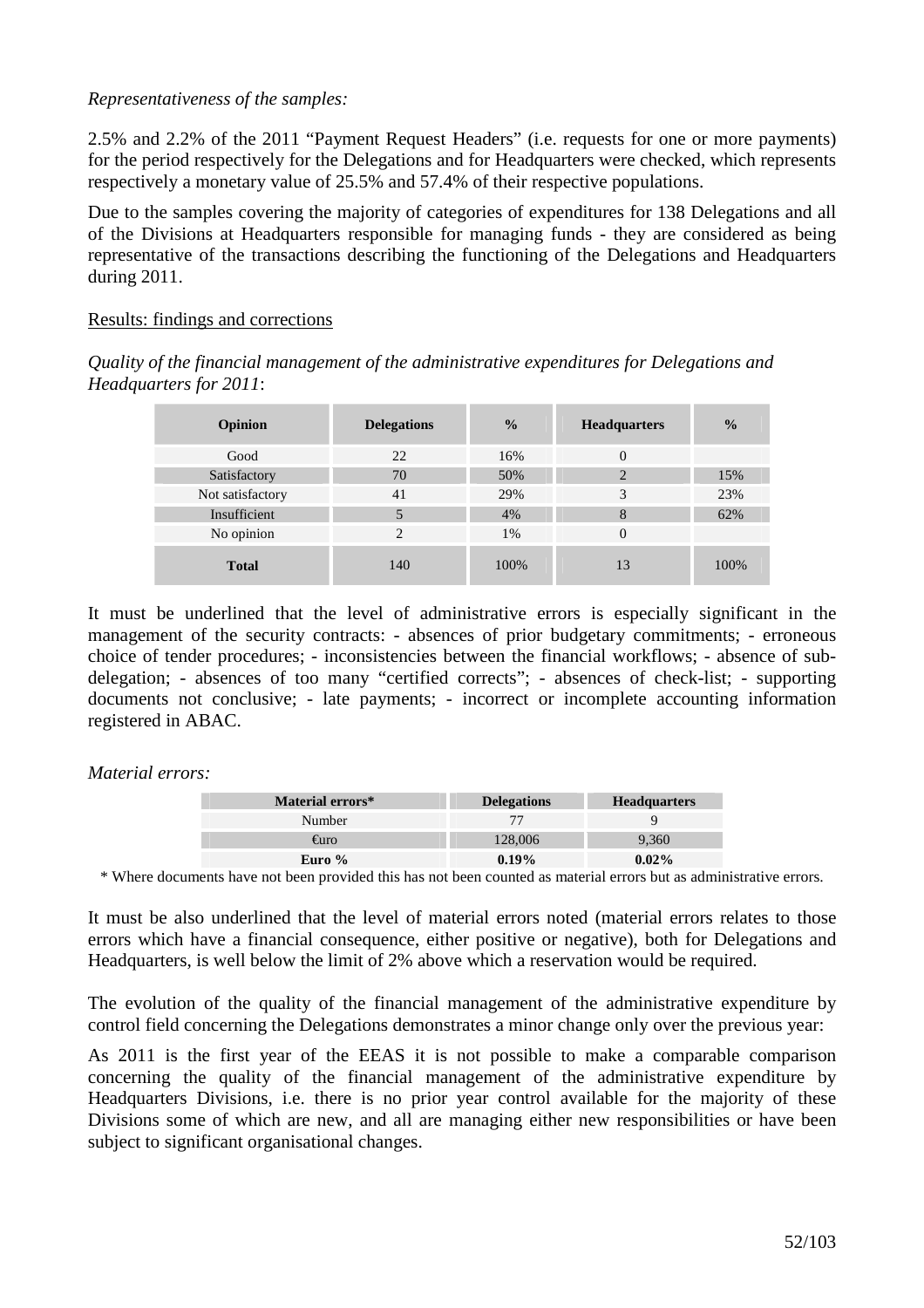Concerning recommendations resulting from Ex post controls - for the Delegations 1,665 recommendations have been issued (an average of 12 per Delegation) - and for the Headquarters Divisions 176 recommendations have been issued (an average of 14 per Division)

Extrapolation of the results

- the extrapolation from the sample to the reference population gives the following rates of validity for the Delegations: between 76 and 77% depending on the weighting.
- the extrapolation from the sample to the reference population gives the following rates of validity for the Headquarters Divisions: 47.3%
- the extrapolation from the sample to the reference population gives the following material rates of error:

| <b>Material errors</b> | <b>Delegations</b> | Delegations* | <b>Headquarters</b> |
|------------------------|--------------------|--------------|---------------------|
| €uro                   | 380,158            | 773.171      | 46,046              |
| Euro $%$               | 0.14%              | $0.29\%$     | $0.05\%$            |

\* Material errors extrapolated considering the absolute value of the material errors by Delegation.

#### Appreciation of the results of the Ex post controls

The financial management of administrative expenditures by the Delegations and Headquarters Divisions for the functioning of the EEAS and the Delegations of the European Union did not result in a significant level of material financial errors.

This is characterized by a negligible rate of financial irregularities which may lead to the emission of recovery orders at 0.19% and 0.02% of the sample, respectively for the Delegations and Headquarters, and 0.29% and 0.05% with extrapolation.

It can be noted for the Delegations that, there was little difference between the results of the former DG RELEX and the EEAS for administrative and material errors, as between the 2010 and 2011 results, and that this was achieved in the phase of the implementation of the EEAS - with support from EEAS Headquarters.

It can also be mentioned again for the Headquarters that, whilst the results for administrative errors in 2011 were unsatisfactory these arise in part from factors outside of the control of Headquarters. It must also be noted that certain steps were taken in the latter half of 2011 by the Headquarters functions, such as the establishment of a manual for financial procedures and guidelines for procurement which could have had led to lower error rates.

In conclusion:

- The Delegations and the Headquarters Divisions that have been checked show the significant efforts to apply the principle of sound financial management to achieve the objectives of economy, efficiency, effectiveness and relevance. Certain Delegations and most of the Headquarters Divisions, Headquarters Divisions in particular have been affected by the first year of functioning of the EEAS, have encountered difficulties to comply with a number of financial and administrative rules.
- In certain Delegations and for most of the Headquarters Divisions, gaps are to be found concerning compliance with certain financial and administrative rules that require remedying measures of internal organization and training. In the Delegations, there is still a need to promote better compliance with the procedures for public procurement, and to improve the quality and timeliness of the accounting and non-accounting information available (ABAC Contracts & 'Register of exceptions').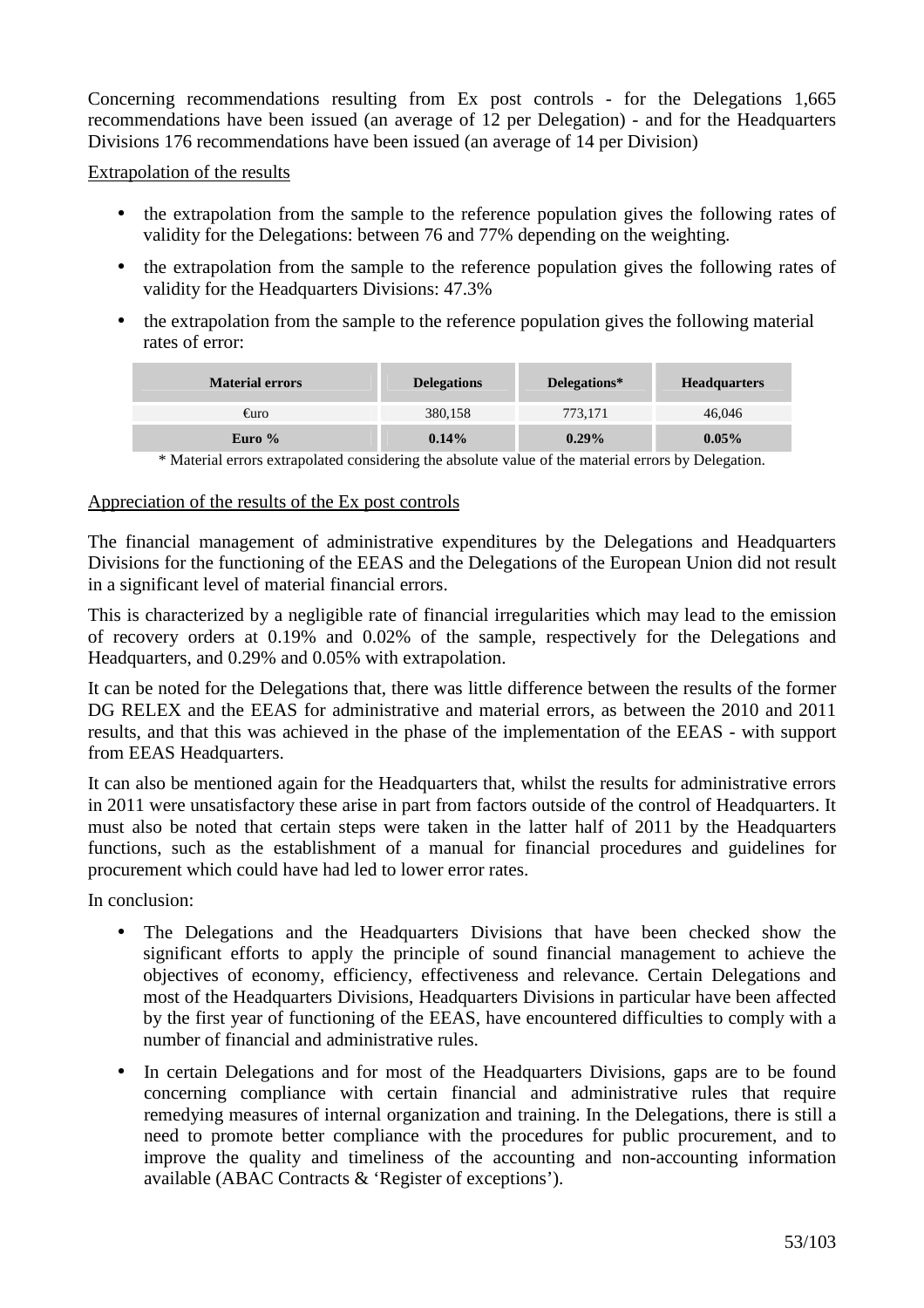At Headquarters: - a significant improvement of the quality of the internal control in place is required; - the management of the Service Level Agreements should be centrally supervised and audited; - the deadlines for payments are to be respected; - and any exceptions to rules and procedures must be registered.

# **3.1.6 Inspection of Delegations**

In 2011, the Inspection undertook twenty-one missions and visited a total of twenty-five Delegations and Offices, as follows:

Bolivia **Exercise Existence** Eritrea Jamaica and Belize Moldova Ethiopia Kazakhstan Nepal Tajikistan Azerbaijan Botswana Cape Verde Kyrgyzstan Argentina Djibouti Mauritania Haiti

African Union Fiji, Samoa and New Caledonia Guinea (Conakry) Sudan (Khartoum and Juba)

#### Main findings

Each inspection mission gives rise to a detailed report about the Delegation visited and issues recommendations, addressed respectively to the Delegation and to Headquarters, spanning a wide range activities and policies. The greater part of these are detailed administrative recommendations, which do not easily lend themselves to a compilation. Where they concern the Delegation and there is no resource constraint, these recommendations are usually well implemented.

The Inspection visits thereby contribute substantively to management confidence that Delegations are properly run from an administrative point of view.

The main horizontal findings of general interest can be summarised as follows:

- Almost all Delegations visited had smoothly taken over EU coordination tasks from the former rotating presidencies, in line with the Treaty of Lisbon.
- Within the parameters of the limited number of political staff members in Delegations during most of 2011, the quality and frequency of political reporting was on the whole considered satisfactory by Headquarter services.
- Relations with Member State embassies were generally good. The development of local political cooperation under the Lisbon Treaty creates a need for improved and speedier secure communication systems between EU Delegations and European embassies on the spot, an issue that is currently being addressed.
- The Inspection pointed to the need to revise and update the method of objective-setting and planning, notably in terms of a new mandate for Heads of Delegation to take account of the new environment arising from the creation of the EEAS.
- Constraints identified in previous years continue to subsist where there remain regionalised systems in which one or more Delegations depend on a mother-Delegation.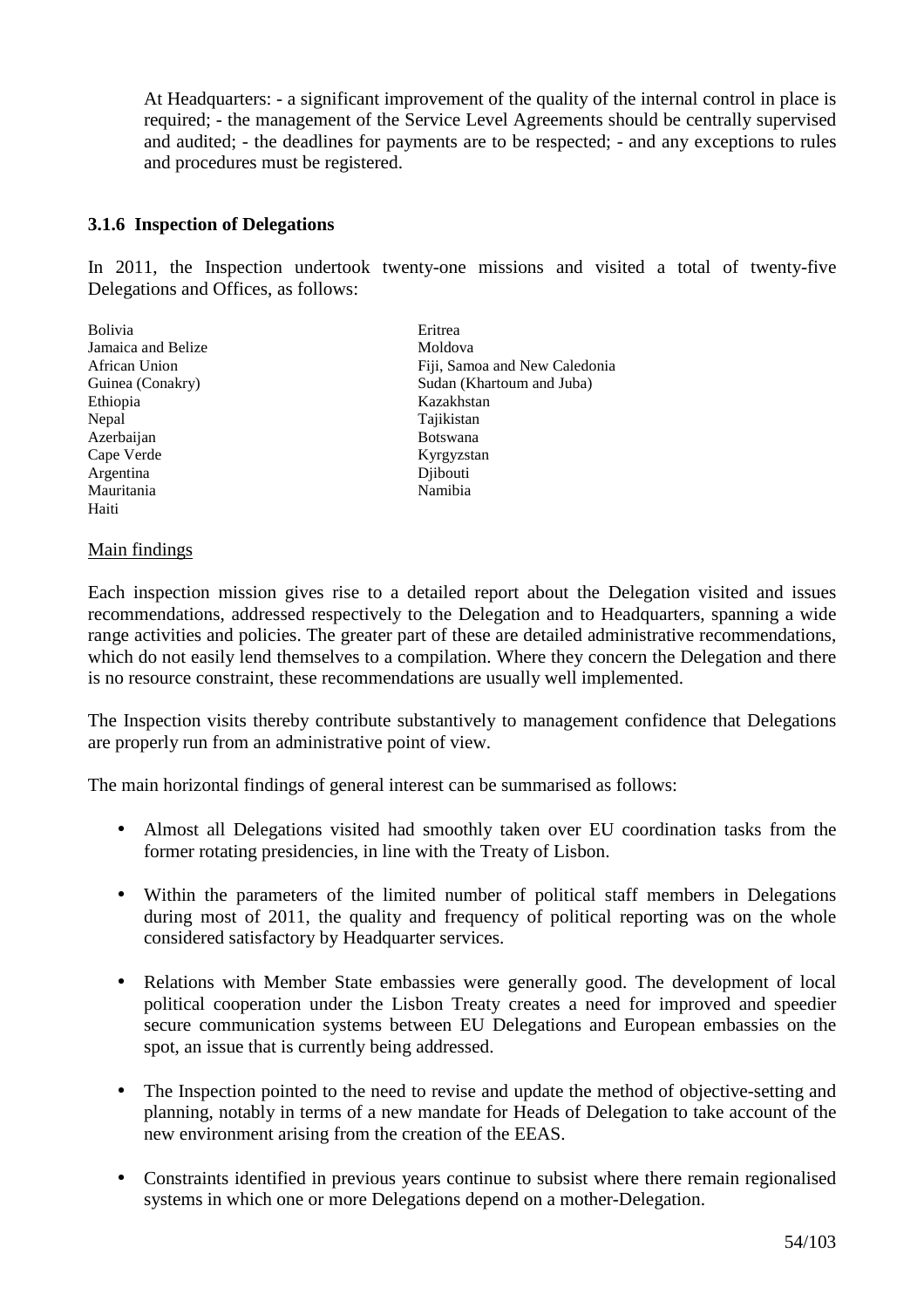- In past years, the Inspection has pointed to the desirability of greater regional cooperation between fully-fledged Delegations, irrespective of regionalised systems referred to in the previous indent.
- Several of the Delegations inspected in 2011 work in tandem with an EUSR In all cases cooperation was judged to be good, and useful synergies were being generated.
- The Inspections performed in 2011 again and again brought to the fore the critical importance of sustaining and developing the synergies between the cooperation programmes managed by DG DEVCO and the political activities of the EEAS.
- The 2011 Inspections repeatedly highlighted the importance of generating synergies between the EU's public diplomacy activities and the visibility to be derived from our often very substantial aid programmes. This is a matter for cooperation between the EEAS and DEVCO, but also one where Heads of Delegation must take on a pro-active role.
- Apart from the individual administrative issues which were the subject of recommendations directed to the individual Delegations concerned, the Inspections in 2011 revealed a number of systemic questions relating to premises, staffing and training.
- In almost half of the cases, the existing buildings were judged to be inadequate, either because the space was too small or the condition of the offices was too poor. Improvements will depend on available budget appropriations.
- In terms of administrative staffing levels, the problems are those exposed above. About  $1/3$ of Delegations were affected in one way or another by a shortage of administrative staff. Where there is only one EEAS AD official (HoD) and one EEAS AST official (HoA), ensuring the presence of minimum staff to manage EEAS expenditure and maintaining the continuity of service can be difficult.

# **3.2 Results from audits during the reporting year**

# **3.2.1 Court of Auditors**

The only new audits carried out during the reporting year were transaction tests performed by the Court of Audits within the framework of the DAS exercise. The final results of this work will be published by the Court in November 2012.

In 2011, the Court of Auditors conducted a performance audit on EU assistance to Kosovo related to the Rule of Law. The expected publication date of the final audit report is end 2012.

# **3.2.2 Internal Audit Capability**

No new specific internal audit related to the EEAS' activities was launched in 2011. The activity of the Division was mainly concentrated on consulting engagement.

| <b>Topics</b>                                                                        | <b>Results</b>                                                                                                                                                                                        |
|--------------------------------------------------------------------------------------|-------------------------------------------------------------------------------------------------------------------------------------------------------------------------------------------------------|
| Review of the <b>functioning of the EU Institute</b><br>for Security Studies (EUISS) | The Final Report was presented on 20 September 2011 to the<br>Political and Security Committee (PSC). The work was led by our<br>Division and performed jointly with the Strategic Planning Division. |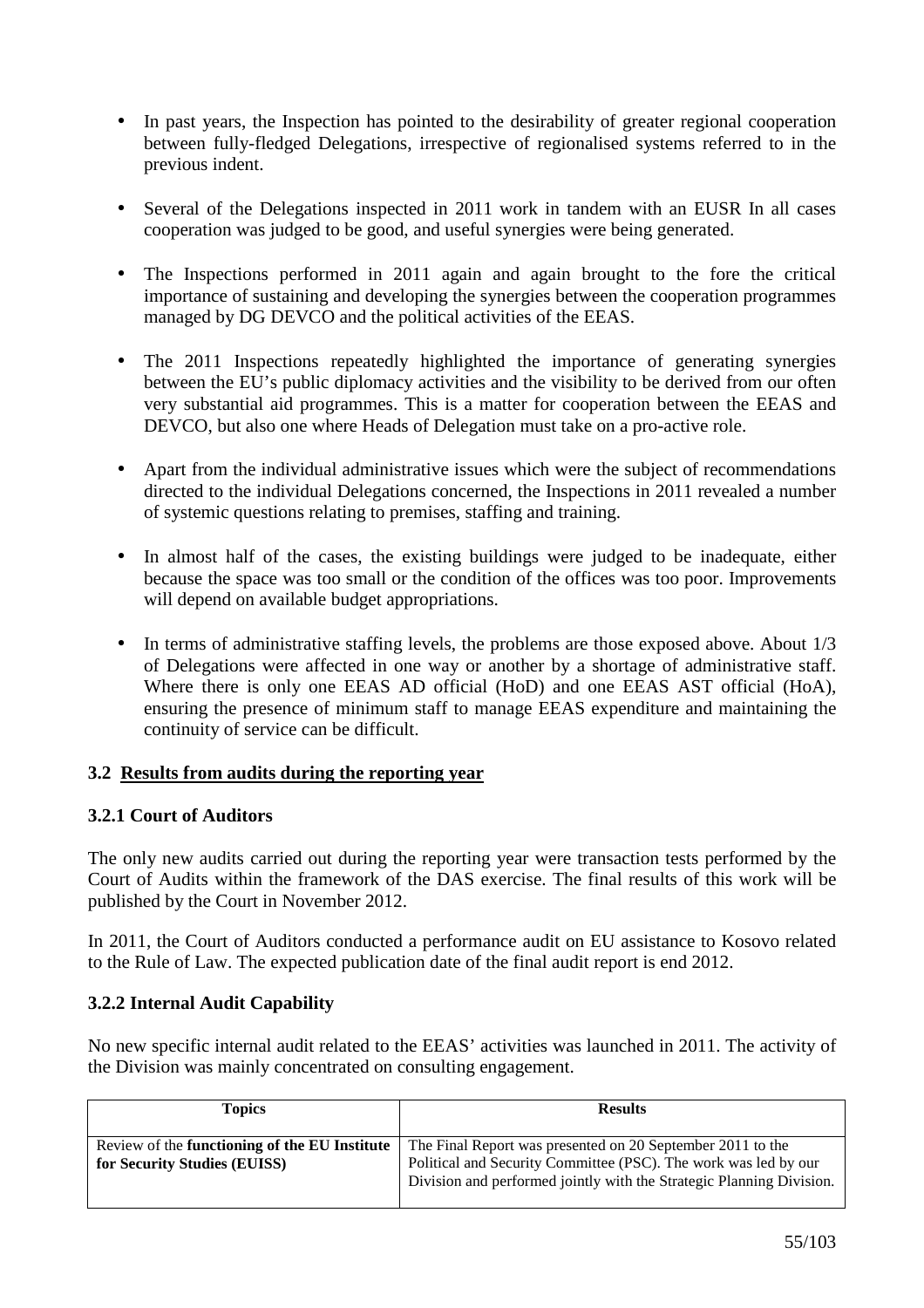| <b>Topics</b>                                                                                            | <b>Results</b>                                                                                                                                                                                                                         |
|----------------------------------------------------------------------------------------------------------|----------------------------------------------------------------------------------------------------------------------------------------------------------------------------------------------------------------------------------------|
|                                                                                                          | Next steps: the Council Joint Action setting up the Institute should<br>be revised. This work is under the lead and responsibility of the<br>Strategic Planning Division.                                                              |
| Consulting on a risk management                                                                          | A working document was issued on September 2011. The IAS                                                                                                                                                                               |
| framework for the EEAS                                                                                   | welcomed the approach. An exchange of views within the EEAS led<br>to adjustments to the document. The latest version was sent to senior<br>management on October and a presentation was made during the<br>senior management meeting. |
| Support to the screening exercise                                                                        | The Division supported MDR for the screening process as from<br>September 2011, in the final stage of this exercise.                                                                                                                   |
| Review of the working procedures in the field<br>of policy                                               | A concept note was discussed with senior management during the<br>October monthly meeting. Feed-back is needed in 2012 before<br>moving on this engagement.                                                                            |
| <b>Audit risk assessment of the EEAS</b><br>Carried out jointly with the Internal Audit<br>Service (IAS) | A joint audit risk assessment on administrative and financial matters<br>was initiated at the end of 2011 together with the IAS. IAS intends<br>to extend this assessment to the Delegations in 2012.                                  |
| Follow-up audit report                                                                                   | A follow-up audit report on the management of the remuneration of<br>the local agents in the External Service - following an initial audit<br>done in late 2009 - was finalised and sent to management in March<br>2011.               |

# **3.3 Follow up of previous years' reservations**

No reservation concerning the administrative budget was made in the previous year.

# **3.4 Follow up of audits from previous years**

#### **3.4.1 Court of auditors**

Concerning the findings of the review by the Court of Auditors of the 2010 Annual Activity Report done by DG RELEX and the 2010 Financial Statements, the Commission and the EEAS have replied in details to the Court of Auditors in July 2011.

# **3.4.2 Internal Audit Capability**

As of 31 December 2011, 6 audits with recommendations classified "Very Important" and "Important" from an audit point of view have been closely monitored by all the services concerned

Most of the recommendations have been followed.

#### *Handling of classified information and communication at DG RELEX Headquarters (2005)*

To date, the last two "very important" recommendations still open have been flagged as implemented by the management. They relate to the access conditions to the CHAR  $12<sup>th</sup>$  floor and the necessity for the EUCI Registry to develop an emergency, evacuation and destruction plan.

In the new EEAS building, a secured area will be installed with access control to the level required in the regulation dealing with protection of EUCI.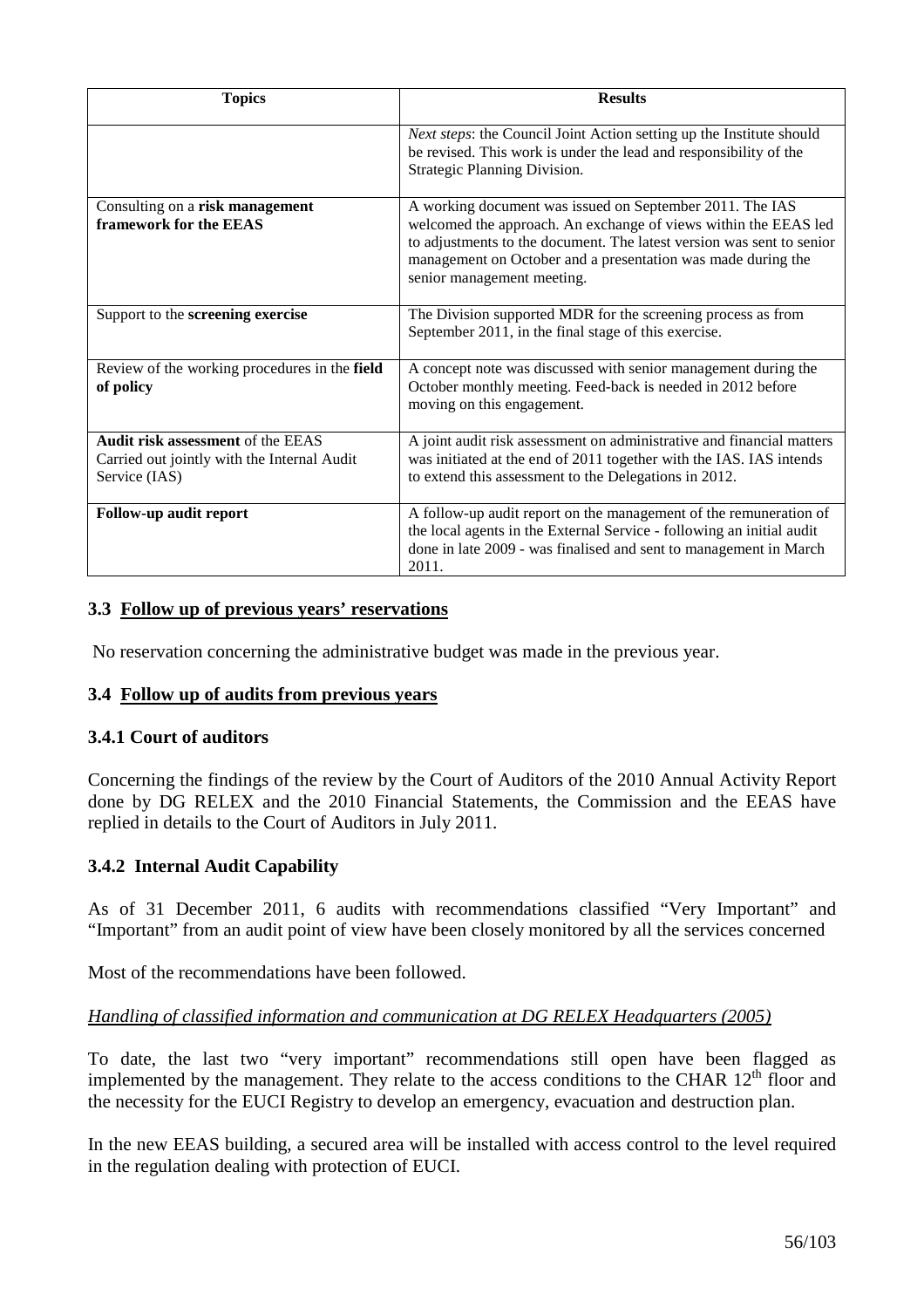# *Management of physical security of people and installations in the External Service (2007)*

This report was initially classified "Restreint UE until 31/12/2010". The two remaining "Very Important" recommendations concerning the priority setting & budgeting activities and the management of inventory at Headquarters could be considered as closed.

Moreover with the creation of the EEAS, a fully-fledged Security Directorate has been set up.

# *Management of remunerations and individual rights for officials and contract agents in the External Service (2008)*

The transfer to PMO of the pay production on the basis of the SLA PMO/EEAS, changes considerably the background which existed at the time of the audit. A reassessment would be useful on the different areas covered by this internal audit.

Nevertheless, several actions have been taken in order to address the different issues (e.g. documentations and check lists - vade mecum, new financial circuits, specific instructions to the gestionnaires for supplementary premiums).

# *Management of the remunerations of local agents in the External Service (2010)*

The remaining "Very Important" recommendation concerns the salary revision process, the method and its implementation.

The draft of a revised method was done on  $3<sup>rd</sup>$  March 2010. The inter-service consultation and the staff representatives' consultations have been postponed, but the method adoption is foreseen by the end of 2012.

The business process analysis to build a new IT tool in e-Del-HRM for the new method has still started.

#### *Execution of the security contract in Afghanistan (2010)*

The audit report is classified "Restreint UE".

The main issue has been to strengthen the organization and procedures with regard to the management of this type of contract.

Since this audit, the financial circuit for the payment of invoices has been more clearly defined.

A settlement agreement has been also signed with the contractor to recover the calculated sums.

#### *CAMAR activities (2010)*

Management has already clearly taken action in dismantling the CAMAR and in creating a new "Contracts" Division, taking over CAMAR activities.

For the processing of building dossiers, new internal rules have been established (VM 353 of  $7<sup>th</sup>$ June 2011).

#### *Review of the management of suspense accounts (2011)*

Given the nature of the Audit Division engagement, no formal recommendations have been issued.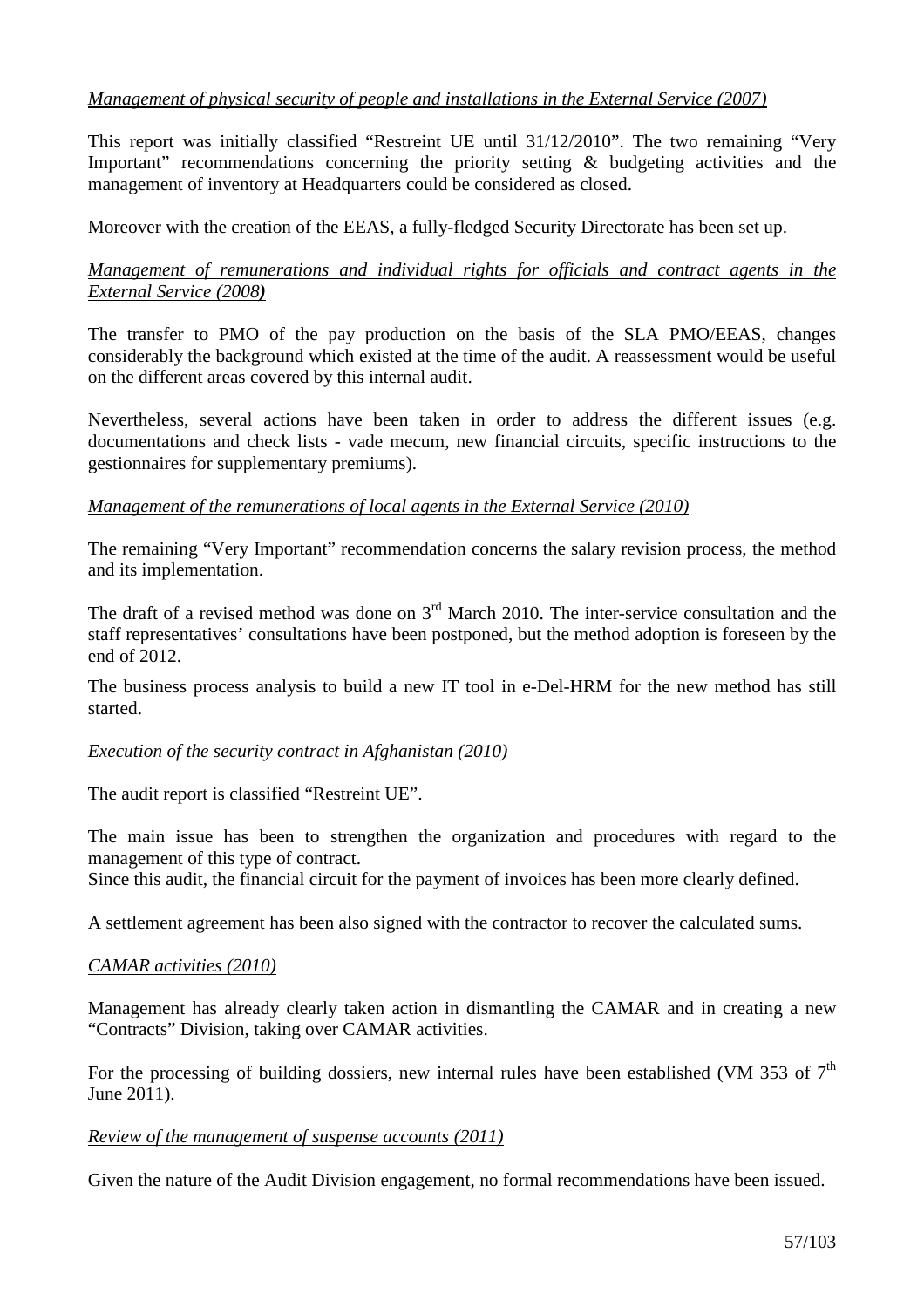Nevertheless, the review stressed the need to closely follow the situation of some delegations concentrating a large part of the old backlog from 2008 and before.

A new follow-up system of the suspense accounts has been agreed with DG BUDG with the settingup of a specific monthly reporting tool (a sort of "early warning system").

# **3.5 Assurance received from other Authorising Officers in cases of crossed sub-delegation**

No crossed sub-delegation has to be reported.

# **3.6 Reservations**

#### **3.6.1 Headquarters**

In the area of security contracts in 2011, a number of significant weeknesses / risks have been identified related to the sound financial management. These are noted under points 3.1.1 and 3.1.5 and relate in particular to:

- the high number of security contracts which have been extended because of the inability to launch tender procedure in due time;
- the high number of administrative errors as indicated in the ex post control report for the period January-October;
- the high number of late payments, which also, also not an irregularity as such, are the sign of a dysfunctional structure.

The level of material error, although below the threshold of materiality, is potentially sufficiently significant and there is an additional reputational risk. For these reasons, the Chief Operating Officer has decided to issue a reservation.

# **3.6.2 Delegations**

L'examen détaillé des 27 déclarations émises avec des réserves ou des observations permet de conclure qu'aucune réserve ne devrait être émise au niveau du Service dans son ensemble pour les activités des Délégations.

A l'issue des contrôles ex post menés sur les activités financières et contractuelles des Délégations, aucune ne présente un taux d'erreur supérieur au seuil de matérialité fixé à 2%.

En outre l'analyse de la nature des réserves émise par les délégations permet de conclure également à une requalification en déclaration positive eu égard aux autres éléments suivants :

- 26 Délégations sur 27 ont un taux de conformité aux standards de contrôle interne supérieur à 70% ; 1 Délégation a un taux de seulement 59%.
- Seulement 7 délégations sur les 27 on un taux d'évaluation de l'efficacité de leurs systèmes de contrôle interne inférieur à 50% (*une Délégation a fait l'objet d'un contrôle ex post approfondi au cours du mois de mars 2011 et trois Délégations ont reçu une qualification « satisfaisante » à l'issue des contrôles ex post*).
- 13 Délégations sur 27 ont une appréciation globale « bonne » ou « satisfaisante » à l'issue des contrôles ex ante.
- 13 Délégations sur 27 ont d'ores et déjà pris des mesures correctives ou ont établis un plan d'action spécifique pour remédier aux faiblesses identifiées.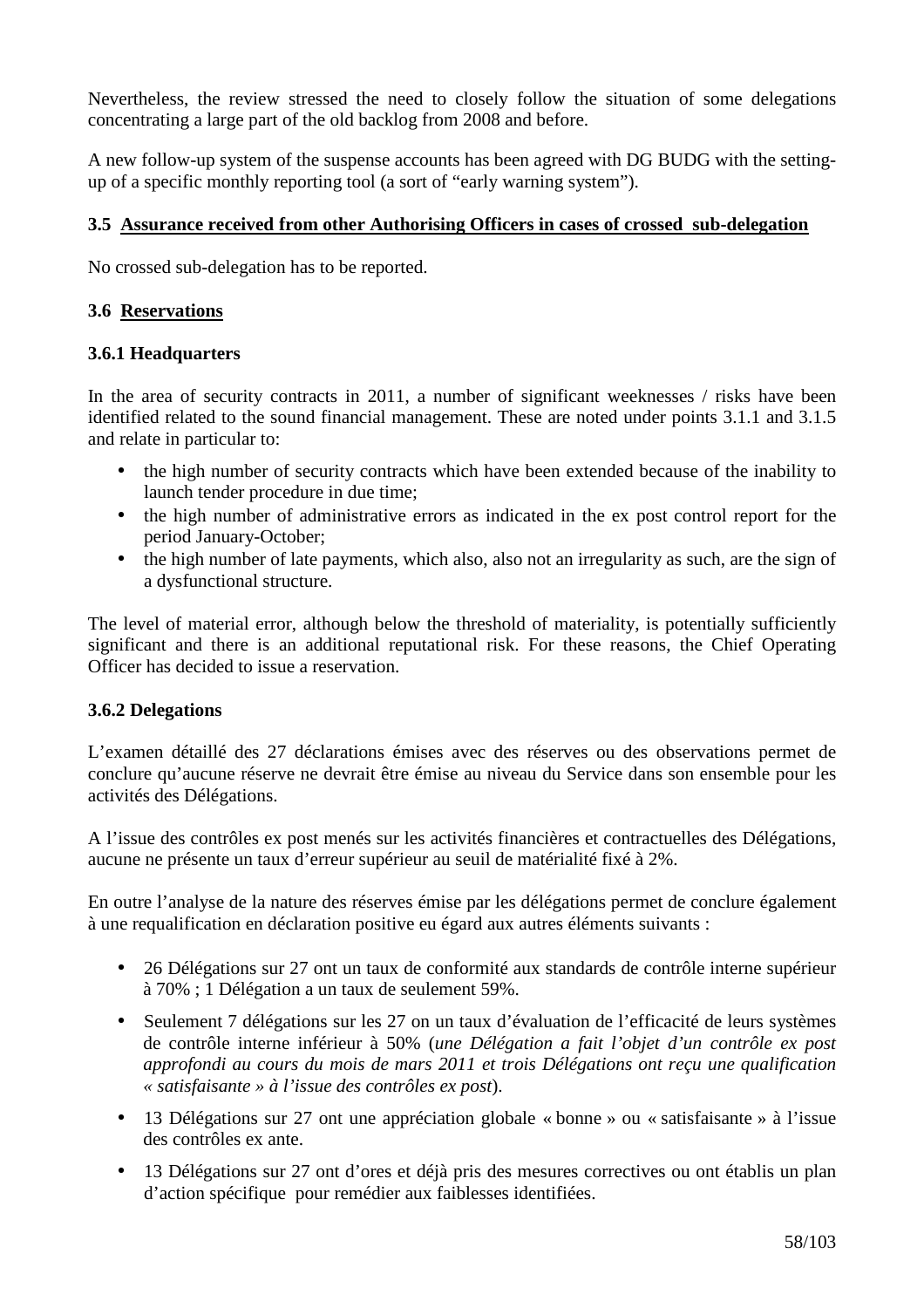En conclusion ce premier exercice constitue une réussite et permet de mettre en exergue plusieurs points qui ont conduit dans la plupart des cas à l'émission d'une réserve ou d'observations de la part des délégations en particulier :

- l'importance des « hand over report » pour faciliter la transition et la continuité des opérations ;
- la problématique de l'insuffisance d'effectifs en personnel national voire expatrié dans certaines sections administratives ;
- la nécessité de renforcer le niveau de connaissances des procédures financières et administratives dans certaines délégations.

# **3.7 Overall conclusions on the combined elements on the Declaration as a whole**

To the best of the knowledge of the Chief Operating Officer, based on the information, assessments, observations and opinions provided by sub delegated authorising officers and those responsible for internal control and by the internal and external auditors, the elements of appreciation and considerations emerging from the building blocks are complete and reliable and give a true picture of the state of the internal control system in 2011.

As a result of continued improvement for all significant administrative expenditure and all management modes in the performance of both ex ante and ex post controls, measures taken regarding the detection of fraud and follow up given to audit recommendations, as presented above, the EEAS considers that reasonable assurance has been achieved for 2011 regarding a true and fair presentation, the resources used, sound financial management, and the legality and regularity of transactions; however with a reservation in the management of security contracts for Delegations.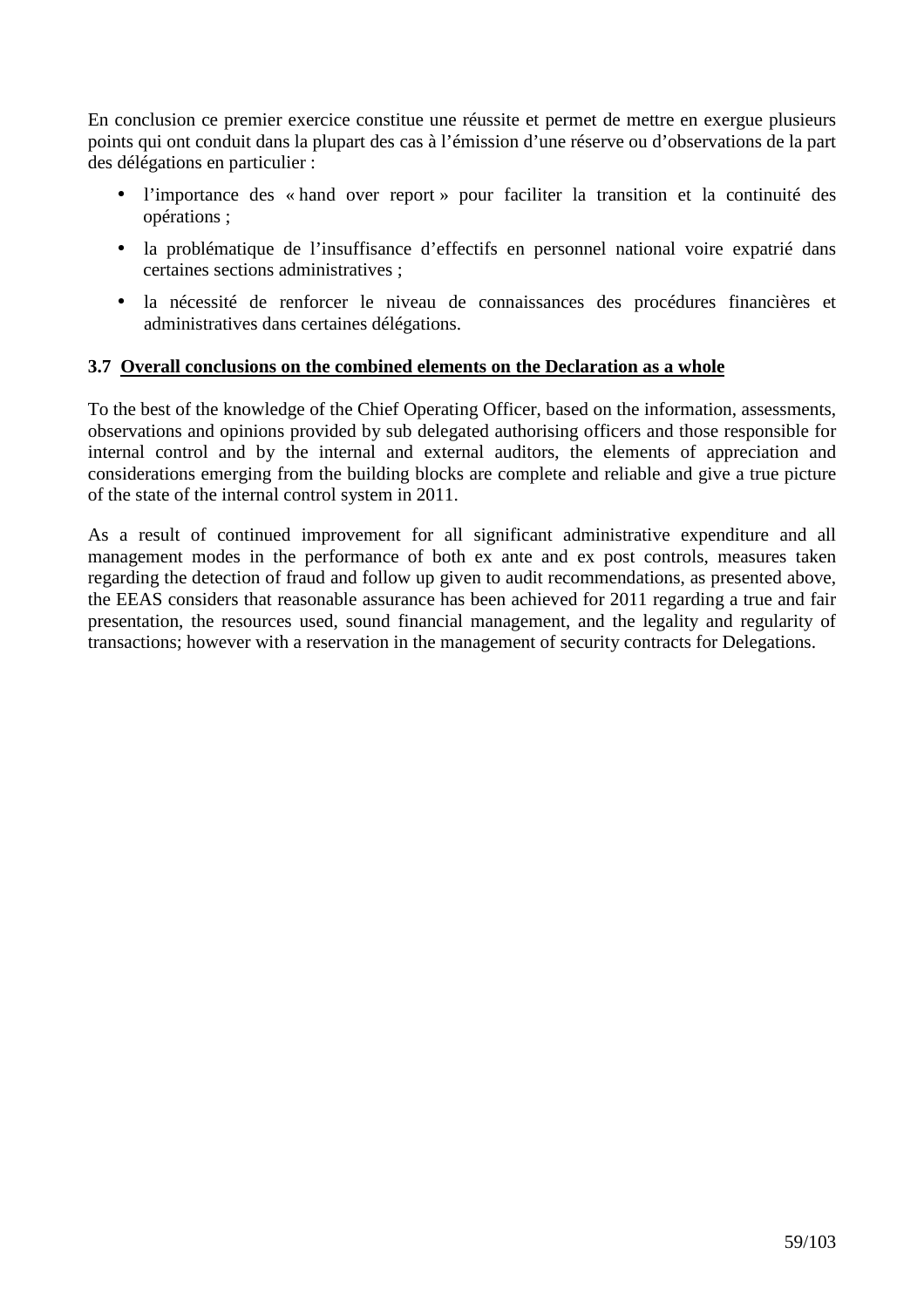#### Part 4 – Declaration of Assurance

*I, the undersigned, David O'Sullivan Chief Operating Officer of the EEAS In my capacity as authorising officer by delegation*

*Declare that the information contained in this report gives a true and fair view.* 

*State that I have reasonable assurance that the resources assigned to the activities described in this report have been used for their intended purpose and in accordance with the principles of sound financial management, and that the control procedures put in place give the necessary guarantees concerning the legality and regularity of the underlying transactions.* 

*This reasonable assurance is based on my own judgement and on the information at my disposal, such as the results of the self-assessment, ex-post controls, the work of the internal audit capability, and the lessons learnt from the reports of the Court of Auditors for years prior to the year of this declaration.* 

*Confirm that I am not aware of anything not reported here which could harm the interests of the institution.* 

 *However a reservation should be noted in the management of security contracts for Delegations.* 

**Brussels**.  $2.4 - 04 - 2012$ David O'SULLIVAN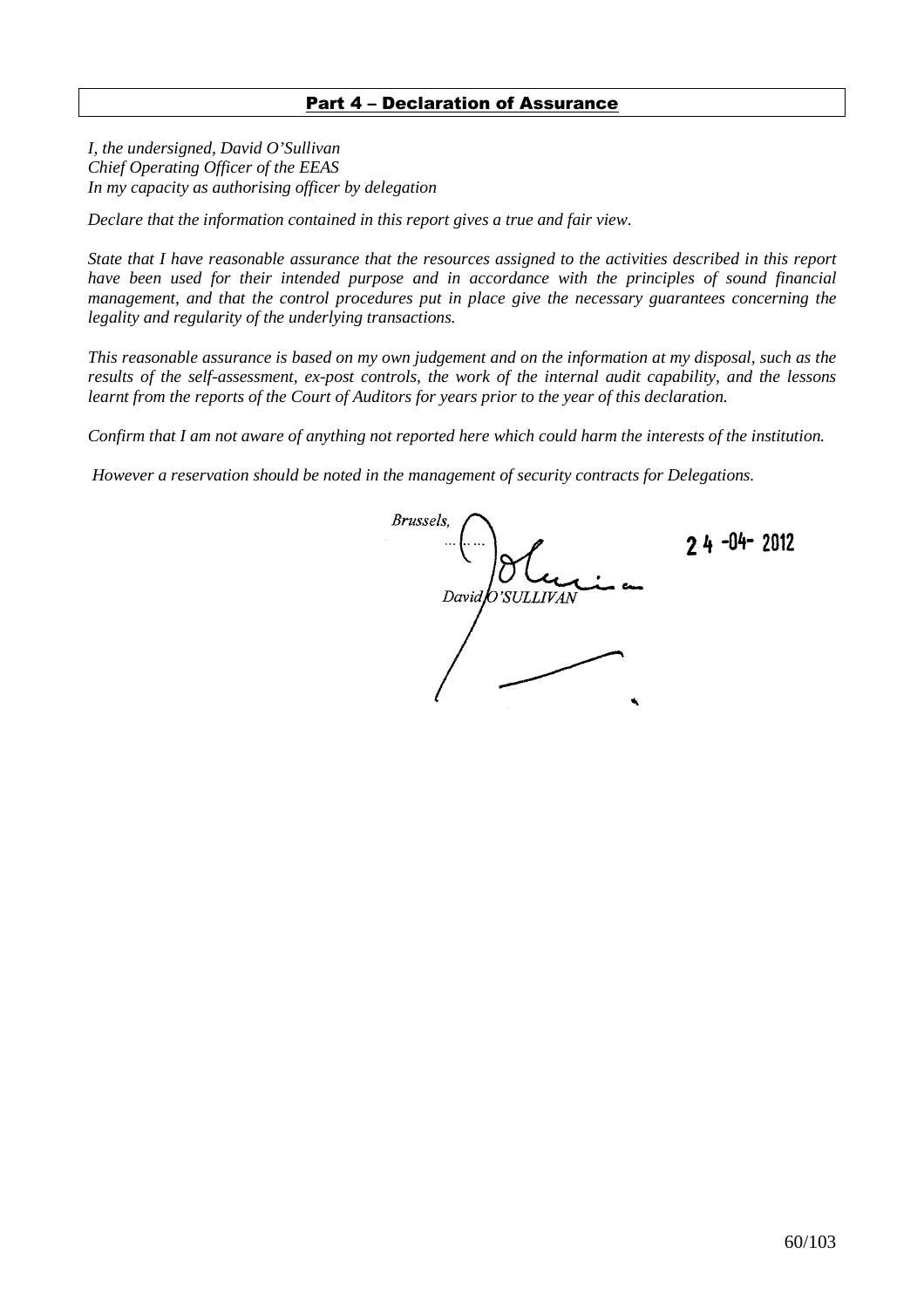# **Annex 1: Statement of the Managing Director for Administration and Finance**

"*I declare that in accordance with the responsibilities of the key actors in the domain of internal audit and internal control in the EEAS, I have reported my advice and recommendations to the Chief Operating Officer on the overall state of internal control in the EEAS.* 

*I hereby certify that the information provided in Parts 2 and 3 of the present AAR and in its annexes 2 to 6 is, to the best of my knowledge, accurate and exhaustive.*"

Petru Center

 $24 - 04 - 2012$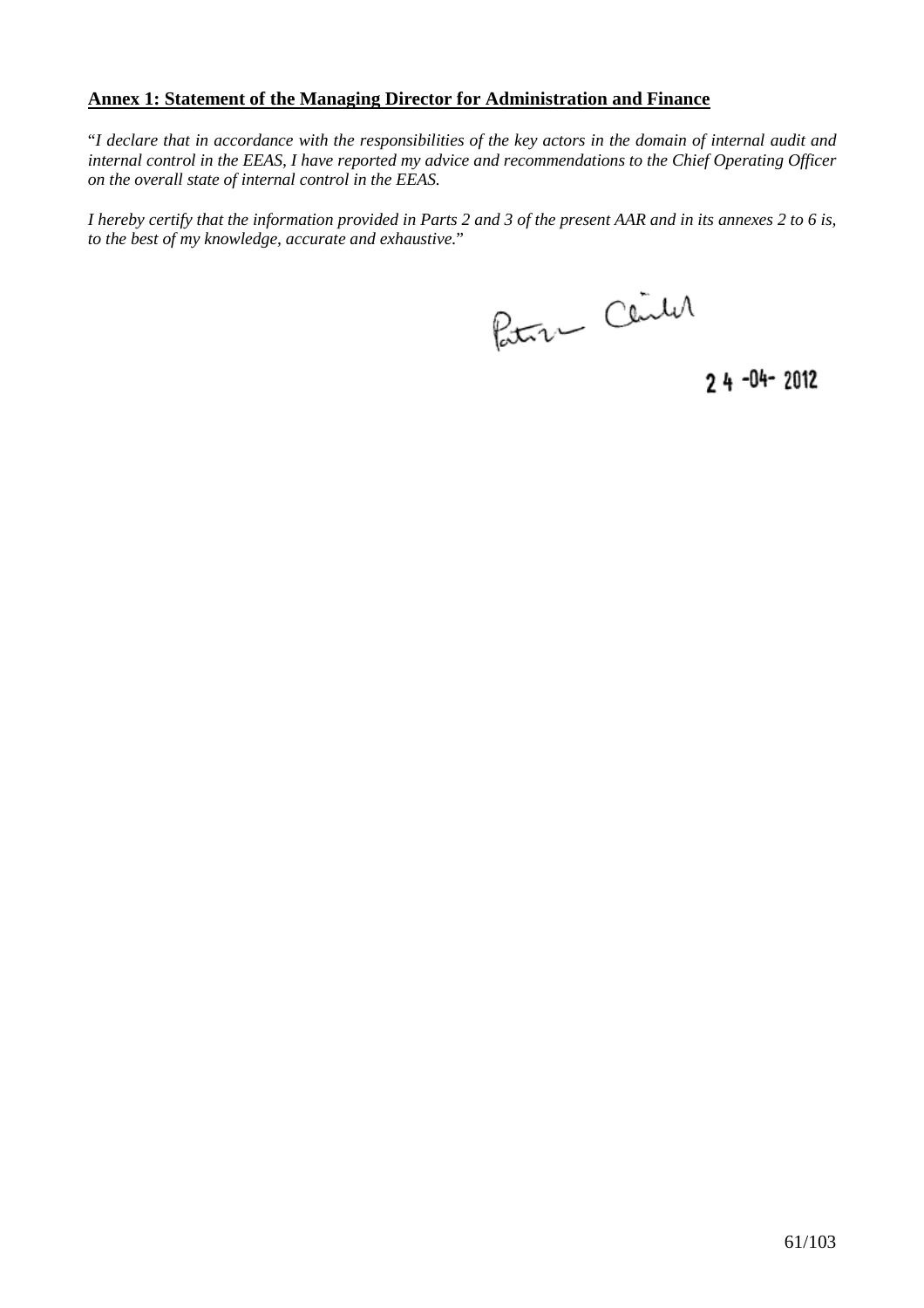# **Annex 2: Human Resources**

| <b>Posts</b><br>occupied on |     | <b>Officials</b> | Temporary<br>Agents |     | Seconded<br>National | Young<br>Experts in | Contract<br>Agents | Local<br>Agents | Total |
|-----------------------------|-----|------------------|---------------------|-----|----------------------|---------------------|--------------------|-----------------|-------|
| 31.12.2011                  | AD  | <b>AST</b>       | AD                  | AST | <b>Experts</b>       | Delegation          |                    |                 |       |
| <b>Headquarters</b>         | 437 | 442              | 87                  | 26  | 291                  | N/A                 | 131                | N/A             | 1414  |
| Delegations                 | 234 | 184              | 99                  |     | 35                   | 37                  | 192                | 1144            | 1925  |
| Total                       | 671 | 626              | 186                 | 26  | 326                  | 37                  | 323                | ' 144           | 3339  |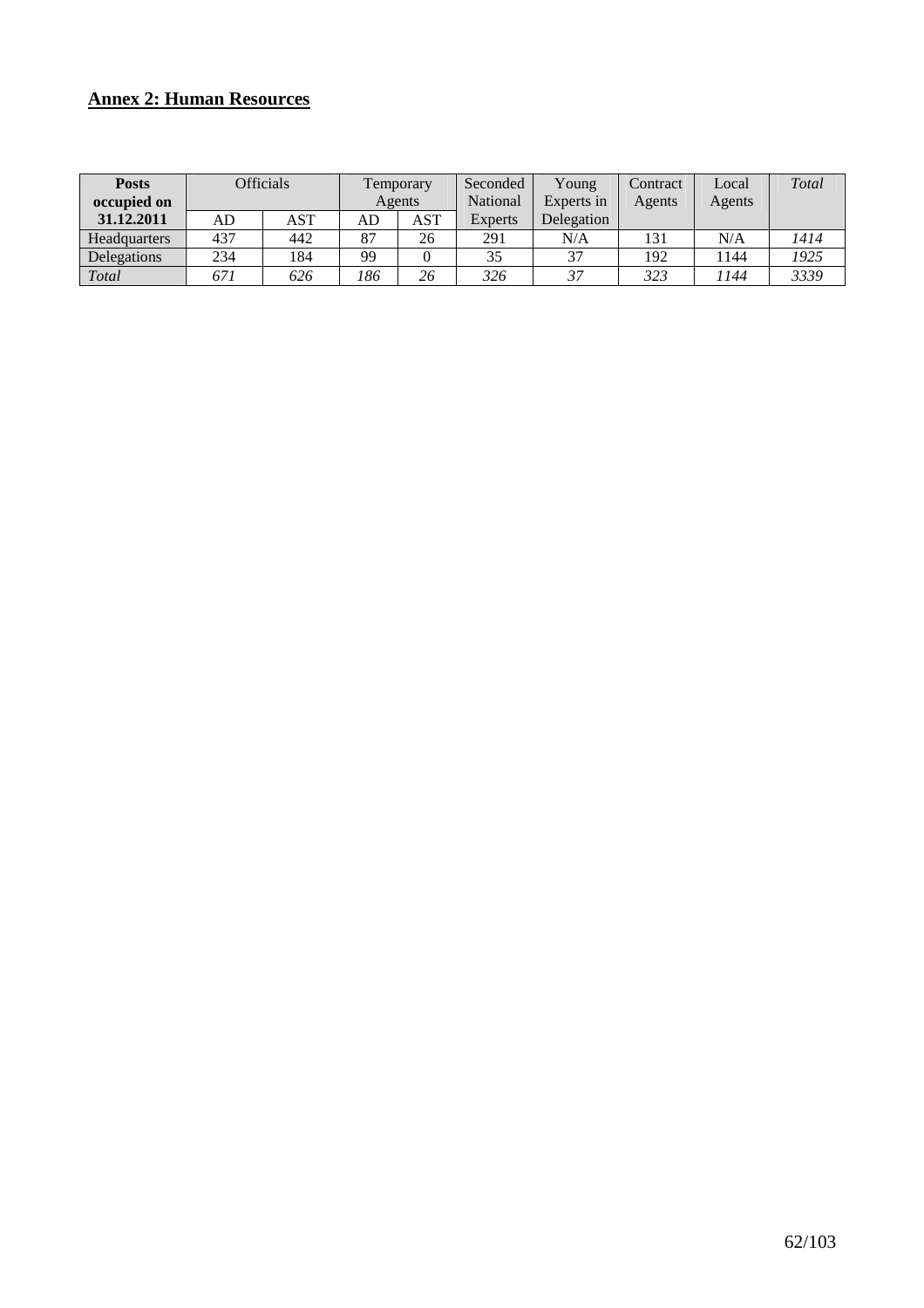# **Annex 3: Financial reports and annual accounts**

|    | TABLE 1: OUTTURN ON COMMITMENT APPROPRIATIONS IN 2011 (in Mio €)         |                                                      |                      |         |  |  |  |  |  |  |  |
|----|--------------------------------------------------------------------------|------------------------------------------------------|----------------------|---------|--|--|--|--|--|--|--|
|    | <b>Chapter</b>                                                           | <b>Commitment</b><br>appropriation<br>s authorised * | Commitmen<br>ts made | $\%$    |  |  |  |  |  |  |  |
|    | $\overline{2}$<br>$3 = 2/1$<br>$\blacktriangleleft$                      |                                                      |                      |         |  |  |  |  |  |  |  |
|    | <b>Title 1: STAFF AT HEADQUARTERS</b>                                    |                                                      |                      |         |  |  |  |  |  |  |  |
| 11 | REMUNERATION AND OTHER ENTITLEMENTS RELATED TO<br><b>STATUTORY STAFF</b> | 112,68                                               | 110,45               | 98,03 % |  |  |  |  |  |  |  |
| 12 | REMUNERATION AND OTHER ENTITLEMENTS RELATED TO<br><b>EXTERNAL STAFF</b>  | 15,41                                                | 15,15                | 98,34 % |  |  |  |  |  |  |  |
| 13 | OTHER EXPENDITURE RELATING TO STAFF MANAGEMENT                           | 2,06                                                 | 2,06                 | 99,83 % |  |  |  |  |  |  |  |
| 14 | <b>MISSIONS</b>                                                          | 8,13                                                 | 8,08                 | 99,34 % |  |  |  |  |  |  |  |
| 15 | <b>MEASURES TO ASSIST STAFF</b>                                          | 1,20                                                 | 1,14                 | 94,96 % |  |  |  |  |  |  |  |
|    | <b>Total Title 1</b>                                                     | 139,49                                               | 136,89               | 98,14 % |  |  |  |  |  |  |  |
|    | Title 2 : BUILDINGS, EQUIPMENT AND OPERATING EXPENDITURE AT HEADQUARTERS |                                                      |                      |         |  |  |  |  |  |  |  |
| 20 | <b>BUILDINGS AND ASSOCIATED COSTS</b>                                    | 21.90                                                | 21.70                | 99.10 % |  |  |  |  |  |  |  |
| 21 | COMPUTER SYSTEMS, EQUIPMENT AND FURNITURE                                | 24,40                                                | 23,41                | 95,92 % |  |  |  |  |  |  |  |
| 22 | OTHER OPERATING EXPENDITURE                                              | 4,09                                                 | 3,38                 | 82,66 % |  |  |  |  |  |  |  |
|    | <b>Total Title 2</b>                                                     | 50,38                                                | 48,48                | 96,23 % |  |  |  |  |  |  |  |
|    | <b>Title 3: DELEGATIONS</b>                                              |                                                      |                      |         |  |  |  |  |  |  |  |
| 30 | <b>DELEGATIONS</b>                                                       | 539.58                                               | 525.91               | 97,47 % |  |  |  |  |  |  |  |
|    | <b>Total Title 3</b>                                                     | 539,58                                               | 525.91               | 97,47 % |  |  |  |  |  |  |  |
|    | <b>Total EEAS</b>                                                        | 729,45                                               | 711,28               | 97,51 % |  |  |  |  |  |  |  |

**The figures are those related to the provisional accounts and not yet audited by the Court of Auditors**

\* Commitment appropriations authorised include, in addition to the budget voted by the legislative authority, appropriations carried over from the previous exercise, budget amendments as well as miscellaneous commitment appropriations for the period (e.g. internal and external assigned revenue).



% Outturn on commitment appropriations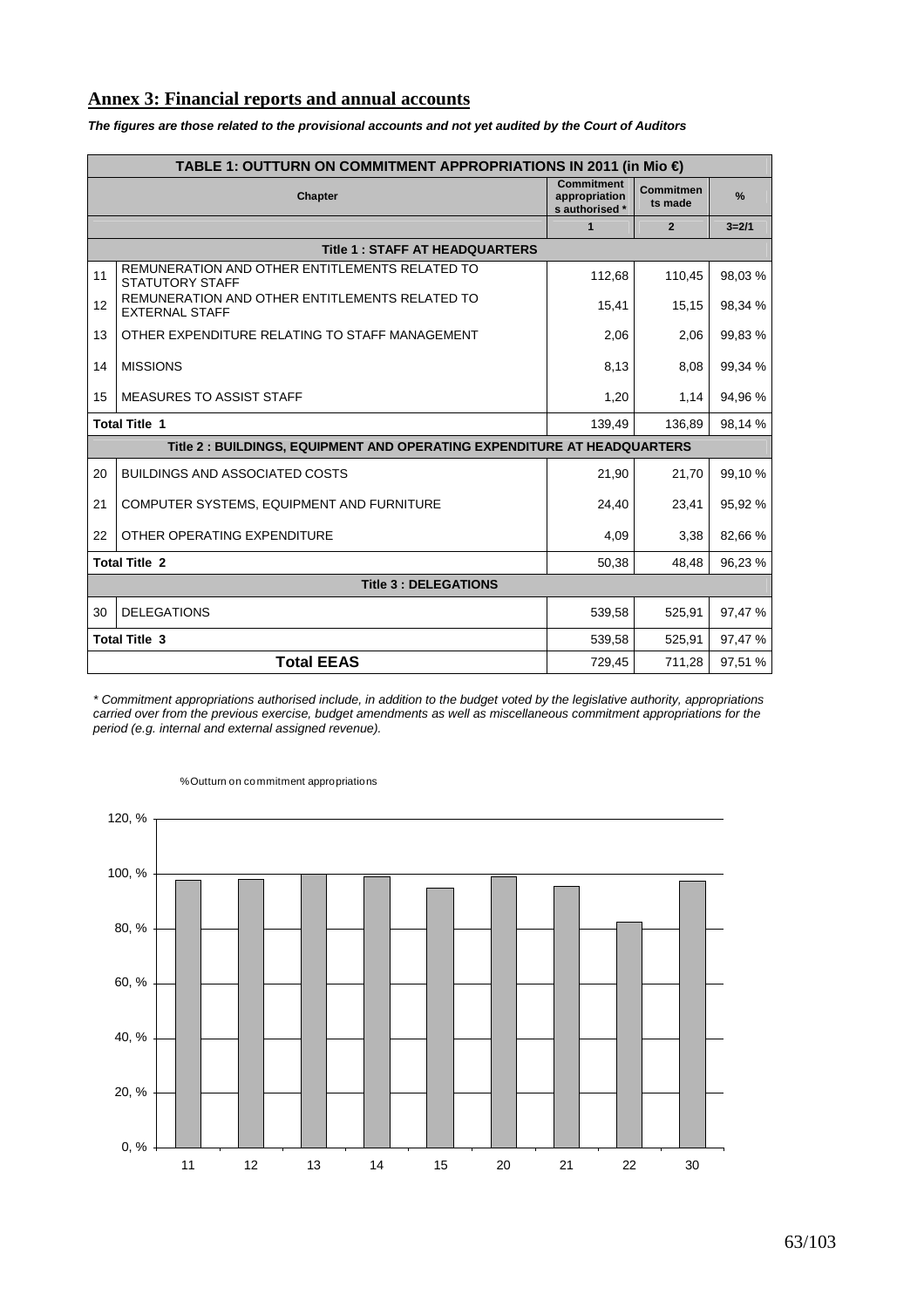|    | TABLE 2: OUTTURN ON PAYMENT APPROPRIATIONS IN 2011 (in Mio €)            |                                                  |                         |               |  |  |  |  |  |  |  |
|----|--------------------------------------------------------------------------|--------------------------------------------------|-------------------------|---------------|--|--|--|--|--|--|--|
|    | <b>Chapter</b>                                                           | <b>Payment</b><br>appropriations<br>authorised * | <b>Payments</b><br>made | %             |  |  |  |  |  |  |  |
|    |                                                                          | $\mathbf{1}$                                     | $\overline{2}$          | $3 = 2/1$     |  |  |  |  |  |  |  |
|    | <b>Title 1: STAFF AT HEADQUARTERS</b>                                    |                                                  |                         |               |  |  |  |  |  |  |  |
| 11 | REMUNERATION AND OTHER ENTITLEMENTS RELATED TO STATUTORY<br><b>STAFF</b> | 112,68                                           | 109,34                  | 97,04 %       |  |  |  |  |  |  |  |
| 12 | REMUNERATION AND OTHER ENTITLEMENTS RELATED TO EXTERNAL<br><b>STAFF</b>  | 15,41                                            | 13,71                   | 88,99 %       |  |  |  |  |  |  |  |
| 13 | OTHER EXPENDITURE RELATING TO STAFF MANAGEMENT                           | 2,12                                             | 1,65                    | 77,93 %       |  |  |  |  |  |  |  |
| 14 | <b>MISSIONS</b>                                                          | 8,13                                             | 6,20                    | 76,20%        |  |  |  |  |  |  |  |
| 15 | <b>MEASURES TO ASSIST STAFF</b>                                          | 1,20                                             | 0,61                    | 50,97%        |  |  |  |  |  |  |  |
|    | <b>Total Title 1</b>                                                     | 139,54                                           | 131,51                  | 94,25 %       |  |  |  |  |  |  |  |
|    | Title 2 : BUILDINGS, EQUIPMENT AND OPERATING EXPENDITURE AT HEADQUARTERS |                                                  |                         |               |  |  |  |  |  |  |  |
| 20 | <b>BUILDINGS AND ASSOCIATED COSTS</b>                                    | 21,90                                            | 19,87                   | 90,74 %       |  |  |  |  |  |  |  |
| 21 | COMPUTER SYSTEMS, EQUIPMENT AND FURNITURE                                | 24,57                                            | 18,48                   | 75,24 %       |  |  |  |  |  |  |  |
| 22 | OTHER OPERATING EXPENDITURE                                              | 3,99                                             | 2,30                    | 57,77 %       |  |  |  |  |  |  |  |
|    | <b>Total Title 2</b>                                                     | 50,45                                            | 40,65                   | 80,58%        |  |  |  |  |  |  |  |
|    | <b>Title 3: DELEGATIONS</b>                                              |                                                  |                         |               |  |  |  |  |  |  |  |
| 30 | <b>DELEGATIONS</b>                                                       | 586,56                                           | 509,61                  | 86,88<br>%    |  |  |  |  |  |  |  |
|    | <b>Total Title 3</b>                                                     | 586,56                                           | 509,61                  | 86,88<br>%    |  |  |  |  |  |  |  |
|    | <b>Total EEAS</b>                                                        | 776,56                                           | 681,78                  | 87,80<br>$\%$ |  |  |  |  |  |  |  |

\* Payment appropriations authorised include, in addition to the budget voted by the legislative authority, appropriations carried over from the previous exercise, budget amendments as well as miscellaneous payment appropriations for the period (e.g. internal and external assigned revenue).



#### % Outturn on payment appropriations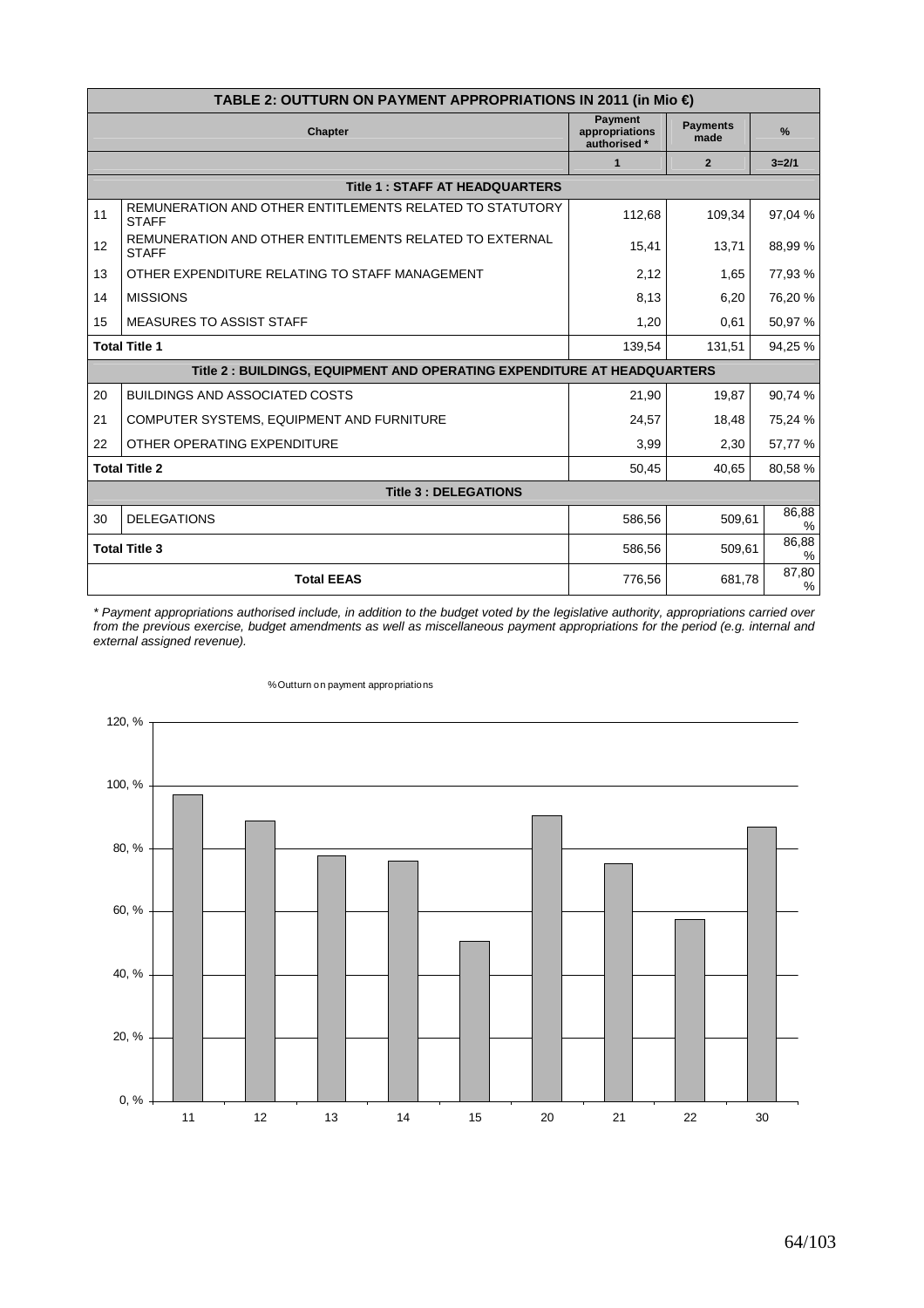|    | TABLE 3 : BREAKDOWN OF COMMITMENTS TO BE SETTLED AT 31/12/2011 (in Mio €)                                                     |                                                                         |                                |                             |                    |                                             |                                                                  |                                                                  |  |  |  |  |
|----|-------------------------------------------------------------------------------------------------------------------------------|-------------------------------------------------------------------------|--------------------------------|-----------------------------|--------------------|---------------------------------------------|------------------------------------------------------------------|------------------------------------------------------------------|--|--|--|--|
|    |                                                                                                                               |                                                                         | 2011 Commitments to be settled |                             |                    | <b>Commitments</b><br>to be settled<br>from | <b>Total of</b><br><b>Commitments</b><br>to be settled at<br>end | <b>Total of</b><br><b>Commitments</b><br>to be settled at<br>end |  |  |  |  |
|    | Chapter                                                                                                                       | <b>Commitments</b><br>2011                                              | <b>Payments</b><br>2011        | <b>RAL</b><br>2011          | % to be<br>settled | financial years<br>previous to<br>2011      | of financial year<br>2011<br>(incl.corrections                   | of financial year<br>2010<br>(incl.corrections                   |  |  |  |  |
|    |                                                                                                                               | 1                                                                       | $\overline{2}$                 | $3 = 1 - 2$                 | $4=1-21/1$         | 5                                           | $6 = 3 + 5$                                                      | $\overline{7}$                                                   |  |  |  |  |
|    |                                                                                                                               |                                                                         | Title 1: STAFF AT HEADQUARTERS |                             |                    |                                             |                                                                  |                                                                  |  |  |  |  |
| 11 | <b>REMUNERATION</b><br><b>AND OTHER</b><br><b>ENTITLEMENTS</b><br><b>RELATED TO</b><br>STATUTORY STAFF<br><b>REMUNERATION</b> | 109,34                                                                  | 109,34                         | 0,00                        | 0.00%              | 0,00                                        | 0,00                                                             | 0,00                                                             |  |  |  |  |
| 12 | AND OTHER<br><b>ENTITLEMENTS</b><br>RELATED TO<br><b>EXTERNAL STAFF</b><br>OTHER                                              | 14,15                                                                   | 13,71                          | 0,44                        | 3,09 %             | 0,00                                        | 0,44                                                             | 0,00                                                             |  |  |  |  |
| 13 | <b>EXPENDITURE</b><br>RELATING TO STAFF<br>MANAGEMENT                                                                         | 2,06                                                                    | 1,60                           | 0,46                        | 22,30 %            | 0,00                                        | 0,46                                                             | 0,06                                                             |  |  |  |  |
| 14 | <b>MISSIONS</b>                                                                                                               | 8,08                                                                    | 6,20                           | 1,88                        | 23,29 %            | 0,00                                        | 1,88                                                             | 0,00                                                             |  |  |  |  |
| 15 | <b>MEASURES TO</b><br><b>ASSIST STAFF</b>                                                                                     | 1,14                                                                    | 0,61                           | 0,53                        | 46,33%             | 0,00                                        | 0,53                                                             | 0,00                                                             |  |  |  |  |
|    | <b>Total Title 1</b>                                                                                                          | 134,77                                                                  | 131,46                         | 3,31                        | 2,45 %             | 0,00                                        | 3,31                                                             | 0,06                                                             |  |  |  |  |
|    |                                                                                                                               | Title 2: BUILDINGS, EQUIPMENT AND OPERATING EXPENDITURE AT HEADQUARTERS |                                |                             |                    |                                             |                                                                  |                                                                  |  |  |  |  |
| 20 | <b>BUILDINGS AND</b><br><b>ASSOCIATED COSTS</b>                                                                               | 21,70                                                                   | 19,87                          | 1,83                        | 8,44 %             | 0,00                                        | 1,83                                                             | 0,00                                                             |  |  |  |  |
| 21 | <b>COMPUTER</b><br>SYSTEMS.<br><b>EQUIPMENT AND</b><br><b>FURNITURE</b>                                                       | 23,41                                                                   | 18,32                          | 5,09                        | 21,74 %            | 0,00                                        | 5,09                                                             | 0,17                                                             |  |  |  |  |
| 22 | OTHER OPERATING<br><b>EXPENDITURE</b>                                                                                         | 3,38                                                                    | 2,30                           | 1,07                        | 31,83%             | 0,00                                        | 1,07                                                             | 0,00                                                             |  |  |  |  |
|    | <b>Total Title 2</b>                                                                                                          | 48,48                                                                   | 40.49                          | 8,00                        | 16,49 %            | 0,00                                        | 8,00                                                             | 0,17                                                             |  |  |  |  |
|    |                                                                                                                               |                                                                         |                                | <b>Title 3: DELEGATIONS</b> |                    |                                             |                                                                  |                                                                  |  |  |  |  |
| 30 | <b>DELEGATIONS</b>                                                                                                            | 524,78                                                                  | 471,41                         | 53,37                       | 10,17 %            | 0,00                                        | 53,37                                                            | 46,99                                                            |  |  |  |  |
|    | <b>Total Title 3</b>                                                                                                          | 524,78                                                                  | 471,41                         | 53,37                       | 10,17%             | 0,00                                        | 53,37                                                            | 46,99                                                            |  |  |  |  |
|    | <b>Total EEAS</b>                                                                                                             | 708,03                                                                  | 643,36                         | 64,67                       | 9.13%              | 0,00                                        | 64,67                                                            | 47,21                                                            |  |  |  |  |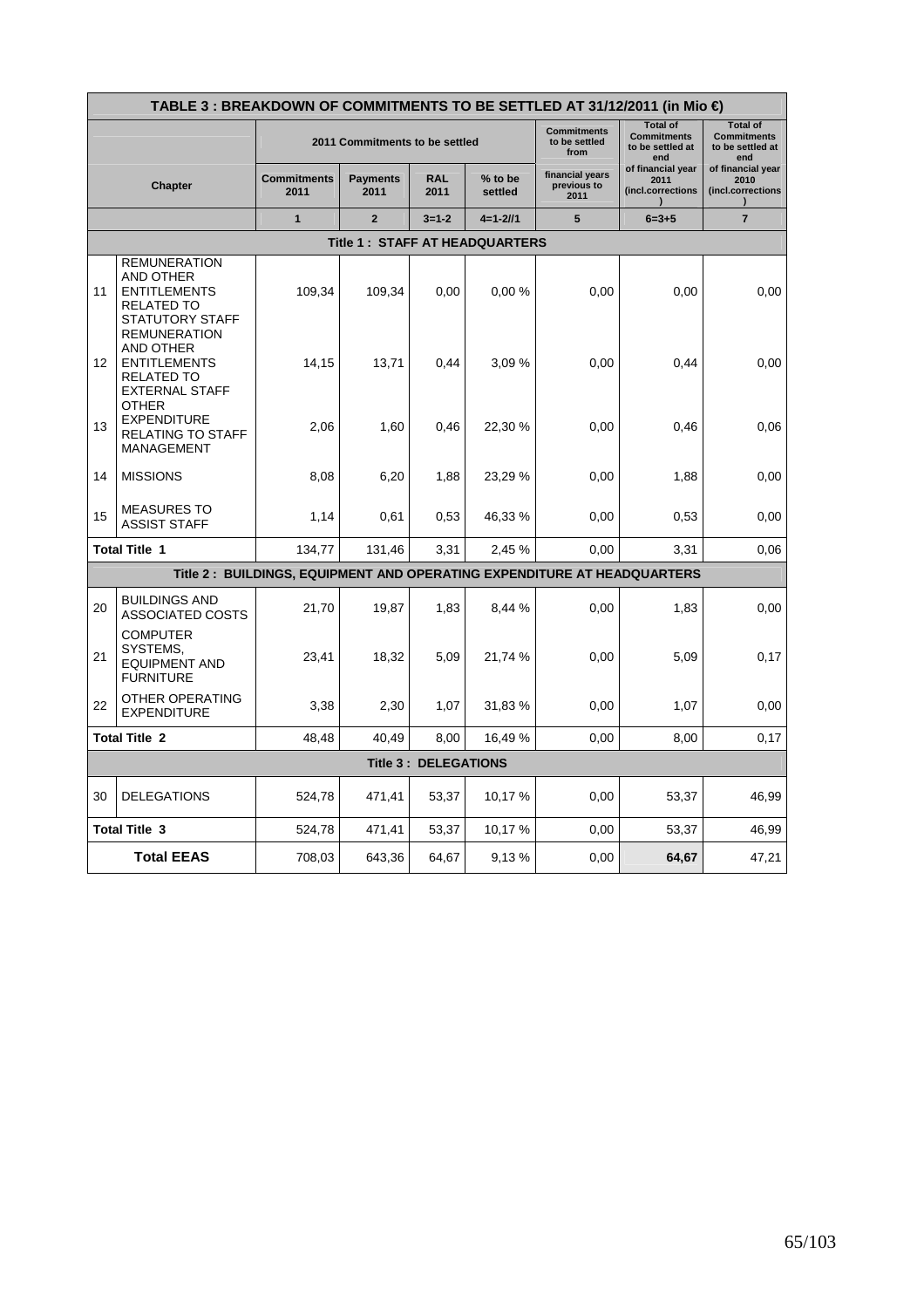Breakdow n of Commitments remaining to be settled (in Mio EUR)

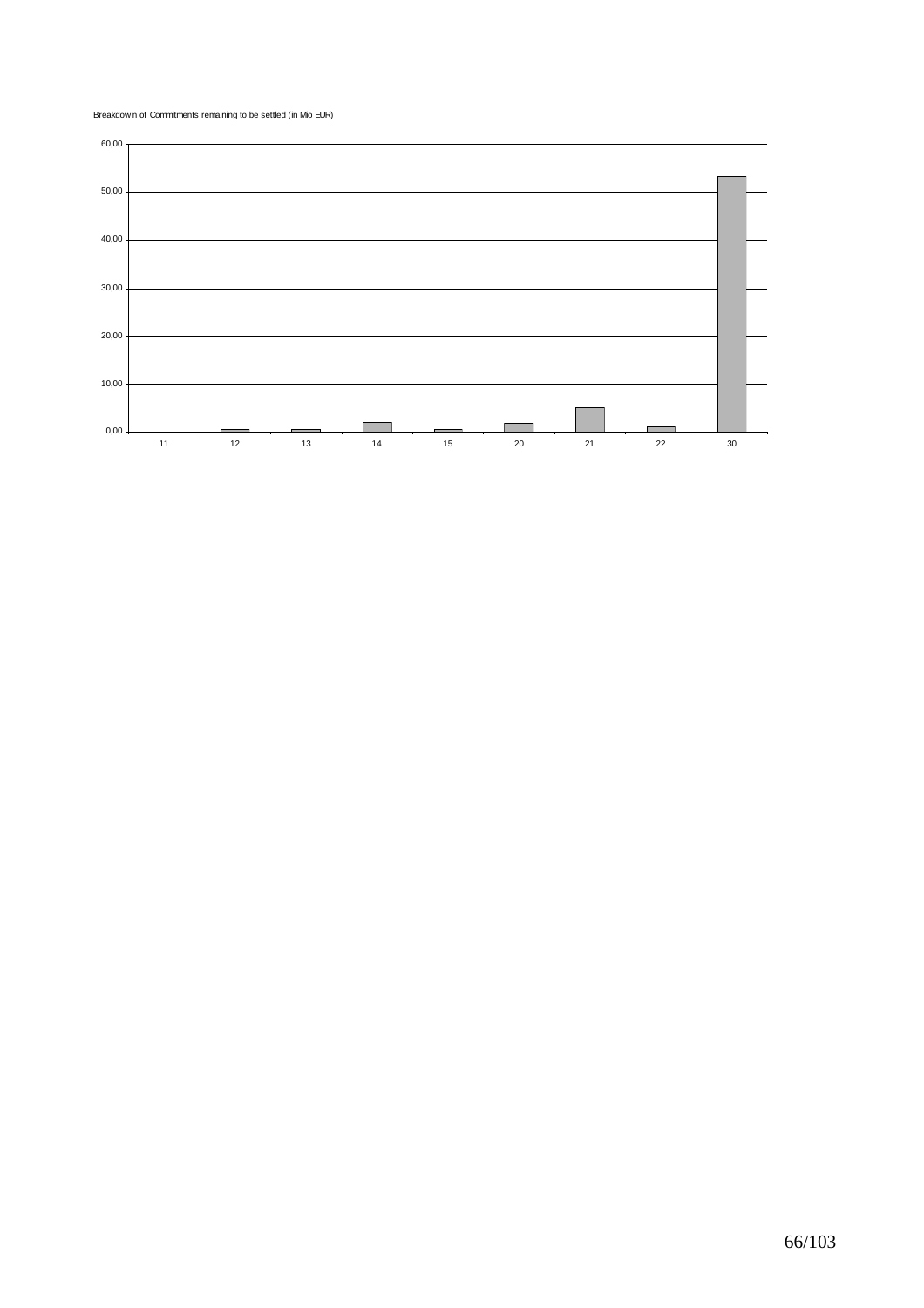#### **TABLE 4** : **Balance Sheet**

 $\overline{a}$ 

#### **BALANCE SHEET<sup>14</sup>**

|                                 | <b>EUR</b> '000 |
|---------------------------------|-----------------|
|                                 | 31.12.2011      |
| <b>NON-CURRENT ASSETS:</b>      |                 |
| Intangible assets               | 1 4 2 1         |
| Property, plant and equipment   | 83 533          |
| Long-term receivables           | 4 0 7 9         |
|                                 | 89 033          |
| <b>CURRENT ASSETS:</b>          |                 |
| Short-term pre-financing        | 1659            |
| Short-term receivables          | 49 614          |
| Cash and cash equivalents       | 140 347         |
|                                 | 191 620         |
| <b>TOTAL ASSETS</b>             | 280 653         |
| <b>NON-CURRENT LIABILITIES:</b> |                 |
| Other long-term liabilities     | (46 151)        |
|                                 | (46151)         |
| <b>CURRENT LIABILITIES:</b>     |                 |
| Short-term provisions           | (798)           |
| Payables                        | (37244)         |
|                                 | (38042)         |
| <b>TOTAL LIABILITIES</b>        | (84193)         |
| <b>NET ASSETS</b>               | 196 460         |
|                                 |                 |
| Accumulated surplus             | 12 003          |
| Economic outturn of the year    | 184 457         |
| <b>NET ASSETS</b>               | 196 460         |

<sup>&</sup>lt;sup>14</sup> The figures included in table 4 are provisional since they are, at this date, still subject to audit by the Court of Auditors. It is therefore possible that amounts included in this table may have to be adjusted following this audit.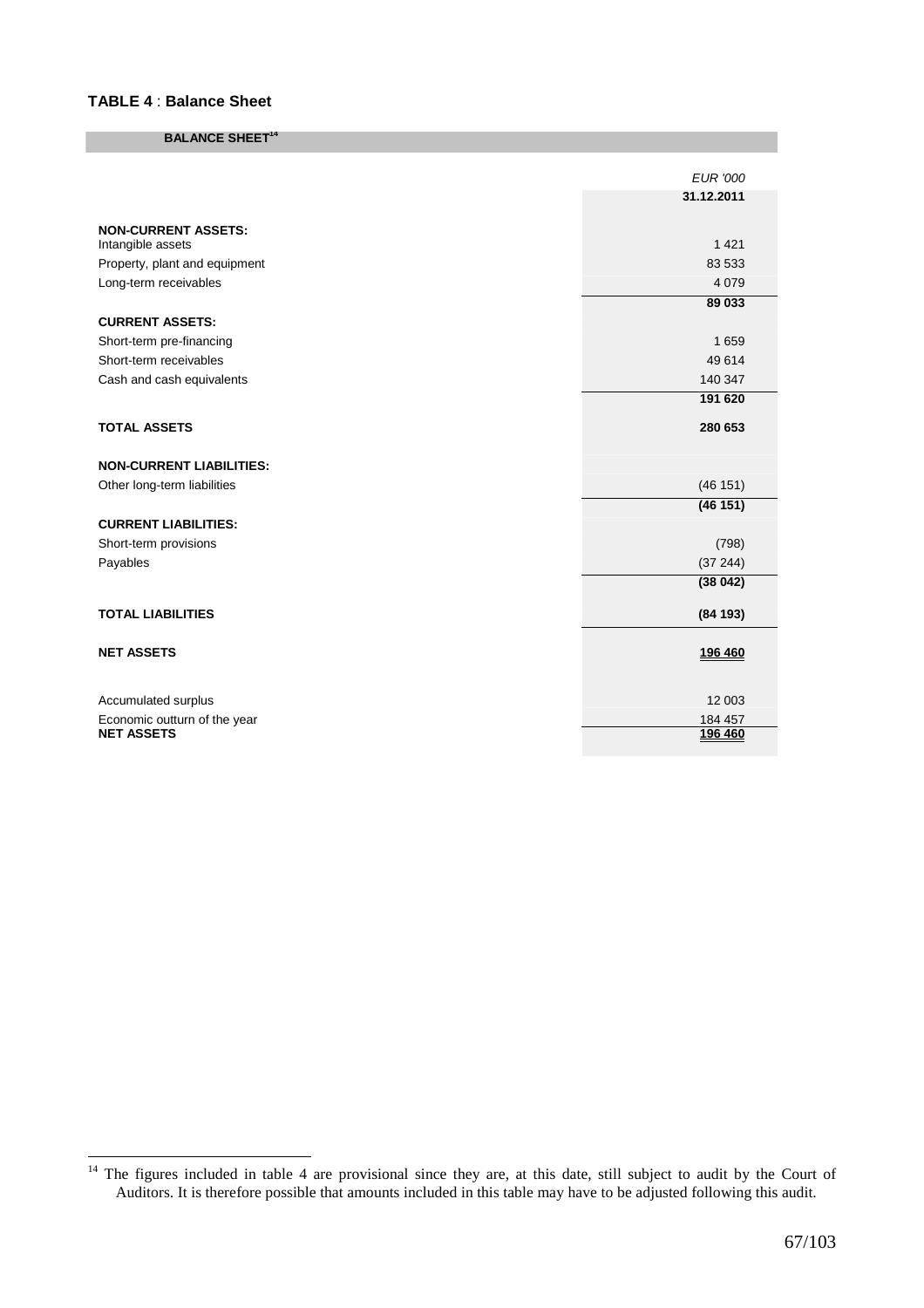#### **ECONOMIC OUTTURN ACCOUNT<sup>15</sup>**

 $\overline{a}$ 

|                                                                    | <b>EUR '000</b>  |
|--------------------------------------------------------------------|------------------|
|                                                                    | 2011             |
|                                                                    |                  |
| <b>OPERATING REVENUE</b><br>Own resource and contributions revenue | 711864           |
| Other operating revenue                                            | 172 477          |
|                                                                    | 884 341          |
|                                                                    |                  |
| <b>OPERATING EXPENSES</b>                                          |                  |
| Administrative expenses                                            | (692 872)        |
| Operating expenses                                                 | (7416)           |
|                                                                    | (700 288)        |
| <b>SURPLUS FROM OPERATING ACTIVITIES</b>                           | 184 053          |
|                                                                    |                  |
| Financial revenue                                                  | 767              |
| Financial expenses                                                 | (363)            |
|                                                                    |                  |
| <b>ECONOMIC OUTTURN FOR THE YEAR</b>                               | <u> 184 457 </u> |

<sup>&</sup>lt;sup>15</sup> The figures included in table 5 are provisional since they are, at this date, still subject to audit by the Court of Auditors. It is therefore possible that amounts included in this table may have to be adjusted following this audit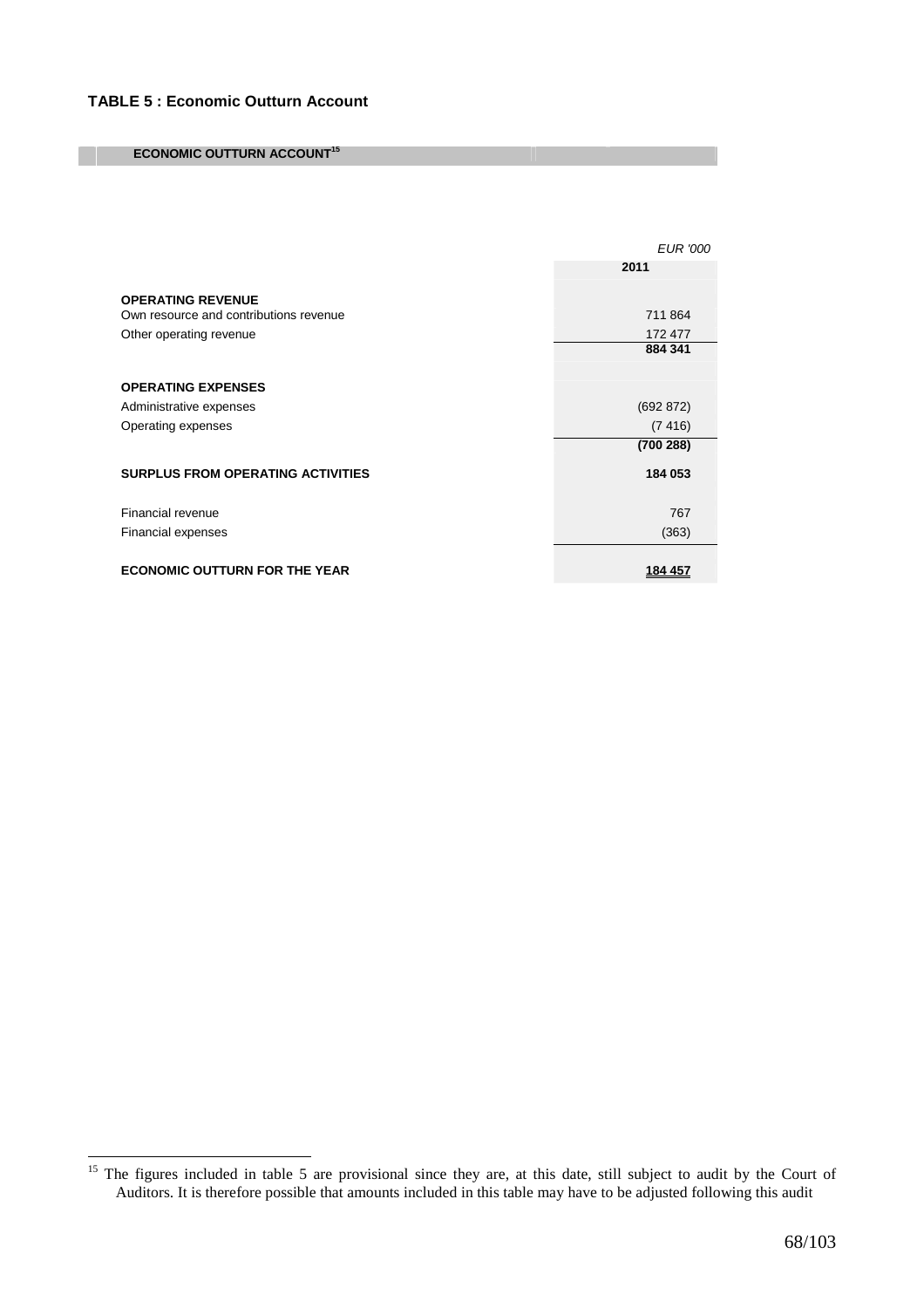# **TABLE 6 : Average Payment Times for 2011**

| <b>Legal Times</b>                              |                                           |                                                   |          |                                           |                                       |          |                                           |
|-------------------------------------------------|-------------------------------------------|---------------------------------------------------|----------|-------------------------------------------|---------------------------------------|----------|-------------------------------------------|
| <b>Maximum</b><br><b>Payment Time</b><br>(Days) | <b>Total Number of</b><br><b>Payments</b> | Nbr of<br><b>Payments</b><br>within Time<br>Limit | %        | Average<br><b>Payment Times</b><br>(Days) | <b>Nbr of Late</b><br><b>Payments</b> | %        | Average<br><b>Payment Times</b><br>(Days) |
| 2                                               | 1                                         |                                                   |          |                                           | 1                                     | 100,00 % | 38,00                                     |
| 3                                               | 265                                       | 5                                                 | 1,89%    | 2,60                                      | 260                                   | 98,11 %  | 26,68                                     |
| 4                                               | 1                                         |                                                   |          |                                           | 1                                     | 100,00 % | 35,00                                     |
| 5                                               | 9                                         |                                                   |          |                                           | 9                                     | 100,00%  | 31,78                                     |
| 7                                               | 24                                        | 2                                                 | 8,33%    | 4,50                                      | 22                                    | 91,67 %  | 29,41                                     |
| 8                                               | 1                                         |                                                   |          |                                           | 1                                     | 100,00 % | 54,00                                     |
| 10 <sup>°</sup>                                 | 47                                        | 13                                                | 27,66 %  | 7,46                                      | 34                                    | 72,34 %  | 23,91                                     |
| 14                                              | $\overline{2}$                            | 2                                                 | 100,00 % | 5,50                                      |                                       |          |                                           |
| 20                                              | $\overline{2}$                            | 2                                                 | 100,00 % | 19,00                                     |                                       |          |                                           |
| 30                                              | 133064                                    | 102003                                            | 76,66 %  | 15,91                                     | 31061                                 | 23,34 %  | 48,22                                     |
| 45                                              | 18861                                     | 17852                                             | 94,65 %  | 20,59                                     | 1009                                  | 5,35 %   | 59,15                                     |
| 60                                              | 2582                                      | 2518                                              | 97,52 %  | 26,36                                     | 64                                    | 2,48 %   | 74,57                                     |
| 75                                              | 1                                         | 1                                                 | 100,00 % | 24,00                                     |                                       |          |                                           |

| <b>Total Number of</b><br><b>Payments</b> | 154860 | 122398 | 79.04 % |       | 32462 | 20,96 % |       |
|-------------------------------------------|--------|--------|---------|-------|-------|---------|-------|
| <b>Average Payment</b><br>Time            | 23,43  |        |         | 16.80 |       |         | 48,40 |

| <b>Target Times</b>                  |                                           |                                                           |               |                                           |                                       |               |                                                  |
|--------------------------------------|-------------------------------------------|-----------------------------------------------------------|---------------|-------------------------------------------|---------------------------------------|---------------|--------------------------------------------------|
| <b>Target Payment</b><br>Time (Days) | <b>Total Number of</b><br><b>Payments</b> | Nbr of<br><b>Payments</b><br>within<br><b>Target Time</b> | $\frac{9}{6}$ | Average<br><b>Payment Times</b><br>(Days) | <b>Nbr of Late</b><br><b>Payments</b> | $\frac{9}{6}$ | Average<br><b>Payment</b><br><b>Times (Days)</b> |
| 2                                    | 1                                         |                                                           |               |                                           |                                       | 100,00 %      | 38,00                                            |
| 3                                    | 265                                       | 5                                                         | 1,89%         | 2,60                                      | 260                                   | 98,11 %       | 26,68                                            |
| 4                                    | 1                                         |                                                           |               |                                           |                                       | 100,00 %      | 35,00                                            |
| 5                                    | 9                                         |                                                           |               |                                           | 9                                     | 100,00 %      | 31,78                                            |
| $\overline{7}$                       | 24                                        | 2                                                         | 8,33 %        | 4,50                                      | 22                                    | 91,67 %       | 29,41                                            |
| 8                                    | 1                                         |                                                           |               |                                           |                                       | 100,00 %      | 54,00                                            |
| 10                                   | 47                                        | 13                                                        | 27,66 %       | 7,46                                      | 34                                    | 72,34 %       | 23,91                                            |
| 14                                   | 2                                         | 2                                                         | 100,00 %      | 5,50                                      |                                       |               |                                                  |
| 20                                   | 36                                        | 16                                                        | 44,44 %       | 13,99                                     | 20                                    | 55,56 %       | 34,06                                            |
| 30                                   | 154474                                    | 120413                                                    | 77,95 %       | 15,77                                     | 34061                                 | 22,05 %       | 47,63                                            |

| <b>Total Number of</b><br><b>Payments</b> | 154860 | 120451 | 77.78% |       | 34409 | 22,22 % |       |
|-------------------------------------------|--------|--------|--------|-------|-------|---------|-------|
| <b>Average Payment</b><br>Time            | 22.80  |        |        | 15,77 |       |         | 47.42 |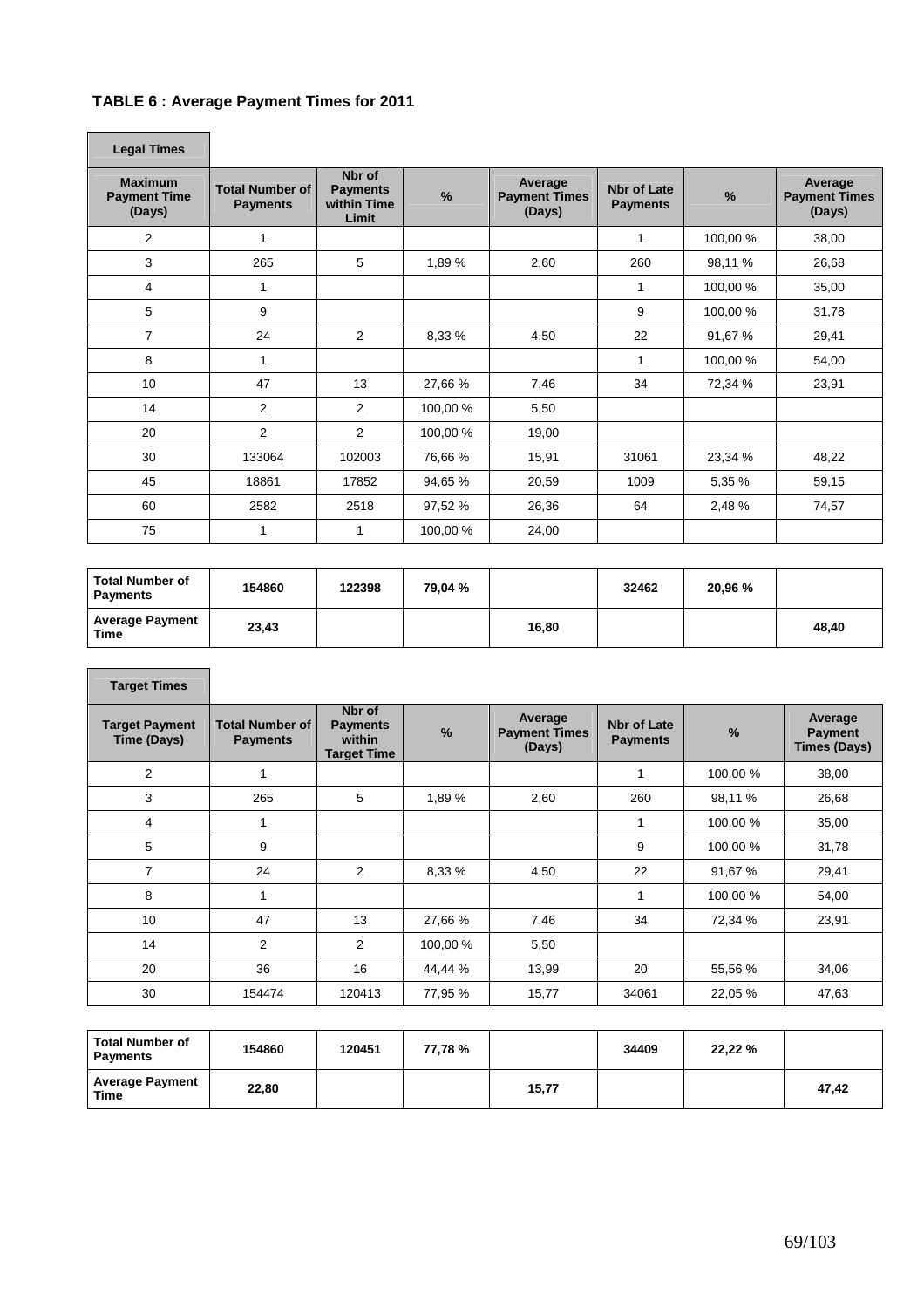| <b>Suspensions</b>                                          |                                                        |                                                  |                             |                                                        |                                                  |                                         |                                    |
|-------------------------------------------------------------|--------------------------------------------------------|--------------------------------------------------|-----------------------------|--------------------------------------------------------|--------------------------------------------------|-----------------------------------------|------------------------------------|
| <b>Average Report</b><br>Approval<br><b>Suspension Days</b> | Average<br><b>Payment</b><br><b>Suspension</b><br>Days | Number of<br><b>Suspended</b><br><b>Payments</b> | % of Total<br><b>Number</b> | <b>Total</b><br><b>Number</b><br>οf<br><b>Payments</b> | Amount of<br><b>Suspended</b><br><b>Payments</b> | $%$ of<br><b>Total</b><br><b>Amount</b> | <b>Total Paid</b><br><b>Amount</b> |
| 0                                                           | 40                                                     | 370                                              | 0.24%                       | 154860                                                 | 4.589.049,50                                     | 0.63%                                   | 726.153.529,77                     |

| Late Interest paid in 2011 |                   |                                            |              |  |  |  |  |  |
|----------------------------|-------------------|--------------------------------------------|--------------|--|--|--|--|--|
|                            | <b>GL Account</b> | <b>Description</b>                         | Amount (Eur) |  |  |  |  |  |
| EEAS                       | 65010100          | Interest on late payment of charges New FR | 1401,09      |  |  |  |  |  |
|                            |                   |                                            | 1401,09      |  |  |  |  |  |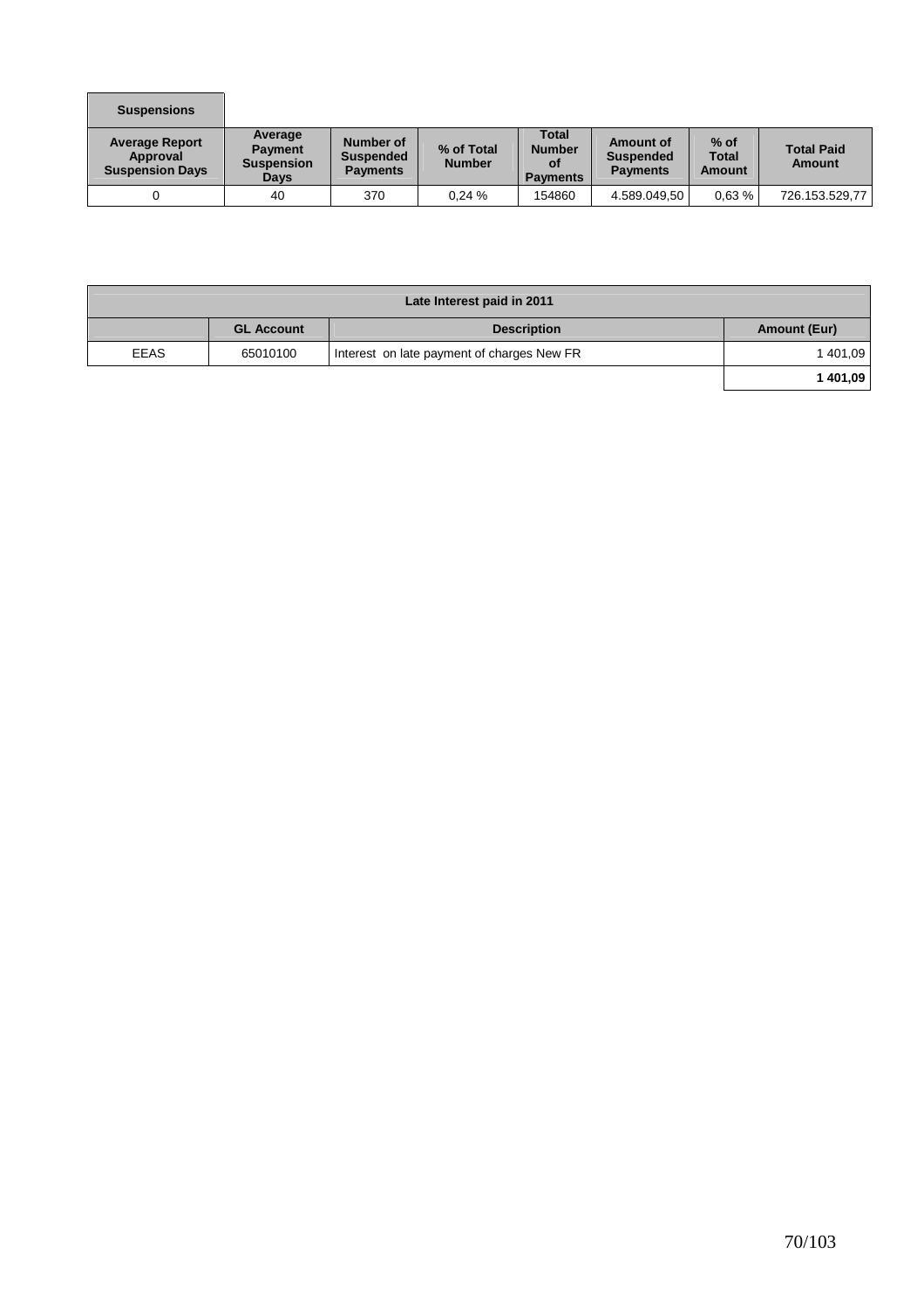|                                                     | <b>TABLE 7: SITUATION ON REVENUE AND INCOME IN 2011</b> |                                    |                               |               |                                |                 |               |             |  |  |  |  |
|-----------------------------------------------------|---------------------------------------------------------|------------------------------------|-------------------------------|---------------|--------------------------------|-----------------|---------------|-------------|--|--|--|--|
|                                                     |                                                         |                                    | Revenue and income recognized |               | Revenue and income cashed from | Outstanding     |               |             |  |  |  |  |
|                                                     | Chapter                                                 | Current year RO<br>Carried over RO |                               | Total         | <b>Current Year RO</b>         | Carried over RO | Total         | balance     |  |  |  |  |
|                                                     |                                                         |                                    |                               | $3 = 1 + 2$   | $\mathbf{a}$                   | $\mathbf{b}$    | $6=4+5$       | $7 = 3 - 6$ |  |  |  |  |
| Title 4: MISCELLANEOUS UNION TAXES, LEVIES AND DUES |                                                         |                                    |                               |               |                                |                 |               |             |  |  |  |  |
| 40                                                  | DEDUCTIONS FROM STAFF REMUNERATION                      | 18.511.534,27                      | 0,00                          | 18.511.534,27 | 18.511.534,27                  | 0,00            | 18.511.534,27 | 0,00        |  |  |  |  |
| 41                                                  | CONTRIBUTIONS TO THE PENSION SCHEME                     | 16.525.524,50                      | 0,00                          | 16.525.524,50 | 16.525.524,50                  | 0,00            | 16.525.524,50 | 0,00        |  |  |  |  |
|                                                     | <b>Total Title 4</b>                                    | 35.037.058,77                      | 0,00                          | 35.037.058,77 | 35.037.058,77                  | 0,00            | 35.037.058,77 | 0,00        |  |  |  |  |

|    | Title 5: REVENUE ACCRUING FROM THE ADMINISTRATIVE OPERATION OF THE INSTITUTIONS                      |                |      |                |                |      |                |            |  |  |  |  |
|----|------------------------------------------------------------------------------------------------------|----------------|------|----------------|----------------|------|----------------|------------|--|--|--|--|
| 52 | REVENUE FROM INVESTMENTS OR LOANS<br><b>GRANTED, BANK AND OTHER INTEREST</b>                         | 604.731.19     | 0.00 | 604.731.19     | 604.731.19     | 0.00 | 604.731.19     | 0.00       |  |  |  |  |
| 57 | OTHER CONTRIBUTIONS AND REFUNDS CONNECTED<br>WITH THE ADMINISTRATIVE OPERATION OF THE<br>INSTITUTION | 258.814.143,49 | 0.00 | 258.814.143,49 | 258.579.544,14 | 0,00 | 258.579.544,14 | 234.599,35 |  |  |  |  |
|    | Total Title 5                                                                                        | 259.418.874.68 | 0.00 | 259.418.874.68 | 259.184.275.33 | 0.00 | 259.184.275.33 | 234.599,35 |  |  |  |  |

|    | <b>Title 9: MISCELLANEOUS REVENUE</b> |            |      |            |            |      |            |      |  |  |  |  |
|----|---------------------------------------|------------|------|------------|------------|------|------------|------|--|--|--|--|
| 90 | MISCELLANEOUS REVENUE                 | 658.307,55 | 0,00 | 658.307,55 | 658.307,55 | 0,00 | 658.307,55 | 0,00 |  |  |  |  |
|    | <b>Total Title 9</b>                  | 658.307,55 | 0,00 | 658.307,55 | 658.307,55 | 0,00 | 658.307,55 | 0,00 |  |  |  |  |

| 14<br>╭<br>.<br>$-1.1$<br>.<br>$\sim$<br>-nv | otal | つロら | 0.00<br>1.00<br>יומי | ንዕፍ | 00.، | 294.879.641.65 | 0.00 | ---<br>879.641<br>294.87. | 234.599.35 |
|----------------------------------------------|------|-----|----------------------|-----|------|----------------|------|---------------------------|------------|
|----------------------------------------------|------|-----|----------------------|-----|------|----------------|------|---------------------------|------------|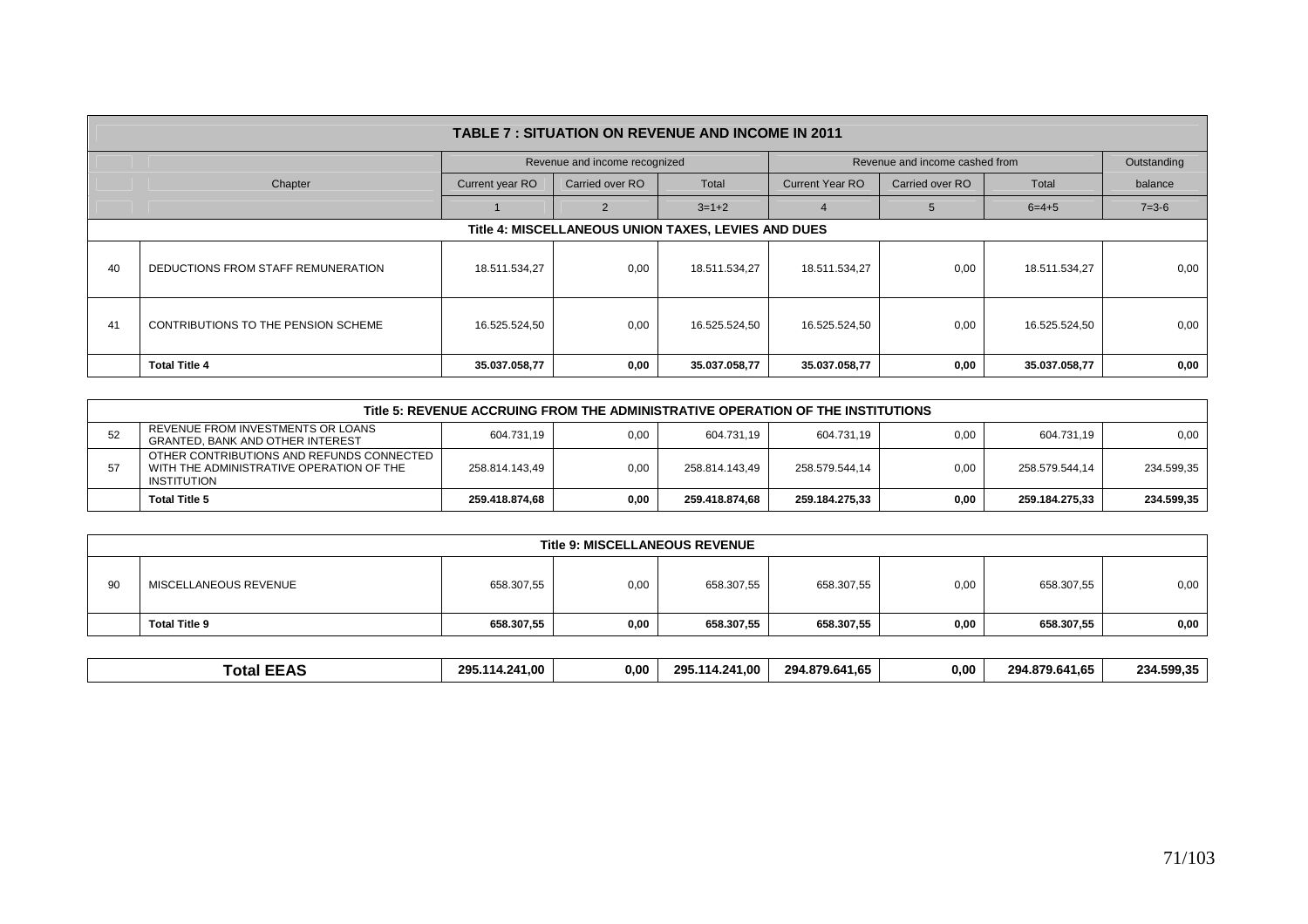# **TABLE 8 : RECOVERY OF UNDUE PAYMENTS (Number of Recovery Contexts and corresponding Transaction Amount)**

| <b>RECOVERY</b><br><b>ORDERS</b><br><b>ISSUED IN</b><br>2011 | <b>Error</b> |                  | <b>Follow Up</b> |                            | <b>Irregularity</b> |                  | No error /<br>irregularity |                  | <b>Not</b><br>specified |                            | <b>TOTALS</b> |                  |
|--------------------------------------------------------------|--------------|------------------|------------------|----------------------------|---------------------|------------------|----------------------------|------------------|-------------------------|----------------------------|---------------|------------------|
| Year of<br>Origin<br>(commitment                             | <b>Nbr</b>   | <b>RO Amount</b> | <b>Nbr</b>       | <b>RO</b><br><b>Amount</b> | <b>Nbr</b>          | <b>RO Amount</b> | <b>Nbr</b>                 | <b>RO Amount</b> | <b>Nbr</b>              | <b>RO</b><br><b>Amount</b> | <b>Nbr</b>    | <b>RO Amount</b> |
| 2007                                                         |              |                  |                  |                            |                     | 1.401,35         |                            |                  |                         |                            |               | 1.401,35         |
| 2010                                                         |              |                  |                  | 9.100,00                   |                     | 4.055,09         |                            |                  |                         |                            | 2             | 13.155,09        |
| 2011                                                         | 2            | 46.523,57        |                  |                            |                     |                  | 3                          | 154.861,43       | 2                       | 6.469,38                   |               | 207.854,38       |
| <b>No Link</b>                                               |              | 5.722,89         |                  |                            | $\overline{2}$      | 1.565,70         | 54                         | 204.091.103,01   |                         | 98.757,40                  | 64            | 204.197.149,0    |
|                                                              | 3            | 52.246,46        |                  | 9.100,00                   | 4                   | 7.022,14         | 57                         | 204.245.964,44   | 9                       | 105.226,78                 | 74            | 204.419.559,8    |

| <b>EXPENSES</b>                           | <b>Not</b><br>specifie |               |
|-------------------------------------------|------------------------|---------------|
|                                           | <b>Nbr</b>             | <b>Amount</b> |
| <b>INCOME LINES IN</b><br><b>INVOICES</b> |                        | $-96.11$      |

|                                              | <b>Nbr</b> | Non-<br><b>Eligible</b><br><b>Amount</b> |
|----------------------------------------------|------------|------------------------------------------|
| NON ELIGIBLE AMOUNT IN<br><b>COST CLAIMS</b> |            |                                          |

|                     | Error      |                              | <b>Follow</b><br>Up |                              | <b>Irregularit</b> |                              | No error /<br>irregularit |                              | <b>Not</b><br>specified |                              |
|---------------------|------------|------------------------------|---------------------|------------------------------|--------------------|------------------------------|---------------------------|------------------------------|-------------------------|------------------------------|
|                     | <b>Nbr</b> | <b>Credit Note</b><br>Amount | <b>Nbr</b>          | <b>Credit Note</b><br>Amount | <b>Nbr</b>         | <b>Credit Note</b><br>Amount | <b>Nbr</b>                | <b>Credit Note</b><br>Amount | <b>Nbr</b>              | <b>Credit Note</b><br>Amount |
| <b>CREDIT NOTES</b> |            | $-2.437,45$                  |                     | $-205.209.85$                | 21                 | $-2.951,60$                  | 97                        | $-301.973.15$                |                         | $-51.995, 19$                |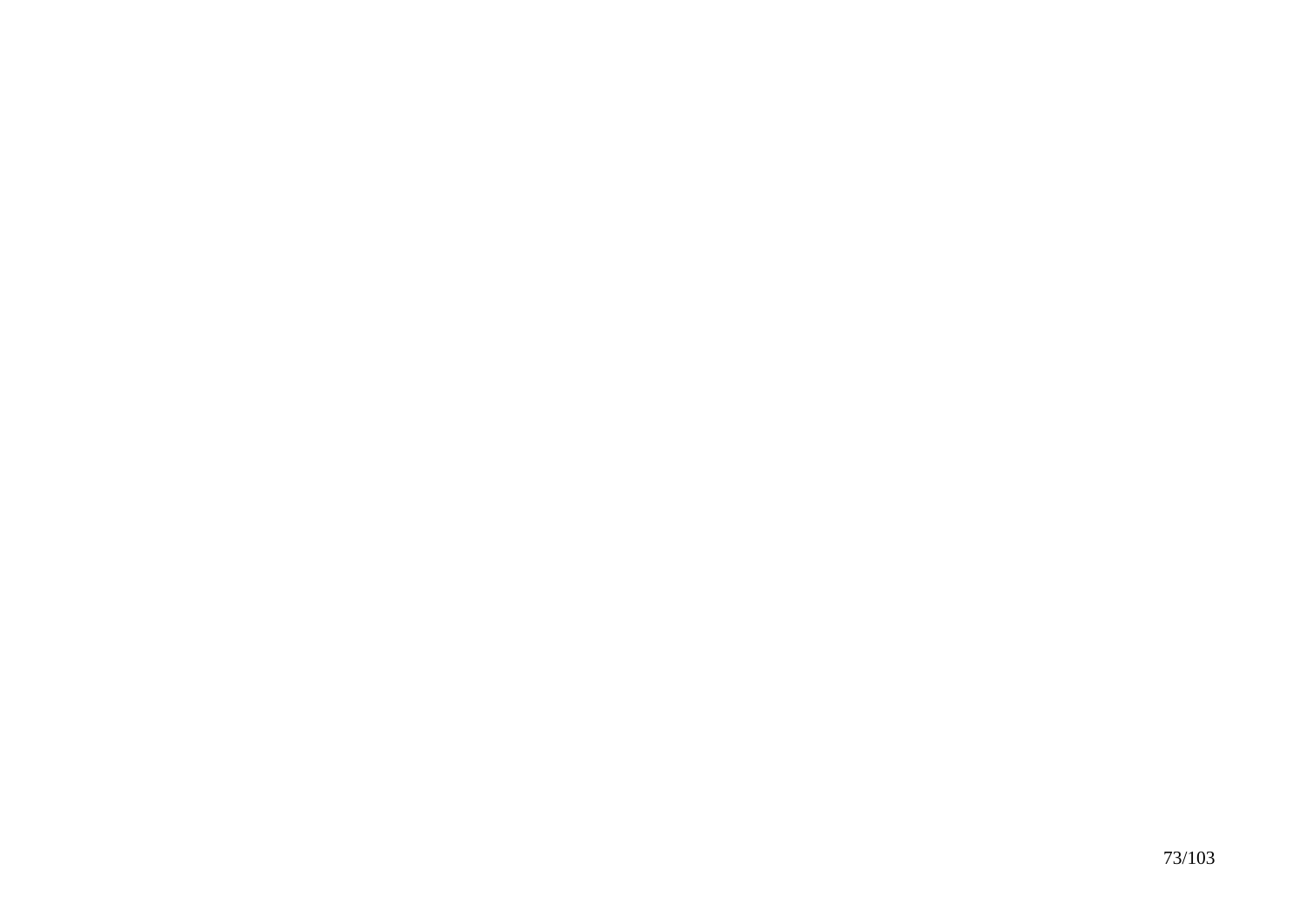#### **TABLE 9: AGEING BALANCE OF RECOVERY ORDERS AT 31/12/2011 - EEAS**

| <b>Year of</b><br>Origin | Number at<br>01/01/2011 | Number at<br>31/12/2011 | <b>Evolution</b> | <b>Open Amount</b><br>(Eur) at<br>01/01/2011 | <b>Open Amount</b><br>(Eur) at<br>31/12/2011 | <b>Evolution</b> |
|--------------------------|-------------------------|-------------------------|------------------|----------------------------------------------|----------------------------------------------|------------------|
| 2011                     |                         | 20.                     | 1900.00 %        | 189.125.827,09                               | 371.976,29                                   | $-99.80\,\%$     |
| Totals                   |                         | 20.                     | 1900.00 %        | 189.125.827,09                               | 371.976,29                                   | $-99,80%$        |

| TABLE 10 : RECOVERY ORDER WAIVERS IN 2011 >= EUR 100.000 |                                     |                                        |                                                        |                                   |                                      |                 |
|----------------------------------------------------------|-------------------------------------|----------------------------------------|--------------------------------------------------------|-----------------------------------|--------------------------------------|-----------------|
|                                                          | <b>Waiver</b><br><b>Central Key</b> | <b>Linked RO</b><br><b>Central Key</b> | <b>RO</b><br><b>Accepted</b><br><b>Amount</b><br>(Eur) | <b>LE Account</b><br><b>Group</b> | <b>Commission</b><br><b>Decision</b> | <b>Comments</b> |

| <b>Total EEAS</b>           |  |
|-----------------------------|--|
|                             |  |
| <b>Number of RO waivers</b> |  |

There were no recovery orders in excess of 100.000  $\epsilon$  waived.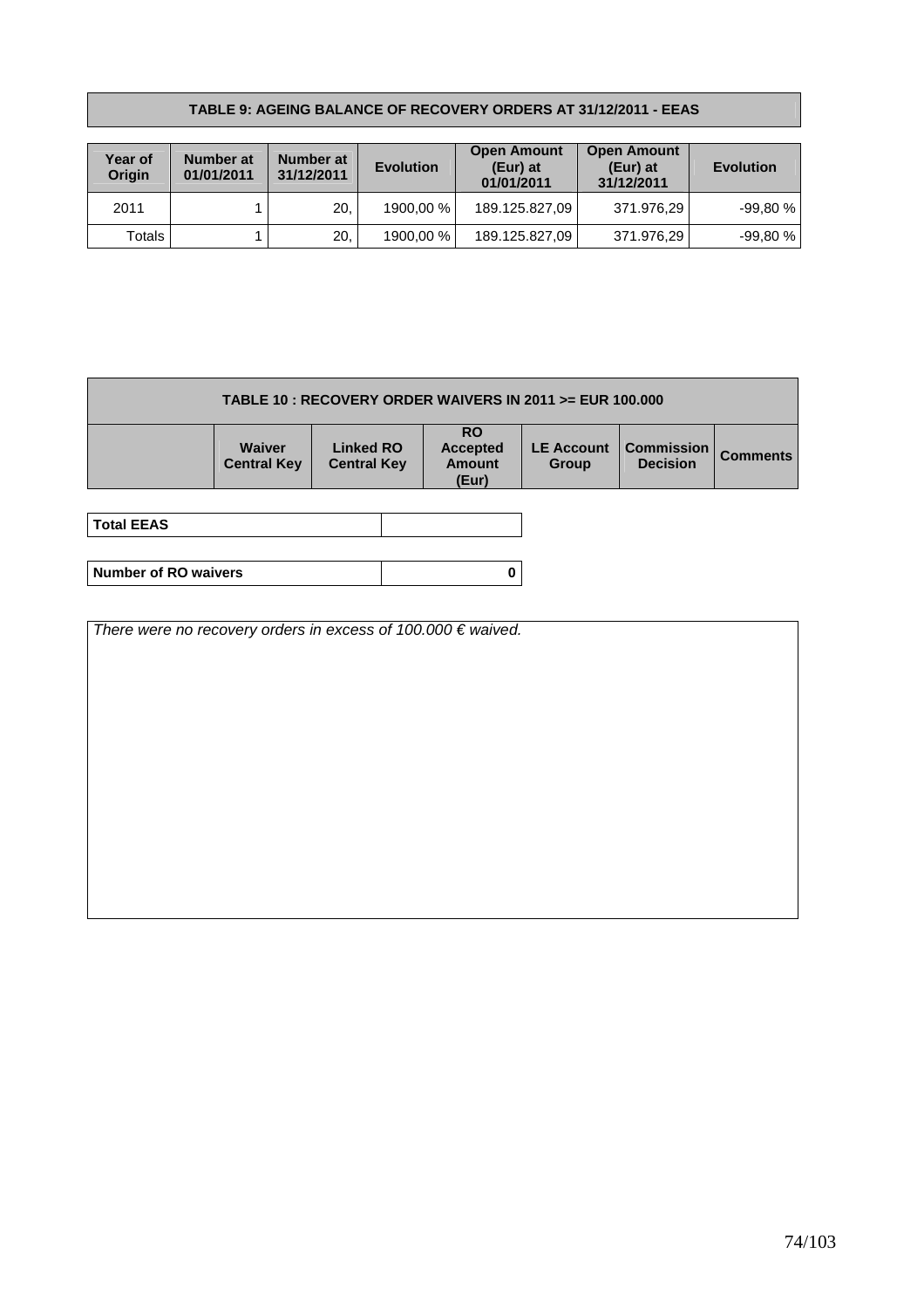## **TABLE 11 : Census of negotiated procedures (> 60.000 €, excluding building contracts)**

| <b>Headquarters</b><br>Divisions /<br><b>Delegations</b> | Name of the<br>contractor                                        | Address of the contractor                           | Type of<br>contrat                       | Legal<br>base   | <b>Global amount</b><br>for the whole<br>contract $(\epsilon)$ | duration of the Reason for the choice of the negotiated procedure                                      |
|----------------------------------------------------------|------------------------------------------------------------------|-----------------------------------------------------|------------------------------------------|-----------------|----------------------------------------------------------------|--------------------------------------------------------------------------------------------------------|
| MDR.B1                                                   | <b>Argus Security</b><br>Projects Ltd                            | Nyugati Ter 9, III/6<br>1055 Budapest<br>Hongrie    | <b>Services</b>                          | 126.1.c         | 932.310.00                                                     | Extreme urgency                                                                                        |
| MDR.B2                                                   | SECURITAS S.A.                                                   | Font Saint-Landry<br>1120 Bruxelles<br>Belgium      | Services                                 | $126.1$ .       | 276.784.00                                                     | Contract declared to be secret                                                                         |
| MDR.B3                                                   | <b>SIEMENS</b><br><b>ENTERPRISE</b><br><b>COMMUNICATION</b><br>S | Guide Gezellestraat 121<br>B-1654 Beersel/Huizingen | Services                                 | 126.1.f         | 188.497,00                                                     | Repetition of similar services entrusted to the economic operator that awarded the<br>initial contract |
| MDR.B3                                                   | <b>SIEMENS</b><br><b>ENTERPRISE</b><br><b>COMMUNICATION</b><br>S | Guide Gezellestraat 121<br>B-1654 Beersel/Huizingen | Services                                 | 126.1.f         | 121.944,00                                                     | Repetition of similar services entrusted to the economic operator that awarded the<br>initial contract |
| ANGOLA                                                   | Divisao de Siguraça<br><b>LDA</b>                                |                                                     | Security<br>Guards                       | 126.1e<br>126.2 | 243.162,00                                                     | Extension                                                                                              |
| <b>LYBIA</b><br>(Banghazi)                               | <b>SMS-GALEA</b>                                                 |                                                     | Security<br>Services                     | 126.1c          | 176.000,00                                                     | Urgency - Immediate response to the needs                                                              |
| <b>LYBIA</b><br>(Banghazi)                               | <b>SMS-GALEA</b>                                                 |                                                     | Security<br>Services                     | 126.1c          | 67.500,00                                                      | Urgency - Immediate response to the needs                                                              |
| MDR.A4                                                   | Kühne & Nagel                                                    |                                                     | Air &<br>Maritime<br>freight<br>services | 126             | 168.155,00                                                     | Urgency - delivery of armoured vehicules - LYBIA (Tripoli)                                             |
| Brazil                                                   | <b>Brasfort Empresa</b><br>de Segurança Ltda                     | SAAN - Quadra 01 n.º 635<br>Brasília - DF           | Security<br>Services                     | 126.1           | 3.900.000.00                                                   |                                                                                                        |
| <b>HAITI</b>                                             | <b>EXPERT CONCEPT</b>                                            | No 38, Ruelle Wang, Port-<br>au-Prince              | Works                                    | 126             | 494.198.32                                                     | Urgency and Danger of collapse                                                                         |
| <b>JAPAN</b>                                             | <b>Crown Relocation</b>                                          |                                                     | Removal<br>Services                      | 127.1a          | 84.804,00                                                      |                                                                                                        |
| <b>KENYA</b>                                             | Kenya Kazi Services<br>Ltd                                       |                                                     | Security<br>Services                     | 126.1e<br>126.2 | 223.081,00                                                     | Extension of FWC for security services                                                                 |
| <b>MALAWI</b>                                            | <b>Ursa Security</b><br>International (USI)                      |                                                     | Security<br>Guards                       | 127.1a)         | 104.000,00                                                     |                                                                                                        |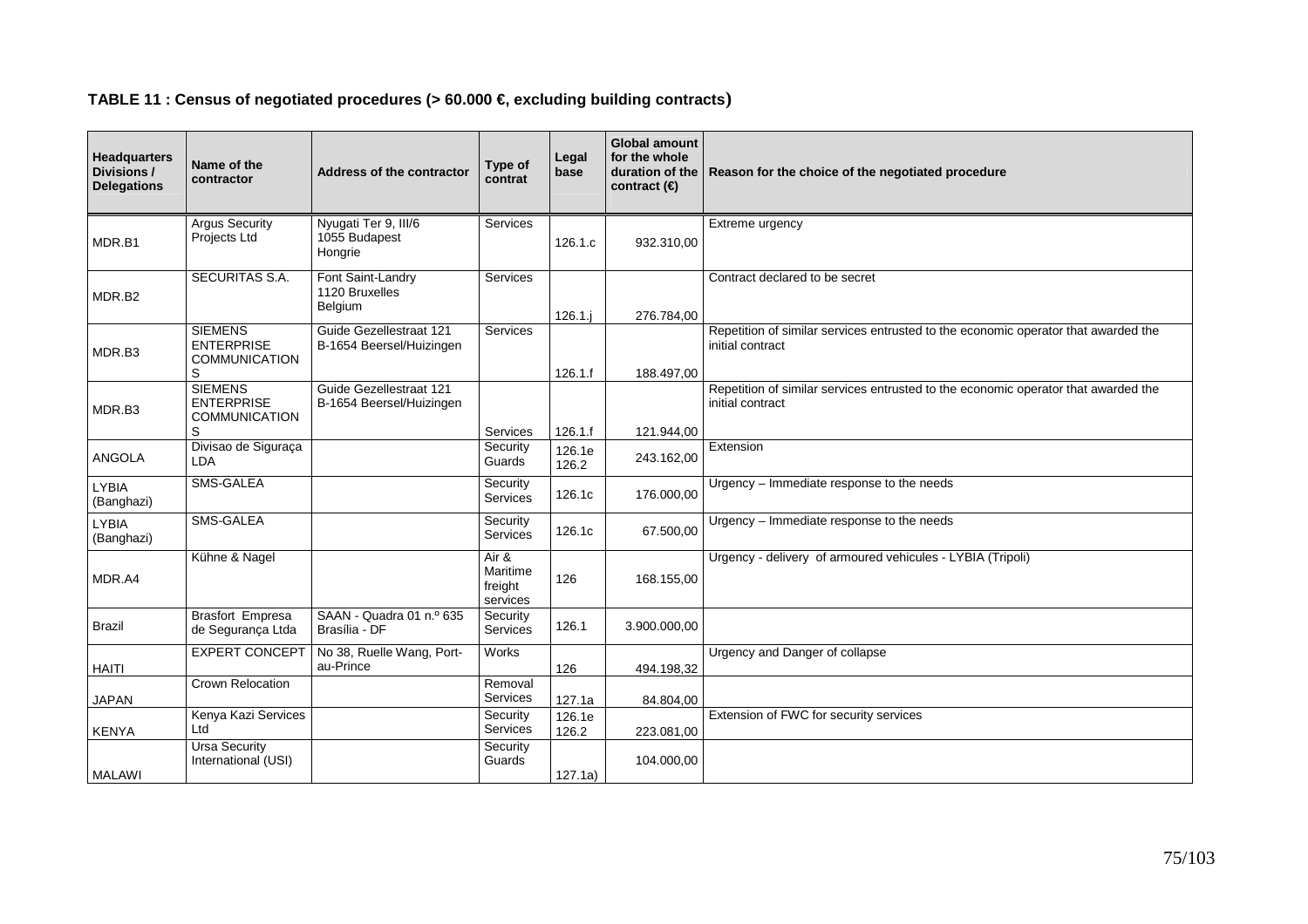|                  | Soluciones para TI        | Avenida Vasco de Quiroga  | Services     |        |              |                                                                                    |
|------------------|---------------------------|---------------------------|--------------|--------|--------------|------------------------------------------------------------------------------------|
|                  | S.A. de C.V.              | 3900                      |              |        |              | The Delegation has to outsource the IT services. The IT company is providing the   |
|                  |                           | Torre A Piso 10           |              |        |              | Delegation with a are very sensitive type of services, where confidentiality, and  |
|                  |                           | Colonia Lomas de Santa    |              |        |              | reliability are essential aspects. This company is now working on basis of annual  |
|                  |                           | Fé, Delegación Cuajimalpa |              |        |              | contracts since 2008 and has proved to provide high quality and reliable services. |
|                  |                           | México DF, CP 05300       |              |        |              | Their services are closely supervised by the Regional IT in Washington.            |
| <b>MEXICO</b>    |                           | Mexico                    |              | 126.1  | 19.000€/vear |                                                                                    |
|                  |                           | DALBOYU SOKAK             |              |        |              |                                                                                    |
|                  |                           | NO:36/1-2 SİTELER 06160   |              |        |              | Need of a supplier from which the Delegation can purchase furniture for            |
| <b>TURKEY</b>    | GUL-PA (DOĞTAS)           | ANKARA                    | SUPPLIES 126 |        |              | 60.000,00   accommodations of officials                                            |
|                  |                           | H-1055 Budapest, Nuygati  | Guarding     |        |              | Extension of initial contract for 4 years                                          |
| <b>YEMEN</b>     | <b>ARGUS</b>              | ter 9                     | Services     | 126(b) | 866.928.00   |                                                                                    |
|                  |                           | H-1055 Budapest, Nuygati  | <b>CPT</b>   |        |              | Extension of initial contract                                                      |
| <b>YEMEN</b>     | <b>ARGUS</b>              | ter 9                     | Services     | 126(b) | 366.000.00   |                                                                                    |
| <b>WEST BANK</b> |                           |                           | Security     |        |              | Extension of initial contract                                                      |
| <b>GAZA</b>      | <b>Control Risk Group</b> |                           | Services     | 126.1c | 155.030,00   |                                                                                    |
| <b>WEST BANK</b> |                           |                           | Security     |        |              | Extension of initial contract                                                      |
| GAZA             | <b>Control Risk Group</b> |                           | Services     | 126.1c | 218.352,00   |                                                                                    |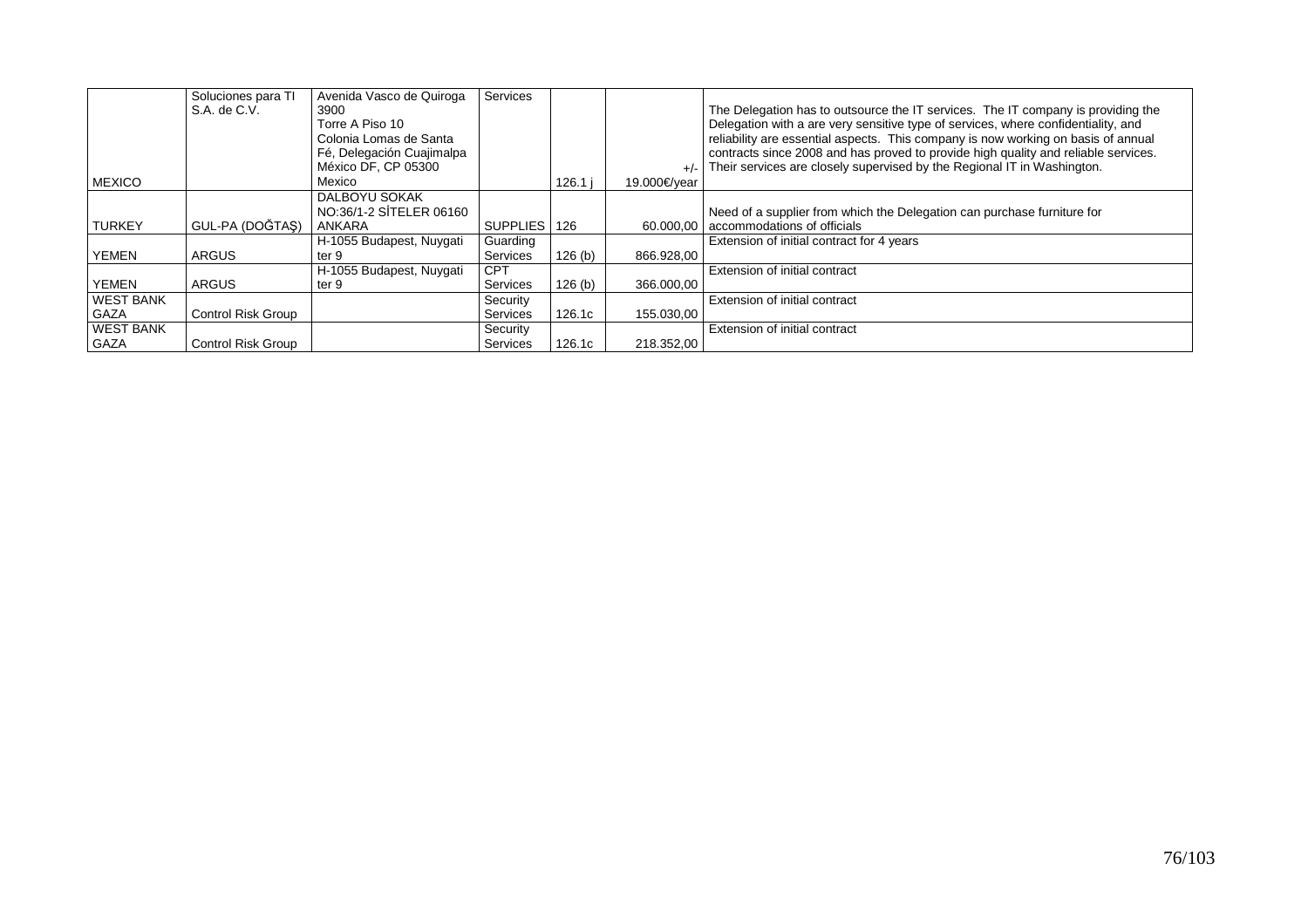# **TABLE 12 (a) : Building contracts signed in 2011 (Headquarters)**

|              | <b>Legal base</b>      | Name of the<br>contractant | <b>Contract subject</b>       | Global amount for the whole<br>duration of the contract<br>(€) |
|--------------|------------------------|----------------------------|-------------------------------|----------------------------------------------------------------|
| Headquarters | Art-126-i-h of the I.R | Axa                        | Lease of the Capital building | 12,501,335 € per year                                          |
| Headquarters | Art-126-i-h of the I.R | Allianz                    | Lease of the KO 150           | 2.407.246,77 € per                                             |
| Headquarters | Art-126-i-h of the I.R | Delta Loyd                 | Lease of the KO 158           | 1,181,070 € per year                                           |
| Headquarters | Art-126-i-h of the I.R | <b>Belgian State</b>       | Lease of the KO 115           | 400,000 €                                                      |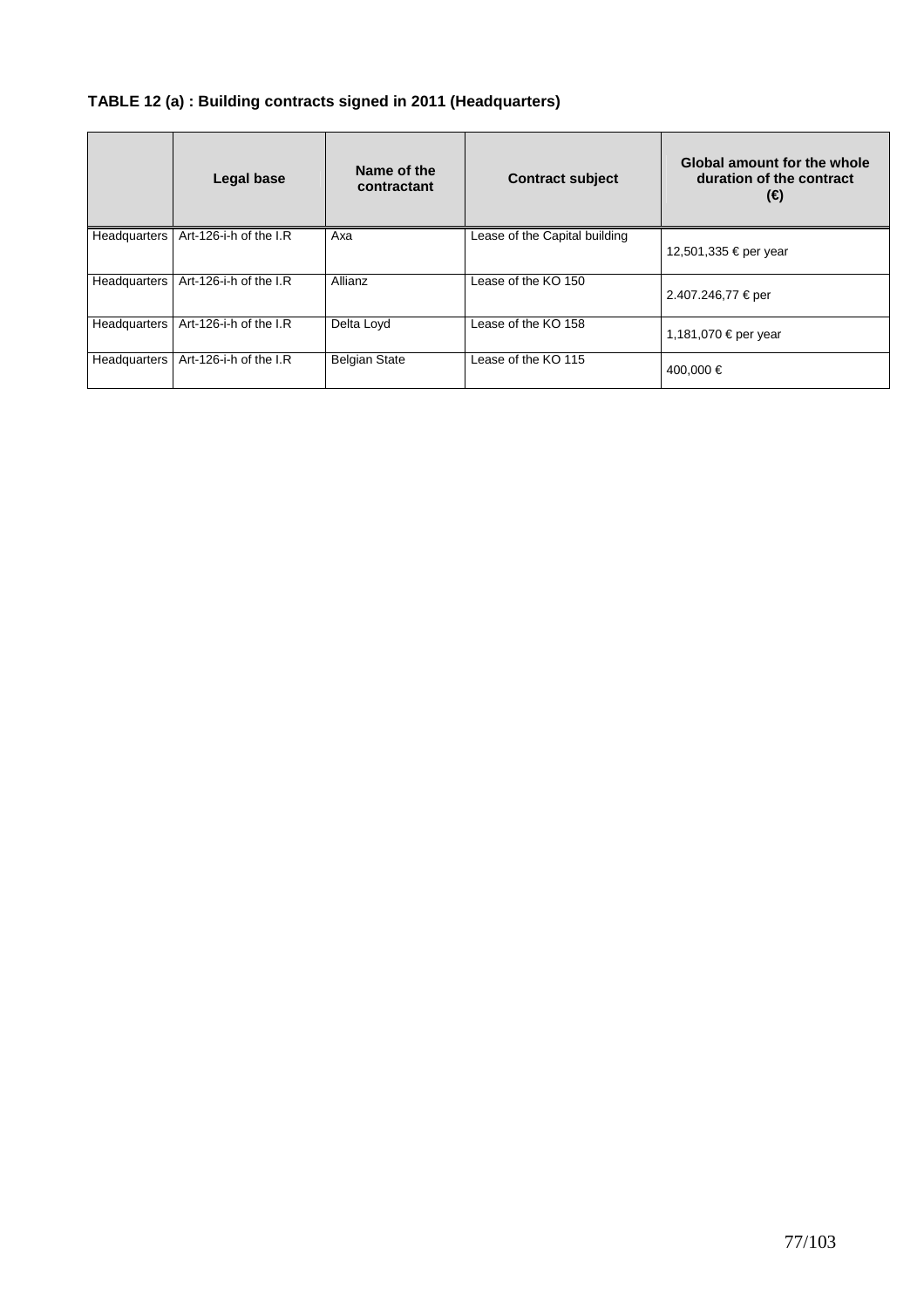| <b>Delegation</b> | <b>Legal base</b>                                 | Name of the<br>contractant            | <b>Contract subject</b>            | <b>Global amount</b><br>for the whole<br>duration of the<br>contract<br>$(\epsilon)$ |
|-------------------|---------------------------------------------------|---------------------------------------|------------------------------------|--------------------------------------------------------------------------------------|
| Afghanistan       | Art.126.1.h                                       | Mahbubullah Yousuf                    | <b>Staff Accommodation</b>         | 558.615.87                                                                           |
| Afghanistan       | Art.126.1.h                                       | Wali Dayani                           | Parking                            | 600.000,00                                                                           |
| Afghanistan       | Art.126.1.h                                       | Wali Dayani                           | Staff accommodation                | 3.238.455,36                                                                         |
| Afghanistan       | Art.126.1.h                                       | Walid Moustamandi                     | Parking                            | 1.050.000,00                                                                         |
| <b>ALBANIA</b>    | FR art 88,1 (a) and 91,1<br>(e), IR art 126.1 (h) | Risto Siliqi<br>Gresa<br>Kadare       | Accommodation of official          | 62.400,00                                                                            |
| <b>ALBANIA</b>    | FR art 88,1 (a) and 91,1<br>(e), IR art 126.1 (h) | Drita Lulo                            | Accommodation of Contract<br>Agent | 69.600,00                                                                            |
| <b>ALBANIA</b>    | FR art 88,1 (a) and 91,1<br>(e), IR art 126.1 (h) | Jamarber Malltezi                     | Accommodation of Young Expert      | 69.600.00                                                                            |
| <b>ALBANIA</b>    | FR art 88,1 (a) and 91,1<br>(e), IR art 126.1 (h) | Agim Zeqo                             | Accommodation of Contract<br>Agent | 69.600,00                                                                            |
| <b>ALBANIA</b>    | FR art 88,1 (a) 91,1 (d),<br>IR art 126.1 (h)     | Agron and Mirela Papuli               | <b>Rent of Residence</b>           | 240.000,00                                                                           |
| <b>ALBANIA</b>    | FR art 88,1 (a) and 91,1<br>(e), IR art 126.1 (h) | Elsona Agolli                         | Accommodation of Official          | 59.760,00                                                                            |
| <b>ALBANIA</b>    | FR art 88,1 (a) and 91,1<br>(e), IR art 126.1 (h) | Sajmir Borova                         | Accommodation of Official          | 91.200,00                                                                            |
| <b>ALBANIA</b>    | FR art 88,1 (a) and 91,1<br>(e), IR art 126.1 (h) | Gigi Lelo                             | Accommodation of Official          | 86.400,00                                                                            |
| <b>ALBANIA</b>    | FR art 88,1 (a) and 91,1<br>(e), IR art 126.1 (h) | <b>LF Construction Group</b>          | Accommodation of Official          | 90.720,00                                                                            |
| <b>ALBANIA</b>    | FR art 88,1 (a) and 91,1<br>(e), IR art 126.1 (h) | Arjan Arizi                           | Accommodation of Official          | 69.120,00                                                                            |
| Algeria           | 126 1 h                                           | Anis Souilah                          | location logement                  | 216.000,00                                                                           |
| Algeria           | 126 1 h                                           | Redouane Dahimene                     | location logement                  | 216.000,00                                                                           |
| Algeria           | 126 1 h                                           | Hamiani Abderrahmane                  | location logement                  | 216.000,00                                                                           |
| Algeria           | 126 1 h                                           | Hamiani Abderrahmane                  | location logement                  | 216.000,00                                                                           |
| Algeria           | 1261h                                             | <b>Bouhadja Djamel</b>                | location logement                  | 216.000,00                                                                           |
| Algeria           | 126 1 h                                           | Bengana Abdelhamid                    | location logement                  | 192.000,00                                                                           |
| Algeria           | 1261h                                             | Bengana Bouaziz                       | location logement                  | 44.000,00                                                                            |
| <b>ANGOLA</b>     | 126 1 h                                           | Ana Teresa de Barros<br>Miguel Vuette | Logemente Fonctionnaire            | 164.808,00                                                                           |
| <b>ANGOLA</b>     | 1261h                                             | Ana Paula dos Reis<br>Manita Mendes   | Logemente Fonctionnaire            | 395.539,20                                                                           |
| <b>ANGOLA</b>     | 126 1 h                                           | Délcio Ferreira Costa                 | Logemente Fonctionnaire            | 240.000,00                                                                           |
| <b>ANGOLA</b>     | 1261h                                             | João Capitão                          | Logement JED                       | 75.000,00                                                                            |
| Argentina         | Article 126 1,h                                   | Marcelo Pelc                          | Rent of JED.                       | USD 24.000,00                                                                        |
| Argentina         | Article 126 1,h                                   | Patricio Mariano Caselli              | Rent of Residence                  | <b>USD</b><br>553.000,00                                                             |
| Armenia           | IR Art 126 (h)                                    | LAURA VARDANYAN                       | Accommodation of official          | 138.749,28                                                                           |
| Armenia           | IR Art 126 (h)                                    | <b>STEPHEN NEWTON</b>                 | Accommodation of official          | 88.800,00                                                                            |
| Armenia           | IR Art 126 (h)                                    | <b>TIGRAN</b><br>KHACHATRYAN          | Delegation office                  | 960.000,00                                                                           |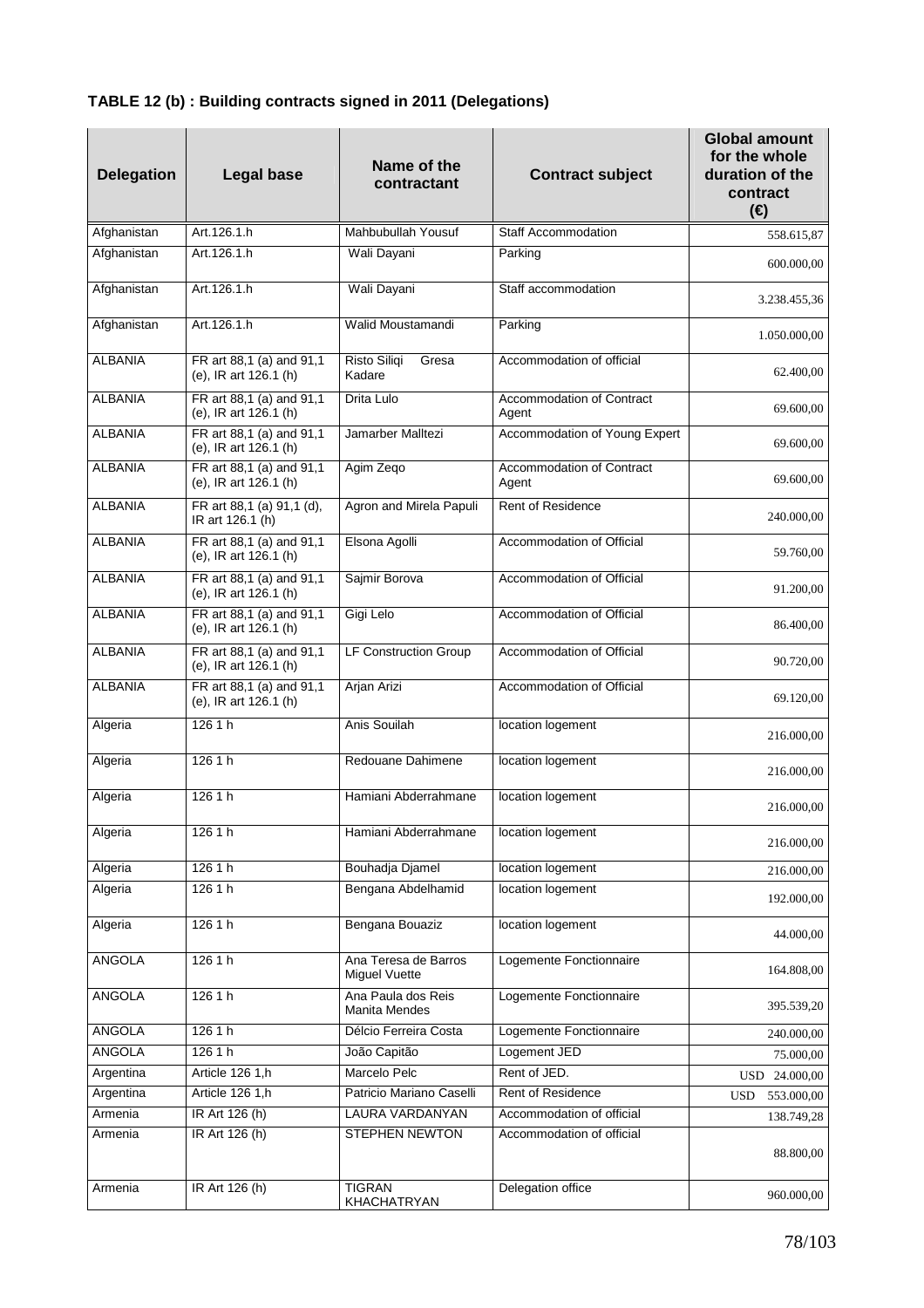| Australia       | 126 1 h             | Century 21                                                       | Accomodation of CA                                    | 96.044,78           |
|-----------------|---------------------|------------------------------------------------------------------|-------------------------------------------------------|---------------------|
| Austria, Vienna | IR 126.1.h          | L.B.V.<br>Liegenschaftsverwaltung<br>GmbH & Co. ParkInvest<br>ΚG | garage place for staff                                | $1.524,00$ eur/year |
| Austria, Vienna | IR 126.1.h          | Generali Versicherung<br>AG                                      | additional office premises                            | 39.886,44 eur/year  |
| Azerbaijan      | IR Article 126.1(h) | Eran Muduroglu                                                   | Lease of additional office space<br>for<br>Delegation | 452.997,00          |
| Azerbaijan      | IR Article 126.1(h) | Mubariz Mekhraliyev                                              | Lease of the property for<br><b>Contract Agent</b>    | 249.000.00          |
| Azerbaijan      | IR Article 126.1(h) | Khumar Aliyeva                                                   | Lease of the property for JED                         | 69.903.00           |
| Azerbaijan      | IR Article 126.1(h) | Jeyhun Guliyev                                                   | Lease of the property for EC<br>official              | 203.040,00          |
| Azerbaijan      | IR Article 126.1(h) | Khazar Ltd                                                       | Lease of property for EU Member<br>State official     | 270.000,00          |
| Bangladesh      | article 126 1.h     | <b>Muhammad Masud</b>                                            | Accomodation of Official                              | 23.547,53           |
| Bangladesh      | article 126 1.h     | Sultana Khan                                                     | Accomodation of Official                              | 59.150,49           |
| Bangladesh      | article 126 1.h     | Maksus Ali Chowdhury                                             | Accomodation of Official                              | 60.840,50           |
| Bangladesh      | article 126 1.h     | Kazuko Bhuiyan                                                   | Accomodation of CA                                    | 33.800,28           |
| Bangladesh      | article 126 1.h     | Anwar Hussain                                                    | Accomodation of CA                                    | 30.983,59           |
| Bangladesh      | article 126 1.h     | Sayeed Hassan                                                    | Accomodation of Official                              | 43.940,36           |
| Bangladesh      | article 126 1.h     | Hasna J. Moudud                                                  | Accomodation of CA                                    | 69.268,04           |
| Bangladesh      | article 126 1.h     | Serajul Majid Mammon                                             | Accomodation of CA                                    | 32.955,27           |
| Bangladesh      | article 126 1.h     | <b>Sayeed Reza</b><br>Chhaudhury                                 | Accomodation of Official                              | 50.700,42           |
| Bangladesh      | article 126 1.h     | Jabaeen Masud Mamoor                                             | Accomodation of CA                                    | 37.180,31           |
| Bangladesh      | article 126 1.h     | Salma Banua                                                      | Accomodation of CA                                    | 33.124,27           |
| Bangladesh      | article 126 1.h     | Iftekhar Ahmed Tipu                                              | Accomodation of CA                                    | 38.870,32           |
| Bangladesh      | article 126 1.h     | Jahanara S. Khansur                                              | Residence HoD                                         | 630.938,52          |
| Barbados        | 126 1.h             | Sir Allan Fields                                                 | Accomodation of CA                                    | BDD 248400,00       |
| <b>Barbados</b> | 1261.h              | Guy Berridge/Gillian Field                                       | Accomodation of CA                                    | BDD 312000,00       |
| <b>Barbados</b> | 1261.h              | Janet Lennox                                                     | Accomodation of CA                                    | BDD 127200,00       |
| <b>Barbados</b> | 126 1.h             | Sarah Proudfoot                                                  | Accomodation of CA                                    | BDD 225000,00       |
| <b>Barbados</b> | 126 1.h             | Rosemarie Garcia                                                 | Accomodation of Official                              | BDD 312000,00       |
| <b>Barbados</b> | 126 1.h             | Richard & Mary Edwards                                           | Accomodation of CA                                    | BDD 67500,00        |
| <b>Barbados</b> | 1261.h              | Sophia Nassief                                                   | Accomodation of CA                                    | BDD 124800,00       |
| <b>BENIN</b>    | IR 126.1.h          | M. Nicolas ADJOVI                                                | Logement AC                                           | 54.881,65           |
| <b>BENIN</b>    | IR 126.1.h          | Nicolas ADAGBE                                                   | Logement AC                                           | 64.211,53           |
| <b>BENIN</b>    | IR 126.1.h          | Gbédjinou Régis<br>QUENUM                                        | Logement AC                                           | 58.540,42           |
| <b>Bolivia</b>  | 1261.h              | Marina L. de Merkel                                              | Residence HoD                                         | 71.985,60           |
| <b>Bolivia</b>  | 1261.h              | Wolfgang Sussman                                                 | Addendum                                              | 11.665,05           |
| Bolivia         | 126 1.h             | Ma. Guadalupe Orihuela                                           | <b>Accomodation Officer</b>                           | 28.915,66           |
| <b>Bolivia</b>  | 1261.h              | Javier Palza Prudencio                                           | Accomodation CA                                       | 15.695,39           |
| Bolivia         | 126 1.h             | Teresa Rabaj Pantoja                                             | Accomodation JED                                      | 45.990,06           |
| <b>Bolivia</b>  | 126 1.h             | Maria F. Josefa Monje                                            | <b>Accomodation Officer</b>                           | 10.098,18           |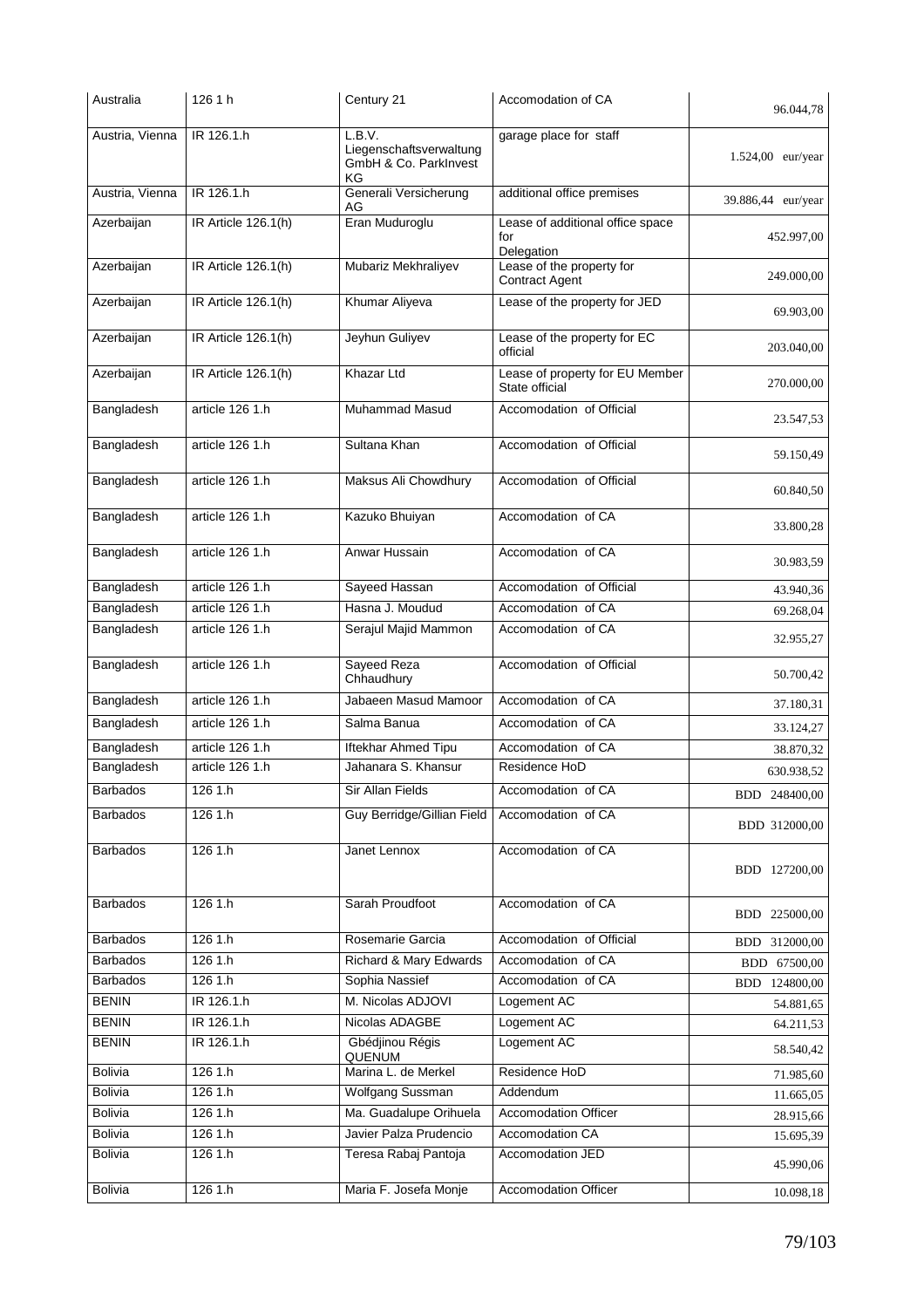| <b>Bolivia</b>      | 126 1.h                 | Maria Berdegue de<br>Arauco / Eduardo<br>Berdegue   | Accomodation CA                          | 15.147,27  |
|---------------------|-------------------------|-----------------------------------------------------|------------------------------------------|------------|
| <b>Bolivia</b>      | 126 1.h                 | Ana Maria Seoane de<br>Capra                        | Accomodation CA                          | 13.331,48  |
| <b>Bolivia</b>      | 126 1.h                 | Lourdes Alipaz de<br>Zabaleta                       | Accomodation CA                          | 42.306,28  |
| <b>Bolivia</b>      | 126 1.h                 | Leslie Pamela Morrison<br>Vila                      | Accomodation CA                          | 13.331,48  |
| <b>Bolivia</b>      | 126 1.h                 | Jenny Luz Salazar de<br>Grandchant                  | <b>Accomodation Officer</b>              | 61.016,95  |
| <b>Bolivia</b>      | 126 1.h                 | Jorge Alejandro Numbela<br>Saavedra                 | <b>Accomodation Officer</b>              | 61.016,95  |
| <b>Bolivia</b>      | 126 1.h                 | Andrea Karina Gonzalez<br>Karpovics                 | <b>Accomodation Officer</b>              | 71.186.44  |
| <b>Bolivia</b>      | 126 1.h                 | Jose Carlos Bacigallupo<br>Weeks                    | Office                                   | 5.942,52   |
| BiH                 | Article 126.1.h         | Mr Said Fazlagic                                    | Accommodation of CA                      | 68.717,63  |
| BiH                 | Article 126.1.h         | Mr Elma Avdic                                       | Accommodation of CA                      | 61.355,03  |
| BiH                 | Article 126.1.h         | Mr Dzafer Prevljak                                  | Accommodation of Official                | 63.809,23  |
| BiH                 | Article 126.1.h         | Dr. Husein Camo                                     | Accommodation of Official                | 67.490,53  |
| BiH                 | Article 126.1.h         | Mr Amir Alikadic                                    | Accommodation of Official                | 120.000,00 |
| Botswana            | art. 91 FR, art. 126 IR | Jane Katherine Yeats                                | Rental of accommodation for<br>offical   | 58.809,00  |
| <b>Botswana</b>     | art. 91 FR, art. 126 IR | Phoenix Finance Group<br><b>PTY</b>                 | Rental of accommodation for<br>offical   | 58.809,00  |
| <b>Brazil</b>       | 126 1.h                 | Letícia Aguiar Cardoso<br><b>Naves</b>              | Residence for HoD                        | 266.000,00 |
| <b>Brazil</b>       | 126 1.h                 | André Gomes Ouvinha<br>Peres                        | Accomodation for JED                     | 48.000,00  |
| <b>Brazil</b>       | 126 1.h                 | Cláudia Raquel Moreira<br>Peters de Figueiredo      | Accomodation for Official                | 156.000,00 |
| <b>Brazil</b>       | 126 1.h                 | ELO Comércio e<br>Serviços                          | <b>Accomodation for Official</b>         | 99.500,00  |
| <b>Brazil</b>       | 126 1.h                 | Talita Mondim Leivas                                | Accomodation for Official                | 40.200,00  |
| <b>Brazil</b>       | 126 1.h                 | Manoel Antônio do Prado                             | Accomodation for Official                | 109.194,00 |
| <b>Brazil</b>       | 126 1.h                 | João Carlos Dietzsch                                | Accomodation for Official                | 143.000,00 |
| <b>Burkina Faso</b> | ME: article 126 1.h     | M. KABORE Emile                                     | <b>Bureaux Archives DUE</b>              | 14.726,57  |
| <b>Burkina Faso</b> | ME: article 126 1.h     | M. KY Edmond                                        | Logement JED                             | 41.161,23  |
| <b>Burkina Faso</b> | ME: article 126 1.h     | Mme CONGO<br>OUEDRAOGO Djara                        | Logement Fonctionnaire                   | 15.549.79  |
| Burkina Faso        | ME: article 126 1.h     | Mme SEKONE<br><b>BAMBARA Joséphine</b>              | Logement Fonctionnaire                   | 13.720,41  |
| <b>Burkina Faso</b> | ME: article 126 1.h     | M. KOUANDA Moussa                                   | Résidence du Chef de<br>Délégation       | 168.303,71 |
| <b>BURUNDI</b>      | Art. 126 1.h            | La Communauté des<br>dames de Schönstatt            | Location logement AC                     | 31.000,00  |
| <b>BURUNDI</b>      | Art. 126 1.h            | Michel Ngendankazi                                  | Location logement AC                     | 72.000,00  |
| <b>BURUNDI</b>      | Art. 126 1.h            | Raymond Teguza                                      | Location logement FONCT                  | 96.000,00  |
| <b>BURUNDI</b>      | Art. 126 1.h            | La société Compagnie de<br>Finances et d'Entreprise | Location logement FONCT Pavel<br>Pinkava | 52.800,00  |
| <b>BURUNDI</b>      | Art. 126 1.h            | Adèle Nzeyimana                                     | Location logement FONCT                  | 76.800,00  |
| <b>BURUNDI</b>      | Art. 126 1.h            | Claudette Hakizimana                                | Location logement FONCT                  | 96.000,00  |
| <b>BURUNDI</b>      | Art. 126 1.h            | Karine Desenne                                      | <b>Location logement FONCT</b>           | 48.000,00  |
| <b>BURUNDI</b>      | Art. 126 1.h            | <b>Ildephonse Gasore</b>                            | Location logement JED                    | 13.728,00  |
| <b>CAMBODIA</b>     | 126.1 h of IR           | Ms. Chea Kheng                                      | Apartment for CA                         | 38.677,13  |
| <b>CAMBODIA</b>     | 126.1 h of IR           | Ms. Chea Kheng                                      | Apartment for CA                         | 36.603,12  |
| <b>CAMBODIA</b>     | 126.1 h of IR           | Mr. Ly Kong                                         | House for CA                             | 38.328,01  |
| <b>CAMBODIA</b>     | 126.1 h of IR           | Ms. Phoeurng Sackona                                | House for CA                             | 96.653,24  |
|                     |                         |                                                     |                                          |            |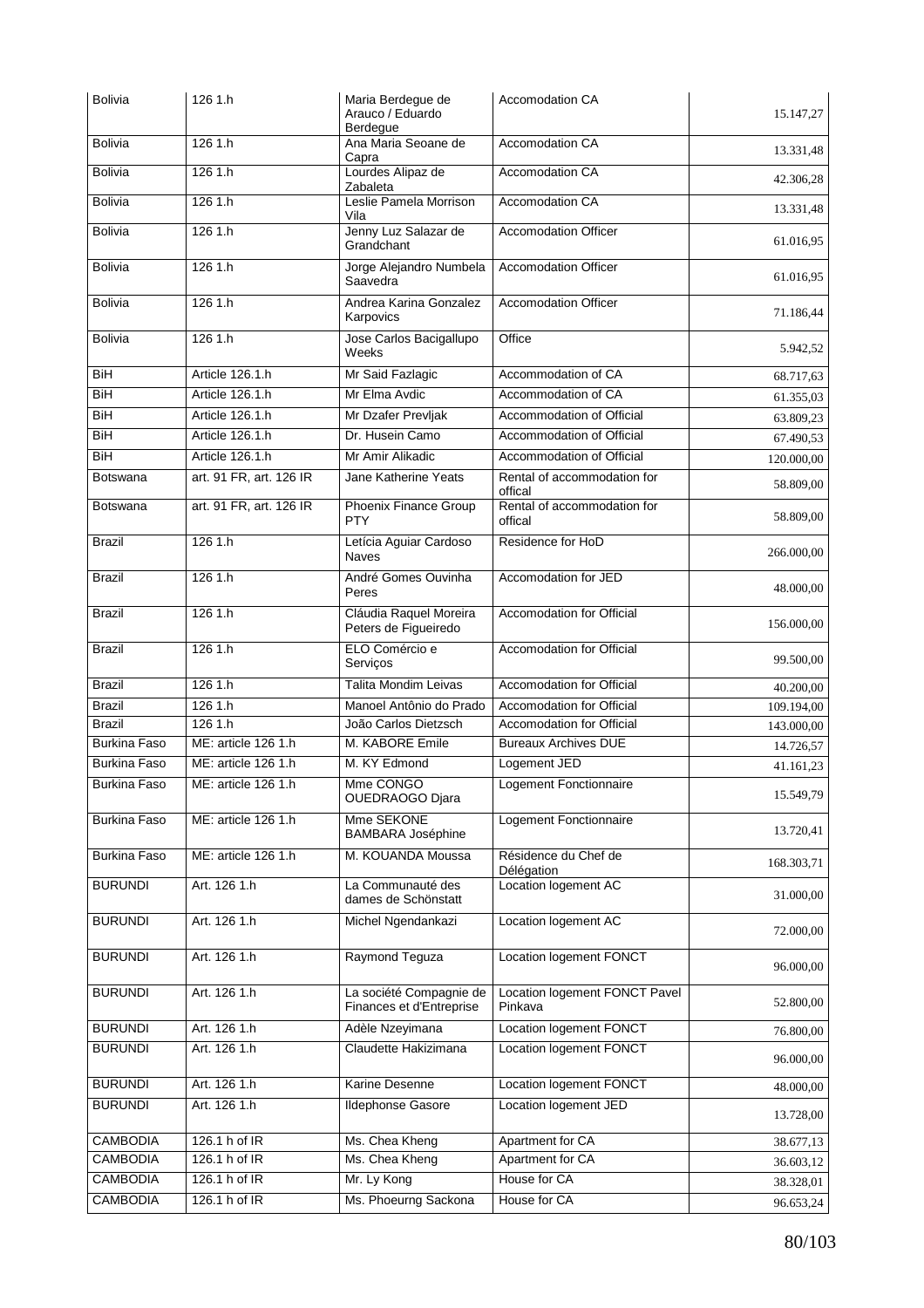| <b>CAMBODIA</b>     | 126.1 h of IR      | Ms. Seng Sarann                                                          | House for CA                  | 81.087,04  |
|---------------------|--------------------|--------------------------------------------------------------------------|-------------------------------|------------|
| Cameroun            | $126.1h$ )         | Mme Helen GALEGA<br>FEH.                                                 | Logement Agent contractuel    | 4.624,08   |
| Cameroun            | 126.1h)            | Mme Anne<br><b>MONNEYANG</b>                                             | Logement Agent contractuel    | 46.649,40  |
| Cameroun            | 126.1h)            | Mme Nadine ONDJA'A                                                       | Logement Agent contractuel    | 6.047,14   |
| Cameroun            | 126.1h)            | Mme Anne<br>MONNEYANG                                                    | Logement Agent contractuel    | 52.137,56  |
| Cameroun            | 126.1h)            | <b>SCI TOLIS</b>                                                         | Logement Agent contractuel    | 10.572,34  |
| Cameroun            | 126.1 <sub>h</sub> | Mme Elisabeth<br>MANDENGUE KEDI                                          | Logement Agent contractuel    | 29.270,21  |
| Cameroun            | 126.1h)            | <b>SCI TOLIS</b>                                                         | Logement Agent contractuel    | 12.297,55  |
| Canada              | 126 1 h.           | Malcolm Britto/Sylvia<br>Cesaratto                                       | Rent for Official             | 134.458,55 |
| Canada              | 126 1 h.           | Pam Boudreau                                                             | <b>Rent for Official</b>      | 23.733,43  |
| Cap Vert            | ME 126.1.h         | Teresa daCosta                                                           | <b>Bureax Délégation</b>      | 159.978,00 |
| Cap Vert            | ME 126.1.h         | Joao Fonseca                                                             | Logement Fonctionnaire        | 56.591,00  |
| Cap Vert            | ME 126.1.h         | Arnaldo Silva                                                            | Logement Fonctionnaire        | 50.061,00  |
| Cap Vert            | ME 126.1.h         | Manuel Ney Cardoso<br>Junior                                             | Logement JED                  | 7.255,00   |
| Cap Vert            | ME 126.1.h         | Sofia Imobiliaria -<br>Sociedade Unipessoal                              | Logement AC                   | 8.978,00   |
|                     |                    | Lda.                                                                     |                               |            |
| Centrafic. Rep.     | ME 126.1.H         | <b>UAC</b>                                                               | Logement AC                   | 10.501,58  |
| Centrafic. Rep.     | ME 126.1.H         | SCI "La promesse"                                                        | Logement fonctionnaire        | 14.635,11  |
| Centrafic. Rep.     | ME 126.1.H         | <b>OGOULA Marie-blanche</b>                                              | Logement fonctionnaire        | 22.867,35  |
| Chile               | IR art. 126.1      | Horacio Oscar Sbrolla                                                    | Accomodation CA               | 40.000,00  |
| CHINA, Beijing      | 126.1h)            | <b>LIN Beishan</b>                                                       | <b>Accommodation Official</b> | 160.797,71 |
| CHINA, Beijing      | 126.1h)            | <b>HONG Yan</b>                                                          | <b>Accommodation Official</b> | 144.862,80 |
| CHINA, Beijing      | 126.1h)            | <b>GUO Meng</b>                                                          | <b>Accommodation Official</b> | 52.150,61  |
| CHINA, Beijing      | 126.1h)            | <b>SONG Chen</b>                                                         | Accommodation CA              | 26.075,30  |
| CHINA, Beijing      | 126.1h)            | <b>WEI Huadong</b>                                                       | <b>Accommodation Official</b> | 92.712,19  |
| CHINA, Beijing      | 126.1h)            | SHAO HWEI-CHUNG                                                          | <b>Accommodation Official</b> | 92.712,19  |
| CHINA, Beijing      | 126.1h)            | <b>LUO Ruiqi</b>                                                         | Accommodation CA              | 26.075,30  |
| CHINA, Beijing      | 126.1h)            | <b>SUN Yun</b>                                                           | Accommodation CA              | 52.150,61  |
| CHINA, Beijing      | 126.1h)            | LI Nan                                                                   | Accommodation Official        | 26.075,30  |
| CHINA, Beijing      | 126.1h)            | <b>CHEN Chwen Hwa</b>                                                    | Accommodation CA              | 26.075,30  |
| CHINA, Beijing      | 126.1h)            | <b>ZHANG Guanjun</b>                                                     | <b>Accommodation Official</b> | 37.664,33  |
| CHINA, Beijing      | 126.1h)            | LI Saifen                                                                | Accommodation Official        | 92.712,19  |
| CHINA, Beijing      | 126.1h)            | <b>Beijing Housing service</b><br>Corporation for diplomatic<br>missions | <b>Accommodation Official</b> | 46.046,96  |
| China, Hong<br>Kong | Art 126 1(h) IR    | <b>Topoint Properties</b><br>Limited                                     | Accommodation of Official     | 335.000,00 |
| China, Hong<br>Kong | Art 126 1(h) IR    | The Lead Honour<br><b>Holdings Limited</b>                               | Rent of Residence             | 210.000,00 |
| China, Hong<br>Kong | Art 126 1(h) IR    | Pun Kin Wa & Chan Lap<br>Ping                                            | Accommodation of Official     | 406,00     |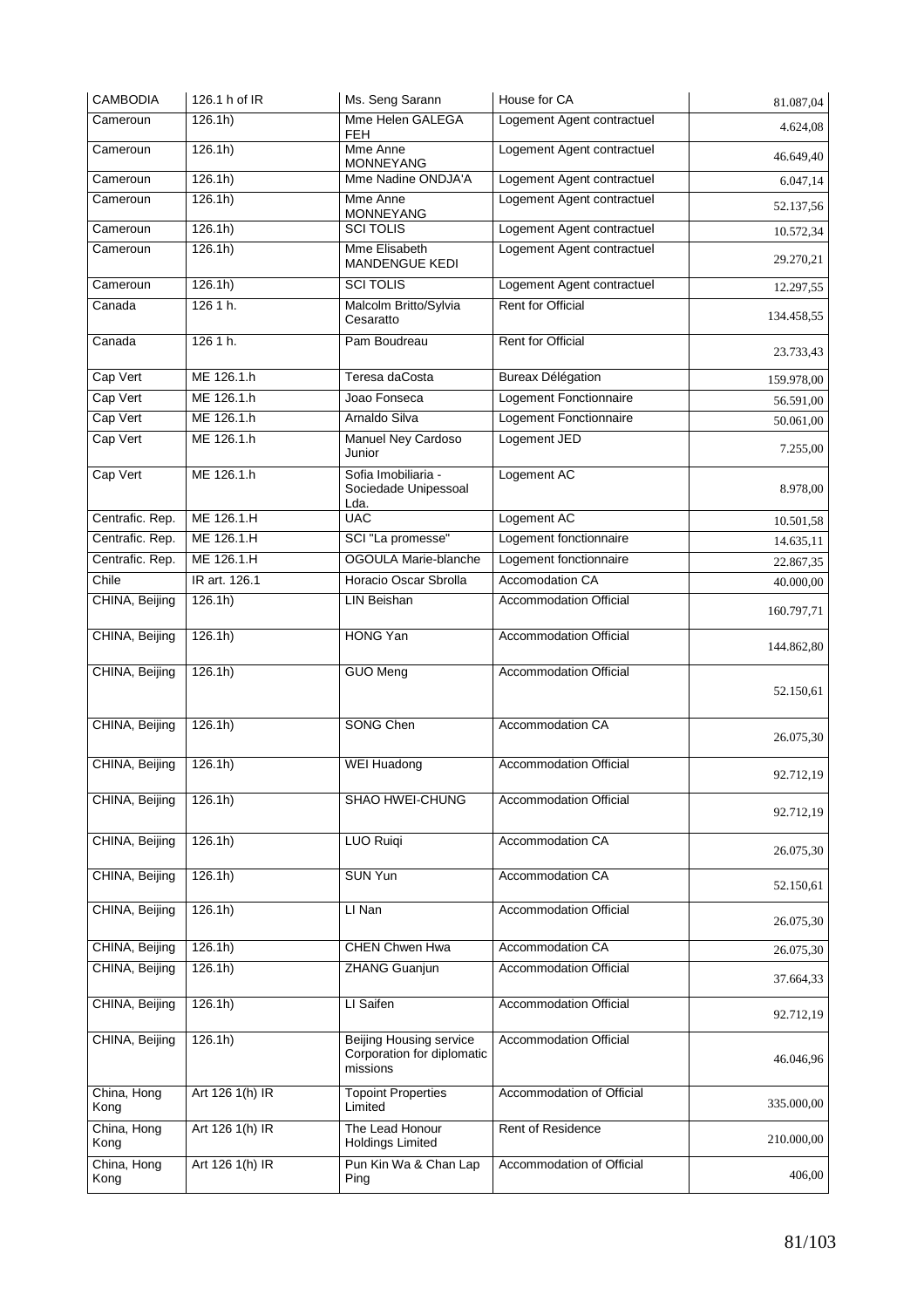| China, Hong<br>Kong | Art 126 1(h) IR        | Ovolo Group Limited                                            | Temporary Accommodation of<br>Official                                                | 5.130,00     |
|---------------------|------------------------|----------------------------------------------------------------|---------------------------------------------------------------------------------------|--------------|
| Colombia            | Art. 126 1.h           | Victoria Consuelo<br>Saavedra                                  | <b>Accomodation of Contract Agent</b>                                                 | 198.200,00   |
| Colombia            | Art. 126 1.h           | María Cristina de<br>Aparicio                                  | Accomodation of Official                                                              | 160.000,00   |
| Colombia            | Art. 126 1.h           | María Piedad Garcia                                            | Accomodation of Official                                                              | 155.000,00   |
| Colombia            | Art. 126 1.h           | Diana Ines Lopez Suarez                                        | Accomodation of Official                                                              | 155.000,00   |
| Congo, R.D.         | Article 126-1-h des ME | <b>UTEXAFRICA</b>                                              | Logement AC                                                                           | 204.000,00   |
| Congo, R.D.         | Article 126-1-h des ME | <b>UTEXAFRICA</b>                                              | Logement AC                                                                           | 192.000,00   |
| Congo, R.D.         | Article 126-1-h des ME | <b>UTEXAFRICA</b>                                              | Logement AC                                                                           | 204.000,00   |
| Congo, R.D.         | Article 126-1-h des ME | <b>UTEXAFRICA</b>                                              | Logement AC                                                                           | 228.000,00   |
| Congo, R.D.         | Article 126-1-h des ME | Mme Odiane LOKAKO                                              | Logement AC                                                                           | 198.000,00   |
| Congo, R.D.         | Article 126-1-h des ME | STC sprl (La Société des<br>travaux et de<br>Construction)     | Logement Jed                                                                          | 184.800,00   |
| Congo, R.D.         | Article 126-1-h des ME | STC sprl (La Société des<br>travaux et de<br>Construction)     | Logement fonctionnaire                                                                | 278.562,72   |
| Congo, Rep.         | ME 126.1.h             | LE BOURHIS                                                     | Logement Fonctionnaire                                                                | 146 400,01   |
| <b>COSTA RICA</b>   | 126.1h)                | <b>VISION ASESORIA</b><br><b>LEGAL</b>                         | <b>LOGEMENT AC</b>                                                                    | 69.231,00    |
| <b>COSTA RICA</b>   | 126.1h)                | <b>DESARROLLOS Y</b><br>SISTEMAS DE<br>POTENCIA DEYSPO<br>S.A. | LOGEMENT JED.                                                                         | 36.923,00    |
| Cote d'Ivoire       | Art-126-1-h of the I.R | <b>SCI HASA</b>                                                | Location d'un appartement de<br>passage pendant la crise<br>(SYCHELLES)               | 12.195,90    |
| Cote d'Ivoire       | Art-126-1-h of the I.R | <b>SCI HASA</b>                                                | Location d'un appartement de<br>passage pendant la crise<br>(REUNION)                 | 4.573,44     |
| Cote d'Ivoire       | Art-126-1-h of the I.R | <b>SCI HASA</b>                                                | Location d'un appartement pour<br>le RSO (BORA BORA)                                  | 175.620,96   |
| Cote d'Ivoire       | Art-126-1-h of the I.R | <b>SGBCI</b>                                                   | Contrat de bail à loyer pour les<br>logements du personnel expatrié                   | 1.897.450,56 |
| Cote d'Ivoire       | Art-126-1-h of the I.R | <b>SEEG</b>                                                    | Contrat de bail à loyer - location<br>de bureaux pour la Délégation de<br><b>I'UE</b> | 701.343,72   |
| <b>CROATIA</b>      | 126.1h)                | <b>MR.PECATNIK</b>                                             | <b>ACCOMMODATION OF</b><br>OFFICIAL                                                   |              |
| <b>CROATIA</b>      | 126.1h)                | MS POZGAJ                                                      | <b>ACCOMMODATION OF</b><br><b>CONTRACT AGENT</b>                                      | 32.000,00    |
| Cuba                | IR 126.1.h             | <b>Grupo Empresarial</b><br>PALCO                              | <b>Rent of Residence</b>                                                              | 468.064,24   |
| Dominican Rep       | Art. 126 1.h           | Frederich BERGES<br><b>GUERRERO</b>                            | Rental of accomodation for<br>Official                                                | 59.725,00    |
| Dominican Rep       | Art. 126 1.h           | Acacia REYES EVERTZ                                            | Rental of accomodation for CA                                                         | 71.985,60    |
| Dominican Rep       | Art. 126 1.h           | Rosanna GUZMAN DE<br><b>MOYA</b>                               | Rental of accomodation for<br>Official                                                | 201.984,00   |
| Dominican Rep       | Art. 126 1.h           | Juan RAMOS MOREY                                               | Rental of accomodation for<br>Official                                                | 203.389,00   |
| Dominican Rep       | Art. 126 1.h           | Jean Pierre BAHSA<br>WARD                                      | Residence for HoD                                                                     | 779.661,02   |
| Dominican Rep       | Art. 126 1.h           | Josuel CASTILLO                                                | Rental of accomodation for JED                                                        | 20.503,43    |
| <b>ECUADOR</b>      | art.126-1              | María Giovana Lopez<br>Reyes                                   | Accomodation CA                                                                       | 35.630,00    |
| <b>ECUADOR</b>      | art.126-1              | Patricia Dobronski                                             | Accomodation CA                                                                       | 63.692,00    |
| <b>ECUADOR</b>      | art.126-1              | Maria Dolores Barboto                                          | Residence                                                                             | 192.478,00   |
| <b>ECUADOR</b>      | $art.126-1$            | Gustavo Paez                                                   | <b>Accomodation Official</b>                                                          | 55.384,00    |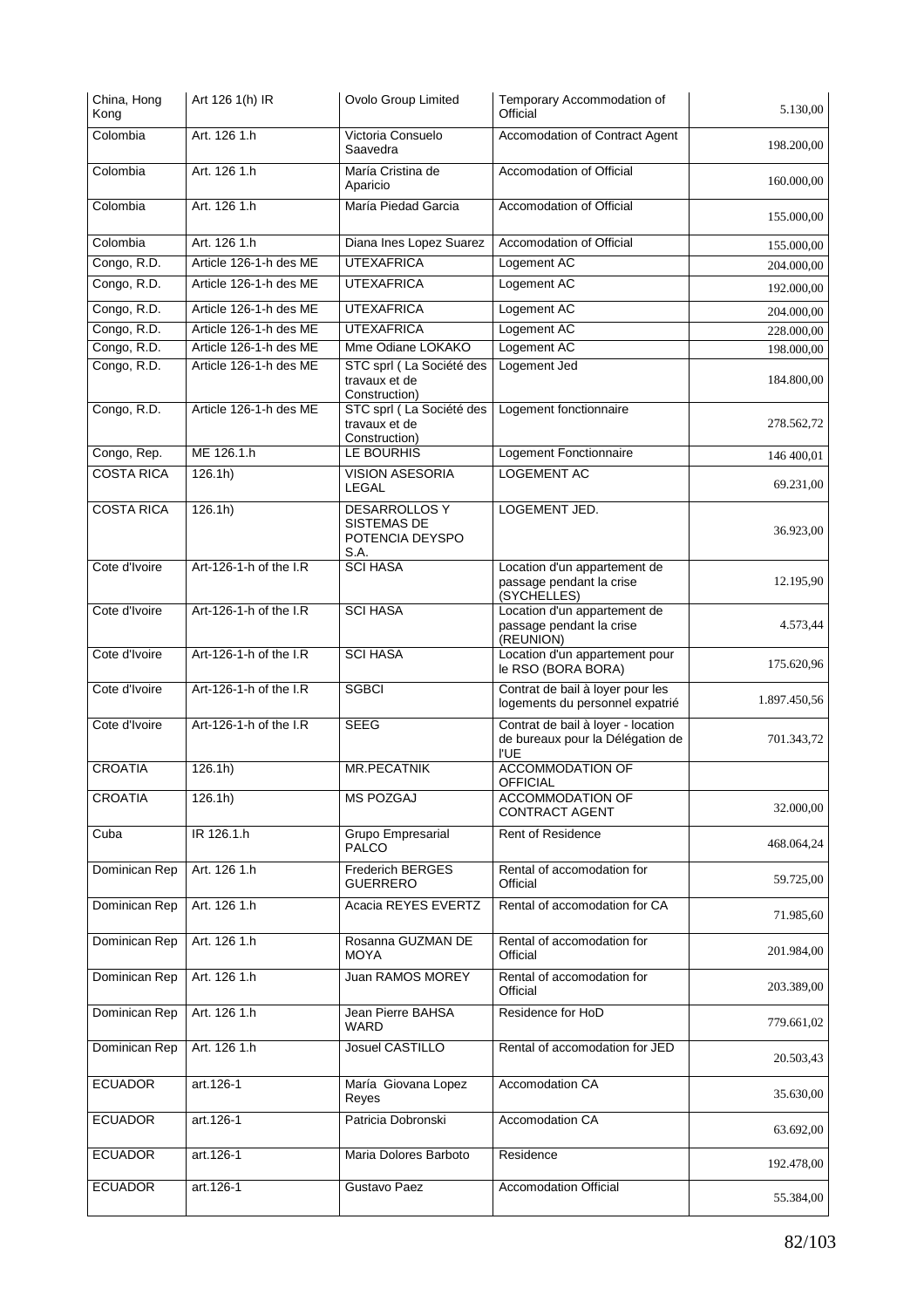| <b>ECUADOR</b>           | art.126-1        | Paula Nuñez Ginatta                       | Accomodation JED                                | 28.615,00            |
|--------------------------|------------------|-------------------------------------------|-------------------------------------------------|----------------------|
| <b>ECUADOR</b>           | art.126-1        | Monica Poveda                             | Accomodation CA                                 | 33.230,00            |
| Egypt                    | 126.1h)          | Rania Nasr                                | Accomodation for Contractual<br>Agent           | 72.000,00            |
| Egypt                    | 126.1h)          | Nadia El Bially                           | <b>Accomodation for Contractual</b><br>Agent    | 74.520,00            |
| <b>EGYPT</b>             | 126.1h)          | Ms. Nadia Ragheb El-<br>Bialy El-Sayegh   | Accommodation of Official                       | 103.200,00           |
| <b>EGYPT</b>             | 126.1h)          | <b>Hilton Cairo WTC</b><br>Residence      | Accommodation of Official                       | 38.175,00            |
| <b>EGYPT</b>             | 126.1h)          | Mrs. Nagwa Mahmoud<br>Zaki                | Accommodation of Official                       | 142.080,00           |
| <b>EGYPT</b>             | 126.1h)          | Mr. Hussein Mohamed<br>Abdel Khalek Saber | Renewal of Accommodation of<br>Official         | 12.046,50            |
| <b>EGYPT</b>             | 126.1h)          | Mr. Hussein Mohamed<br>Abdel Khalek Saber | Renewal of Accommodation of<br>Official         | 118.206,24           |
| <b>EGYPT</b>             | 126.1h)          | Mrs. Shorouk Abbas                        | Accommodation of Official                       | 30.000,00            |
| <b>EL SALVADOR</b>       | 126.1h)          | <b>COSETTE VIAUD VIDES</b>                | <b>ACCOMODATION OF</b><br><b>CONTRACT AGENT</b> | USD 54000            |
| EL SALVADOR              | 126.1h)          | <b>JOSE ISMAEL</b><br><b>VILLACORTA</b>   | <b>ACCOMODATION OF</b><br><b>CONTRACT AGENT</b> | <b>USD</b><br>72000  |
| EL SALVADOR              | 126.1h)          | ELISAS CECILIA SOL<br><b>DE MONGE</b>     | <b>ACCOMODATION OF</b><br><b>CONTRACT AGENT</b> | <b>USD</b><br>108000 |
| <b>EL SALVADOR</b>       | 126.1h)          | PROPIETARIO DIFLO,<br>SA DE CV            | <b>ACCOMODATION OF</b><br><b>CONTRACT AGENT</b> | USD 54000            |
| <b>EL SALVADOR</b>       | 126.1h)          | CASTELEC, S.A. DE<br>C.V.                 | <b>RENT OF OFFICE</b>                           | USD 816000           |
| EL SALVADOR              | 126.1h)          | ANA CRISTIANI DE<br>SUAREZ                | <b>RENT OF RESIDENCE</b>                        | <b>USD</b><br>192000 |
| EL SALVADOR              | 126.1h)          | MICHELLE GALLARDO<br>DE GUTIERREZ         | <b>ACCOMODATION OF OFFICIAL</b>                 | <b>USD</b><br>144000 |
| <b>ERITREA</b>           | Article 126 1.h  | Ms. Amaresh<br>Gebreyesus                 | Accommodation of Official                       | 49.913,34            |
| <b>ERITREA</b>           | Article 126 1.h  | Mr. Kidane Gebresellase<br>Zerai          | Accommodation of JED                            | 29.880,00            |
| <b>ERITREA</b>           | Article 126 1.h  | Mr. Arafayne Misghina                     | Accommodation of Contract<br>Agent              | 15.712,67            |
| Ethiopia, Adis<br>Abbaba | 126.1h)          | ABEBETCH ZEWDIE<br><b>BOSUENER</b>        | Lease contract                                  | 102.203,60           |
| Ethiopia, Adis<br>Abbaba | $126.1h$ )       | HAREGEWINE GEMEDA                         | Lease contract                                  | 97.336,76            |
| Ethiopia, AU             | Article 126.1 h, | Mrs. Hiwot Tadesse<br>Hailemeskel         | Accommodation of Official                       | 115.447,28           |
| Ethiopia, AU             | Article 126.1 h, | Mrs. Zenebech Tola<br>Kerenso             | Accommodation of YED                            | 93.102,65            |
| Fiji                     | 126.1h)          | Julie Ann Apted                           | Accomodation of Contract Agent                  | 42.480,00            |
| Fiji                     | 126.1h)          | Jeremy Standen                            | Accomodation of Young expert                    | 14.415,30            |
| Fiji                     | 126.1h)          | Theresa Apted (Wilter<br>holdings limited | Accomodation of HOD                             | 151.739,95           |
| France,<br>Strasbourg    | article 126.1h   | MERCIERE DEUX SCI                         | Rent of delegation building                     | 420.000,00           |
| fYroM                    | IR 126/h         | Mr Miodrag POPOVIC                        | Rent of Residence                               | 360.000,00           |
| fYroM                    | <b>IR 126/h</b>  | Mr Blasko VELKOV                          | Accomodation of Official                        | 64.800,00            |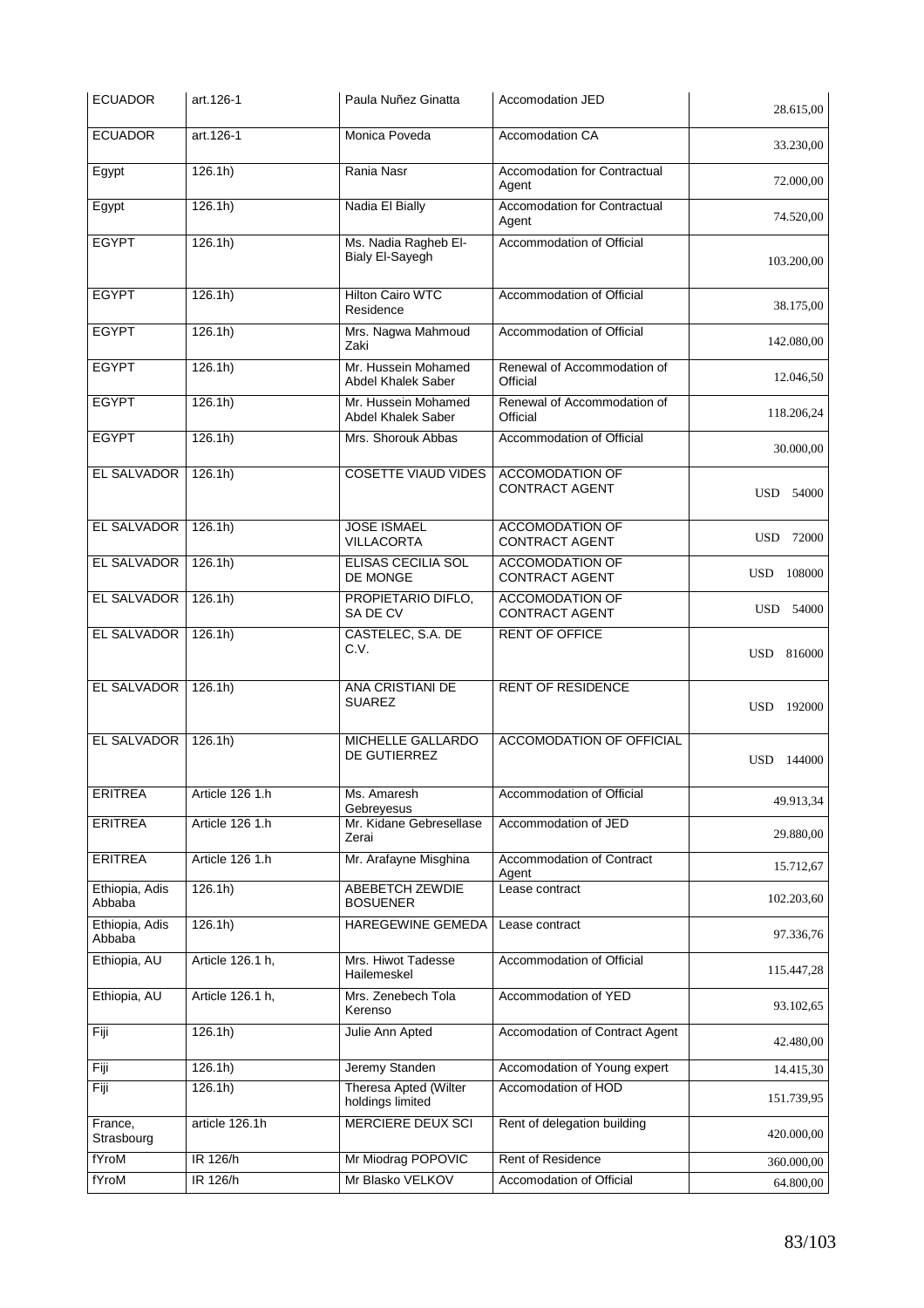| fYroM        | IR 126/h           | Ms Slavica<br>ANGJELESKA & Mr Ilija<br>ANGJELESKI           | Accomodation of Junior Expert                 | 24.000,00  |
|--------------|--------------------|-------------------------------------------------------------|-----------------------------------------------|------------|
| fYroM        | IR 126/h           | Ms Srna HRSUM                                               | Accomodation of Contract Agent                | 54.000,00  |
| fYroM        | IR 126/h           | Mr Zoran SPASOV                                             | Accomodation of Contract Agent                | 115.200,00 |
| fYroM        | IR 126/h           | Mr Slave POPOVSKI                                           | Accomodation of Official                      | 112.320,00 |
| fYroM        | IR 126/h           | Mr Hristo JANKOV                                            | Accomodation of Contract Agent                | 48.600,00  |
| fYroM        | IR 126/h           | Mr Jovo GADZOVSKI                                           | Accomodation of Contract Agent                | 86.400,00  |
| Gabon        | Art.126 1.h        | <b>IMP CONSEIL</b>                                          | Accomodation official                         | 44.083,68  |
| Gabon        | Art.126 1.h        | <b>IMP CONSEIL</b>                                          | Accomodation contractuel agent<br>-résilié    | 5.906,63   |
| Gabon        | Art.126 1.h        | <b>IMP CONSEIL</b>                                          | Accomodation JED                              | 38.417,15  |
| Gabon        | Art.126 1.h        | Paulette COLOMBANI-<br>LOUI                                 | Accomodation contractuel agent                | 46.649,39  |
| Gabon        | Art.126 1.h        | <b>Colette KEBA</b>                                         | Accomodation contractuel agent                | 54.881,64  |
| Gabon        | Art.126 1.h        | <b>AIL</b>                                                  | Accomodation official                         | 135.589,93 |
| Gambia       | 126.1h)            | Mr. Fara Shams                                              | Lease contract for the Junior<br>Expert       | 10.000,00  |
| Georgia      | IR Article 126 1.h | Mr. Paata<br><b>GAPRINDASHVILI</b>                          | Accommodation of an EU official               | 54.992,36  |
| Georgia      | IR Article 126 1.h | Mr. Levan GIGAURI                                           | Accommodation of an EU official               | 57.768.05  |
| Georgia      | IR Article 126 1.h | Mrs Tamar Gelashvili                                        | Accommodation of an EU official               | 75.736,33  |
| Georgia      | IR Article 126 1.h | Mrs. Ana TSITSKISHVILI                                      | Accommodation of JED                          | 15.330,02  |
| Ghana        | Art. 126 1.h       | Dr; Ekwaw Spio-Garbrah                                      | Accommodation rent for Official               | 139.130.43 |
| Ghana        | Art. 126 1.h       | <b>Express Property</b><br>Management Co. Ltd               | Accommodation rent for Official               | 95.194,51  |
| Guatemala    | Art. 126.1(h) IR   | Inversiones Mita, S.A.                                      | Rent of Accommodation of<br>Official          | 51.120,08  |
| Guatemala    | Art. 126.1(h) IR   | Indalo Inversiones, S.A.                                    | Rent of Accommodation of<br>Official          | 106.779,66 |
| Guatemala    | Art. 126.1(h) IR   | Josefina Aurora Abad<br>Goncalves                           | Rent of Accommodation of<br>Contract Agent    | 40.677,97  |
| Guiné-Bissau | IR 126 1.h         | Celestino Fal                                               | Residence                                     | 6.116,00   |
| Guiné-bissau | IR 126 1.h         | Adelino Teixeira de<br>Figueiredo                           | Residence                                     | 19.818,40  |
| GUINEE, Rep. | Art. 126-1-h       | M. Khaled I. KADDOURA                                       | Contrat de bail logement<br>Fonctionnaires    | 54.000,00  |
| GUINEE, Rep. | Art. 126-1-h       | M. Khaled I. KADDOURA                                       | Contrat de bail logement Agent<br>Contractuel | 39.900,00  |
| GUINEE, Rep. | Art. 126-1-h       | Mme Mariama BARRY<br>TOURE                                  | Contrat de bail logement Agent<br>Contractuel | 129.600,00 |
| Guyana       | IR 126.1.h.        | Mr. OSMAN Neville and<br>Mrs. OSMAN Bibi<br>Rasheeda        | Accommodation of Official                     | 67.613,00  |
| Guyana       | IR 126.1.h.        | Mr. OSMAN Kamal<br>Airshed and Mrs.<br>OSMAN Farieza Raziah | Accommodation of Official                     | 82.380,00  |
| Guyana       | 126.1h)            | Mr. MC KAY Rex                                              | Accommodation of Contract<br>Agent            | 22.883,30  |
| Guyana       | 126.1h)            | Mrs. BANWARIE<br>Rajkumarie                                 | Accommodation of Contract<br>Agent            | 41.189,93  |
| <b>HAITI</b> | 126 1.h            | <b>DUFORT</b>                                               | <b>Accomodation Fonctionnaire</b>             | 109.840,00 |
| <b>HAITI</b> | 126 1.h            | QUAY                                                        | <b>Accomodation Fonctionnaire</b>             | 41.190,00  |
| <b>HAITI</b> | 126 1.h            | DE LESPINASSE                                               | <b>Accomodation Fonctionnaire</b>             | 190.388,00 |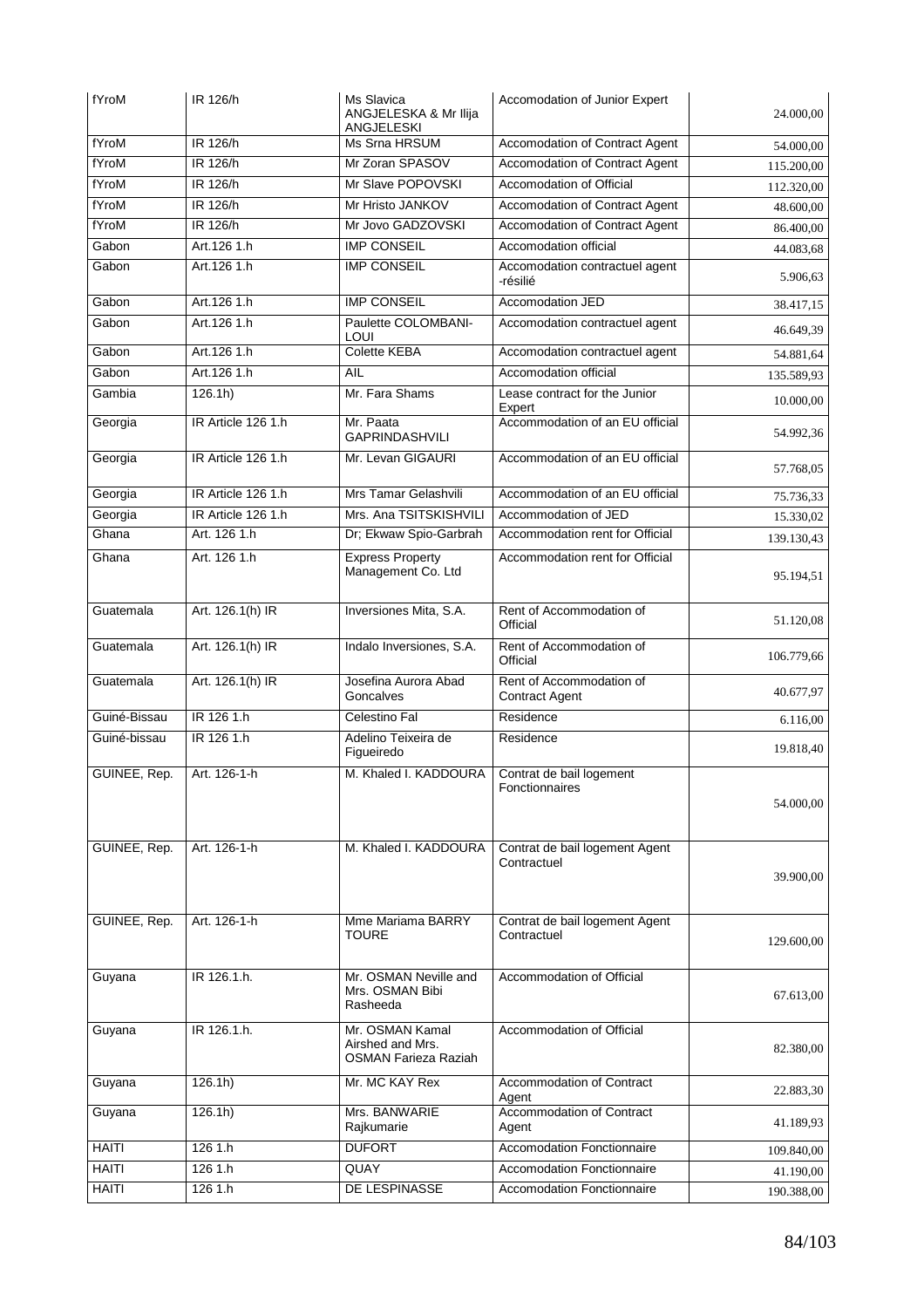| <b>HAITI</b>    | 126 1.h                | <b>WITTENBERG</b>                      | <b>Accomodation Fonctionnaire</b>                               | 237.985,00   |
|-----------------|------------------------|----------------------------------------|-----------------------------------------------------------------|--------------|
| <b>HAITI</b>    | 1261.h                 | <b>BESSIRARD</b>                       | <b>Accomodation AC</b>                                          | 108.000,00   |
| <b>HAITI</b>    | 1261.h                 | <b>DUFORT</b>                          | Accomodation JED                                                | 76.887,00    |
| <b>Honduras</b> | 126.1h)                | Melissa Callejas                       | Rent of Residence                                               | 43.327,00    |
| Honduras        | 126.1h)                | Rofisa                                 | Rent of Offices                                                 | 540.342,00   |
| India           | 1261.h                 | Mrs. Anju Maini                        | Accommodation of Official                                       | 147.044,00   |
| India           | 126 1.h                | Mr. Sunil Malik                        | Accommodation of Official                                       | 119.080,00   |
| India           | 126 1.h                | Mr. Madan lal & Mr.<br>Manohar lal     | Accommodation of Official                                       | 120.500,00   |
| India           | 1261.h                 | Mrs. Anju Mongia                       | Accommodation of Official                                       | 98.530,00    |
| India           | 1261.h                 | Mr. Surinder P. Gulati                 | Accommodation of CA                                             | 97.059,00    |
| India           | 1261.h                 | Ms. Ritu Jhingan                       | Accommodation of CA                                             | 124.411,00   |
| India           | 126 1.h                | Ms. Kitty Puri                         | Accommodation of CA                                             | 133.411,00   |
| India           | 126 1.h                | Ms. Shuchi Mathur                      | Accommodation of CA                                             | 65.186,00    |
| India           | 126 1.h                | Behrampore Estate Pvt.<br>Ltd          | Accommodation of CA                                             | 85.765,00    |
| India           | 126 1.h                | Ms. Sreelata Bhatia                    | Accommodation of CA                                             | 133.411,00   |
| India           | 126 1.h                | Ms. Janis Virginia                     | Accommodation of Junior Expert<br>(JED)                         | 58.823,00    |
| Indonesia       | Art-126-1-h of the I.R | H. Zainudin Hamed                      | <b>Rent of Office</b>                                           | 50.490,88    |
| Indonesia       | Art-126-1-h of the I.R | <b>Susy Arianty</b>                    | Accommodation of Official                                       | 30.508,47    |
| Indonesia       | Art-126-1-h of the I.R | Astrawati Aluwi                        | Accommodation of Official                                       | 26.258,21    |
| Indonesia       | Art-126-1-h of the I.R | Arief Wirawangsadita                   | Accommodation of Contract<br>Agent                              | 25.550,04    |
| Indonesia       | Art-126-1-h of the I.R | <b>Frankie Rusli</b>                   | Accommodataion of Official                                      | 33.275,56    |
| Indonesia       | Art-126-1-h of the I.R | Pt Prima Adhitama                      | Accommodation of Young Expert                                   | 26.258,21    |
| Iceland         | 126 1.h                | Asgeir Bolli Kristinsson               | Rent Accommodation 3                                            | 70.433,10    |
| Iceland         | 1261.h                 | Sigridur Gylfadottir                   | Rent Accommodation 4                                            | 71.995,50    |
| Israel          | IR 126.1               | Mr. Patrick Menashe                    | Lease contract for accomodation<br>of contract agent            | 104.145,00   |
| Israel          | IR 126.1               | Mr. Shimon Kornitzer                   | Lease contract for accomodation<br>of contract agent            | 121.720,00   |
| Israel          | IR 126.1               | Mr Ohad Greenfeld Mr.<br>Ran Ventura   | lease contract for accomodation<br>of official                  | 141.888,00   |
| Jamaica         | Article 126.1.h        | Marcia Nicely & Marc<br>Frankson       | Accommodation - CA                                              | 55.969,00    |
| Jamaica         | Article 126.1.h        | Marie-ann Huguette<br>Shoucair         | Accommodation - HOD                                             | 871.966,00   |
| Jamaica         | Article 126.1.h        | Cosmo Brooks                           | Accommodation - CA                                              | 125.563,00   |
| Jamaica         | Article 126.1.h        | <b>Investment Nominees</b><br>Ltd.     | Accommodation - Young Expert                                    | 61.038,00    |
| Japan           | 126 1.h                | Oakwood Residence<br>Roppongi T-Cube   | Rent of Accommodation for<br>Official                           | 20.525,10    |
| Japan           | 126 1.h                | Oakwood Residence<br>Akasaka           | Rent of Accommodation for<br>Official                           | 14.136,00    |
| Jordan          | IR Art. 126.1.h        | Mr and Mrs Kharoufeh                   | Lease contract for the<br>accommodation of Official             | 84.223,00    |
| Jordan          | IR Art. 126.1.h        | Ms Maisa Jawdat Hafez<br>Al Shunnar    | Lease contract for the<br>accommodation of Official             | 57.585,00    |
| Jordan          | IR Art. 126.1.h        | <b>Talal Mohammed</b><br>Othman Touqan | Lease contract for the<br>accommodation of JED                  | 58.760,00    |
| Kazakhstan      | IR, article 126 1.h    | LPP "RENCO AK"                         | additional agreement nr. 4 to<br>office rent contract from 2007 | 6.748,00     |
| Kazakhstan      | IR, article 126 1.h    | LPP "RENCO AK"                         | additional agreement nr. 5 to<br>office rent contract from 2007 | 1.157.393,00 |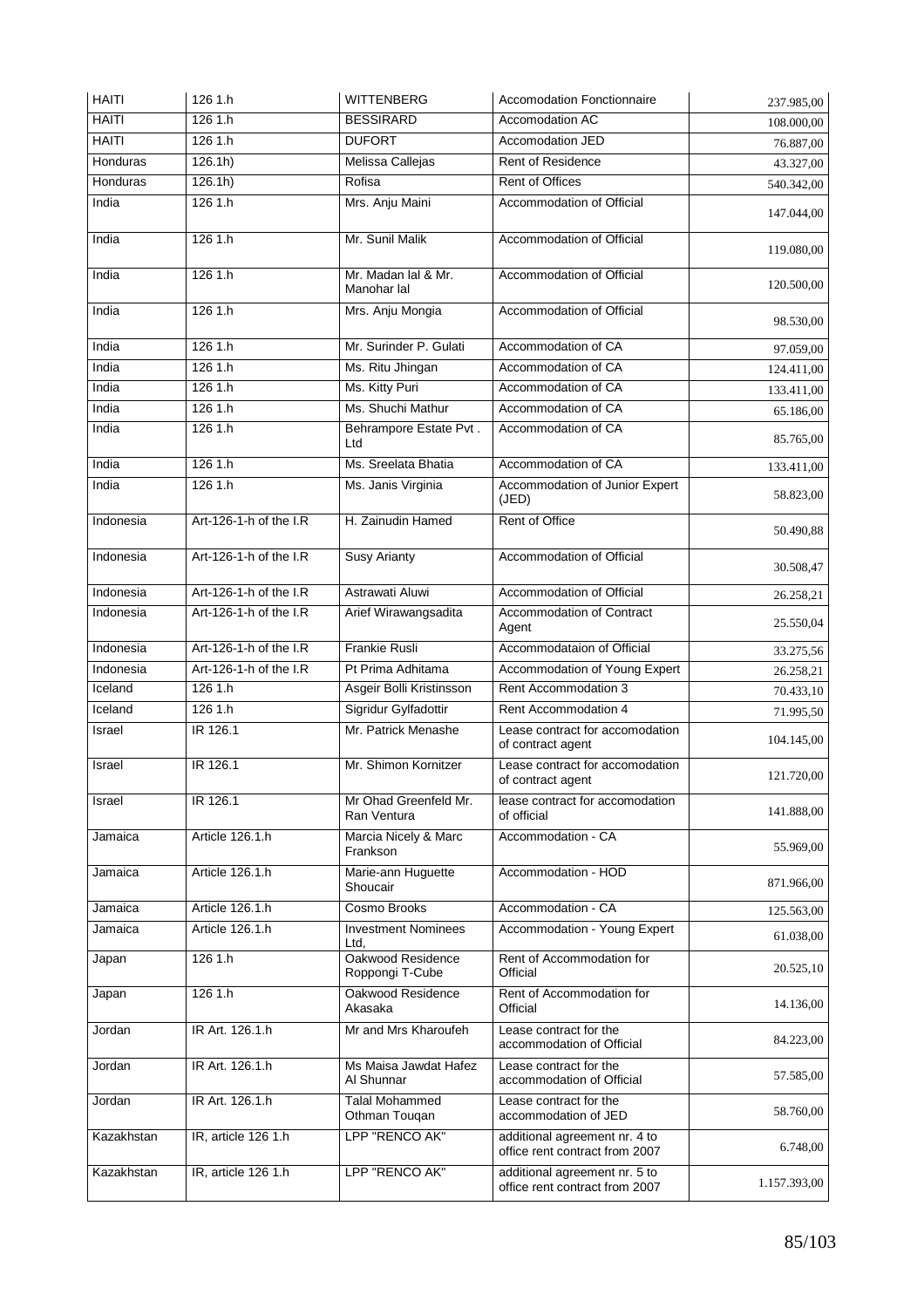| Kazakhstan   | IR, article 126 1.h        | LPP "RENCO AK"                                                                              | additional agreement to rental<br>contract from 2008 for parking<br>box | 1.799,00   |
|--------------|----------------------------|---------------------------------------------------------------------------------------------|-------------------------------------------------------------------------|------------|
| Kazakhstan   | IR, article 126 1.h        | LPP "RENCO AK"                                                                              | additional agreement to rental<br>contract from 2009 for parking<br>box | 1.799,00   |
| Kazakhstan   | IR, article 126 1.h        | Sharipbayeva Aliya                                                                          | accommodation of official                                               | 36.206,00  |
| Kazakhstan   | IR, article 126 1.h        | Individual Interpreneur<br>Timur Kurenbekov                                                 | accommodation of official                                               | 125.974,00 |
| Kazakhstan   | IR, article 126 1.h        | Mrs. Assem Dostiyarova,<br>represented by Individual<br>Enterpreneur Aina<br>Dilmukhamedova | accommodation of official                                               | 92.697,00  |
| Kazakhstan   | IR, article 126 1.h        | Mr. Tursunov Saginbek<br>represented by Mamyk<br>Kassengazy                                 | accommodation of official                                               | 45.778,00  |
| Kazakhstan   | IR, article 126 1.h        | Mrs. Dilyara Ibragimova                                                                     | accommodation of contract agent                                         | 87.707,00  |
| Kazakhstan   | IR, article 126 1.h        | Mr. Shakirkhan<br>Kauynbayev, represented<br>by Mrs. Nurgul<br>Meirbekova                   | accommodation of contract agent                                         | 59.223,00  |
| <b>KENYA</b> | Art. 126.1.h               | <b>PALACINA</b><br><b>DEVELOPMENT Ltd</b>                                                   | Accommodation for Official                                              | 28.600,00  |
| <b>KENYA</b> | Art. 126.1.h               | <b>PALACINA</b><br>DEVELOPMENT Ltd                                                          | Accommodation for official                                              | 124.800,00 |
| <b>KENYA</b> | Art. 126.1.h               | KINA MIZIZI Ltd                                                                             | <b>Rent of Residence</b>                                                | 130.909,09 |
| <b>KENYA</b> | Art. 126.1.h               | Mr. Arif Husein Ismail<br>MANDVIWALLA                                                       | <b>Accommodation for Official</b>                                       | 100.363,64 |
| <b>KENYA</b> | Art. 126.1.h               | <b>Heritage Property</b><br><b>Consultants Ltd</b>                                          | Accommodation for Official                                              | 78.545,45  |
| <b>KOREA</b> | IR 126 1 (h)               | KIM Sun                                                                                     | Accommodation of official                                               | 188.620,94 |
| <b>KOREA</b> | IR 126 1 (h)               | KIM Gwangyeol &<br>MOON Hyesoon                                                             | Accommodation of official                                               | 246.658,16 |
| Kosovo       | 126 1h                     | Orhan DUBOVCI                                                                               | Accommodation of CA                                                     | 50.400.00  |
| Kosovo       | 126 1h                     | Besim ZEKA                                                                                  | Accommodation of CA                                                     | 57.600,00  |
| Kosovo       | 126 1h                     | Shenaj SHALA                                                                                | Accommodation of CA                                                     | 36.000,00  |
| Kosovo       | 1261h                      | Ramadan ZEJNULLAHU                                                                          | Accommodation of CA                                                     | 48.000,00  |
| Kosovo       | 126 1h                     | Ismet HOXHA                                                                                 | Accommodation of CA                                                     | 40.800,00  |
| Kosovo       | 126 1h                     | <b>Burim DABINOVCI</b>                                                                      | Accommodation of Official                                               | 86.400,00  |
| Kosovo       | 126 1h                     | Suzana RRECAJ                                                                               | Accommodation of CA                                                     | 48.000.00  |
| Kosovo       | 126 1h                     | <b>Nexhat HALILI</b>                                                                        | Accommodation of CA                                                     | 48.000,00  |
| Kosovo       | 126 1h                     | Erduan DUBOVCI                                                                              | Accommodation of Official                                               | 62.400,00  |
| Kosovo       | 126 1h                     | <b>Besim ZYMBERI</b>                                                                        | Accommodation of CA                                                     | 72.000,00  |
| Kyrgyzstan   | 126 1.h                    | Pirmatova Asel                                                                              | Accomodation of the official                                            | 61.500,00  |
| Kyrgyzstan   | 126 1.h                    | Mironenko Elena                                                                             | Accomodation of JED                                                     | 33.600,00  |
| Kyrgyzstan   | 126 1.h                    | Imenova Saniya                                                                              | Accomodation of CA                                                      | 50.400,00  |
| Kyrgyzstan   | 126 1.h                    | <b>Ibragimov Rinat</b>                                                                      | Accomodation of CA                                                      | 46.800,00  |
| Laos         | FR art 91, IR art 126.1(h) | <b>Ms Sounthaly</b><br>Lengsavath                                                           | Accommodation of CA                                                     | 11.172,32  |
| Laos         | FR art 91, IR art 126.1(h) | Mr Phongpaseuth<br>Kanlagna                                                                 | Rent of Office                                                          | 96.361,24  |
| Laos         | FR art 91, IR art 126.1(h) | Mrs Phonepaseuth SMIT                                                                       | Accommodation of CA - Ms. P.<br><b>FONTAINAS</b>                        | 36.622,58  |
| Laos         | FR art 91, IR art 126.1(h) | Mrs Phouravanh<br><b>SUNDARA</b>                                                            | Accommodation of CA - Mr. R.<br>BAEZA                                   | 28.251,71  |
| Lesotho      | 126.1 h                    | Lucy Mabathoana                                                                             | Accommodation of Contract<br>Agent                                      | 81.814,27  |
| Lesotho      | 126.1 h                    | Lineo Lechesa                                                                               | Accommodation of official                                               | 87.409,00  |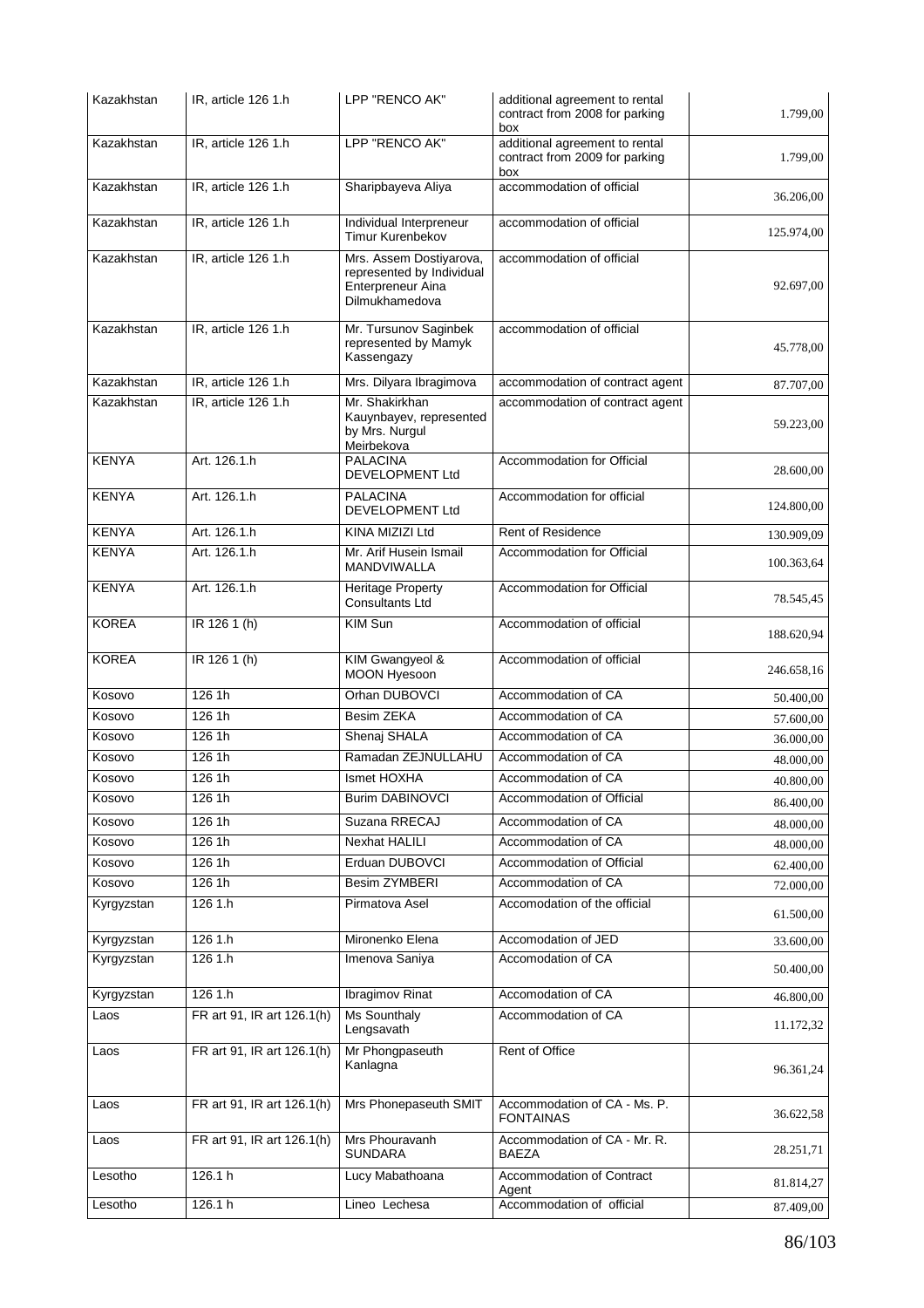| Liban             | 126 1h                                                                               | Samia Salem Hourani                                                                                    | Residence HoD                     | 42.277,00  |
|-------------------|--------------------------------------------------------------------------------------|--------------------------------------------------------------------------------------------------------|-----------------------------------|------------|
| Liban             | 126 1h                                                                               | Karine Hayek et Daniel<br>Germani                                                                      | <b>Rent Official</b>              | 41.162,00  |
| Liban             | 1261h                                                                                | Marguerite Nicolas Fayad                                                                               | Rent AC                           | 42.266,00  |
| Liban             | 126 1h                                                                               | Ralph Joseph Mazkour et<br>epouse Eftychia Melina<br>Georgious Melliou                                 | Rent JED                          | 42.103,00  |
| Liban             | 126 1h                                                                               | Hiba Ajlani representee<br>par Me Adnan Jamil<br>Jaafar                                                | <b>Rent Official</b>              | 41.892,00  |
| Liban             | 126 1h                                                                               | Nabil Adib Nahas                                                                                       | <b>Rent Official</b>              | 42.251,00  |
| Liban             | 1261h                                                                                | Ste JCN representee par<br>Mme Claude Asfar                                                            | <b>Rent Official</b>              | 41.166,00  |
| Liban             | 126 1h                                                                               | Rita Antoine AZZI spouse<br>Cha'ya Atallah                                                             | Rent AC                           | 42.043,00  |
| Liban             | 126 1h                                                                               | Zeina Skaff epouse<br>Michel Trad                                                                      | Rent AC                           | 41.517,00  |
| Liban             | 1261h                                                                                | Dr.Patrick Naim                                                                                        | Rent AC                           | 42.247,00  |
| Liban             | 1261h                                                                                | Georges Nassar<br>represente par Me<br>Micheline Zakher                                                | Rent AC                           | 42.155,00  |
| Liban             | 126 1h                                                                               | Carlos Sfeir                                                                                           | Rent AC                           | 41.840,00  |
| Liban             | 126 1h                                                                               | <b>Badiha Marinette Nasser</b><br>Achkar epouse<br>Mouzannar representee<br>par M.Georges<br>Mouzannar | <b>Rent Parking</b>               | 41.243,00  |
| Liberia           | 126.1h)                                                                              | Mr. Mohammed K. Kafel                                                                                  | <b>Housing Official</b>           | 506.962,28 |
| Liberia           | 126.1h)                                                                              | Mr. Chawki K. Bsaibes                                                                                  | <b>Housing Official</b>           | 33.933,16  |
| Liberia           | 126.1h)                                                                              | Mr. Samir El-Kadi                                                                                      | Housing CA                        | 29.994,00  |
| Liberia           | 126.1h)                                                                              | Mr. Bassel Abi Faraj                                                                                   | <b>Housing Official</b>           | 64.516,13  |
| Liberia           | 126.1h)                                                                              | Mrs. Anita K. Gemawat                                                                                  | <b>Housing Official</b>           | 48.353,19  |
| <b>MADAGASCAR</b> | Modalités d'Exécution<br>(ME), article 126 1.h                                       | Shahinaly BADOURALY                                                                                    | Logement JED                      | 15.330,00  |
| Malaysia          | Negotiated procedure<br>(Art 126.1.h of the<br>Implementing rules of the<br>$F.R$ ). | Tan & Tan Realty Sdn<br>Bhd                                                                            | Delegation offices lease contract | 209.968,52 |
| Malaysia          | Negotiated procedure<br>(Art 126.1.h of the<br>Implementing rules of the<br>$F.R$ ). | Mrs. Nur Lisa Idris Binti<br>Abdullah                                                                  | Residence lease contract          | 234.254,90 |
| Malaysia          | Negotiated procedure<br>(Art 126.1.h of the<br>Implementing rules of the<br>$F.R$ ). | Mr. Lim Siang Wee                                                                                      | Accomodation for Official         | 49.779,17  |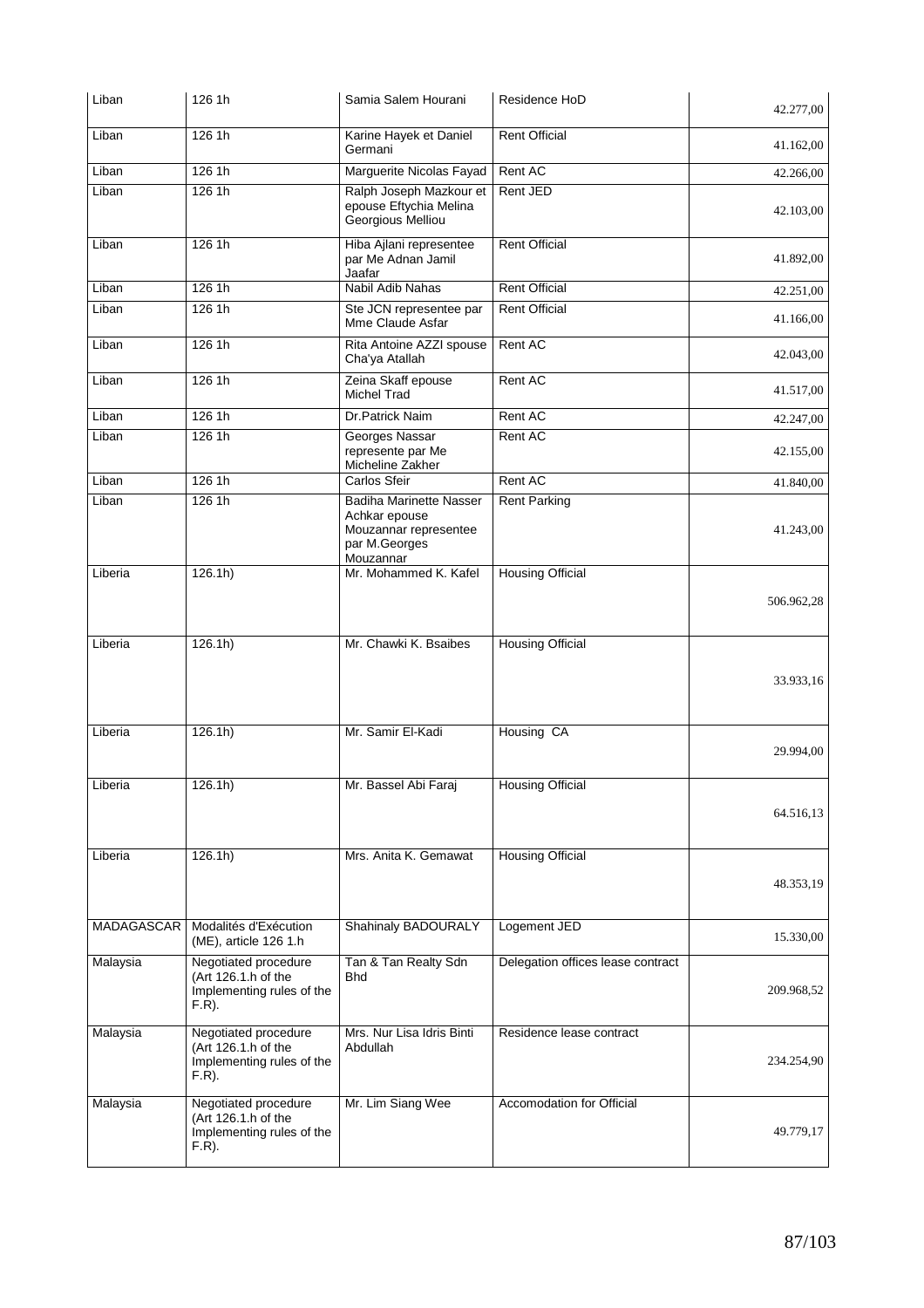| Malaysia         | Negotiated procedure                                         | Ms, Lam Chin Mee                                                | Accomodation for JED                                |            |
|------------------|--------------------------------------------------------------|-----------------------------------------------------------------|-----------------------------------------------------|------------|
|                  | (Art 126.1.h of the<br>Implementing rules of the<br>$F.R$ ). |                                                                 |                                                     | 32.210,05  |
| Malawi           | IR Article 126 1.h                                           | Mr. Namata, Watt<br>Consultancies                               | Accommodation of JED                                | 80.000,00  |
| Malawi           | IR Article 126 1.h                                           | Mr. Likongwe                                                    | Accommodation of Official                           | 90.000,00  |
| Malawi           | IR Article 126 1.h                                           | Fazila Lambat (Pana<br>Lakhan)                                  | Accommodation of Contract<br>Agent                  | 76.000,00  |
| Malawi           | IR Article 126 1.h                                           | Mr. Bipin Patel, Kascom<br>Enterprise                           | Accommodation of Contract<br>Agent                  | 67.776,00  |
| Malawi           | IR Article 126 1.h                                           | Mr Zahir Makda                                                  | Accommodation of Contract<br>Agent                  | 74.366,20  |
| Malawi           | IR Article 126 1.h                                           | Mr. Francis Carvalho                                            | Accommodation of Contract<br>Agent                  | 90.000,00  |
| Mali             | Article 126 1.h des ME<br>du RF                              | Moussa KEITA                                                    | Contrat de bail à loyer<br>d'habitation             | 65.857,98  |
| Maroc            | 126.h1                                                       | Mme Karima CHEBIHI<br><b>HASSANI</b>                            | Logement Fonctionnaire                              | 117.028,80 |
| Maroc            | 126.h1                                                       | Mr et Mme NAJIM                                                 | Logement Fonctionnaire                              | 78.105,60  |
| Maroc            | 126.h1                                                       | Mr Ahmed MASROUR et<br>Mme Souad TEBAA                          | Logement Fonctionnaire                              | 108.480,00 |
| Maroc            | 126.h1                                                       | Mr Abderrahim SALHI                                             | Logement Agent contractuel                          | 117.028,80 |
| Maroc            | 126.h1                                                       | Mr Lahcen TAGRIT et<br>consorts                                 | Logement Agent contractuel                          | 93.726,72  |
| Maroc            | 126.h1                                                       | Mme Badressaoud<br><b>MEDDOUN</b>                               | Logement Agent contractuel                          | 108.480,00 |
| Maroc            | 126.h1                                                       | <b>Consorts LAKHSSASSI</b>                                      | Logement Agent contractuel                          | 99.801,60  |
| <b>Mauritius</b> | Art. 126.1 h of IR                                           | <b>Marie Astrid Barrett</b>                                     | Lease Contract Accomodation                         | 90.000,00  |
| <b>Mauritius</b> | Art. 126.1 h of IR                                           | Rahimat Said Abdelfatah                                         | Lease Contract Accomodation                         | 57.600,00  |
| Mauritanie       | Art.126 1. h                                                 | Mme Mariem Moulaye<br>Ghadour                                   | Logement agent contractuel                          | 23.835,38  |
| Mauritanie       | Art.126 1. h                                                 | M. Mohamed Abdel<br>Weddoud Ould Dahi                           | Logement fonctionnaire                              | 38.136,60  |
| Mauritanie       | Art.126 1. h                                                 | M. Abdallahi Ould<br>Soueid'Ahmed                               | Logement agent contractuel                          | 42.903,68  |
| Mauritanie       | Art.126 1. h                                                 | Mme M'Bengue Yaye<br>DIAW représentée par<br>Mounina Barro Kane | Logement fonctionnaire                              | 18.000,00  |
| <b>MEXICO</b>    | 126-1-h I.R.                                                 | ROSAMALIA LOPEZ-<br><b>NEGRETE</b><br><b>DOSAMANTES</b>         | <b>ACCOMODATION FOR</b><br>DEPUTY HoD               | 171.308,00 |
| <b>MEXICO</b>    | 126-1-h I.R.                                                 | CONCEPCION OSORIO<br><b>ROBERTS</b>                             | <b>ACCOMODATION FOR</b><br><b>OFFICIAL</b>          | 66.667,00  |
| <b>MEXICO</b>    | 126-1-h I.R.                                                 | <b>COVADONGA CORO</b><br>NORIEGA                                | <b>ACCOMODATION FOR CA</b>                          | 80.068,00  |
| <b>MEXICO</b>    | 126-1-h I.R.                                                 | <b>ROBERTO REYES</b><br><b>BARRERA</b>                          | ACCOMODATION FOR JED                                | 46.551,00  |
| <b>MOLDOVA</b>   | Art.126 1. h                                                 | Vasile GABURICI                                                 | Lease contract for the<br>accommodation of official | 67.200,00  |
| Montenegro       | Art. 126                                                     | Mr.Boris Radulovic                                              | Accommodation of Official                           | 105.600,00 |
| Montenegro       | Art. 126                                                     | Mr.Srdjan Darmanovic                                            | Accommodation of Official                           | 88.000,00  |
| Montenegro       | Art. 126                                                     | Mr.Aleksa Ivanovic                                              | Accommodation of Contract<br>Agent                  | 54.000,00  |
| Montenegro       | Art. 126                                                     | Mr.Aleksandar Vujovic                                           | Accommodation of Contract<br>Agent                  | 54.000,00  |
| Montenegro       | Art. 126                                                     | Mr.Djordjije Krnjevic                                           | Accommodation of Contract<br>Agent                  | 72.000,00  |
| Montenegro       | Art. 126                                                     | Mr.Dragisa Boricic                                              | Accommodation of Contract<br>Agent                  | 59.400,00  |
| Mozambique       | Article 126 1.h des ME                                       | <b>Alice Cabral Dias</b>                                        | Logement agent contractuel                          | 137.300,00 |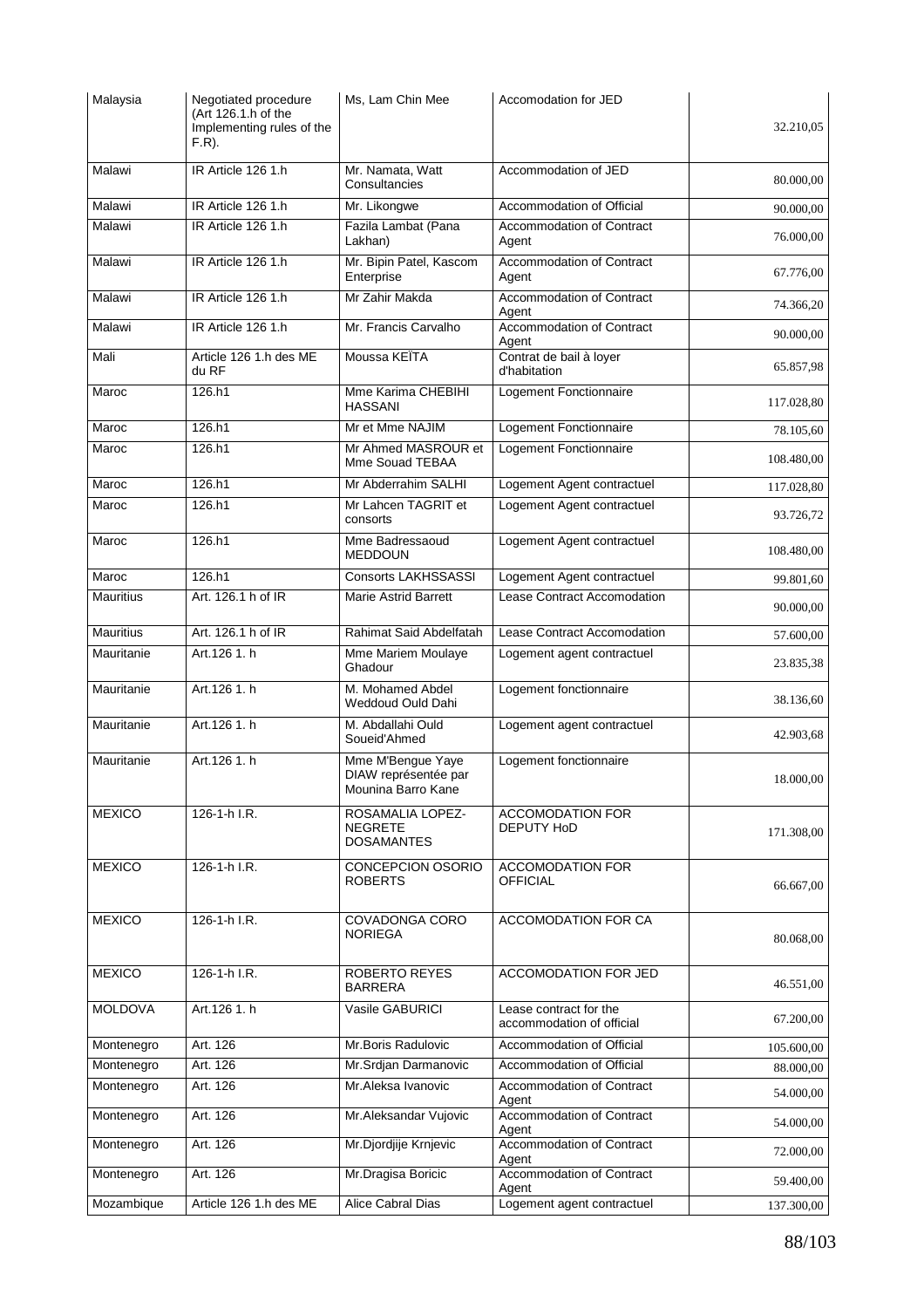| Mozambique          | Article 126 1.h des ME                         | Maria de Fátima<br>Cuembelo           | Logement fonctionnaire                        | 183.066,00   |
|---------------------|------------------------------------------------|---------------------------------------|-----------------------------------------------|--------------|
| Namibia             | IR 126.1                                       | <b>BV INVESTMENTS</b>                 | <b>Accomodation Official</b>                  | 108.000.00   |
| Nepal               | 126 1h                                         | Mr Sarad Rana                         | <b>Accommodation Official</b>                 | 64.240,00    |
| Nepal               | 126 1h                                         | Mr Anil Kumar Thapa                   | <b>Accommodation CA</b>                       | 27.323,00    |
| Nepal               | 1261h                                          | Mrs Trishna Dhungana<br>Thapa         | <b>Accommodation Official</b>                 | 38.165,00    |
| Nepal               | 126 1h                                         | Mrs Padma Rana                        | Accommodation JED                             | 23.854,00    |
| <b>NICARAGUA</b>    | 1261.h                                         | <b>GEOVANNY JARQUÍN</b>               | <b>ACCOMODATION OF OFFICIAL</b>               | 65.060,24    |
| <b>NICARAGUA</b>    | 126 1.h                                        | YAMILA SALOMÓN                        | <b>ACCOMODATION OFJUNIOR</b><br><b>EXPERT</b> | 20.783,13    |
| <b>NICARAGUA</b>    | 1261.h                                         | <b>LUIS DEBAYLE</b>                   | <b>ACCOMODATION OF OFFICIAL</b>               | 75.903,61    |
| <b>NICARAGUA</b>    | 126.1.h                                        | NABY GONZÁLEZ                         | ACCOMODATION OF OFFICIAL                      | 75.903,61    |
| <b>NICARAGUA</b>    | 126.1.h                                        | RAÚL BARRIOS                          | ACCOMODATION CONTRACT<br><b>AGENTS</b>        | 81.325,30    |
| <b>NIGER</b>        | Modalités d'Exécution<br>(ME) art 126. 1 h     | Laurent DEVILLERS                     | Location                                      | 14.635,11    |
| Nigeria             | 126.1.h                                        | Chief Cletus Ibeto                    | Accomodation CA                               | 48.587,81    |
| Nigeria             | 126.1.h                                        | <b>Chief Cletus Ibeto</b>             | Accomodation CA                               | 56.346,36    |
| Nigeria             | 126.1.h                                        | Mr. Zouhier Issam El<br>Souki         | <b>Accomodation Official</b>                  | 52.758,17    |
| Nigeria             | 126.1.h                                        | Mr. Zouhier Issam El<br>Souki         | Accomodation CA                               | 52.758,17    |
| Nigeria             | 126.1.h                                        | Mr. Zouhier Issam El<br>Souki         | <b>Accomodation Official</b>                  | 52.758,17    |
| Nigeria             | 126.1.h                                        | Mr. Zouhier Issam El<br>Souki         | <b>Accomodation Official</b>                  | 100.861,20   |
| Nigeria             | 126.1.h                                        | Mr. Zouhier Issam El<br>Souki         | Accomodation JED                              | 108.619,75   |
| Nigeria             | 126.1.h                                        | Arc. A. S. Najjar                     | Accomodation CA                               | 104.000,00   |
| Nigeria             | 126.1 h                                        | Arc. A. S. Najjar                     | <b>Accomodation Official</b>                  | 112.692,72   |
| Nigeria             | 126.1 h                                        | Arc. A. S. Najjar                     | <b>Accomodation Official</b>                  | 112.692,72   |
| Norway              | Negotiated procedure 91,<br>IR art. 126.1 (h)  | Per Morten ALVENES                    | Accommodation of official                     | 109.306,33   |
| Norway              | <b>Negotiated procedure FR</b><br>Art. 126 1.h | <b>Bjarne Henning MELBYE</b>          | Accommodation of official                     | 66.501,05    |
| Pakistan            | Art.126(1)(h) IR                               | Liaqat Ali Khan                       | Accomodation                                  | 1.044.000,00 |
| Pakistan            | Art.126(1)(h) IR                               | Syed, Asif & Saqib Ijaz<br>Hussain    | Accomodation                                  | 1.098.000,00 |
| Pakistan            | Art.126(1)(h) IR                               | Fakhai & Qazi<br>Muhammad Jamil       | Accomodation                                  | 614.477,00   |
| Pakistan            | Art.126(1)(h) IR                               | Sofia Ariff                           | Accomodation                                  | 114.969,00   |
| Pakistan            | Art.126(1)(h) IR                               | Khan Hassan Zia                       | Accomodation                                  | 88.320,00    |
| Pakistan            | Art.126(1)(h) IR                               | <b>Mohamed Ashgar</b>                 | Accomodation                                  | 39.600,00    |
| Pakistan            | Art.126(1)(h) IR                               | Qamar Naweed                          | Accomodation                                  | 87.560,00    |
| Pakistan            | Art.126(1)(h) IR                               | Aneesa Ikram                          | Accomodation                                  | 41.695,00    |
| Pakistan            | Art.126(1)(h) IR                               | Mussarat Perveen Khan                 | Accomodation                                  | 85.296,00    |
| Pakistan            | Art.126(1)(h) IR                               | Helga Siddiqui                        | Accomodation                                  | 87.560,00    |
| Papua New<br>Guinea | 126.h1                                         | Windward Apartments,<br>Limited       | Accomodation CA                               | 286.000,00   |
| Papua New<br>Guinea | 126.h1                                         | Era Dorina Limited                    | Accomodation CA                               | 225.000,00   |
| Papua New<br>Guinea | 126.h1                                         | <b>Coastwatchers Court</b><br>Limited | <b>Accomodation Official</b>                  | 307.000,00   |
| Papua New<br>Guinea | 126.h1                                         | Windward Apartments,<br>Limited       | Accomodation Official                         | 307.000,00   |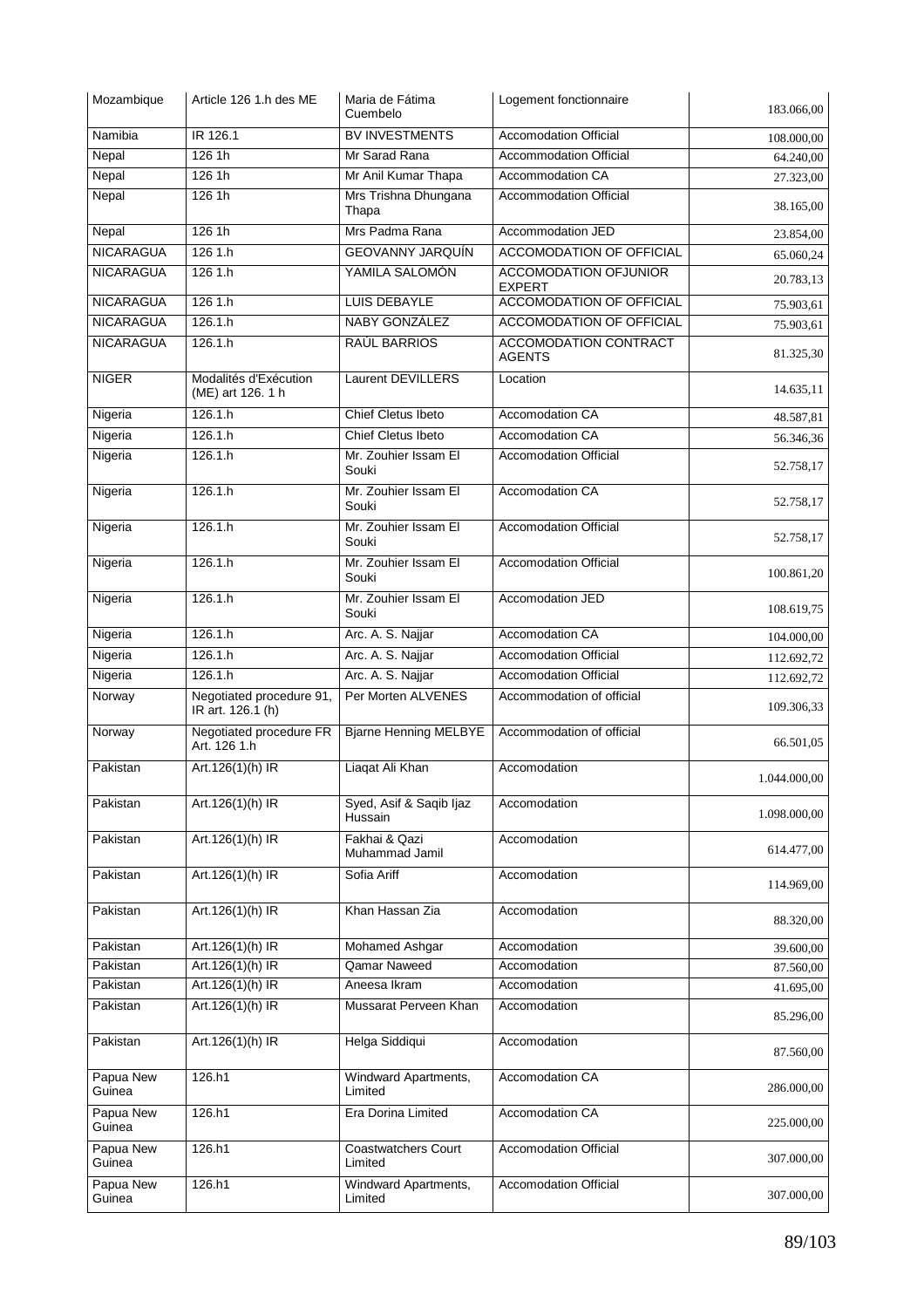| Papua New<br>Guinea | 126.h1                                    | Raku 37 Limited                                                               | <b>Accomodation Official</b>       | 110.000,00 |
|---------------------|-------------------------------------------|-------------------------------------------------------------------------------|------------------------------------|------------|
| PERU                | 126.1.h                                   | Fernando Julio Otero Y<br>Ferrer                                              | Accomodation AC                    | 81.930.33  |
| PERU                | 126.1 h                                   | Silvia María Canepa<br>Carozzi                                                | Accomodation YED                   | 14.896,42  |
| PERU                | 126.1 h                                   | Juan Alfonso Rodriguez<br>Saravia y María del<br>Rosario Mondragón<br>Rabanal | Accomodation official              | 117.309,33 |
| Philippines         | Art. 126.1 h                              | Maria Cristina Ferreros                                                       | Accommodation of Official          | 115.028,00 |
| Philippines         | Art. 126.1 h                              | <b>Christi Rolland</b>                                                        | Accommodation of Official          | 115.028,00 |
| Philippines         | Art. 126.1 h                              | <b>Kenneth Butt</b>                                                           | Accommodation of Official          | 129.955,00 |
| Philippines         | Art. 126.1 h                              | Wilfredo Reyes                                                                | Accommodation of Official          | 33.162,00  |
| Philippines         | Art. 126.1 h                              | Vivian Cheng                                                                  | Accommodation of Contract<br>Agent | 35.831,00  |
| Philippines         | Art. 126.1 h                              | Gloria Aguirre                                                                | Accommodation of Contract<br>Agent | 55.441,00  |
| Philippines         | Art. 126.1 h                              | <b>Vivian Cheng</b>                                                           | Accommodation of Contract<br>Agent | 68.562,00  |
| Philippines         | Art. 126.1 h                              | Que Chin Po                                                                   | Rent of Residence                  | 471.253,00 |
| <b>RUSSIA</b>       | Implementing Rules of<br>the FR, art. 126 | <b>LLC HINES</b>                                                              | <b>Accomodation for Official</b>   | 361.964,00 |
| <b>RUSSIA</b>       | Implementing Rules of<br>the FR, art. 126 | LLC HINES                                                                     | Accomodation for Official          | 202.781,00 |
| <b>RUSSIA</b>       | Implementing Rules of<br>the FR, art. 126 | LLC HINES                                                                     | Accomodation for Official          | 397.722,00 |
| <b>RUSSIA</b>       | Implementing Rules of<br>the FR, art. 126 | LLC HINES                                                                     | Accomodation for Official          | 279.454,00 |
| <b>RUSSIA</b>       | Implementing Rules of<br>the FR, art. 126 | <b>LLC HINES</b>                                                              | Accomodation for Official          | 423.306,00 |
| <b>RUSSIA</b>       | Implementing Rules of<br>the FR, art. 126 | <b>LLC HINES</b>                                                              | Accomodation for Official          | 423.306,00 |
| <b>RUSSIA</b>       | Implementing Rules of<br>the FR, art. 126 | LLC HINES                                                                     | Accomodation for Official          | 212.795,00 |
| <b>RUSSIA</b>       | Implementing Rules of<br>the FR, art. 126 | LLC HINES                                                                     | Accomodation for Official          | 256.380,00 |
| <b>RUSSIA</b>       | Implementing Rules of<br>the FR, art. 126 | LLC HINES                                                                     | Accomodation for Official          | 269.199,00 |
| <b>RUSSIA</b>       | Implementing Rules of<br>the FR, art. 126 | <b>UPDK</b>                                                                   | <b>Accomodation for Official</b>   | 237.152,00 |
| <b>RUSSIA</b>       | Implementing Rules of<br>the FR, art. 126 | <b>UPDK</b>                                                                   | Accomodation for Official          | 164.512,00 |
| <b>RUSSIA</b>       | Implementing Rules of<br>the FR, art. 126 | <b>UPDK</b>                                                                   | Accomodation for Official          | 207.015,00 |
| <b>RUSSIA</b>       | Implementing Rules of<br>the FR, art. 126 | <b>UPDK</b>                                                                   | Accomodation for Official          | 141.011,00 |
| <b>RUSSIA</b>       | Implementing Rules of<br>the FR, art. 126 | <b>UPDK</b>                                                                   | Accomodation for Official          | 140.758,00 |
| <b>RUSSIA</b>       | Implementing Rules of<br>the FR, art. 126 | <b>UPDK</b>                                                                   | Accomodation for Official          | 132.023,00 |
| <b>RUSSIA</b>       | Implementing Rules of<br>the FR, art. 126 | <b>UPDK</b>                                                                   | Accomodation for Official          | 140.514,00 |
| <b>RUSSIA</b>       | Implementing Rules of<br>the FR, art. 126 | <b>UPDK</b>                                                                   | Accomodation for Official          | 133.629,00 |
| <b>RWANDA</b>       | ART, 126 1)h                              | <b>UMULISA Chantal</b>                                                        | accomodation of official           |            |
| <b>RWANDA</b>       | ART, 126 1)h                              | Jean-Baptiste<br><b>TUYISHIME</b>                                             | accomodation of official           |            |
| <b>RWANDA</b>       | ART, 126 1)h                              | Yvonne CHUMA                                                                  | accomodation of official           |            |
| Samoa               | 126.1.h                                   | Margaret R. KEIL                                                              | Accommodation of Contract<br>Agent | 62.900,00  |
| Saudi Arabia        | article 126.1.h                           | Real Estate Investment<br>Company                                             | Accommodation of official          | 216.000,00 |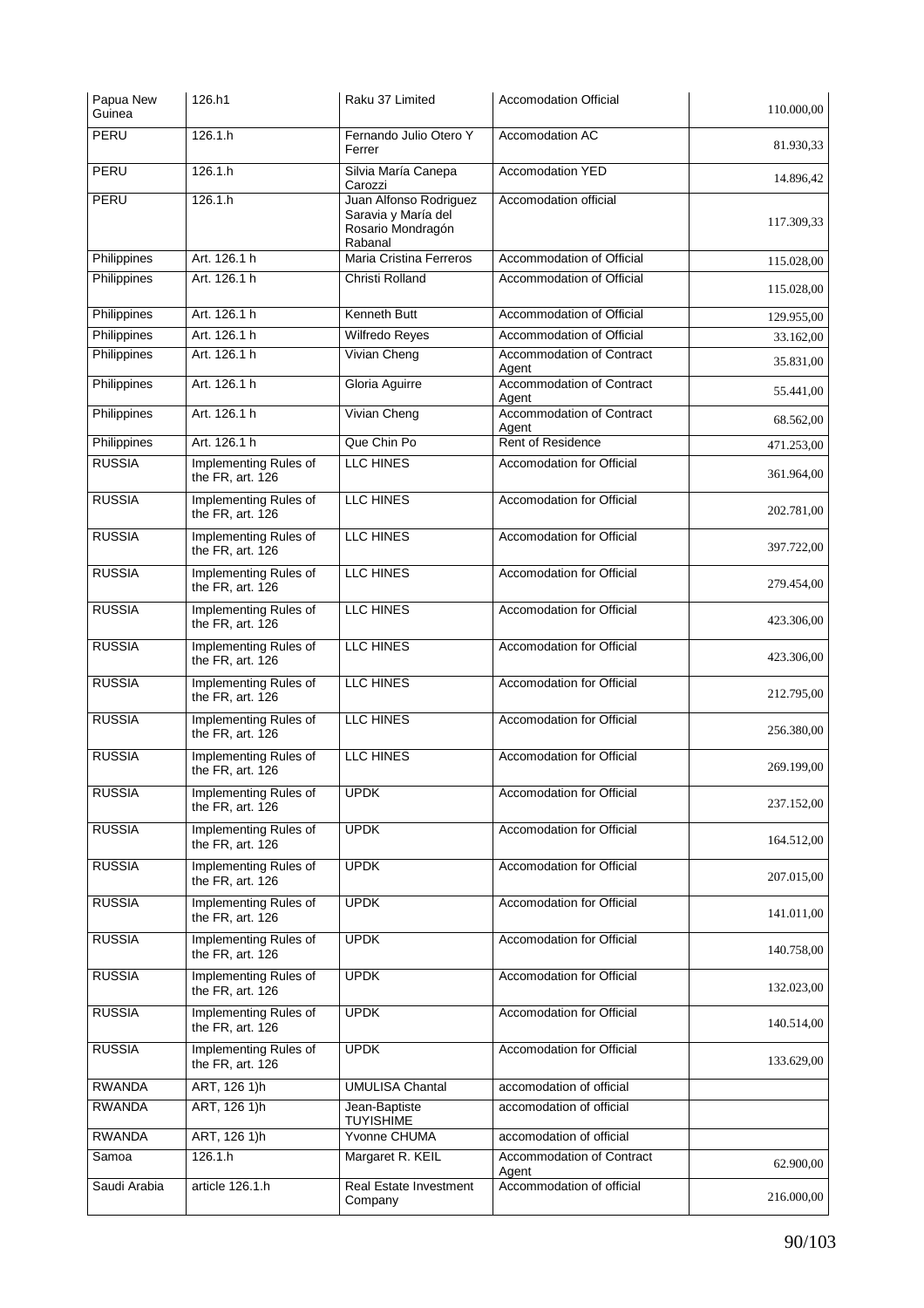| Saudi Arabia                  | article 126.1.h                                         | The Arab Investment<br>Company S.S.A.                                                  | Accommodation of official                              | 103.443,00   |
|-------------------------------|---------------------------------------------------------|----------------------------------------------------------------------------------------|--------------------------------------------------------|--------------|
| Saudi Arabia                  | article 126.1.h                                         | The Arab Investment<br>Company S.S.A.                                                  | Accommodation of official                              | 129.303,80   |
| <b>SENEGAL</b>                | 126 alinea h)                                           | <b>SCI Mar Haba</b><br>representée par Mr<br>Alahindé Djigo,<br>Administrateur général | Bureaux Délégation                                     | 4.898.088,00 |
| <b>SENEGAL</b>                | 126 alinea h)                                           | Dieudonné Jcques Marie<br>Souli, representé par la<br>société Immobiliére 3M           | Location logement fonctionnaire                        | 68.229,00    |
| Serbia                        | 126.1.h                                                 | Bojan Dimitrijevic                                                                     | Lease Contract, Contract Agent                         | 105.600,00   |
| Serbia                        | 126.1.h                                                 | Predrag Milenkovic                                                                     | Lease Contract, JED                                    | 14.400.00    |
| Serbia                        | 126.1.h                                                 | Luka Djuric                                                                            | Lease Contract, Contract Agent                         | 120.000,00   |
| Serbia                        | 126.1.h                                                 | Ljiljana Ilincic rep. Klara<br>Dragojevic Radovic                                      | Lease Contract, Contract Agent                         | 64.800,00    |
| Serbia                        | 126.1.h                                                 | Milena Delevic                                                                         | Lease Contract, Official                               | 158.400,00   |
| Serbia                        | 126.1.h                                                 | Elizabeta Lukic                                                                        | Lease Contract, Contract Agent                         | 64.800,00    |
| Serbia                        | 126.1 h                                                 | Natasa Djordjevic                                                                      | Lease Contract, Contract Agent                         | 24.000,00    |
| Serbia                        | 126.1 h                                                 | <b>Branislav Papic</b>                                                                 | Lease Contract, Official                               | 114.240,00   |
| Serbia                        | 126.1.h                                                 | <b>Aco Filipovic</b>                                                                   | Lease Contract, Official                               | 100.800,00   |
| Serbia                        | 126.1.h                                                 | Vesna Nikolic                                                                          | Lease Contract, Official                               | 8.250,00     |
| Serbia                        | 126.1.h                                                 | <b>Milan Petrovic</b>                                                                  | Lease Contract, Contract Agent                         | 800,00       |
| Serbia                        | 126.1.h                                                 | Vesna Nikolic                                                                          | Lease Contract, Contract Agent                         | 880,00       |
| Serbia                        | 126.1 h<br>Art. 126, 1h                                 | <b>DUE EFFE</b><br>Abdul H. Fawaz                                                      | Lease Contract, Contract Agent                         | 880,00       |
| Sierra Leone                  | Art. 126, 1h                                            |                                                                                        | Accommodation of Official                              | 69.120,00    |
| Sierra Leone                  | Art. 126. 1h                                            | <b>Muriel Davies</b><br><b>Ahmed Mackie</b>                                            | Accommodation of Official<br>Accommodation of Contract | 47.776,05    |
| Sierra Leone                  |                                                         |                                                                                        | Agent                                                  | 63.540,00    |
| Sierra Leone                  | Art. 126. 1h                                            | <b>Ahmed Mackie</b>                                                                    | Accommodation of Contract<br>Agent                     | 63.540,00    |
| Sierra Leone                  | Art. 126, 1h                                            | Abrahim Daklalah                                                                       | Accommodation of Contract<br>Agent                     | 74.984,40    |
| Sierra Leone                  | Art. 126. 1h                                            | <b>Julian Williams</b>                                                                 | Accommodation of Contract<br>Agent                     | 63.457,80    |
| Singapore                     | Art 126.1.h of the<br>Implementing rules of the<br>F.R. | Mr Phang Song Hua                                                                      | Accommodation for Official                             | 121.392,44   |
| Singapore                     | Art 126.1.h of the<br>Implementing rules of the<br>F.R. | Ms Della Aristya Tjitra                                                                | Accommodation for Official                             | 119.535,85   |
| Singapore                     | Art 126.1.h of the<br>Implementing rules of the<br>F.R. | Mr Vladislav Efremov                                                                   | Accommodation for JED                                  | 121.392,44   |
| SOUTH<br><b>AFRICA</b>        | article 126 1.h                                         | <b>CARELSEN FAMILY</b><br><b>TRUST</b>                                                 | <b>ACCOMMODATION OF</b><br><b>OFFICIAL</b>             | 90.426,30    |
| <b>SOUTH</b><br><b>AFRICA</b> | article 126 1.h                                         | <b>ANTON BOSHOFF</b><br><b>FAMILY TRUST</b>                                            | <b>ACCOMMODATION OF</b><br><b>OFFICIAL</b>             | 90.426,30    |
| <b>SOUTH</b><br><b>AFRICA</b> | article 126 1.h                                         | <b>HENDAWY T</b>                                                                       | ACCOMMODATION OF<br><b>OFFICIAL</b>                    | 90.426,30    |
| <b>SOUTH</b><br><b>AFRICA</b> | article 126 1.h                                         | <b>GROBLER JH</b>                                                                      | <b>ACCOMMODATION OF</b><br><b>OFFICIAL</b>             | 73.202,24    |
| <b>SOUTH</b><br><b>AFRICA</b> | article 126 1.h                                         | <b>KOMJEKEJEKE TRUST</b>                                                               | <b>ACCOMMODATION OF</b><br><b>OFFICIAL</b>             | 77.508,25    |
| SOUTH<br><b>AFRICA</b>        | article 126 1.h                                         | <b>ENGELBRECHT S</b>                                                                   | ACCOMMODATION OF JED                                   | 16.685,80    |
| SOUTH<br><b>AFRICA</b>        | article 126 1.h                                         | <b>TRUSCOTT A</b>                                                                      | <b>ACCOMMODATION OF</b><br><b>CONTRACT AGENT</b>       | 61.360,70    |
| SOUTH<br><b>AFRICA</b>        | article 126 1.h                                         | GALEGO CAP                                                                             | <b>ACCOMMODATION OF</b><br><b>CONTRACT AGENT</b>       | 96.885,32    |
| SOUTH<br><b>AFRICA</b>        | article 126 1.h                                         | <b>WILLEMSE CA &amp; CJ</b>                                                            | ACCOMMODATION OF<br><b>CONTRACT AGENT</b>              | 58.131,19    |
| Sri Lanka                     | 126.1.h                                                 | Carmel Hunt                                                                            | <b>Accomodation Official</b>                           | 63.692,16    |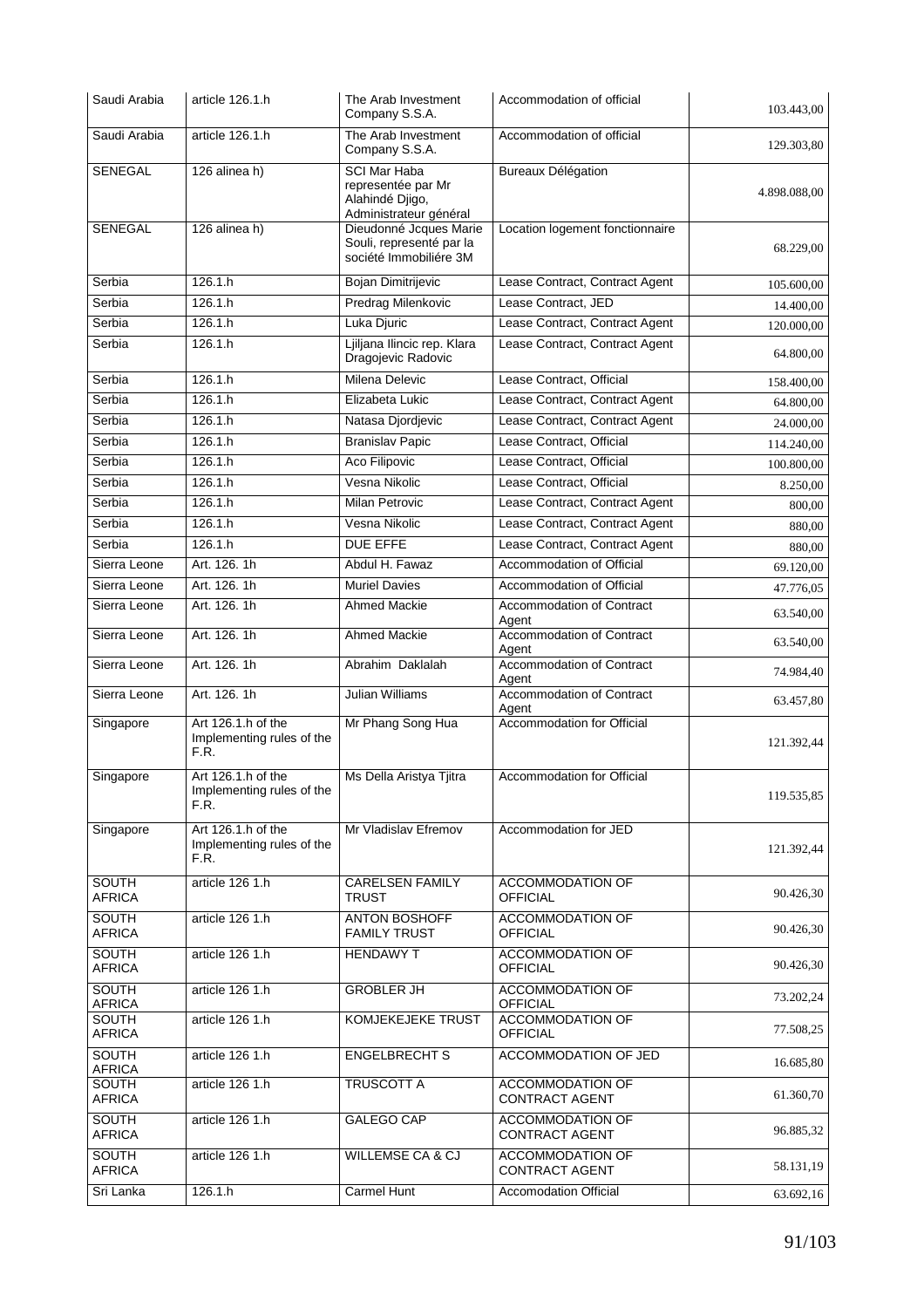| Sri Lanka       | 126.1.h                                              | Farhat Farook Kassim                                             | <b>Accomodation Official</b>              | 34.077,00    |
|-----------------|------------------------------------------------------|------------------------------------------------------------------|-------------------------------------------|--------------|
| Sri Lanka       | 126.1.h                                              | Ayanthi Ranmall<br>Lintotawela                                   | <b>Accomodation Official</b>              | 14.605,20    |
| Sri Lanka       | 126.1.h                                              | Hathiranani Ravi<br>Arjandas                                     | <b>Accomodation Official</b>              | 17.328,48    |
| Sri Lanka       | 126.1.h                                              | Yogeswari Wijayaralnam                                           | <b>Accomodation Official</b>              | 54.748,44    |
| Sri Lanka       | 126.1 h                                              | A.N. Esufally & A.<br>Esufally                                   | <b>Accomodation Official</b>              | 64.059,84    |
| Sri Lanka       | 126.1.h                                              | David Romesh Lawrence                                            | <b>Accomodation Official</b>              | 54.000,00    |
| Sri Lanka       | 126.1.h                                              | Amirally Gulamhussein<br>Abdulhussein                            | <b>Accomodation CA</b>                    | 49.300,00    |
| Sri Lanka       | 126.1 <sub>h</sub>                                   | Ramalingam Murugiah                                              | Rent of Office                            | 26.187,42    |
| Sri Lanka       | 126.1.h                                              | Anuradha Wimalaratne                                             | <b>Rent of Office</b>                     | 187.200,00   |
| Sudan           | art.126 1.h                                          | Hassan Salih                                                     | Accommodation of contract<br>agent        | 85.344,00    |
| Sudan           | art.126 1.h                                          | Flora Makram                                                     | Accommodation of contract<br>agent        | 82.240,00    |
| Sudan           | art.126 1.h                                          | <b>Mohamed Ahmed</b>                                             | Accommodation of official                 | 139.653,00   |
| Sudan           | art.126 1.h                                          | <b>Pantelis Konstantinos</b>                                     | Accommodation for official                | 155.171,00   |
| Suisse, Geneve  | MODEX - Art. 126.1 (h)                               | De Loisy Jean représenté<br>par Comptoir Immobilier<br><b>SA</b> | Logement fonctionnaire                    | 99.668,00    |
| Suisse, Geneve  | MODEX - Art. 126.1 (h)                               | Santana Boado                                                    | Logement fonctionnaire                    | 191.362,00   |
| Suisse, Geneve  | MODEX - Art. 126.1 (h)                               | Hanser représenté par<br>Régie Besuchet SA                       | Logement fonctionnaire                    | 175.415,00   |
| Suisse, Geneve  | MODEX - Art. 126.1 (h)                               | Perron représenté par<br>Burnier & Cie SA                        | Logement fonctionnaire                    | 219.269,00   |
| Suisse, Geneve  | MODEX - Art. 126.1 (h)                               | Oakley & Grant<br>représentés par Naef<br>Immobilier Geneve SA   | Logement fonctionnaire                    | 253.953,00   |
| Suisse, Geneve  | MODEX - Art. 126.1 (h)                               | Schnaffner-Pradervand<br>représenté par Regicote<br><b>SA</b>    | Logement fonctionnaire                    | 195.349,00   |
| Suisse, Geneve  | MODEX - Art. 126.1 (h)                               | Eggelhoefer représenté<br>par Agence Rytz & Cie<br><b>SA</b>     | Résidence CAD                             | 438.538,00   |
| <b>SURINAME</b> | IR art. 126.1                                        | Joan Cheuk A Lam -<br>Doos                                       | <b>Accommodation Contractual</b><br>Agent | 7.200,00     |
| <b>SURINAME</b> | IR art. 126.1                                        | Adriana van Alen -<br>Koenraadt                                  | <b>Accommodation Contractual</b><br>Agent | 50.847,46    |
| <b>SURINAME</b> | ART 126.1                                            | Roy Tjon-Lim-Sang                                                | Accommodation Contractual<br>Agent        | 54.000,00    |
| <b>SURINAME</b> | ART 126.1                                            | Radjnarain Nannan<br>Panday                                      | Delegation Office building                | 390.000,00   |
| Swaziland       | 126.1(h)                                             | <b>Caromark Properties</b>                                       | Rental of house for contract<br>Agent     | 9.670,51     |
| Swaziland       | Negotiated procedure,<br>FR art 91, IR art 126.1 (h) | <b>Swaziland Royal</b><br>Insurance Corporation/<br>Ram Realty   | Rental for office premises                | 1.522.883,82 |
| Swaziland       | 126.1(h)                                             | Khetsiwe Dlamini - Circle<br>Projects                            | Rental of house for contract<br>Agent     | 8.861,15     |
| Syria           | 126.1(h)                                             | Mr Mohamad Ghassan<br>Khatib Sabsabi Rifai                       | Accomodation of an Official               | 91.200,00    |
| Syria           | 126.1(h)                                             | Mr Hashim Said Hashim                                            | Residence                                 | 517.898,98   |
| Syria           | 126.1(h)                                             | Mr Sami ATTAR                                                    | Premises to be used as a store            | 13.189,53    |
| Syria           | 126.1(h)                                             | Ms Dima Al-Tawil                                                 | Accomodation of a JED                     | 81.600,00    |
| Taiwan          | 126.1.h                                              | Mr Lin Guo Zhen                                                  | Residence HoO                             | 600,00       |
| Tajikistan      | Art. 126 IR                                          | Mardonov Shavkat<br>Khuramovich                                  | Rent of Official                          | 86.302,00    |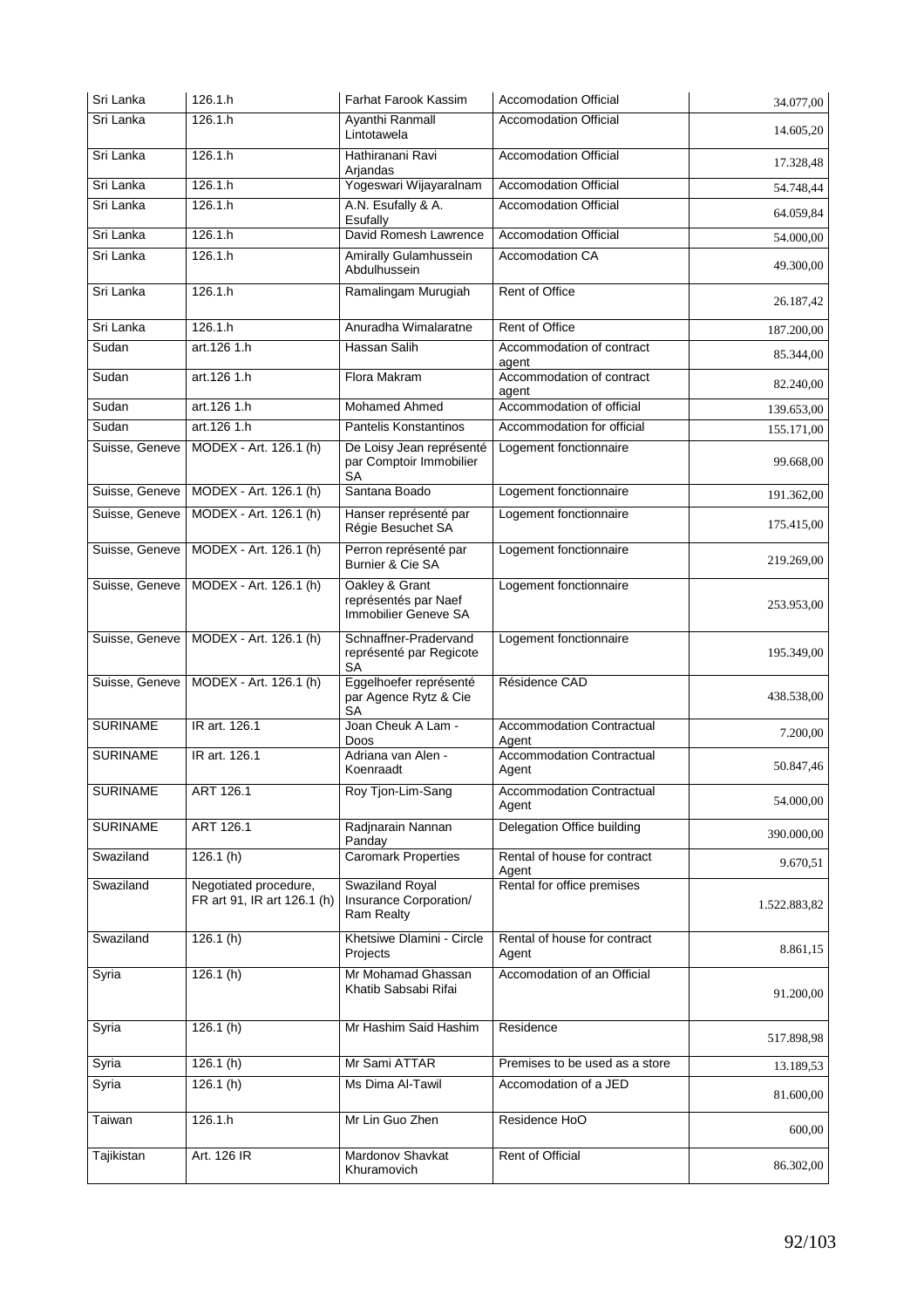| Tajikistan           | Art. 126 IR            | <b>Boboev Shahrom</b><br>Orifjonovich                                                                  | Rent of Official                                   | 57.492,00  |
|----------------------|------------------------|--------------------------------------------------------------------------------------------------------|----------------------------------------------------|------------|
| Tajikistan           | Art. 126 IR            | Sobirov Mahmudjon<br><b>Nosirovich</b>                                                                 | Rent of CA                                         | 68.163,00  |
| Tajikistan           | Art. 126 IR            | Khaidarov Jamshed<br>Manobovich                                                                        | Rent of CA                                         | 63.114,00  |
| Tajikistan           | Art. 126 IR            | Yusupov Bakhtiyor<br>Hairulloevich                                                                     | Rent of CA                                         | 43.491,00  |
| Tanzania             | 1261.h                 | Joseph Kulwa KAHAMA<br>and Nancy Eunice<br>KAHAMA                                                      | Reent of Accommodation of<br>Official              | 137.299,77 |
| Tanzania             | 126 1.h                | Rosalie MADELEKA on<br>behalf of Mussa<br><b>MADELEKA</b>                                              | Rent of Accommodation of<br>Official               | 128.148,45 |
| Tanzania             | 126 1.h                | Than Enterprises Co. Ltd                                                                               | Rent of Accommodation of<br><b>Contract Agent</b>  | 128.148,45 |
| Tchad                | 126.1(h)               | Maïna Touka                                                                                            | Logement Fonctionnaire                             | 80.493,08  |
| Tchad                | 126.1(h)               | Mahamat Haroun Alhadji                                                                                 | Logement Fonctionnaire                             | 71.346,14  |
| Thailand             | 126 1.h                | Mr. Peerawat<br><b>HANSIRIKUL</b>                                                                      | Rent of Accommodation for<br><b>Contract Agent</b> | 140.482,32 |
| Thailand             | 126 1.h                | Mrs. Aphirudee<br><b>HEMACHUDHA</b>                                                                    | Rent of Accommodation for<br><b>Contract Agent</b> | 112.385,86 |
| Thailand             | 1261.h                 | Mr. Raman DHIR (Dewan<br>DHIR)                                                                         | Rent of Accommodation for<br><b>Contract Agent</b> | 106.204,64 |
| Thailand             | 126 1.h                | Pan Thai Real Estate<br>Co., Ltd. (represented by<br>Mr. Ying Meng Chi and<br>Mr. Tsai Long Ming)      | Rent of Accommodation for<br>Young Expert          | 40.037,46  |
| Thailand             | 126 1.h                | Montauk Co., Ltd.<br>(represented by Mr.<br>Stephen John BAXTER)                                       | Rent of Accommodation for<br><b>Contract Agent</b> | 112.385,86 |
| Thailand             | 1261.h                 | Mr. Grip<br>AREECHAROENLERT                                                                            | Rent of Accommodation for<br><b>Contract Agent</b> | 56.192,93  |
| Thailand             | 126 1.h                | Mrs. Patchree SMITH                                                                                    | Rent of Accommodation for<br><b>Contract Agent</b> | 157.340,20 |
| Thailand             | 126 1.h                | Supcharoen Asset Co.,<br>Ltd. (represented by Mrs.<br>Boonserm VANARAT<br>and Mr. Metee<br>JATURAWONG) | Rent of Accommodation for<br><b>Contract Agent</b> | 101.147,27 |
| Thailand             | 126 1.h                | Pakporn Co., Ltd.<br>(represented by Ms.<br>Siripen JAITABUD)                                          | Rent of Accommodation for<br><b>Contract Agent</b> | 157.340,20 |
| Thailand             | 126 1.h                | <b>Thaivadi Engineering</b><br>Co., Ltd. (represented by<br>Mrs. Nida<br>CHITANONDH)                   | Rent of Accommodation for<br><b>Contract Agent</b> | 123.624,44 |
| Trinidad &<br>Tobago | 126,1                  | <b>Bernard Mitchell</b>                                                                                | Accommodation for Contract<br>Agent                | 63.157,89  |
| Trinidad &<br>Tobago | 126.1                  | Damian Lyder                                                                                           | Accommodation for Contract<br>Agent                | 22.883,30  |
| Trinidad &<br>Tobago | 126,1                  | Sagicor Life Inc                                                                                       | <b>Rent of Office</b>                              | 818.180,50 |
| Tunisia              | Art-126-1-h of the I.R | Mme Hallouma BEN<br>CHEIKHA                                                                            | Accomodation of official                           | 92.554,10  |
| Tunisia              | Art-126-1-h of the I.R | Mme Zohra Karaoui                                                                                      | Accomodation of Contractuel<br>Agent               | 108.887,40 |
| Tunisia              | Art-126-1-h of the I.R | Mme Houda MANAÏ                                                                                        | Accomodation of Contractuel<br>Agent               | 17.684,20  |
| Tunisia              | Art-126-1-h of the I.R | Mr Mohamed Taoufik<br>BELGACEMI                                                                        | Accomodation of official                           | 14.622,60  |
| Tunisia              | Art-126-1-h of the I.R | Mr Mohamed Moncef<br>Ben Mustafa ZMERLI                                                                | Accomodation of JED                                | 12.881,84  |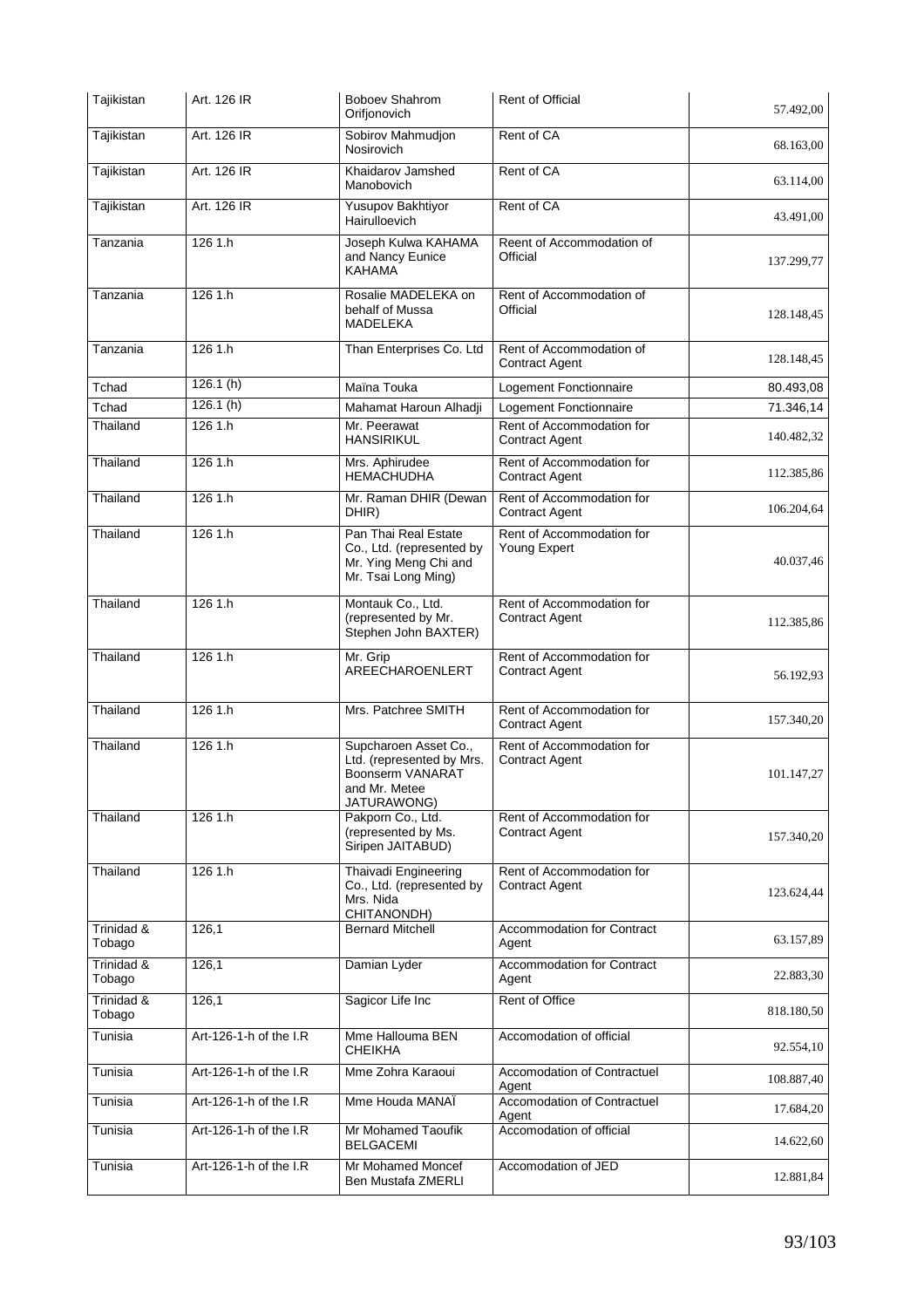| Tunisia       | Art-126-1-h of the I.R | Mme Sarra BEN<br><b>HAMOUDA ROUROU</b>                                         | Accomodation of JED                                        | 20.889,47  |
|---------------|------------------------|--------------------------------------------------------------------------------|------------------------------------------------------------|------------|
| <b>TURKEY</b> | 126.1/h                | Mr Ahmet Alanay                                                                | <b>Rental Contract for Official's</b><br>accomodation      | 68.400,00  |
| <b>TURKEY</b> | 126.1/h                | Ms Nur Köküöz Üçok on<br>behalf of Varol Özkoçak                               | <b>Rental Contract for JED's</b><br>temporary accomodation | 1.650,00   |
| <b>TURKEY</b> | 126.1/h                | Mr Bilgehan Şaşmaz                                                             | Rental Contract for JED's<br>accomodation                  | 9.350,00   |
| <b>TURKEY</b> | 126.1/h                | <b>Kurt Holding</b>                                                            | <b>Rental Contract for Official's</b><br>accomodation      | 62.400.00  |
| <b>TURKEY</b> | 126.1/h                | Mr Metin Güngör and Mrs<br>Safiye Gamze Önsoy<br>Güngör                        | <b>Rental Contract for Official's</b><br>accomodation      | 81.600,00  |
| <b>TURKEY</b> | 126.1/h                | Mr Mehmet Alparslan<br>Özdoğru and Mrs Sema<br>Özdoğru                         | <b>Rental Contract for Official's</b><br>accomodation      | 62.400,00  |
| <b>TURKEY</b> | 126.1/h                | Ms Ayşegül Zor                                                                 | Rental Contract for CA's<br>accomodation                   | 42.120,00  |
| <b>TURKEY</b> | 126.1/h                | Ms Hülya Güler                                                                 | Rental Contract for CA's<br>accomodation                   | 46.800,00  |
| <b>TURKEY</b> | 126.1/h                | Ms Emel Teymur on<br>behalf of Mr Necdet<br>Teymur                             | Rental Contract for CA's<br>accomodation                   | 36.000,00  |
| <b>TURKEY</b> | 126.1/h                | Mr Hikmet Batti                                                                | <b>Rental Contract for CA's</b><br>accomodation            | 26.400,00  |
| Uganda        | 126.1.h                | Ms Daisy Okware                                                                | Lease agreement-Rent Official                              | 130.343,70 |
| Uganda        | 126.1 h                | Peng Jianxin & Liao<br>Weining                                                 | Lease agreement-Rent Contract<br>agent                     | 93.102,65  |
| Uganda        | 126.1.h                | P J Nkambo Mugerwa                                                             | Lease agreement-Rent Contract<br>agent                     | 119.171,39 |
| Uganda        | 126.1.h                | Ms Mumtaz Kassam                                                               | Lease agreement-Rent Contract<br>agent                     | 104.274,96 |
| Uganda        | 126.1 h                | Mr. William S Kalema                                                           | Lease agreement-Rent Contract<br>agent                     | 104.274,96 |
| Uganda        | 126.1.h                | Shabbir Kassam                                                                 | Lease agreement-Rent of JED                                | 106.137,02 |
| Ukraine       | IR, Article 126 1.h.   | Mr Georgiy Zinchenko                                                           | Accommodation of Official                                  | 152.555,30 |
| Ukraine       | IR, Article 126 1.h.   | Ms Olga Gomon                                                                  | Accommodation of Official                                  | 95.347,06  |
| Ukraine       | IR, Article 126 1.h.   | Ms Olga Gomon                                                                  | Accommodation of Official                                  | 91.533,18  |
| Ukraine       | IR, Article 126 1.h.   | Mr Volodymyr<br>Kuratchenko<br>(representative), Ms<br>Anna Elmirzaeva (owner) | Accommodation of Contract<br>Agent                         | 82.379,86  |
| Ukraine       | IR, Article 126 1.h.   | Mr Volodymyr<br>Kuratchenko<br>(representative), Ms<br>Anna Elmirzaeva (owner) | Accommodation of Contract<br>Agent                         | 82.379,86  |
| Ukraine       | IR, Article 126 1.h.   | Mr Igor Sokolov (owner),<br>Ms Svitlana Drozdova<br>(representative)           | Accommodation of Official                                  | 188.787,19 |
| Ukraine       | IR, Article 126 1.h.   | Ms Dina Ageeva, Mr<br>Andriy Udovychenko                                       | Accommodation of Official                                  | 159.496,57 |
| Ukraine       | IR, Article 126 1.h.   | Mr Tymur Kravchenko                                                            | Accommodation of Official                                  | 161.327,23 |
| Ukraine       | IR, Article 126 1.h.   | Mr Oleksiy Shekurov                                                            | Accommodation of Official                                  | 234.324,94 |
| Ukraine       | IR, Article 126 1.h.   | Ms Olena Mamberger                                                             | Accommodation of JED                                       | 164.759,73 |
| Ukraine       | IR, Article 126 1.h.   | Ms Galyna Kravchuk                                                             | Accommodation of Official                                  | 20.022,88  |
| Uruguay       | IR Art. 126 1h         | Mrs. Rosa Estrella<br>Rodríguez Sanmartín                                      | Accomodation of Contractual<br>Agent                       | 136.772,65 |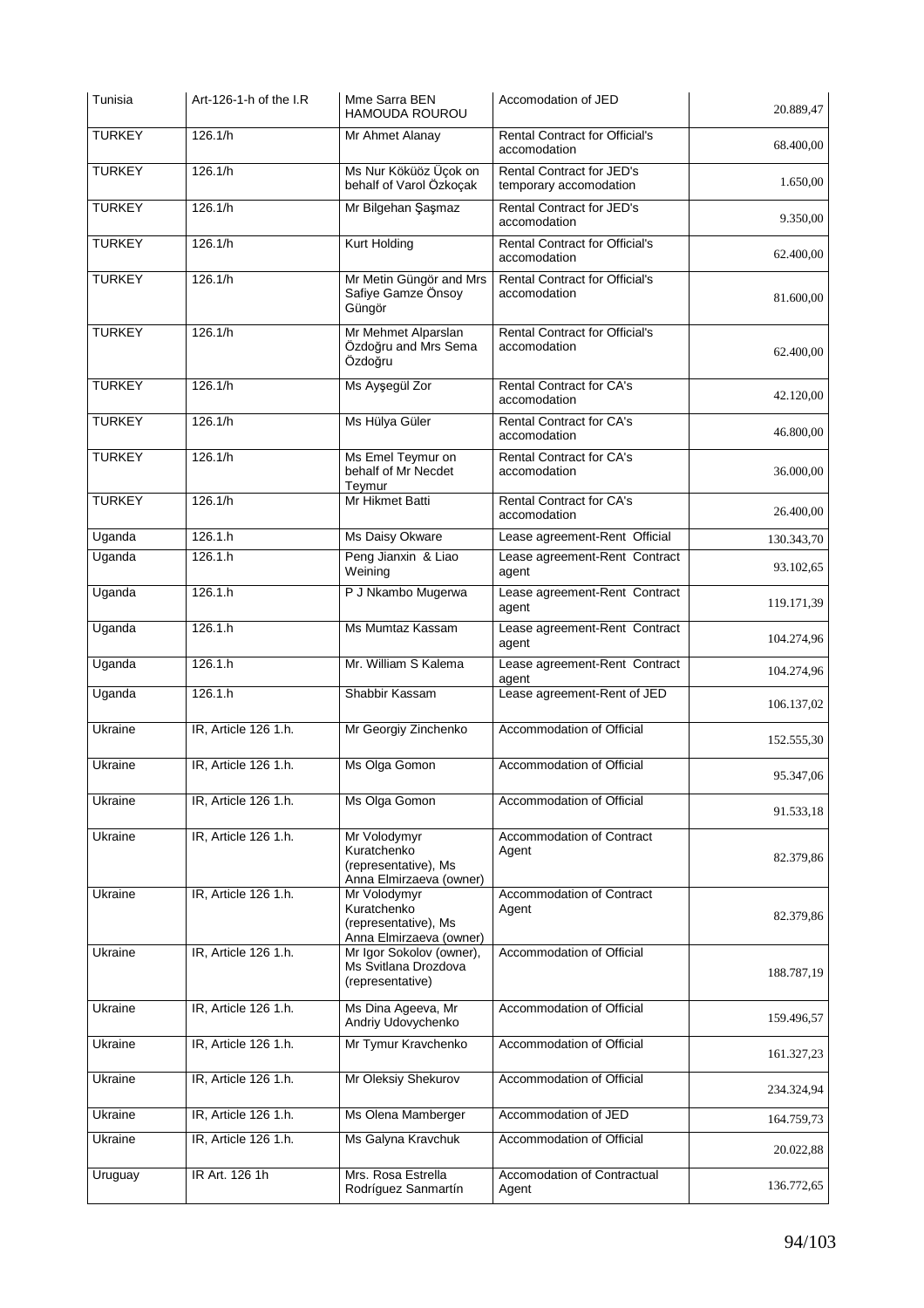| Uruguay               | IR Art. 126 1h             | Mr. Aníbal Washington<br><b>Blanco Medida</b> | Accomodation of Contractual<br>Agent                           | 133.173,37           |
|-----------------------|----------------------------|-----------------------------------------------|----------------------------------------------------------------|----------------------|
| Uruguay               | IR Art. 126 1h             | Mr. Pablo Tricánico<br>Albanell               | Accomodation of Contractual<br>Agent                           | 100.779,84           |
| Uruguay               | IR Art. 126 1h             | Mrs. Sandra Beatriz<br>Kozloviz               | Accomodation of Official                                       | 100.779,84           |
| Uruguay               | IR Art. 126 1h             | Mr. Richard Wells                             | Accomodation of Official                                       | 115.176,96           |
| <b>USA, New York</b>  | 126 1.h                    | The Tate                                      | Accomodation of official                                       | <b>USD</b><br>105480 |
| <b>USA, New York</b>  | 1261.h                     | Le Triomphe                                   | Accomodation of official                                       | 252000<br><b>USD</b> |
| <b>USA, New York</b>  | 126 1.h                    | <b>Oliver's Company LLC</b>                   | Accomodation of official                                       | <b>USD</b><br>259200 |
| <b>USA, New York</b>  | 1261.h                     | <b>Ludlow Street</b><br>Development LLC       | Accomodation of official                                       | <b>USD</b><br>136080 |
| <b>USA, New York</b>  | 1261.h                     | <b>Rutherford Palace</b>                      | Accomodation of official                                       | <b>USD</b><br>263712 |
| USA, New York         | 126 1.h                    | 238 E 61st Street LLC                         | Accomodation of official                                       | <b>USD</b><br>456000 |
| <b>USA, New York</b>  | 126 1.h                    | <b>Equity Residential Mgmt</b><br>LLC         | Accomodation of official                                       | 136080<br><b>USD</b> |
| <b>USA, New York</b>  | 1261.h                     | <b>Equity Residential Mgmt</b><br><b>LLC</b>  | Accomodation of official                                       | <b>USD</b><br>136080 |
| <b>USA, New York</b>  | 126 1.h                    | Deborah Kauffman &<br><b>Richard Kellner</b>  | Accomodation of official                                       | USD 177480           |
| USA,<br>Washington    | FR art 91, IR art 126.1(h) | 2175 K Street Owner LLC                       | Rental of the 6th floor premises,<br>first amendment of lease. | 4.186.466,66         |
| USA,<br>Washington    | FR art 91, IR art 126.1(h) | Amy Gambrill                                  | Rent of residence                                              | 51.853,55            |
| USA,<br>Washington    | FR art 91, IR art 126.1(h) | John Zarafonetis                              | Rent of residence                                              | 158.453,09           |
| USA,<br>Washington    | FR art 91, IR art 126.1(h) | Kai Bird and Susan<br>Goldmark                | Rent of residence                                              | 170.251,72           |
| USA,<br>Washington    | FR art 91, IR art 126.1(h) | Lawrence True and Linda<br><b>Brown</b>       | Rent of residence                                              | 155.540,81           |
| USA,<br>Washington    | FR art 91, IR art 126.1(h) | Arlene Macedo                                 | Rent of residence                                              | 154.080,85           |
| USA,<br>Washington    | FR art 91, IR art 126.1(h) | <b>Christine Cooper</b>                       | Rent of residence                                              | 197.647,60           |
| Vanuatu               | 126.1.h                    | <b>DINH VAN TU</b>                            | loyer residence Charge d'Affaires<br>a.i                       | 460.975,00           |
| Vanuatu               | 126.1.h                    | <b>ANDREA LTD</b>                             | loyer bureaux delegation                                       | 33.951,00            |
| Vanuatu               | 126.1.h                    | <b>MJS</b> property                           | logement JED                                                   | 22.113,00            |
| Vanuatu               | 126.1.h                    | <b>MJS Property</b>                           | logement AC                                                    | 39.024,00            |
| VENEZUELA             | 126.1H                     | <b>INVERSIONES PHIRUK</b>                     | Accomodation of Official                                       | 141.646,99           |
| VENEZUELA             | 126.1H                     | <b>PORTUY SRL</b>                             | Accomodation of Contractual<br>Agent                           | 183.615,82           |
| <b>VIETNAM</b>        | Art. 126.1.h IR            | Pham Ngoc Tuan                                | Accommodation for Junior Expert                                | 30.634,57            |
| <b>VIETNAM</b>        | Art. 126.1.h IR            | Do Thi Hoa                                    | Accommodation for official                                     | 166.377,82           |
| <b>VIETNAM</b>        | Art. 126.1.h IR            | Le Thi Nhung                                  | Accommodation for official                                     | 94.249,65            |
| West Bank and<br>Gaza | article 126 1.h            | Mr. Khaled Qaimary                            | Residence CAD                                                  | 115.728,00           |
| West Bank and<br>Gaza | article 126 1.h            | Mr. Nabil Smoom                               | Accommodation Official                                         | 105.600,00           |
| West Bank and<br>Gaza | article 126 1.h            | Mr. Omar Jarallah                             | Accommodation JED                                              | 30.535,00            |
| West Bank and<br>Gaza | article 126 1.h            | Mr. Kevork Kahvedjian                         | Accommodation CA                                               | 96.480,00            |
| West Bank and<br>Gaza | article 126 1.h            | Hervat Itzhak Neuman<br>Lehaskara Ltd.        | Accommodation CA                                               | 54.506,74            |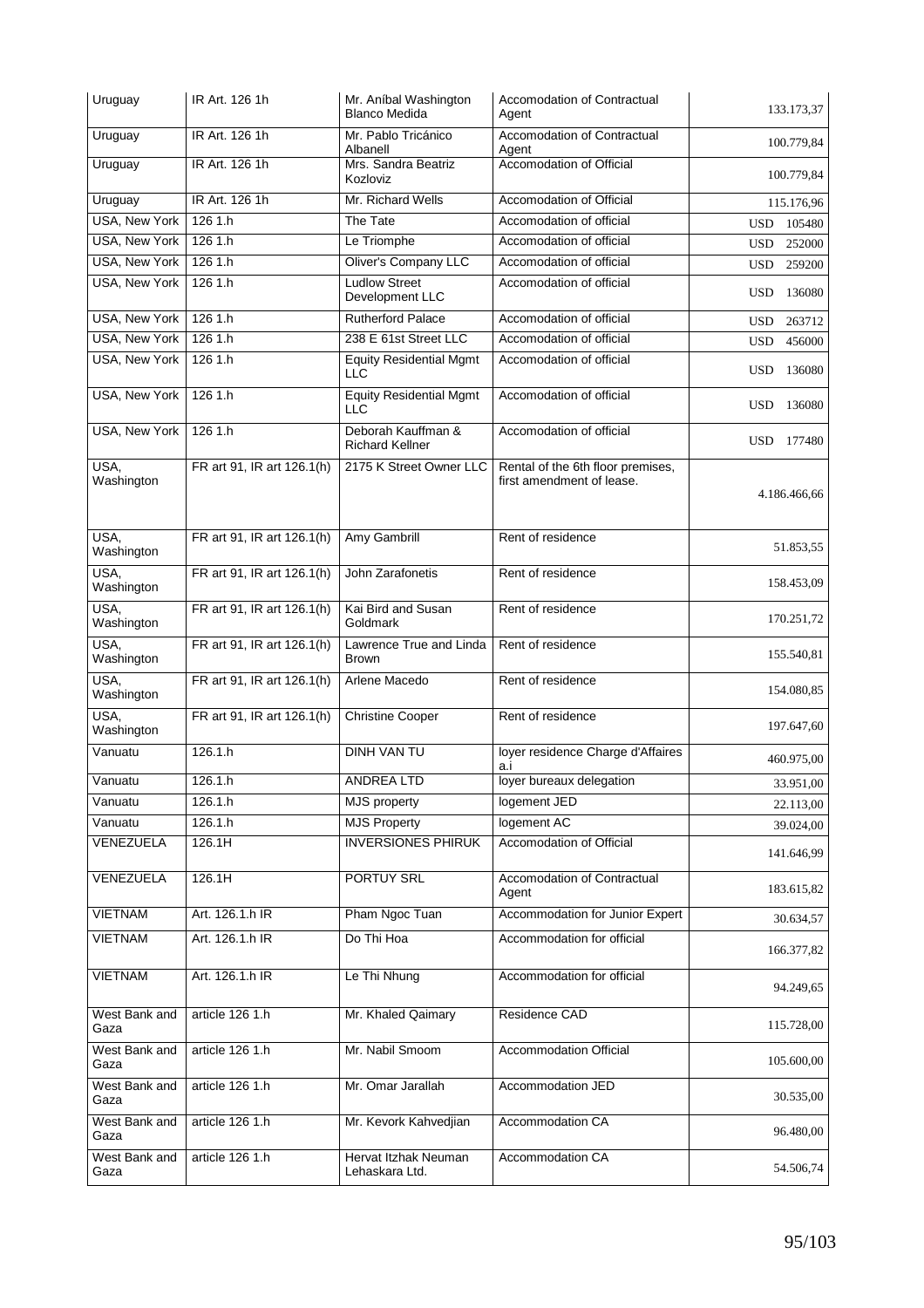| West Bank and<br>Gaza | article 126 1.h        | Ms. Nadia Uwayyed                                | <b>Accommodation CA</b>                   | 95.760,00  |
|-----------------------|------------------------|--------------------------------------------------|-------------------------------------------|------------|
| West Bank and<br>Gaza | article 126 1.h        | Ms. Salima Assali                                | <b>Accommodation CA</b>                   | 76.650,00  |
| West Bank and<br>Gaza | article 126 1.h        | Mr. Nabil Jabsheh                                | <b>Accommodation CA</b>                   | 112.800,00 |
| Yemen                 | 126.1H                 | Mr.Aahmed Abduljabar<br>Raweh                    | Accomodation of Official                  | 21.006,65  |
| Yemen                 | 126.1H                 | Mr. Yahya Hussein Al-<br>Kibsi                   | Accomodation of CA                        | 27.253,37  |
| Yemen                 | 126.1H                 | Mr.Ahmed Saleh Hussien<br>Al-Jawfi               | Accomodation of CA                        | 19.467,37  |
| Yemen                 | 126.1H                 | Mr.Mohammed Salem<br>Saleh Al-Farawi             | Accomodation of CA                        | 25.245,44  |
| Yemen                 | 126.1H                 | Mr.Ahmed Saleh<br>Mohammed Al-Akar               | Accomodation of 2 Officials               | 88.138,08  |
| Yemen                 | 126.1H                 | Mr.Yahya Ali Al-Habri                            | Accomodation of 2 Officials + 2<br>CA'S   | 215.956,80 |
| Zambia                | Art-126-i-h of the I.R | <b>Abdul MUNSHI</b>                              | House lease Contract                      | 126.046,00 |
| Zambia                | Art-126-i-h of the I.R | <b>Emmanuel TIGERI</b>                           | House lease Contract                      | 100.496,00 |
| Zimbabwe              | Article 126 1.h        | <b>Swedish National</b><br><b>Property Board</b> | Accommodation of Official                 | 72.160,32  |
| Zimbabwe              | Article 126 1.h        | Prof F. Veit-Wild                                | <b>Accommodation of Contract</b><br>Agent | 45.600,00  |
| Zimbabwe              | Article 126 1.h        | C. Valerie-Carbone                               | <b>Accommodation of Contract</b><br>Agent | 846.60     |
| Zimbabwe              | Article 126 1.h        | C. Valerie-Carbone                               | Accommodation of Contract<br>Agent        | 62.987,40  |
| Zimbabwe              | Article 126 1.h        | <b>Toggen Berg Investments</b>                   | <b>Accommodation of Contract</b><br>Agent | 21.595,68  |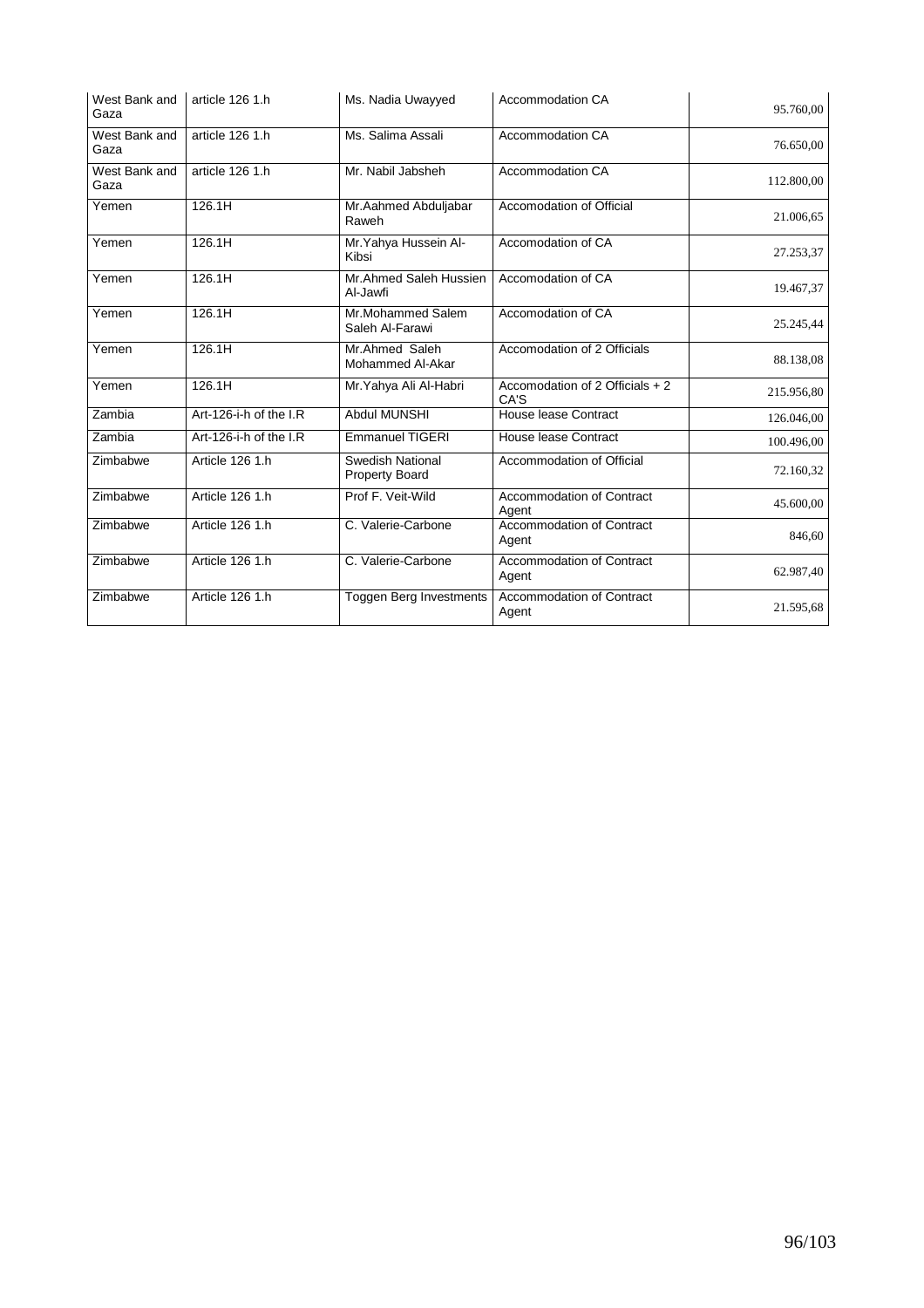# **TABLE 13 : Contracts declared secret**

No contract has been declared secret in 2011 by the EEAS.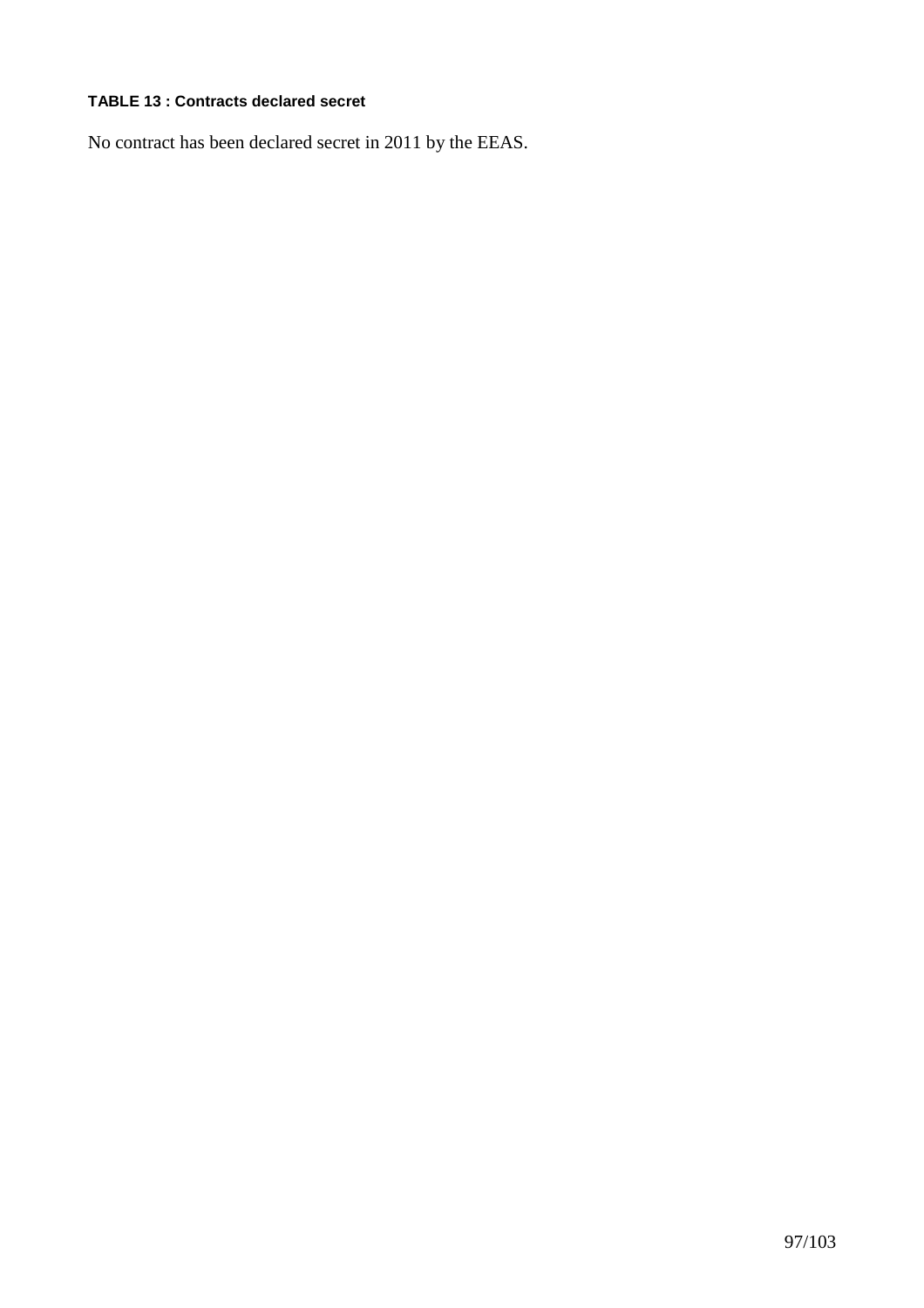## **Annex 4: Assurance of the Accounting Officer of the EEAS**

The Accounting Officer of the European External Action Service signed on the 29<sup>th</sup> February 2012 the provisional annual accounts of the EEAS for the financial year 2011. The provisional accounts were transmitted to the Budgetary Authority and to the Court of Auditors in application of Art. 128 of the Financial Regulation (Ares (2012) 238142 of 1/3/2012).

The Accounting Officer of the European External Action Service in his risk assessment of the 2011 EEAS financial statements concluded that the risk of material misstatement as a result of fraud in the 2011 EEAS financial statements has been reasonably mitigated (last paragraph note Ares(2012) 231182 of 29/02/2012).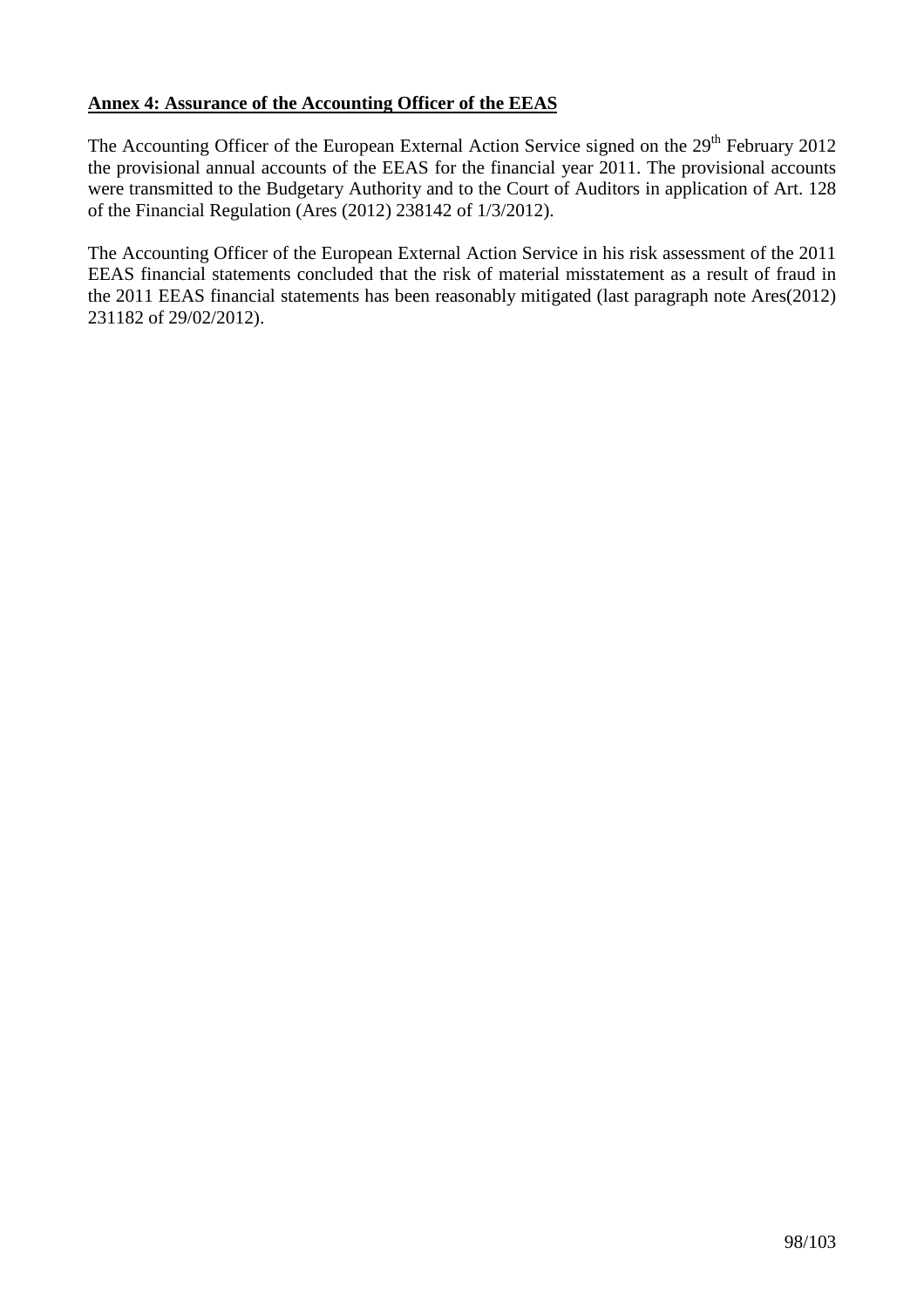## **Annex 5: Materiality criteria**

The EEAS has decided to consider the indicative quantitative threshold of 2% and apply it to what it sees as an estimated risk: the budget managed by the EEAS.

In monetary terms, this represents for the ABB activity "External Service" an amount of  $\epsilon$  15,53 million (2% to  $\in$  776,56 million).

Work in terms of ex-post control on transactions related to the EEAS enabled to estimate a maximum rate of material error of 0,19 % for the Delegations and 0,02% for Headquarters (see section 3.1.5), which by extrapolation would produce a maximum monetary impact of around  $\epsilon$ 0,75 million, well below the quantitative threshold of materiality.

In case of extrapolation, the rate of material error is still below the quantitative threshold of materiality: 2%.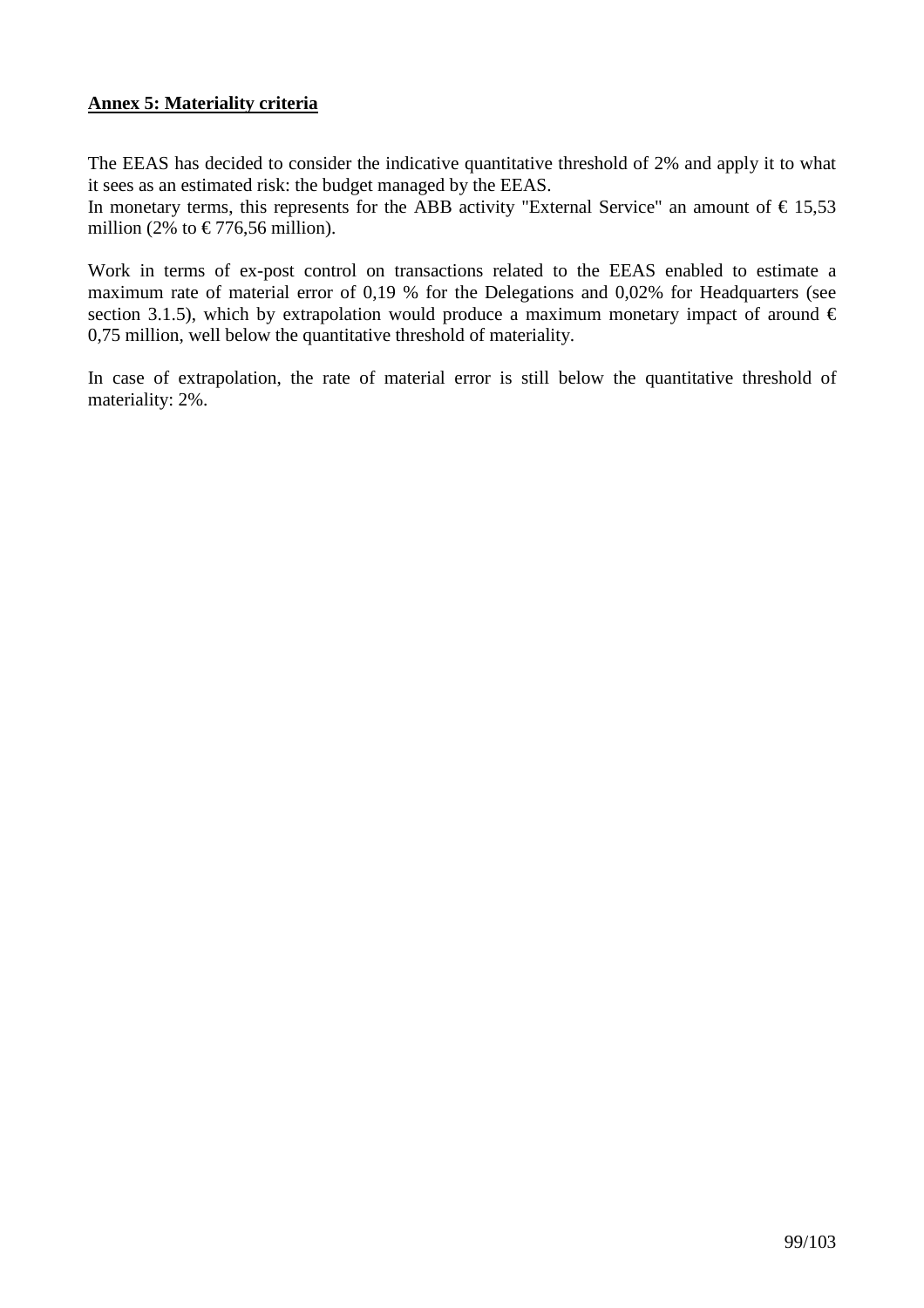## **1. Caractéristiques de l'environnement de gestion du Service Européen d'Action Extérieure (SEAE) et de ses délégations**

Résumé: Le Service Européen d'Action Extérieure (SEAE) s'est constitué le 1<sup>er</sup> janvier 2011 en tant qu'Institution autonome au sens de l'art.1 du Règlement Financier et il est doté d'un budget administratif autonome (section X du Budget Général de l'Union). Au sein du SEAE la Direction Générale MDR (Managing Directorate Ressources) est chargée de la gestion des ressources humaines, logistiques et financières du SEAE (au Siège et en délégation. Le MDR est composé de trois Directions : A (Finance and Corporate Support), B (Security) et C (Human Ressources and administration).

Sur la base des accords conclus entre le SEAE et la Commission, le SEAE est en charge de la gestion relative à la présence du personnel de la Commission dans les délégations de l'Union. Pour ce service la Commission mets à la disposition du SEAE des crédits dans la ligne budgétaire X.3005. Ces crédits proviennent soit du Budget de la Commission, soit du budget du Fonds Européen de Développement (FED).

Pour l'année 2011, le budget global alloué pour le fonctionnement du SEAE, au Siège et dans ses délégations, s'est chiffré à 464,1 M€. A ce montant il faut ajouter des dotations reçues de la part de la Commission (262,6 M€), des recettes affectées (2,8 M€) et des crédits reportés de 2010 (47,1 M€). Le otal des crédits disponibles s'éleve donc à 776,6 M€ et les paiements totaux à 681,8 M€. Ces ressources financières ont été utilisées pour l'exécution de transactions diverses portant notamment sur le paiement des rémunérations, charges sociales et indemnités du personnel, le remboursement de frais au personnel (missions, frais de représentation, frais médicaux, frais de voyage, frais de déménagement, etc..), le paiement de travaux, fournitures et services divers dont la sécurité; le paiement de loyers pour les bureaux et logements, les frais d'entretien et de fonctionnement des installations, des équipements et véhicules.

#### **Risques inhérents clés de cet environnement**

#### *Risques spécifiques :*

Facteurs de risque:

- Première année d'existence avec un organigramme et des procédures nouvelles ;
- Complexité du système de gestion financière avec multiplicité de sources (budget du SEAE + budget de la Commission + budget du FED) ;
- Mise en place d'une nouvelle structure de sécurité dans le système informatique financier, mise en place des nouveaux circuits financiers au Siège et dans les délégations ;
- multiplicité des entités de gestion, réparties sur près de 140 délégations et une douzaine de divisions au Siège ;
- nombre élevé de transactions, de diverses natures et valeurs ;
- niveau variable d'organisation administrative selon la dimension des entités ;
- utilisation du logiciel ABAC, comportant plusieurs modules différents ;
- personnel insuffisamment formé ou guidé sur les procédures internes et comptables, turn-over élevé avec besoin de formation continue ;
- difficulté d'assurer un standard de formation continue en raison de l'éloignement du personnel ;
- le facteur pays lié au lieu d'exécution des opérations (p.ex. pays en crise économique, avec système bancaire non organisé, avec inflation élevée, systèmes douteux de comptabilité et contrôle, risques physiques liés à la protection des documents, interprétation différente des notions d'éthique, etc.…).

Risques :

- Qualité insuffisante de l'information en matière de gestion.
- Qualité insuffisante des données comptables, non respect de l'Art. 61 (2) du Règlement financier, Standard de Contrôle Interne n°13 (Information comptable & financière) non respecté, de même que les standards comptables  $IPSAS$ .
- Application approximative du principe de bonne gestion financière.
- Irrégularités et/ou non conformités des transactions au regard du règlement financier, des modalités d'application, des instructions budgétaires, des règles et instructions des vade-mecum des procédures de marchés publics et du Service Extérieur : risque d'inéligibilité des transactions, risque de non validité des transactions, risque de choix erroné de la procédure de passation de marché, risque de saucissonnage des marchés, risque de non conformité des pièces justificatives, risque d'application erronée des règles budgétaires, financières et administratives, risque de double paiement.

Risque de contrôle :

• Intégration et interaction insuffisante des systèmes de contrôle interne dans les délégations et au siège, manque de coordination : risque d'insuffisance du contrôle interne et de la supervision dans les délégations, risque d'inadéquation du contrôle et de la supervision des délégations, risque de problèmes de validation des transactions, risque d'irrégularités, et risque d'erreurs administratives systémiques.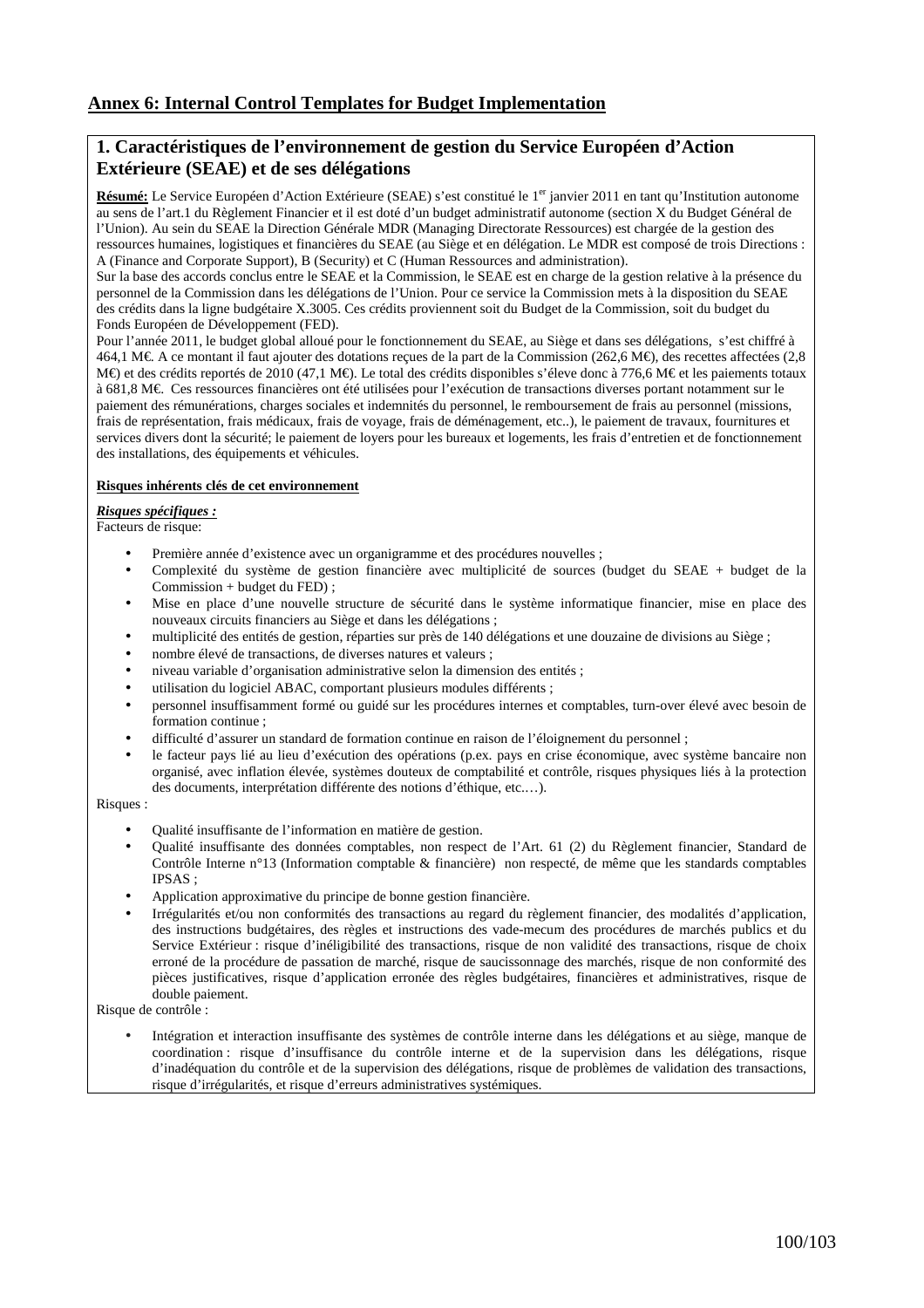### **Méthode de gestion:** centralisée directe

• ABAC Central Délégations: 19.620

#### **Chiffres clés:**  *Budget alloué au SEAE (y compris contribution Commission et FED)*  • Budget SEAE - 2011  $464,1 \text{ M} \in$ • Dotations Commission et FED 262,6 M€ • Crédits reportés 2010 47,1 M€ • Recettes affectées 2,8 M€ • Budget total disponible 776,6 M€ *Niveau d'exécution du budget*  • Paiements exécutés sur dotation globale : 682 M€ • % d'exécution : 87,8% • Montant des paiements exécutés par le siège: 346 M€ • % des paiements totaux : 51% • Montant des paiements des délégations : 336 M€ • % des paiements totaux : 49% *Nombre total de paiements :* 276.554 dont : • ABAC Local délégations : 139.732 • Régie d'avances : 107.856 • ABAC Central HQ 9.346 777 682 620 640 660 680 700 720 740 760 780 Dotation Budgétaire Paiements exécutés totale **Execution Budgétaire 2011** Dotation Budgétaire totale **D** Paiements exécutés **M€**

| 2. Gestion et systèmes de contrôle : étapes et acteurs principaux                                                                       |                                                                                                                                                                                                                                                                                                                                                                                                                                                                                                                                                                                                                                                                                                                                                                                                                                                                                                                                                                                                                                                                                                                                                                                                                                                                                                                                                                                                                                                                                                                                                                                       |  |  |  |
|-----------------------------------------------------------------------------------------------------------------------------------------|---------------------------------------------------------------------------------------------------------------------------------------------------------------------------------------------------------------------------------------------------------------------------------------------------------------------------------------------------------------------------------------------------------------------------------------------------------------------------------------------------------------------------------------------------------------------------------------------------------------------------------------------------------------------------------------------------------------------------------------------------------------------------------------------------------------------------------------------------------------------------------------------------------------------------------------------------------------------------------------------------------------------------------------------------------------------------------------------------------------------------------------------------------------------------------------------------------------------------------------------------------------------------------------------------------------------------------------------------------------------------------------------------------------------------------------------------------------------------------------------------------------------------------------------------------------------------------------|--|--|--|
| Processus d'exécution des<br>transactions, y compris<br>processus de sélection des<br>contractants : mesures de caractère<br>préventif. | Instructions sur les modalités d'exécution budgétaires, vade-mecum<br>reprenant les instructions à suivre pour l'exécution de diverses opérations<br>pour le fonctionnement des délégations et du Siège.<br>Instructions spécifiques communiquées aux divisions et délégations quant<br>$\bullet$<br>aux procédures de passation de marché, notamment sur les seuils impliquant<br>un type de procédure particulier.<br>Déclaration d'absence de conflits d'intérêt des Membres de Comités<br>$\bullet$<br>d'évaluation et des Gestionnaires<br>Examen des situations possibles d'exclusions des soumissionnaires.<br>$\bullet$<br>Formation sur les modalités de passation de marché, l'éthique et l'intégrité<br>$\bullet$<br>pour les Chefs d'Administration et autres fonctionnaires, agents contractuels<br>affectés en délégation.<br>Formation ABAC.<br>$\bullet$<br>Autorisations préalables du siège pour certaines transactions.<br>$\bullet$<br>Paiement central par DG BUDGET pour dépenses > 60.000 $\in$<br>$\bullet$<br>Autorisations préalables de la DG BUDG pour les paiements locaux > 300 $\in$<br>٠<br>$et < 60.000 \in$<br>Prévisions Budgétaires annuelles des Délégations fait par les divisions du<br>$\bullet$<br>Siège<br>Recommandations annuelles ou ponctuelles émises par EEAS F3 (division<br>$\bullet$<br>contrôle ex-post) concernant la gestion des dépenses administratives.<br>Instructions, recommandations et réponses aux questions des ordonnateurs<br>$\bullet$<br>émises par la division MDR A2 concernant les procédures de passation des |  |  |  |
| <b>Communication et information:</b><br>mesures pour améliorer la qualité de<br>l'information et de la gestion<br>financière.           | marchés<br>Utilisation dans toutes les délégations, comme au siège, du système<br>$\bullet$<br>comptable ABAC, basé sur le principe de la comptabilité d'exercice.<br>Utilisation du module ABAC-Assets.<br>$\bullet$<br>Utilisation du module ABAC-Contrats.<br>$\bullet$<br>Utilisation de l'outil informatique ABD-plus qui permet un suivi et la<br>$\bullet$<br>production d'informations sur l'exécution budgétaire des délégations.<br>Utilisation de l'outil informatique ABD-admin qui permet un suivi et la<br>$\bullet$<br>production d'informations sur l'exécution budgétaire des division du Siège<br>et globale pour l'ensemble du SEAE ;<br>Utilisation de l'outil informatique SAP qui permet un suivi sur la situation<br>$\bullet$<br>comptable, notamment sur la situation des comptes HB (Hors Budget).<br>Rapport annuel des Ordonnateurs subdélégués contenant une information<br>$\bullet$<br>sur les principaux contrats.<br>Rapport annuel sur les dossiers d'appels d'offre (>60.000 €) examinés par la                                                                                                                                                                                                                                                                                                                                                                                                                                                                                                                                                    |  |  |  |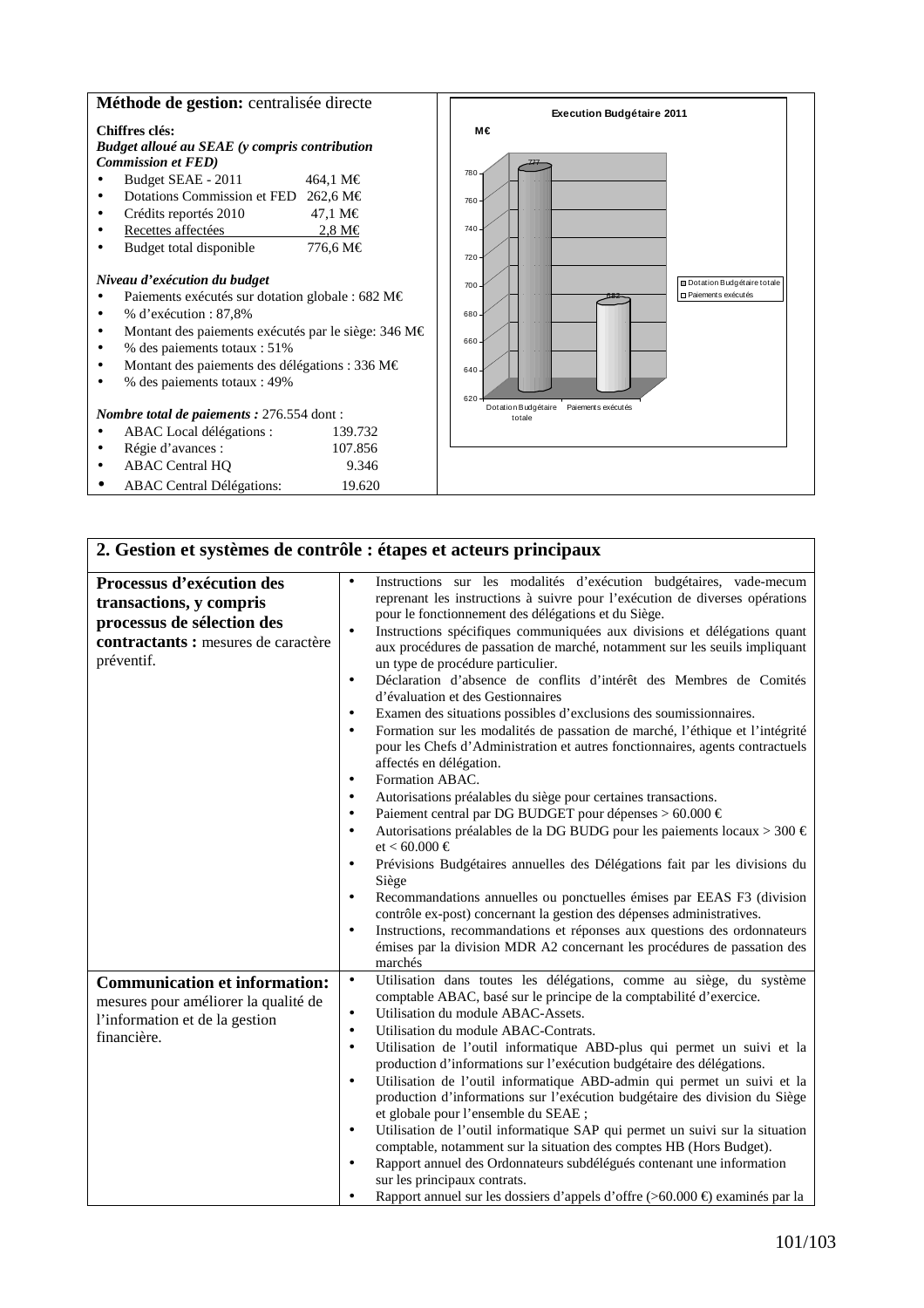|                                                                                                                                                                              | division MDR A2 (préparation, publication et attribution des marchés).<br>Rapports mensuels sur les activités de contrôle ex post et rapport annuel.<br>٠<br>Rapports de contrôle aux délégations concernant le résultat des contrôles ex<br>$\bullet$<br>post (EEAS F3) et sur les écritures comptables (EEAS MDR A1).<br>Rapport annuel sur les activités de contrôle ex ante de la division MDR A2<br>$\bullet$<br>(vérification financière des transactions du siège avec des tiers).<br>Missions d'appui à la qualité comptable dans 8 délégations (Burundi,<br>$\bullet$<br>Yémen, Zambie, Guinée Conakry, Botswana, Kazakhstan, Bangladesh et<br>Angola)).<br>Séminaires régionaux de formation et d'approfondissement des modules<br>٠<br>ABAC (République Démocratique du Congo, Cambodge et Chili).<br>Cycles de formation aux siège pour acteurs ABAC et les Ordonnateurs<br>٠<br>subdélégués. |
|------------------------------------------------------------------------------------------------------------------------------------------------------------------------------|-----------------------------------------------------------------------------------------------------------------------------------------------------------------------------------------------------------------------------------------------------------------------------------------------------------------------------------------------------------------------------------------------------------------------------------------------------------------------------------------------------------------------------------------------------------------------------------------------------------------------------------------------------------------------------------------------------------------------------------------------------------------------------------------------------------------------------------------------------------------------------------------------------------|
| Contrôles de détection,                                                                                                                                                      | Circuit financier classique minimum: chaque transaction financière<br>$\bullet$<br>d'engagement et de paiement/recouvrement requiert l'implication d'au                                                                                                                                                                                                                                                                                                                                                                                                                                                                                                                                                                                                                                                                                                                                                   |
| prévention et correction:<br>vérifications et suivi durant la phase<br>initiale, préalable aux engagements,<br>dégagements, paiements, ordres de<br>recouvrements, contrats. | moins deux personnes selon le principe des quatre yeux. Une personne initie<br>la transaction et une seconde personne la vérifie.<br>Circuit financier dans les délégations : le circuit financier standard dans les<br>$\bullet$<br>délégations (DEL_NORM)<br>requiert l'implication d'au moins trois<br>personnes pour chaque transaction financière d'engagement et de<br>paiement/recouvrement. Une personne initie la transaction (agent initiant),<br>une deuxième personne, normalement le chef d'administration - imprest<br>account holder, procède à la vérification (agent vérifiant) et une troisième<br>personne procède à l'ordonnancement, appliquant un principe de six yeux. Il<br>est cependant possible dans des cas dûment motivés que les délégations<br>fassent utilisation d'un circuit financier plus léger impliquant deux                                                       |
|                                                                                                                                                                              | personnes (DEL_SMALL).<br>Concernant les transactions effectuées au Siège, l'encodage des factures et le<br>٠<br>contrôle ex ante sont effectués par la division « Contrats » MDR A2,<br>lorsque les bénéficiaires des transactions sont des tiers. Si les bénéficiaires<br>des transactions ne sont pas des tiers, mais sont le personnel, alors le circuit<br>financier reste à l'intérieur de la division opérationnelle compétente.<br>Les personnes impliquées dans les divers circuits financiers sont désignées<br>$\bullet$<br>par les Ordonnateurs Délégués ou subdélégués et leurs noms sont enregistrés                                                                                                                                                                                                                                                                                        |
|                                                                                                                                                                              | dans le système de comptabilisation ABAC.<br>Concernant les contrats d'un montant supérieur à 60.000€, la consultation<br>٠<br>préalable de la division MDR A2 est obligatoire.<br>Suivi des consommations budgétaires des Délégations par les divisions du<br>$\bullet$<br>Siège notamment lors de demande d'augmentation des crédits budgétaires.<br>Vérification par le siège du calcul des frais de mission (en dehors de leur<br>$\bullet$<br>Délégation) des Chefs de Délégations.                                                                                                                                                                                                                                                                                                                                                                                                                  |
|                                                                                                                                                                              | Utilisation au Siège, par les divisions ordonnatrices des fiches de contrôle<br>$\bullet$<br>conforme à leurs circuits financiers respectifs.<br>Utilisation par les Délégations, de fiches de contrôle pour l'exécution de<br>$\bullet$<br>paiements supérieurs à 300 € (ou 5.000€ selon l'option choisie). Application<br>obligatoire de tampons, datés et signés avec les mentions « conforme aux<br>fait $\ast$ et $\ast$ bon à payer $\ast$ .                                                                                                                                                                                                                                                                                                                                                                                                                                                        |
|                                                                                                                                                                              | Obligation pour les ordonnateurs de disposer d'une note formelle<br>$\bullet$<br>d'instructions décrivant les circuits financiers appliqués, incluant<br>l'identification des personnes intervenant dans ces circuits avec une<br>définition de leurs rôles respectifs.<br>L'application des circuits financiers et des check-lists fait l'objet des<br>٠<br>vérifications effectuées lors de contrôles ex ante et ex post.<br>Obligation pour les Délégations de se doter d'un système de gestion de la<br>$\bullet$<br>caisse, avec des instructions précisant les responsables gestionnaires et<br>comptables.<br>Obligation pour les ordonnateurs de se doter d'un registre des exceptions<br>٠<br>avec procédures de vérification et d'information des exceptions au Siège.                                                                                                                          |
| Contrôles de détection et de                                                                                                                                                 | Formalisation et application de contrôles comptables par la division<br>$\bullet$                                                                                                                                                                                                                                                                                                                                                                                                                                                                                                                                                                                                                                                                                                                                                                                                                         |
| correction : vérifications et suivi<br>postérieurs aux transactions<br>(engagements, dégagements,<br>paiements, ordres de recouvrements,<br>contrats.)                       | MDR.A1 sur les états comptables récapitulatifs mensuels des délégations,<br>des comptes hors budget, des réconciliations bancaires et de trésorerie.<br>Contrôles ex post par la Division F3 sur pièces et sur place portant sur<br>$\bullet$<br>l'appréciation de la validité du cadre règlementaire, la validité des pièces<br>justificatives et de la transaction, la validité de la procédure de<br>validation (appréciation de la conformité de l'application de circuits<br>financiers, retracer le circuit des visas et la séparation des fonctions<br>d'initiation et de vérification ; vérifier l'utilisation des fiches de contrôle et<br>l'application des mentions « conforme aux faits » et « bon à payer » par les                                                                                                                                                                          |